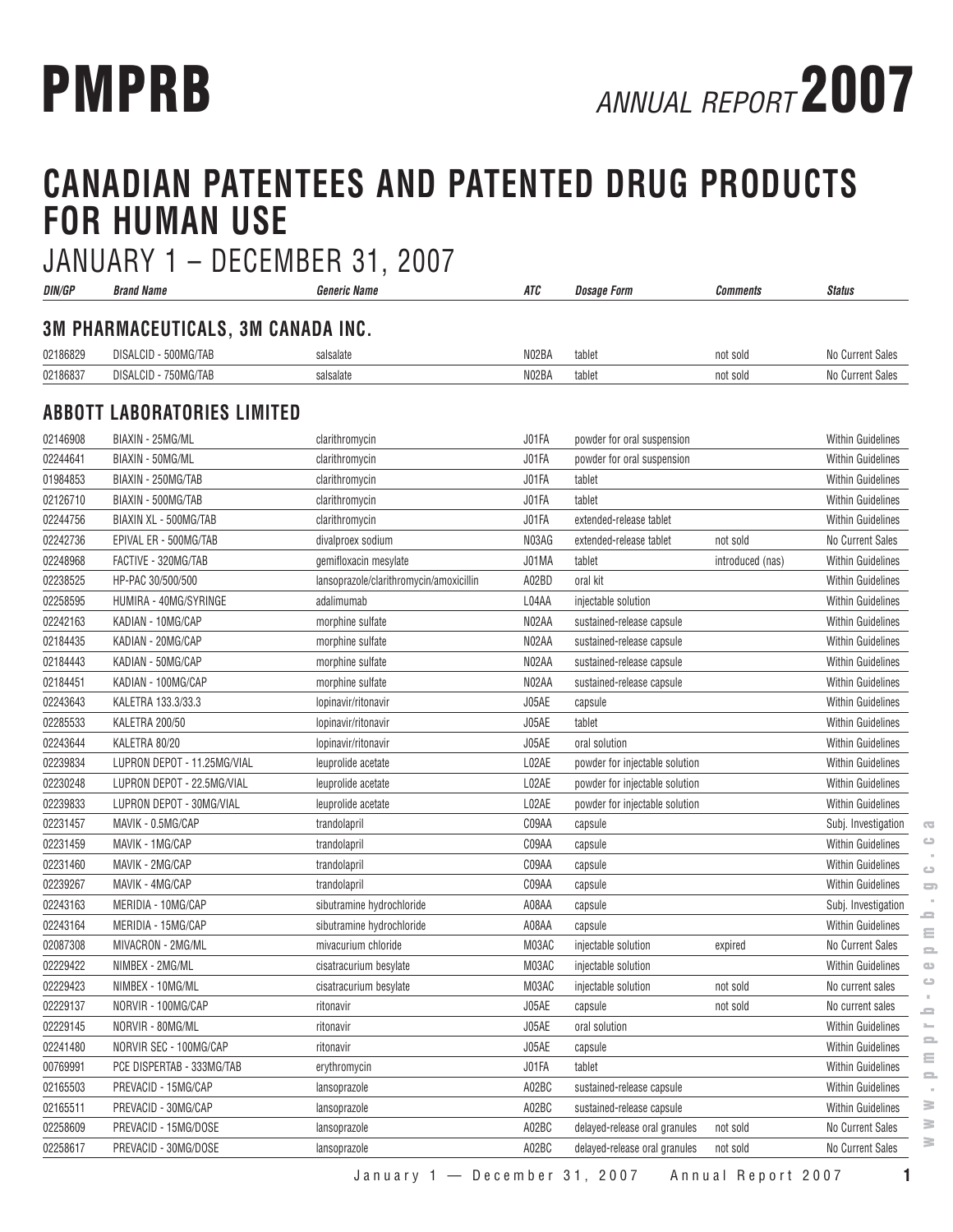| <b>ABBOTT LABORATORIES LIMITED (continued)</b><br>02249464<br>PREVACID FASTAB - 15MG/TAB<br>lansoprazole<br>A02BC<br>orally disintegrating tablet<br>introduced<br>A02BC<br>02249472<br>PREVACID FASTAB - 30MG/TAB<br>lansoprazole<br>orally disintegrating tablet<br>02258080<br>PREVACID I.V. - 30MG/VIAL<br>lansoprazole sodium<br>A02BC<br>powder for injectable solution<br>not sold<br>RYTHMOL SR - 225MG/CAP<br>C01BC<br>02251485<br>propafenone hydrochloride<br>extended-release capsule<br>not sold<br>RYTHMOL SR - 325MG/CAP<br>02251493<br>propafenone hydrochloride<br>C01BC<br>extended-release capsule<br>not sold<br>02251507<br>RYTHMOL SR - 425MG/CAP<br>C01BC<br>propafenone hydrochloride<br>not sold<br>extended-release capsule<br>02172763<br>SEVORANE<br>sevoflurane<br>N01AB<br>inhalation anesthetic<br>02245889<br>SYNAGIS - 50MG/VIAL<br>J06BB<br>palivizumab<br>powder for injectable solution<br>02245890<br>SYNAGIS - 100MG/VIAL<br>J06BB<br>palivizumab<br>powder for injectable solution<br>02238095<br><b>TARKA 1/180</b><br>trandolapril/verapamil hydrochloride<br>C09BB<br>sustained-release tablet<br>not sold<br>C09BB<br>02240945<br><b>TARKA 1/240</b><br>trandolapril/verapamil hydrochloride<br>sustained-release tablet<br>02238096<br>trandolapril/verapamil hydrochloride<br>C09BB<br><b>TARKA 2/180</b><br>sustained-release tablet<br>02240946<br>C09BB<br><b>TARKA 2/240</b><br>trandolapril/verapamil hydrochloride<br>sustained-release tablet<br>02238097<br><b>TARKA 4/240</b><br>C09BB<br>trandolapril/verapamil hydrochloride<br>sustained-release tablet<br>02230409<br>N01AH<br>ULTIVA - 1MG/VIAL<br>remifentanil hydrochloride<br>powder for injectable solution<br>02230410<br>ULTIVA - 2MG/VIAL<br>remifentanil hydrochloride<br>N01AH<br>powder for injectable solution<br>02230411<br>ULTIVA - 5MG/VIAL<br>N01AH<br>remifentanil hydrochloride<br>powder for injectable solution<br>not sold<br>02242018<br>VICOPROFEN 7.5/200<br>hydrocodone bitartrate/ibuprofen<br>M01AE<br>tablet<br>expired<br>VCU<br>02266202<br>ZEMPLAR - 5MCG/ML<br>A11CC<br>injectable solution<br>paricalcitol<br><b>ABRAXIS ONCOLOGY</b><br>02281066<br>L01CD<br>ABRAXANE - 100MG/VIAL<br>powder for injectable solution<br>paclitaxel<br>introduced<br>ACTELION PHARMACEUTICALS CANADA INC.<br>C02KX<br>02244981<br>TRACLEER - 62.5MG/TAB<br>tablet<br>bosentan<br>02244982<br>TRACLEER - 125MG/TAB<br>C02KX<br>tablet<br>bosentan<br>02250519<br>ZAVESCA - 100MG/CAP<br>A16AX<br>miglustat<br>capsule<br>ALCON CANADA INC.<br>02238873<br>AZOPT - 10MG/ML<br>S01EC<br>brinzolamide<br>ophthalmic suspension<br>01908448<br>BETOPTIC S - 2.5MG/ML<br>betaxolol hydrochloride<br>S01ED<br>ophthalmic suspension<br>02200864<br>CILOXAN - 3MG/G<br>S01AX<br>ciprofloxacin hydrochloride<br>ophthalmic ointment<br>01945270<br>CILOXAN - 3MG/ML<br>S01AX<br>ciprofloxacin hydrochloride<br>ophthalmic solution<br>S02CA<br>02240035<br>CIPRO HC 2/10<br>ciprofloxacin hydrochloride/hydrocortisone<br>otic suspension<br>02252716<br>CIPRODEX 3/1<br>S02CA<br>ciprofloxacin hydrochloride/dexamethasone<br>otic suspension<br>introduced<br>02278251<br>S01ED<br><b>DUO TRAV .04/5</b><br>travoprost/timolol maleate<br>ophthalmic solution<br>$\overline{\mathcal{C}}$<br>ت<br>02237355<br>EMADINE - 0.5MG/ML<br>S01GX<br>emedastine difumarate<br>ophthalmic solution<br>02233143<br>PATANOL - 1MG/ML<br>S01GX<br>olopatadine hydrochloride<br>ophthalmic solution<br>$\circ$<br>02248967<br>SYSTANE 0.4%/0.3%<br>polyethylene glycol/propylene glycol<br>S01XA<br>ophthalmic drops<br>5<br>00778915<br>TOBRADEX 3/1<br>S01CA<br>tobramycin/dexamethasone<br>ophthalmic ointment<br>≏<br>S01CA<br>00778907<br>TOBRADEX 3/1<br>tobramycin/dexamethasone<br>ophthalmic suspension<br>ε<br>S01EE<br>02244896<br>TRAVATAN - 0.04MG/ML<br>travoprost<br>ophthalmic solution<br>$\equiv$<br>VEXOL - 10MG/ML<br>S01BA<br>02163691<br>rimexolone<br>ophthalmic suspension<br>$\mathbf{u}$<br>02252260<br>VIGAMOX - 5MG/ML<br>moxifloxacin hydrochloride<br>S01AX<br>ophthalmic solution<br>ت<br>⋍<br>ALLERGAN INC.<br>$\mathbb{R}^n$<br>Ξ<br>01968300<br>ACULAR - 5MG/ML<br>S01BC<br>ketorolac tromethamine<br>ophthalmic solution<br>Ξ<br>02248722<br><b>ACULAR LS - 4MG/ML</b><br>S01BC<br>ketorolac tromethamine<br>ophthalmic solution<br>$\equiv$<br>02241407<br>ALOCRIL - 20MG/ML<br>nedocromil sodium<br>S01GX<br>ophthalmic drops<br>expired | DIN/GP | <b>Brand Name</b> | <b>Generic Name</b> | ATC | <b>Dosage Form</b> | <b>Comments</b> | <b>Status</b>                                 |
|---------------------------------------------------------------------------------------------------------------------------------------------------------------------------------------------------------------------------------------------------------------------------------------------------------------------------------------------------------------------------------------------------------------------------------------------------------------------------------------------------------------------------------------------------------------------------------------------------------------------------------------------------------------------------------------------------------------------------------------------------------------------------------------------------------------------------------------------------------------------------------------------------------------------------------------------------------------------------------------------------------------------------------------------------------------------------------------------------------------------------------------------------------------------------------------------------------------------------------------------------------------------------------------------------------------------------------------------------------------------------------------------------------------------------------------------------------------------------------------------------------------------------------------------------------------------------------------------------------------------------------------------------------------------------------------------------------------------------------------------------------------------------------------------------------------------------------------------------------------------------------------------------------------------------------------------------------------------------------------------------------------------------------------------------------------------------------------------------------------------------------------------------------------------------------------------------------------------------------------------------------------------------------------------------------------------------------------------------------------------------------------------------------------------------------------------------------------------------------------------------------------------------------------------------------------------------------------------------------------------------------------------------------------------------------------------------------------------------------------------------------------------------------------------------------------------------------------------------------------------------------------------------------------------------------------------------------------------------------------------------------------------------------------------------------------------------------------------------------------------------------------------------------------------------------------------------------------------------------------------------------------------------------------------------------------------------------------------------------------------------------------------------------------------------------------------------------------------------------------------------------------------------------------------------------------------------------------------------------------------------------------------------------------------------------------------------------------------------------------------------------------------------------------------------------------------------------------------------------------------------------------------------------------------------------------------------------------------------------------------------------------------------------------------------------------------------------------------------------------------------------------------------------------------------------------------------------------------------------------------------------------------------------------------------------------------------------------------------------------------------------------------------------------------------------------------------------------------------------------|--------|-------------------|---------------------|-----|--------------------|-----------------|-----------------------------------------------|
|                                                                                                                                                                                                                                                                                                                                                                                                                                                                                                                                                                                                                                                                                                                                                                                                                                                                                                                                                                                                                                                                                                                                                                                                                                                                                                                                                                                                                                                                                                                                                                                                                                                                                                                                                                                                                                                                                                                                                                                                                                                                                                                                                                                                                                                                                                                                                                                                                                                                                                                                                                                                                                                                                                                                                                                                                                                                                                                                                                                                                                                                                                                                                                                                                                                                                                                                                                                                                                                                                                                                                                                                                                                                                                                                                                                                                                                                                                                                                                                                                                                                                                                                                                                                                                                                                                                                                                                                                                                                                       |        |                   |                     |     |                    |                 |                                               |
|                                                                                                                                                                                                                                                                                                                                                                                                                                                                                                                                                                                                                                                                                                                                                                                                                                                                                                                                                                                                                                                                                                                                                                                                                                                                                                                                                                                                                                                                                                                                                                                                                                                                                                                                                                                                                                                                                                                                                                                                                                                                                                                                                                                                                                                                                                                                                                                                                                                                                                                                                                                                                                                                                                                                                                                                                                                                                                                                                                                                                                                                                                                                                                                                                                                                                                                                                                                                                                                                                                                                                                                                                                                                                                                                                                                                                                                                                                                                                                                                                                                                                                                                                                                                                                                                                                                                                                                                                                                                                       |        |                   |                     |     |                    |                 | <b>Within Guidelines</b>                      |
|                                                                                                                                                                                                                                                                                                                                                                                                                                                                                                                                                                                                                                                                                                                                                                                                                                                                                                                                                                                                                                                                                                                                                                                                                                                                                                                                                                                                                                                                                                                                                                                                                                                                                                                                                                                                                                                                                                                                                                                                                                                                                                                                                                                                                                                                                                                                                                                                                                                                                                                                                                                                                                                                                                                                                                                                                                                                                                                                                                                                                                                                                                                                                                                                                                                                                                                                                                                                                                                                                                                                                                                                                                                                                                                                                                                                                                                                                                                                                                                                                                                                                                                                                                                                                                                                                                                                                                                                                                                                                       |        |                   |                     |     |                    |                 | <b>Within Guidelines</b>                      |
|                                                                                                                                                                                                                                                                                                                                                                                                                                                                                                                                                                                                                                                                                                                                                                                                                                                                                                                                                                                                                                                                                                                                                                                                                                                                                                                                                                                                                                                                                                                                                                                                                                                                                                                                                                                                                                                                                                                                                                                                                                                                                                                                                                                                                                                                                                                                                                                                                                                                                                                                                                                                                                                                                                                                                                                                                                                                                                                                                                                                                                                                                                                                                                                                                                                                                                                                                                                                                                                                                                                                                                                                                                                                                                                                                                                                                                                                                                                                                                                                                                                                                                                                                                                                                                                                                                                                                                                                                                                                                       |        |                   |                     |     |                    |                 | No Current Sales                              |
|                                                                                                                                                                                                                                                                                                                                                                                                                                                                                                                                                                                                                                                                                                                                                                                                                                                                                                                                                                                                                                                                                                                                                                                                                                                                                                                                                                                                                                                                                                                                                                                                                                                                                                                                                                                                                                                                                                                                                                                                                                                                                                                                                                                                                                                                                                                                                                                                                                                                                                                                                                                                                                                                                                                                                                                                                                                                                                                                                                                                                                                                                                                                                                                                                                                                                                                                                                                                                                                                                                                                                                                                                                                                                                                                                                                                                                                                                                                                                                                                                                                                                                                                                                                                                                                                                                                                                                                                                                                                                       |        |                   |                     |     |                    |                 | No Current Sales                              |
|                                                                                                                                                                                                                                                                                                                                                                                                                                                                                                                                                                                                                                                                                                                                                                                                                                                                                                                                                                                                                                                                                                                                                                                                                                                                                                                                                                                                                                                                                                                                                                                                                                                                                                                                                                                                                                                                                                                                                                                                                                                                                                                                                                                                                                                                                                                                                                                                                                                                                                                                                                                                                                                                                                                                                                                                                                                                                                                                                                                                                                                                                                                                                                                                                                                                                                                                                                                                                                                                                                                                                                                                                                                                                                                                                                                                                                                                                                                                                                                                                                                                                                                                                                                                                                                                                                                                                                                                                                                                                       |        |                   |                     |     |                    |                 | No Current Sales                              |
|                                                                                                                                                                                                                                                                                                                                                                                                                                                                                                                                                                                                                                                                                                                                                                                                                                                                                                                                                                                                                                                                                                                                                                                                                                                                                                                                                                                                                                                                                                                                                                                                                                                                                                                                                                                                                                                                                                                                                                                                                                                                                                                                                                                                                                                                                                                                                                                                                                                                                                                                                                                                                                                                                                                                                                                                                                                                                                                                                                                                                                                                                                                                                                                                                                                                                                                                                                                                                                                                                                                                                                                                                                                                                                                                                                                                                                                                                                                                                                                                                                                                                                                                                                                                                                                                                                                                                                                                                                                                                       |        |                   |                     |     |                    |                 | No Current Sales                              |
|                                                                                                                                                                                                                                                                                                                                                                                                                                                                                                                                                                                                                                                                                                                                                                                                                                                                                                                                                                                                                                                                                                                                                                                                                                                                                                                                                                                                                                                                                                                                                                                                                                                                                                                                                                                                                                                                                                                                                                                                                                                                                                                                                                                                                                                                                                                                                                                                                                                                                                                                                                                                                                                                                                                                                                                                                                                                                                                                                                                                                                                                                                                                                                                                                                                                                                                                                                                                                                                                                                                                                                                                                                                                                                                                                                                                                                                                                                                                                                                                                                                                                                                                                                                                                                                                                                                                                                                                                                                                                       |        |                   |                     |     |                    |                 | <b>Within Guidelines</b>                      |
|                                                                                                                                                                                                                                                                                                                                                                                                                                                                                                                                                                                                                                                                                                                                                                                                                                                                                                                                                                                                                                                                                                                                                                                                                                                                                                                                                                                                                                                                                                                                                                                                                                                                                                                                                                                                                                                                                                                                                                                                                                                                                                                                                                                                                                                                                                                                                                                                                                                                                                                                                                                                                                                                                                                                                                                                                                                                                                                                                                                                                                                                                                                                                                                                                                                                                                                                                                                                                                                                                                                                                                                                                                                                                                                                                                                                                                                                                                                                                                                                                                                                                                                                                                                                                                                                                                                                                                                                                                                                                       |        |                   |                     |     |                    |                 | <b>Within Guidelines</b>                      |
|                                                                                                                                                                                                                                                                                                                                                                                                                                                                                                                                                                                                                                                                                                                                                                                                                                                                                                                                                                                                                                                                                                                                                                                                                                                                                                                                                                                                                                                                                                                                                                                                                                                                                                                                                                                                                                                                                                                                                                                                                                                                                                                                                                                                                                                                                                                                                                                                                                                                                                                                                                                                                                                                                                                                                                                                                                                                                                                                                                                                                                                                                                                                                                                                                                                                                                                                                                                                                                                                                                                                                                                                                                                                                                                                                                                                                                                                                                                                                                                                                                                                                                                                                                                                                                                                                                                                                                                                                                                                                       |        |                   |                     |     |                    |                 | <b>Within Guidelines</b>                      |
|                                                                                                                                                                                                                                                                                                                                                                                                                                                                                                                                                                                                                                                                                                                                                                                                                                                                                                                                                                                                                                                                                                                                                                                                                                                                                                                                                                                                                                                                                                                                                                                                                                                                                                                                                                                                                                                                                                                                                                                                                                                                                                                                                                                                                                                                                                                                                                                                                                                                                                                                                                                                                                                                                                                                                                                                                                                                                                                                                                                                                                                                                                                                                                                                                                                                                                                                                                                                                                                                                                                                                                                                                                                                                                                                                                                                                                                                                                                                                                                                                                                                                                                                                                                                                                                                                                                                                                                                                                                                                       |        |                   |                     |     |                    |                 | No Current Sales                              |
|                                                                                                                                                                                                                                                                                                                                                                                                                                                                                                                                                                                                                                                                                                                                                                                                                                                                                                                                                                                                                                                                                                                                                                                                                                                                                                                                                                                                                                                                                                                                                                                                                                                                                                                                                                                                                                                                                                                                                                                                                                                                                                                                                                                                                                                                                                                                                                                                                                                                                                                                                                                                                                                                                                                                                                                                                                                                                                                                                                                                                                                                                                                                                                                                                                                                                                                                                                                                                                                                                                                                                                                                                                                                                                                                                                                                                                                                                                                                                                                                                                                                                                                                                                                                                                                                                                                                                                                                                                                                                       |        |                   |                     |     |                    |                 | <b>Within Guidelines</b>                      |
|                                                                                                                                                                                                                                                                                                                                                                                                                                                                                                                                                                                                                                                                                                                                                                                                                                                                                                                                                                                                                                                                                                                                                                                                                                                                                                                                                                                                                                                                                                                                                                                                                                                                                                                                                                                                                                                                                                                                                                                                                                                                                                                                                                                                                                                                                                                                                                                                                                                                                                                                                                                                                                                                                                                                                                                                                                                                                                                                                                                                                                                                                                                                                                                                                                                                                                                                                                                                                                                                                                                                                                                                                                                                                                                                                                                                                                                                                                                                                                                                                                                                                                                                                                                                                                                                                                                                                                                                                                                                                       |        |                   |                     |     |                    |                 | <b>Within Guidelines</b>                      |
|                                                                                                                                                                                                                                                                                                                                                                                                                                                                                                                                                                                                                                                                                                                                                                                                                                                                                                                                                                                                                                                                                                                                                                                                                                                                                                                                                                                                                                                                                                                                                                                                                                                                                                                                                                                                                                                                                                                                                                                                                                                                                                                                                                                                                                                                                                                                                                                                                                                                                                                                                                                                                                                                                                                                                                                                                                                                                                                                                                                                                                                                                                                                                                                                                                                                                                                                                                                                                                                                                                                                                                                                                                                                                                                                                                                                                                                                                                                                                                                                                                                                                                                                                                                                                                                                                                                                                                                                                                                                                       |        |                   |                     |     |                    |                 | <b>Within Guidelines</b>                      |
|                                                                                                                                                                                                                                                                                                                                                                                                                                                                                                                                                                                                                                                                                                                                                                                                                                                                                                                                                                                                                                                                                                                                                                                                                                                                                                                                                                                                                                                                                                                                                                                                                                                                                                                                                                                                                                                                                                                                                                                                                                                                                                                                                                                                                                                                                                                                                                                                                                                                                                                                                                                                                                                                                                                                                                                                                                                                                                                                                                                                                                                                                                                                                                                                                                                                                                                                                                                                                                                                                                                                                                                                                                                                                                                                                                                                                                                                                                                                                                                                                                                                                                                                                                                                                                                                                                                                                                                                                                                                                       |        |                   |                     |     |                    |                 | <b>Within Guidelines</b>                      |
|                                                                                                                                                                                                                                                                                                                                                                                                                                                                                                                                                                                                                                                                                                                                                                                                                                                                                                                                                                                                                                                                                                                                                                                                                                                                                                                                                                                                                                                                                                                                                                                                                                                                                                                                                                                                                                                                                                                                                                                                                                                                                                                                                                                                                                                                                                                                                                                                                                                                                                                                                                                                                                                                                                                                                                                                                                                                                                                                                                                                                                                                                                                                                                                                                                                                                                                                                                                                                                                                                                                                                                                                                                                                                                                                                                                                                                                                                                                                                                                                                                                                                                                                                                                                                                                                                                                                                                                                                                                                                       |        |                   |                     |     |                    |                 | <b>Within Guidelines</b>                      |
|                                                                                                                                                                                                                                                                                                                                                                                                                                                                                                                                                                                                                                                                                                                                                                                                                                                                                                                                                                                                                                                                                                                                                                                                                                                                                                                                                                                                                                                                                                                                                                                                                                                                                                                                                                                                                                                                                                                                                                                                                                                                                                                                                                                                                                                                                                                                                                                                                                                                                                                                                                                                                                                                                                                                                                                                                                                                                                                                                                                                                                                                                                                                                                                                                                                                                                                                                                                                                                                                                                                                                                                                                                                                                                                                                                                                                                                                                                                                                                                                                                                                                                                                                                                                                                                                                                                                                                                                                                                                                       |        |                   |                     |     |                    |                 | <b>Within Guidelines</b>                      |
|                                                                                                                                                                                                                                                                                                                                                                                                                                                                                                                                                                                                                                                                                                                                                                                                                                                                                                                                                                                                                                                                                                                                                                                                                                                                                                                                                                                                                                                                                                                                                                                                                                                                                                                                                                                                                                                                                                                                                                                                                                                                                                                                                                                                                                                                                                                                                                                                                                                                                                                                                                                                                                                                                                                                                                                                                                                                                                                                                                                                                                                                                                                                                                                                                                                                                                                                                                                                                                                                                                                                                                                                                                                                                                                                                                                                                                                                                                                                                                                                                                                                                                                                                                                                                                                                                                                                                                                                                                                                                       |        |                   |                     |     |                    |                 | No Current Sales                              |
|                                                                                                                                                                                                                                                                                                                                                                                                                                                                                                                                                                                                                                                                                                                                                                                                                                                                                                                                                                                                                                                                                                                                                                                                                                                                                                                                                                                                                                                                                                                                                                                                                                                                                                                                                                                                                                                                                                                                                                                                                                                                                                                                                                                                                                                                                                                                                                                                                                                                                                                                                                                                                                                                                                                                                                                                                                                                                                                                                                                                                                                                                                                                                                                                                                                                                                                                                                                                                                                                                                                                                                                                                                                                                                                                                                                                                                                                                                                                                                                                                                                                                                                                                                                                                                                                                                                                                                                                                                                                                       |        |                   |                     |     |                    |                 | No Current Sales                              |
|                                                                                                                                                                                                                                                                                                                                                                                                                                                                                                                                                                                                                                                                                                                                                                                                                                                                                                                                                                                                                                                                                                                                                                                                                                                                                                                                                                                                                                                                                                                                                                                                                                                                                                                                                                                                                                                                                                                                                                                                                                                                                                                                                                                                                                                                                                                                                                                                                                                                                                                                                                                                                                                                                                                                                                                                                                                                                                                                                                                                                                                                                                                                                                                                                                                                                                                                                                                                                                                                                                                                                                                                                                                                                                                                                                                                                                                                                                                                                                                                                                                                                                                                                                                                                                                                                                                                                                                                                                                                                       |        |                   |                     |     |                    |                 |                                               |
|                                                                                                                                                                                                                                                                                                                                                                                                                                                                                                                                                                                                                                                                                                                                                                                                                                                                                                                                                                                                                                                                                                                                                                                                                                                                                                                                                                                                                                                                                                                                                                                                                                                                                                                                                                                                                                                                                                                                                                                                                                                                                                                                                                                                                                                                                                                                                                                                                                                                                                                                                                                                                                                                                                                                                                                                                                                                                                                                                                                                                                                                                                                                                                                                                                                                                                                                                                                                                                                                                                                                                                                                                                                                                                                                                                                                                                                                                                                                                                                                                                                                                                                                                                                                                                                                                                                                                                                                                                                                                       |        |                   |                     |     |                    |                 |                                               |
|                                                                                                                                                                                                                                                                                                                                                                                                                                                                                                                                                                                                                                                                                                                                                                                                                                                                                                                                                                                                                                                                                                                                                                                                                                                                                                                                                                                                                                                                                                                                                                                                                                                                                                                                                                                                                                                                                                                                                                                                                                                                                                                                                                                                                                                                                                                                                                                                                                                                                                                                                                                                                                                                                                                                                                                                                                                                                                                                                                                                                                                                                                                                                                                                                                                                                                                                                                                                                                                                                                                                                                                                                                                                                                                                                                                                                                                                                                                                                                                                                                                                                                                                                                                                                                                                                                                                                                                                                                                                                       |        |                   |                     |     |                    |                 |                                               |
|                                                                                                                                                                                                                                                                                                                                                                                                                                                                                                                                                                                                                                                                                                                                                                                                                                                                                                                                                                                                                                                                                                                                                                                                                                                                                                                                                                                                                                                                                                                                                                                                                                                                                                                                                                                                                                                                                                                                                                                                                                                                                                                                                                                                                                                                                                                                                                                                                                                                                                                                                                                                                                                                                                                                                                                                                                                                                                                                                                                                                                                                                                                                                                                                                                                                                                                                                                                                                                                                                                                                                                                                                                                                                                                                                                                                                                                                                                                                                                                                                                                                                                                                                                                                                                                                                                                                                                                                                                                                                       |        |                   |                     |     |                    |                 | Subj. Investigation                           |
|                                                                                                                                                                                                                                                                                                                                                                                                                                                                                                                                                                                                                                                                                                                                                                                                                                                                                                                                                                                                                                                                                                                                                                                                                                                                                                                                                                                                                                                                                                                                                                                                                                                                                                                                                                                                                                                                                                                                                                                                                                                                                                                                                                                                                                                                                                                                                                                                                                                                                                                                                                                                                                                                                                                                                                                                                                                                                                                                                                                                                                                                                                                                                                                                                                                                                                                                                                                                                                                                                                                                                                                                                                                                                                                                                                                                                                                                                                                                                                                                                                                                                                                                                                                                                                                                                                                                                                                                                                                                                       |        |                   |                     |     |                    |                 |                                               |
|                                                                                                                                                                                                                                                                                                                                                                                                                                                                                                                                                                                                                                                                                                                                                                                                                                                                                                                                                                                                                                                                                                                                                                                                                                                                                                                                                                                                                                                                                                                                                                                                                                                                                                                                                                                                                                                                                                                                                                                                                                                                                                                                                                                                                                                                                                                                                                                                                                                                                                                                                                                                                                                                                                                                                                                                                                                                                                                                                                                                                                                                                                                                                                                                                                                                                                                                                                                                                                                                                                                                                                                                                                                                                                                                                                                                                                                                                                                                                                                                                                                                                                                                                                                                                                                                                                                                                                                                                                                                                       |        |                   |                     |     |                    |                 | <b>Within Guidelines</b>                      |
|                                                                                                                                                                                                                                                                                                                                                                                                                                                                                                                                                                                                                                                                                                                                                                                                                                                                                                                                                                                                                                                                                                                                                                                                                                                                                                                                                                                                                                                                                                                                                                                                                                                                                                                                                                                                                                                                                                                                                                                                                                                                                                                                                                                                                                                                                                                                                                                                                                                                                                                                                                                                                                                                                                                                                                                                                                                                                                                                                                                                                                                                                                                                                                                                                                                                                                                                                                                                                                                                                                                                                                                                                                                                                                                                                                                                                                                                                                                                                                                                                                                                                                                                                                                                                                                                                                                                                                                                                                                                                       |        |                   |                     |     |                    |                 | <b>Within Guidelines</b>                      |
|                                                                                                                                                                                                                                                                                                                                                                                                                                                                                                                                                                                                                                                                                                                                                                                                                                                                                                                                                                                                                                                                                                                                                                                                                                                                                                                                                                                                                                                                                                                                                                                                                                                                                                                                                                                                                                                                                                                                                                                                                                                                                                                                                                                                                                                                                                                                                                                                                                                                                                                                                                                                                                                                                                                                                                                                                                                                                                                                                                                                                                                                                                                                                                                                                                                                                                                                                                                                                                                                                                                                                                                                                                                                                                                                                                                                                                                                                                                                                                                                                                                                                                                                                                                                                                                                                                                                                                                                                                                                                       |        |                   |                     |     |                    |                 | <b>Within Guidelines</b>                      |
|                                                                                                                                                                                                                                                                                                                                                                                                                                                                                                                                                                                                                                                                                                                                                                                                                                                                                                                                                                                                                                                                                                                                                                                                                                                                                                                                                                                                                                                                                                                                                                                                                                                                                                                                                                                                                                                                                                                                                                                                                                                                                                                                                                                                                                                                                                                                                                                                                                                                                                                                                                                                                                                                                                                                                                                                                                                                                                                                                                                                                                                                                                                                                                                                                                                                                                                                                                                                                                                                                                                                                                                                                                                                                                                                                                                                                                                                                                                                                                                                                                                                                                                                                                                                                                                                                                                                                                                                                                                                                       |        |                   |                     |     |                    |                 |                                               |
|                                                                                                                                                                                                                                                                                                                                                                                                                                                                                                                                                                                                                                                                                                                                                                                                                                                                                                                                                                                                                                                                                                                                                                                                                                                                                                                                                                                                                                                                                                                                                                                                                                                                                                                                                                                                                                                                                                                                                                                                                                                                                                                                                                                                                                                                                                                                                                                                                                                                                                                                                                                                                                                                                                                                                                                                                                                                                                                                                                                                                                                                                                                                                                                                                                                                                                                                                                                                                                                                                                                                                                                                                                                                                                                                                                                                                                                                                                                                                                                                                                                                                                                                                                                                                                                                                                                                                                                                                                                                                       |        |                   |                     |     |                    |                 |                                               |
|                                                                                                                                                                                                                                                                                                                                                                                                                                                                                                                                                                                                                                                                                                                                                                                                                                                                                                                                                                                                                                                                                                                                                                                                                                                                                                                                                                                                                                                                                                                                                                                                                                                                                                                                                                                                                                                                                                                                                                                                                                                                                                                                                                                                                                                                                                                                                                                                                                                                                                                                                                                                                                                                                                                                                                                                                                                                                                                                                                                                                                                                                                                                                                                                                                                                                                                                                                                                                                                                                                                                                                                                                                                                                                                                                                                                                                                                                                                                                                                                                                                                                                                                                                                                                                                                                                                                                                                                                                                                                       |        |                   |                     |     |                    |                 | <b>Within Guidelines</b>                      |
|                                                                                                                                                                                                                                                                                                                                                                                                                                                                                                                                                                                                                                                                                                                                                                                                                                                                                                                                                                                                                                                                                                                                                                                                                                                                                                                                                                                                                                                                                                                                                                                                                                                                                                                                                                                                                                                                                                                                                                                                                                                                                                                                                                                                                                                                                                                                                                                                                                                                                                                                                                                                                                                                                                                                                                                                                                                                                                                                                                                                                                                                                                                                                                                                                                                                                                                                                                                                                                                                                                                                                                                                                                                                                                                                                                                                                                                                                                                                                                                                                                                                                                                                                                                                                                                                                                                                                                                                                                                                                       |        |                   |                     |     |                    |                 | <b>Within Guidelines</b>                      |
|                                                                                                                                                                                                                                                                                                                                                                                                                                                                                                                                                                                                                                                                                                                                                                                                                                                                                                                                                                                                                                                                                                                                                                                                                                                                                                                                                                                                                                                                                                                                                                                                                                                                                                                                                                                                                                                                                                                                                                                                                                                                                                                                                                                                                                                                                                                                                                                                                                                                                                                                                                                                                                                                                                                                                                                                                                                                                                                                                                                                                                                                                                                                                                                                                                                                                                                                                                                                                                                                                                                                                                                                                                                                                                                                                                                                                                                                                                                                                                                                                                                                                                                                                                                                                                                                                                                                                                                                                                                                                       |        |                   |                     |     |                    |                 | <b>Within Guidelines</b>                      |
|                                                                                                                                                                                                                                                                                                                                                                                                                                                                                                                                                                                                                                                                                                                                                                                                                                                                                                                                                                                                                                                                                                                                                                                                                                                                                                                                                                                                                                                                                                                                                                                                                                                                                                                                                                                                                                                                                                                                                                                                                                                                                                                                                                                                                                                                                                                                                                                                                                                                                                                                                                                                                                                                                                                                                                                                                                                                                                                                                                                                                                                                                                                                                                                                                                                                                                                                                                                                                                                                                                                                                                                                                                                                                                                                                                                                                                                                                                                                                                                                                                                                                                                                                                                                                                                                                                                                                                                                                                                                                       |        |                   |                     |     |                    |                 | <b>Within Guidelines</b>                      |
|                                                                                                                                                                                                                                                                                                                                                                                                                                                                                                                                                                                                                                                                                                                                                                                                                                                                                                                                                                                                                                                                                                                                                                                                                                                                                                                                                                                                                                                                                                                                                                                                                                                                                                                                                                                                                                                                                                                                                                                                                                                                                                                                                                                                                                                                                                                                                                                                                                                                                                                                                                                                                                                                                                                                                                                                                                                                                                                                                                                                                                                                                                                                                                                                                                                                                                                                                                                                                                                                                                                                                                                                                                                                                                                                                                                                                                                                                                                                                                                                                                                                                                                                                                                                                                                                                                                                                                                                                                                                                       |        |                   |                     |     |                    |                 | <b>Within Guidelines</b>                      |
|                                                                                                                                                                                                                                                                                                                                                                                                                                                                                                                                                                                                                                                                                                                                                                                                                                                                                                                                                                                                                                                                                                                                                                                                                                                                                                                                                                                                                                                                                                                                                                                                                                                                                                                                                                                                                                                                                                                                                                                                                                                                                                                                                                                                                                                                                                                                                                                                                                                                                                                                                                                                                                                                                                                                                                                                                                                                                                                                                                                                                                                                                                                                                                                                                                                                                                                                                                                                                                                                                                                                                                                                                                                                                                                                                                                                                                                                                                                                                                                                                                                                                                                                                                                                                                                                                                                                                                                                                                                                                       |        |                   |                     |     |                    |                 | Subj. Investigation                           |
|                                                                                                                                                                                                                                                                                                                                                                                                                                                                                                                                                                                                                                                                                                                                                                                                                                                                                                                                                                                                                                                                                                                                                                                                                                                                                                                                                                                                                                                                                                                                                                                                                                                                                                                                                                                                                                                                                                                                                                                                                                                                                                                                                                                                                                                                                                                                                                                                                                                                                                                                                                                                                                                                                                                                                                                                                                                                                                                                                                                                                                                                                                                                                                                                                                                                                                                                                                                                                                                                                                                                                                                                                                                                                                                                                                                                                                                                                                                                                                                                                                                                                                                                                                                                                                                                                                                                                                                                                                                                                       |        |                   |                     |     |                    |                 | <b>Within Guidelines</b>                      |
|                                                                                                                                                                                                                                                                                                                                                                                                                                                                                                                                                                                                                                                                                                                                                                                                                                                                                                                                                                                                                                                                                                                                                                                                                                                                                                                                                                                                                                                                                                                                                                                                                                                                                                                                                                                                                                                                                                                                                                                                                                                                                                                                                                                                                                                                                                                                                                                                                                                                                                                                                                                                                                                                                                                                                                                                                                                                                                                                                                                                                                                                                                                                                                                                                                                                                                                                                                                                                                                                                                                                                                                                                                                                                                                                                                                                                                                                                                                                                                                                                                                                                                                                                                                                                                                                                                                                                                                                                                                                                       |        |                   |                     |     |                    |                 | <b>Within Guidelines</b>                      |
|                                                                                                                                                                                                                                                                                                                                                                                                                                                                                                                                                                                                                                                                                                                                                                                                                                                                                                                                                                                                                                                                                                                                                                                                                                                                                                                                                                                                                                                                                                                                                                                                                                                                                                                                                                                                                                                                                                                                                                                                                                                                                                                                                                                                                                                                                                                                                                                                                                                                                                                                                                                                                                                                                                                                                                                                                                                                                                                                                                                                                                                                                                                                                                                                                                                                                                                                                                                                                                                                                                                                                                                                                                                                                                                                                                                                                                                                                                                                                                                                                                                                                                                                                                                                                                                                                                                                                                                                                                                                                       |        |                   |                     |     |                    |                 | <b>Within Guidelines</b>                      |
|                                                                                                                                                                                                                                                                                                                                                                                                                                                                                                                                                                                                                                                                                                                                                                                                                                                                                                                                                                                                                                                                                                                                                                                                                                                                                                                                                                                                                                                                                                                                                                                                                                                                                                                                                                                                                                                                                                                                                                                                                                                                                                                                                                                                                                                                                                                                                                                                                                                                                                                                                                                                                                                                                                                                                                                                                                                                                                                                                                                                                                                                                                                                                                                                                                                                                                                                                                                                                                                                                                                                                                                                                                                                                                                                                                                                                                                                                                                                                                                                                                                                                                                                                                                                                                                                                                                                                                                                                                                                                       |        |                   |                     |     |                    |                 | Within Guidelines                             |
|                                                                                                                                                                                                                                                                                                                                                                                                                                                                                                                                                                                                                                                                                                                                                                                                                                                                                                                                                                                                                                                                                                                                                                                                                                                                                                                                                                                                                                                                                                                                                                                                                                                                                                                                                                                                                                                                                                                                                                                                                                                                                                                                                                                                                                                                                                                                                                                                                                                                                                                                                                                                                                                                                                                                                                                                                                                                                                                                                                                                                                                                                                                                                                                                                                                                                                                                                                                                                                                                                                                                                                                                                                                                                                                                                                                                                                                                                                                                                                                                                                                                                                                                                                                                                                                                                                                                                                                                                                                                                       |        |                   |                     |     |                    |                 | Within Guidelines                             |
|                                                                                                                                                                                                                                                                                                                                                                                                                                                                                                                                                                                                                                                                                                                                                                                                                                                                                                                                                                                                                                                                                                                                                                                                                                                                                                                                                                                                                                                                                                                                                                                                                                                                                                                                                                                                                                                                                                                                                                                                                                                                                                                                                                                                                                                                                                                                                                                                                                                                                                                                                                                                                                                                                                                                                                                                                                                                                                                                                                                                                                                                                                                                                                                                                                                                                                                                                                                                                                                                                                                                                                                                                                                                                                                                                                                                                                                                                                                                                                                                                                                                                                                                                                                                                                                                                                                                                                                                                                                                                       |        |                   |                     |     |                    |                 | <b>Within Guidelines</b>                      |
|                                                                                                                                                                                                                                                                                                                                                                                                                                                                                                                                                                                                                                                                                                                                                                                                                                                                                                                                                                                                                                                                                                                                                                                                                                                                                                                                                                                                                                                                                                                                                                                                                                                                                                                                                                                                                                                                                                                                                                                                                                                                                                                                                                                                                                                                                                                                                                                                                                                                                                                                                                                                                                                                                                                                                                                                                                                                                                                                                                                                                                                                                                                                                                                                                                                                                                                                                                                                                                                                                                                                                                                                                                                                                                                                                                                                                                                                                                                                                                                                                                                                                                                                                                                                                                                                                                                                                                                                                                                                                       |        |                   |                     |     |                    |                 | <b>Within Guidelines</b>                      |
|                                                                                                                                                                                                                                                                                                                                                                                                                                                                                                                                                                                                                                                                                                                                                                                                                                                                                                                                                                                                                                                                                                                                                                                                                                                                                                                                                                                                                                                                                                                                                                                                                                                                                                                                                                                                                                                                                                                                                                                                                                                                                                                                                                                                                                                                                                                                                                                                                                                                                                                                                                                                                                                                                                                                                                                                                                                                                                                                                                                                                                                                                                                                                                                                                                                                                                                                                                                                                                                                                                                                                                                                                                                                                                                                                                                                                                                                                                                                                                                                                                                                                                                                                                                                                                                                                                                                                                                                                                                                                       |        |                   |                     |     |                    |                 | <b>Within Guidelines</b>                      |
|                                                                                                                                                                                                                                                                                                                                                                                                                                                                                                                                                                                                                                                                                                                                                                                                                                                                                                                                                                                                                                                                                                                                                                                                                                                                                                                                                                                                                                                                                                                                                                                                                                                                                                                                                                                                                                                                                                                                                                                                                                                                                                                                                                                                                                                                                                                                                                                                                                                                                                                                                                                                                                                                                                                                                                                                                                                                                                                                                                                                                                                                                                                                                                                                                                                                                                                                                                                                                                                                                                                                                                                                                                                                                                                                                                                                                                                                                                                                                                                                                                                                                                                                                                                                                                                                                                                                                                                                                                                                                       |        |                   |                     |     |                    |                 | Within Guidelines                             |
|                                                                                                                                                                                                                                                                                                                                                                                                                                                                                                                                                                                                                                                                                                                                                                                                                                                                                                                                                                                                                                                                                                                                                                                                                                                                                                                                                                                                                                                                                                                                                                                                                                                                                                                                                                                                                                                                                                                                                                                                                                                                                                                                                                                                                                                                                                                                                                                                                                                                                                                                                                                                                                                                                                                                                                                                                                                                                                                                                                                                                                                                                                                                                                                                                                                                                                                                                                                                                                                                                                                                                                                                                                                                                                                                                                                                                                                                                                                                                                                                                                                                                                                                                                                                                                                                                                                                                                                                                                                                                       |        |                   |                     |     |                    |                 |                                               |
|                                                                                                                                                                                                                                                                                                                                                                                                                                                                                                                                                                                                                                                                                                                                                                                                                                                                                                                                                                                                                                                                                                                                                                                                                                                                                                                                                                                                                                                                                                                                                                                                                                                                                                                                                                                                                                                                                                                                                                                                                                                                                                                                                                                                                                                                                                                                                                                                                                                                                                                                                                                                                                                                                                                                                                                                                                                                                                                                                                                                                                                                                                                                                                                                                                                                                                                                                                                                                                                                                                                                                                                                                                                                                                                                                                                                                                                                                                                                                                                                                                                                                                                                                                                                                                                                                                                                                                                                                                                                                       |        |                   |                     |     |                    |                 |                                               |
|                                                                                                                                                                                                                                                                                                                                                                                                                                                                                                                                                                                                                                                                                                                                                                                                                                                                                                                                                                                                                                                                                                                                                                                                                                                                                                                                                                                                                                                                                                                                                                                                                                                                                                                                                                                                                                                                                                                                                                                                                                                                                                                                                                                                                                                                                                                                                                                                                                                                                                                                                                                                                                                                                                                                                                                                                                                                                                                                                                                                                                                                                                                                                                                                                                                                                                                                                                                                                                                                                                                                                                                                                                                                                                                                                                                                                                                                                                                                                                                                                                                                                                                                                                                                                                                                                                                                                                                                                                                                                       |        |                   |                     |     |                    |                 | <b>Within Guidelines</b>                      |
|                                                                                                                                                                                                                                                                                                                                                                                                                                                                                                                                                                                                                                                                                                                                                                                                                                                                                                                                                                                                                                                                                                                                                                                                                                                                                                                                                                                                                                                                                                                                                                                                                                                                                                                                                                                                                                                                                                                                                                                                                                                                                                                                                                                                                                                                                                                                                                                                                                                                                                                                                                                                                                                                                                                                                                                                                                                                                                                                                                                                                                                                                                                                                                                                                                                                                                                                                                                                                                                                                                                                                                                                                                                                                                                                                                                                                                                                                                                                                                                                                                                                                                                                                                                                                                                                                                                                                                                                                                                                                       |        |                   |                     |     |                    |                 | Within Guidelines                             |
| 02236876<br>ALPHAGAN - 2MG/ML<br>S01EA<br>brimonidine tartrate<br>ophthalmic solution                                                                                                                                                                                                                                                                                                                                                                                                                                                                                                                                                                                                                                                                                                                                                                                                                                                                                                                                                                                                                                                                                                                                                                                                                                                                                                                                                                                                                                                                                                                                                                                                                                                                                                                                                                                                                                                                                                                                                                                                                                                                                                                                                                                                                                                                                                                                                                                                                                                                                                                                                                                                                                                                                                                                                                                                                                                                                                                                                                                                                                                                                                                                                                                                                                                                                                                                                                                                                                                                                                                                                                                                                                                                                                                                                                                                                                                                                                                                                                                                                                                                                                                                                                                                                                                                                                                                                                                                 |        |                   |                     |     |                    |                 | <b>Within Guidelines</b><br>Within Guidelines |

**www.pmprb-cepmb.gc.ca**

 $\leq$ 

 $\bar{z}$  $\equiv$  $\equiv$  $\equiv$  $\bullet$  $\hskip1.6cm\hskip1.3cm\hskip1.3cm\hskip1.3cm\hskip1.3cm\hskip1.1cm\hskip1.1cm\hskip1.1cm\hskip1.1cm\hskip1.1cm\hskip1.1cm\hskip1.1cm\hskip1.1cm\hskip1.1cm\hskip1.1cm\hskip1.1cm\hskip1.1cm\hskip1.1cm\hskip1.1cm\hskip1.1cm\hskip1.1cm\hskip1.1cm\hskip1.1cm\hskip1.1cm\hskip1.1cm\hskip1.1cm\hskip1.1cm\hskip1.1cm\hskip1.1cm\hskip1.1cm\hskip1.1cm\hskip$  $\pm$  $\equiv$  $\overline{\phantom{a}}$ 

CO2236877 ALPHAGAN - 5MG/ML brimonidine tartrate S01EA ophthalmic solution not sold No Current Sales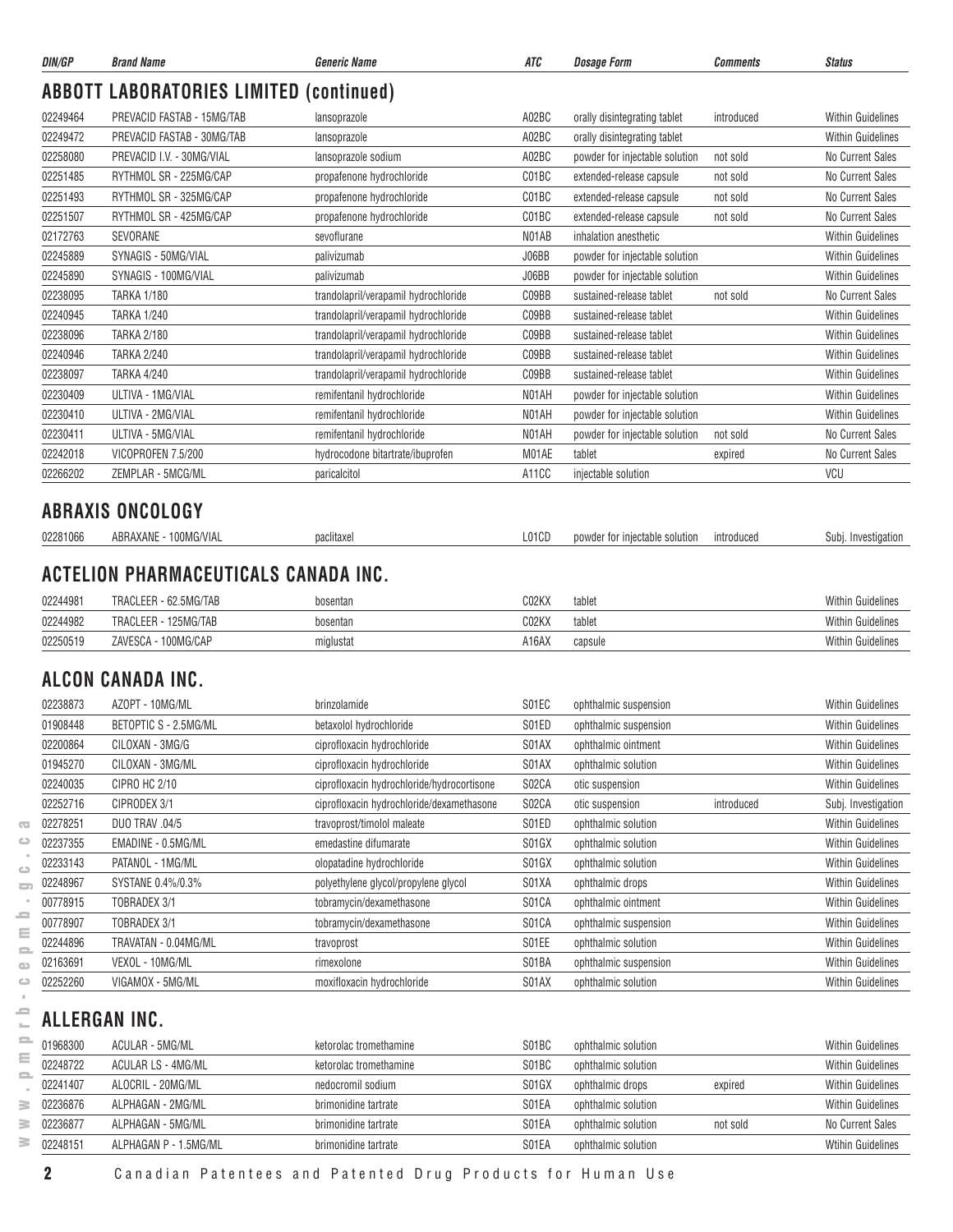| <b>ALLERGAN INC. (continued)</b><br>BOTOX - 100UNIT/VIAL<br>01981501<br>M03AX<br>powder for injectable solution<br><b>Within Guidelines</b><br>botulinum toxin type A<br>02243721<br>BOTOX COSMETIC - 100UNIT/VIAL<br><b>Within Guidelines</b><br>botulinum toxin type A<br>M03AX<br>powder for injectable solution<br>02248347<br>COMBIGAN 2/5<br>brimonidine tartrate/timolol maleate<br>S01ED<br><b>Within Guidelines</b><br>ophthalmic solution<br>02245860<br>LUMIGAN - 0.3MG/ML<br>S01EE<br>ophthalmic solution<br><b>Within Guidelines</b><br>bimatoprost<br>02230784<br>TAZORAC - 0.5MG/G<br>D05AX<br><b>Within Guidelines</b><br>tazarotene<br>gel<br>02243894<br>Within Guidelines<br>TAZORAC - 0.5MG/G<br>D05AX<br>tazarotene<br>topical cream<br>02230785<br>TAZORAC - 1MG/G<br>D05AX<br><b>Within Guidelines</b><br>tazarotene<br>gel<br>02243895<br>TAZORAC - 1MG/G<br><b>Within Guidelines</b><br>D05AX<br>tazarotene<br>topical cream<br>02257270<br>S01AX<br><b>Within Guidelines</b><br>ZYMAR - 3MG/ML<br>gatifloxacin<br>ophthalmic solution<br>AMGEN CANADA INC.<br>B03XA<br>02246344<br>ARANESP HSA - 15MCG/ML<br>darbepoetin alfa<br>injectable solution<br>No Current Sales<br>not sold<br>02246347<br>ARANESP HSA - 40MCG/ML<br>B03XA<br>No Current Sales<br>darbepoetin alfa<br>injectable solution<br>not sold<br>02246348<br>ARANESP HSA - 60MCG/ML<br>darbepoetin alfa<br>B03XA<br>No Current Sales<br>injectable solution<br>not sold<br>02246349<br>ARANESP HSA - 100MCG/ML<br>darbepoetin alfa<br>B03XA<br>injectable solution<br>No Current Sales<br>not sold<br>02246350<br>ARANESP HSA - 200MCG/ML<br>darbepoetin alfa<br>B03XA<br>No Current Sales<br>injectable solution<br>not sold<br>02246351<br>ARANESP HSA - 325MCG/ML<br>darbepoetin alfa<br>B03XA<br>No Current Sales<br>injectable solution<br>not sold<br>02246352<br>ARANESP HSA - 500MCG/ML<br>darbepoetin alfa<br>B03XA<br>injectable solution<br>No Current Sales<br>not sold<br>02246345<br>ARANESP HSA - 25MCG/ML<br>No Current Sales<br>darbepoetin alfa<br>B03XA<br>injectable solution<br>not sold<br>02246353<br>ARANESP HSA FREE - 15MCG/ML<br>B03XA<br>No Current Sales<br>darbepoetin alfa<br>injectable solution<br>not sold<br>02246354<br>ARANESP HSA FREE - 25MCG/ML<br>darbepoetin alfa<br>B03XA<br><b>Within Guidelines</b><br>injectable solution<br>02246355<br>ARANESP HSA FREE - 40MCG/ML<br>darbepoetin alfa<br>B03XA<br>injectable solution<br><b>Within Guidelines</b><br>02246356<br>ARANESP HSA FREE - 60MCG/ML<br>B03XA<br>No Current Sales<br>darbepoetin alfa<br>injectable solution<br>not sold<br>02246357<br>ARANESP HSA FREE - 100MCG/ML<br><b>Within Guidelines</b><br>darbepoetin alfa<br>B03XA<br>injectable solution<br>02246358<br>ARANESP HSA FREE - 200MCG/ML<br><b>Within Guidelines</b><br>darbepoetin alfa<br>B03XA<br>injectable solution<br>02246359<br>ARANESP HSA FREE - 325MCG/ML<br>darbepoetin alfa<br>B03XA<br>No Current Sales<br>injectable solution<br>not sold<br>02246360<br>ARANESP HSA FREE - 500MCG/ML<br>B03XA<br><b>Within Guidelines</b><br>darbepoetin alfa<br>injectable solution<br>02274728<br>ENBREL - 50MG/SYRINGE<br>L04AA<br>injectable solution<br><b>Within Guidelines</b><br>etanercept<br>02242903<br>ENBREL - 25MG/VIAL<br>L04AA<br>powder for injectable solution<br><b>Within Guidelines</b><br>etanercept<br>02274221<br>KEPIVANCE - 6.25MG/VIAL<br>V03AF<br>No Current Sales<br>powder for injectable solution<br>not sold<br>palifermin<br>02245913<br>KINERET - 100MG/SYRINGE<br><b>Within Guidelines</b><br>anakinra<br>L04AA<br>injectable solution<br>02249790<br>L03AA<br>NEULASTA - 10MG/ML<br>pegfilgrastim<br>injectable solution<br>Subj. Investigation<br>01968017<br>NEUPOGEN - 0.3MG/ML<br>L03AA<br>Within Guidelines<br>filgrastim<br>injectable solution<br>02257130<br>SENSIPAR - 30MG/TAB<br>cinacalcet hydrochloride<br>H05BX<br><b>Within Guidelines</b><br>tablet<br>02257149<br>H05BX<br>SENSIPAR - 60MG/TAB<br>cinacalcet hydrochloride<br><b>Within Guidelines</b><br>tablet<br>02257157<br>SENSIPAR - 90MG/TAB<br>H05BX<br>cinacalcet hydrochloride<br>tablet<br><b>Within Guidelines</b><br>02240229<br>STEMGEN - 1.875MG/VIAL<br><b>Within Guidelines</b><br>ancestim<br>L03AA<br>powder for injectable solution<br>02240231<br>L03AA<br>STEMGEN - 2.5MG/VIAL<br>powder for injectable solution<br>not sold<br>No Current Sales<br>ancestim<br><b>APOTEX INC.</b><br>02245669<br>APO-SALVENT CFC FREE - 0.1MG/DOSE<br>salbutamol sulfate<br>R03AC<br>aerosol for inhalation<br>Subj. Investigation<br>ASTELLAS PHARMA CANADA INC.<br>02139294<br>ADENOSCAN - 3MG/ML<br>C01EB<br>injectable solution<br><b>Within Guidelines</b><br>adenosine<br>02296462<br>ADVAGRAF - 0.5MG/CAP<br>L04AA<br>extended-release capsule<br>No Current Sales<br>tacrolimus<br>not sold<br>02296470<br>ADVAGRAF - 1MG/CAP<br>L04AA<br>extended-release capsule<br>No Current Sales<br>tacrolimus<br>not sold<br>02296489<br>ADVAGRAF - 5MG/CAP<br>L04AA<br>extended-release capsule<br>No Current Sales<br>tacrolimus<br>not sold<br>02241630<br>AMBISOME - 50MG/VIAL<br>J02AA<br>powder for injectable solution<br><b>Within Guidelines</b><br>amphotericin B<br>02258986<br>AMEVIVE - 7.5MG/VIAL<br>L04AA<br>powder for injectable solution<br>No Current Sales<br>alefacept<br>not sold<br>02259052<br>L04AA<br>AMEVIVE - 15MG/VIAL<br>alefacept<br>powder for injectable solution<br>Subj. Investigation<br>02294214<br>MYCAMINE - 25MG/VIAL<br>J02AX<br>No Current Sales<br>micafungin sodium<br>powder for injectable solution<br>not sold | DIN/GP | <b>Brand Name</b> | <b>Generic Name</b> | ATC | <b>Dosage Form</b> | <b>Comments</b> | <b>Status</b> |
|--------------------------------------------------------------------------------------------------------------------------------------------------------------------------------------------------------------------------------------------------------------------------------------------------------------------------------------------------------------------------------------------------------------------------------------------------------------------------------------------------------------------------------------------------------------------------------------------------------------------------------------------------------------------------------------------------------------------------------------------------------------------------------------------------------------------------------------------------------------------------------------------------------------------------------------------------------------------------------------------------------------------------------------------------------------------------------------------------------------------------------------------------------------------------------------------------------------------------------------------------------------------------------------------------------------------------------------------------------------------------------------------------------------------------------------------------------------------------------------------------------------------------------------------------------------------------------------------------------------------------------------------------------------------------------------------------------------------------------------------------------------------------------------------------------------------------------------------------------------------------------------------------------------------------------------------------------------------------------------------------------------------------------------------------------------------------------------------------------------------------------------------------------------------------------------------------------------------------------------------------------------------------------------------------------------------------------------------------------------------------------------------------------------------------------------------------------------------------------------------------------------------------------------------------------------------------------------------------------------------------------------------------------------------------------------------------------------------------------------------------------------------------------------------------------------------------------------------------------------------------------------------------------------------------------------------------------------------------------------------------------------------------------------------------------------------------------------------------------------------------------------------------------------------------------------------------------------------------------------------------------------------------------------------------------------------------------------------------------------------------------------------------------------------------------------------------------------------------------------------------------------------------------------------------------------------------------------------------------------------------------------------------------------------------------------------------------------------------------------------------------------------------------------------------------------------------------------------------------------------------------------------------------------------------------------------------------------------------------------------------------------------------------------------------------------------------------------------------------------------------------------------------------------------------------------------------------------------------------------------------------------------------------------------------------------------------------------------------------------------------------------------------------------------------------------------------------------------------------------------------------------------------------------------------------------------------------------------------------------------------------------------------------------------------------------------------------------------------------------------------------------------------------------------------------------------------------------------------------------------------------------------------------------------------------------------------------------------------------------------------------------------------------------------------------------------------------------------------------------------------------------------------------------------------------------------------------------------------------------------------------------------------------------------------------------------------------------------------------------------------------------------------------------------------------------------------------------------------------------------------------------------------------------------------------------------------------------------------------------------------------------|--------|-------------------|---------------------|-----|--------------------|-----------------|---------------|
|                                                                                                                                                                                                                                                                                                                                                                                                                                                                                                                                                                                                                                                                                                                                                                                                                                                                                                                                                                                                                                                                                                                                                                                                                                                                                                                                                                                                                                                                                                                                                                                                                                                                                                                                                                                                                                                                                                                                                                                                                                                                                                                                                                                                                                                                                                                                                                                                                                                                                                                                                                                                                                                                                                                                                                                                                                                                                                                                                                                                                                                                                                                                                                                                                                                                                                                                                                                                                                                                                                                                                                                                                                                                                                                                                                                                                                                                                                                                                                                                                                                                                                                                                                                                                                                                                                                                                                                                                                                                                                                                                                                                                                                                                                                                                                                                                                                                                                                                                                                                                                                                                                                                                                                                                                                                                                                                                                                                                                                                                                                                                                                                                                      |        |                   |                     |     |                    |                 |               |
|                                                                                                                                                                                                                                                                                                                                                                                                                                                                                                                                                                                                                                                                                                                                                                                                                                                                                                                                                                                                                                                                                                                                                                                                                                                                                                                                                                                                                                                                                                                                                                                                                                                                                                                                                                                                                                                                                                                                                                                                                                                                                                                                                                                                                                                                                                                                                                                                                                                                                                                                                                                                                                                                                                                                                                                                                                                                                                                                                                                                                                                                                                                                                                                                                                                                                                                                                                                                                                                                                                                                                                                                                                                                                                                                                                                                                                                                                                                                                                                                                                                                                                                                                                                                                                                                                                                                                                                                                                                                                                                                                                                                                                                                                                                                                                                                                                                                                                                                                                                                                                                                                                                                                                                                                                                                                                                                                                                                                                                                                                                                                                                                                                      |        |                   |                     |     |                    |                 |               |
|                                                                                                                                                                                                                                                                                                                                                                                                                                                                                                                                                                                                                                                                                                                                                                                                                                                                                                                                                                                                                                                                                                                                                                                                                                                                                                                                                                                                                                                                                                                                                                                                                                                                                                                                                                                                                                                                                                                                                                                                                                                                                                                                                                                                                                                                                                                                                                                                                                                                                                                                                                                                                                                                                                                                                                                                                                                                                                                                                                                                                                                                                                                                                                                                                                                                                                                                                                                                                                                                                                                                                                                                                                                                                                                                                                                                                                                                                                                                                                                                                                                                                                                                                                                                                                                                                                                                                                                                                                                                                                                                                                                                                                                                                                                                                                                                                                                                                                                                                                                                                                                                                                                                                                                                                                                                                                                                                                                                                                                                                                                                                                                                                                      |        |                   |                     |     |                    |                 |               |
|                                                                                                                                                                                                                                                                                                                                                                                                                                                                                                                                                                                                                                                                                                                                                                                                                                                                                                                                                                                                                                                                                                                                                                                                                                                                                                                                                                                                                                                                                                                                                                                                                                                                                                                                                                                                                                                                                                                                                                                                                                                                                                                                                                                                                                                                                                                                                                                                                                                                                                                                                                                                                                                                                                                                                                                                                                                                                                                                                                                                                                                                                                                                                                                                                                                                                                                                                                                                                                                                                                                                                                                                                                                                                                                                                                                                                                                                                                                                                                                                                                                                                                                                                                                                                                                                                                                                                                                                                                                                                                                                                                                                                                                                                                                                                                                                                                                                                                                                                                                                                                                                                                                                                                                                                                                                                                                                                                                                                                                                                                                                                                                                                                      |        |                   |                     |     |                    |                 |               |
|                                                                                                                                                                                                                                                                                                                                                                                                                                                                                                                                                                                                                                                                                                                                                                                                                                                                                                                                                                                                                                                                                                                                                                                                                                                                                                                                                                                                                                                                                                                                                                                                                                                                                                                                                                                                                                                                                                                                                                                                                                                                                                                                                                                                                                                                                                                                                                                                                                                                                                                                                                                                                                                                                                                                                                                                                                                                                                                                                                                                                                                                                                                                                                                                                                                                                                                                                                                                                                                                                                                                                                                                                                                                                                                                                                                                                                                                                                                                                                                                                                                                                                                                                                                                                                                                                                                                                                                                                                                                                                                                                                                                                                                                                                                                                                                                                                                                                                                                                                                                                                                                                                                                                                                                                                                                                                                                                                                                                                                                                                                                                                                                                                      |        |                   |                     |     |                    |                 |               |
|                                                                                                                                                                                                                                                                                                                                                                                                                                                                                                                                                                                                                                                                                                                                                                                                                                                                                                                                                                                                                                                                                                                                                                                                                                                                                                                                                                                                                                                                                                                                                                                                                                                                                                                                                                                                                                                                                                                                                                                                                                                                                                                                                                                                                                                                                                                                                                                                                                                                                                                                                                                                                                                                                                                                                                                                                                                                                                                                                                                                                                                                                                                                                                                                                                                                                                                                                                                                                                                                                                                                                                                                                                                                                                                                                                                                                                                                                                                                                                                                                                                                                                                                                                                                                                                                                                                                                                                                                                                                                                                                                                                                                                                                                                                                                                                                                                                                                                                                                                                                                                                                                                                                                                                                                                                                                                                                                                                                                                                                                                                                                                                                                                      |        |                   |                     |     |                    |                 |               |
|                                                                                                                                                                                                                                                                                                                                                                                                                                                                                                                                                                                                                                                                                                                                                                                                                                                                                                                                                                                                                                                                                                                                                                                                                                                                                                                                                                                                                                                                                                                                                                                                                                                                                                                                                                                                                                                                                                                                                                                                                                                                                                                                                                                                                                                                                                                                                                                                                                                                                                                                                                                                                                                                                                                                                                                                                                                                                                                                                                                                                                                                                                                                                                                                                                                                                                                                                                                                                                                                                                                                                                                                                                                                                                                                                                                                                                                                                                                                                                                                                                                                                                                                                                                                                                                                                                                                                                                                                                                                                                                                                                                                                                                                                                                                                                                                                                                                                                                                                                                                                                                                                                                                                                                                                                                                                                                                                                                                                                                                                                                                                                                                                                      |        |                   |                     |     |                    |                 |               |
|                                                                                                                                                                                                                                                                                                                                                                                                                                                                                                                                                                                                                                                                                                                                                                                                                                                                                                                                                                                                                                                                                                                                                                                                                                                                                                                                                                                                                                                                                                                                                                                                                                                                                                                                                                                                                                                                                                                                                                                                                                                                                                                                                                                                                                                                                                                                                                                                                                                                                                                                                                                                                                                                                                                                                                                                                                                                                                                                                                                                                                                                                                                                                                                                                                                                                                                                                                                                                                                                                                                                                                                                                                                                                                                                                                                                                                                                                                                                                                                                                                                                                                                                                                                                                                                                                                                                                                                                                                                                                                                                                                                                                                                                                                                                                                                                                                                                                                                                                                                                                                                                                                                                                                                                                                                                                                                                                                                                                                                                                                                                                                                                                                      |        |                   |                     |     |                    |                 |               |
|                                                                                                                                                                                                                                                                                                                                                                                                                                                                                                                                                                                                                                                                                                                                                                                                                                                                                                                                                                                                                                                                                                                                                                                                                                                                                                                                                                                                                                                                                                                                                                                                                                                                                                                                                                                                                                                                                                                                                                                                                                                                                                                                                                                                                                                                                                                                                                                                                                                                                                                                                                                                                                                                                                                                                                                                                                                                                                                                                                                                                                                                                                                                                                                                                                                                                                                                                                                                                                                                                                                                                                                                                                                                                                                                                                                                                                                                                                                                                                                                                                                                                                                                                                                                                                                                                                                                                                                                                                                                                                                                                                                                                                                                                                                                                                                                                                                                                                                                                                                                                                                                                                                                                                                                                                                                                                                                                                                                                                                                                                                                                                                                                                      |        |                   |                     |     |                    |                 |               |
|                                                                                                                                                                                                                                                                                                                                                                                                                                                                                                                                                                                                                                                                                                                                                                                                                                                                                                                                                                                                                                                                                                                                                                                                                                                                                                                                                                                                                                                                                                                                                                                                                                                                                                                                                                                                                                                                                                                                                                                                                                                                                                                                                                                                                                                                                                                                                                                                                                                                                                                                                                                                                                                                                                                                                                                                                                                                                                                                                                                                                                                                                                                                                                                                                                                                                                                                                                                                                                                                                                                                                                                                                                                                                                                                                                                                                                                                                                                                                                                                                                                                                                                                                                                                                                                                                                                                                                                                                                                                                                                                                                                                                                                                                                                                                                                                                                                                                                                                                                                                                                                                                                                                                                                                                                                                                                                                                                                                                                                                                                                                                                                                                                      |        |                   |                     |     |                    |                 |               |
|                                                                                                                                                                                                                                                                                                                                                                                                                                                                                                                                                                                                                                                                                                                                                                                                                                                                                                                                                                                                                                                                                                                                                                                                                                                                                                                                                                                                                                                                                                                                                                                                                                                                                                                                                                                                                                                                                                                                                                                                                                                                                                                                                                                                                                                                                                                                                                                                                                                                                                                                                                                                                                                                                                                                                                                                                                                                                                                                                                                                                                                                                                                                                                                                                                                                                                                                                                                                                                                                                                                                                                                                                                                                                                                                                                                                                                                                                                                                                                                                                                                                                                                                                                                                                                                                                                                                                                                                                                                                                                                                                                                                                                                                                                                                                                                                                                                                                                                                                                                                                                                                                                                                                                                                                                                                                                                                                                                                                                                                                                                                                                                                                                      |        |                   |                     |     |                    |                 |               |
|                                                                                                                                                                                                                                                                                                                                                                                                                                                                                                                                                                                                                                                                                                                                                                                                                                                                                                                                                                                                                                                                                                                                                                                                                                                                                                                                                                                                                                                                                                                                                                                                                                                                                                                                                                                                                                                                                                                                                                                                                                                                                                                                                                                                                                                                                                                                                                                                                                                                                                                                                                                                                                                                                                                                                                                                                                                                                                                                                                                                                                                                                                                                                                                                                                                                                                                                                                                                                                                                                                                                                                                                                                                                                                                                                                                                                                                                                                                                                                                                                                                                                                                                                                                                                                                                                                                                                                                                                                                                                                                                                                                                                                                                                                                                                                                                                                                                                                                                                                                                                                                                                                                                                                                                                                                                                                                                                                                                                                                                                                                                                                                                                                      |        |                   |                     |     |                    |                 |               |
|                                                                                                                                                                                                                                                                                                                                                                                                                                                                                                                                                                                                                                                                                                                                                                                                                                                                                                                                                                                                                                                                                                                                                                                                                                                                                                                                                                                                                                                                                                                                                                                                                                                                                                                                                                                                                                                                                                                                                                                                                                                                                                                                                                                                                                                                                                                                                                                                                                                                                                                                                                                                                                                                                                                                                                                                                                                                                                                                                                                                                                                                                                                                                                                                                                                                                                                                                                                                                                                                                                                                                                                                                                                                                                                                                                                                                                                                                                                                                                                                                                                                                                                                                                                                                                                                                                                                                                                                                                                                                                                                                                                                                                                                                                                                                                                                                                                                                                                                                                                                                                                                                                                                                                                                                                                                                                                                                                                                                                                                                                                                                                                                                                      |        |                   |                     |     |                    |                 |               |
|                                                                                                                                                                                                                                                                                                                                                                                                                                                                                                                                                                                                                                                                                                                                                                                                                                                                                                                                                                                                                                                                                                                                                                                                                                                                                                                                                                                                                                                                                                                                                                                                                                                                                                                                                                                                                                                                                                                                                                                                                                                                                                                                                                                                                                                                                                                                                                                                                                                                                                                                                                                                                                                                                                                                                                                                                                                                                                                                                                                                                                                                                                                                                                                                                                                                                                                                                                                                                                                                                                                                                                                                                                                                                                                                                                                                                                                                                                                                                                                                                                                                                                                                                                                                                                                                                                                                                                                                                                                                                                                                                                                                                                                                                                                                                                                                                                                                                                                                                                                                                                                                                                                                                                                                                                                                                                                                                                                                                                                                                                                                                                                                                                      |        |                   |                     |     |                    |                 |               |
|                                                                                                                                                                                                                                                                                                                                                                                                                                                                                                                                                                                                                                                                                                                                                                                                                                                                                                                                                                                                                                                                                                                                                                                                                                                                                                                                                                                                                                                                                                                                                                                                                                                                                                                                                                                                                                                                                                                                                                                                                                                                                                                                                                                                                                                                                                                                                                                                                                                                                                                                                                                                                                                                                                                                                                                                                                                                                                                                                                                                                                                                                                                                                                                                                                                                                                                                                                                                                                                                                                                                                                                                                                                                                                                                                                                                                                                                                                                                                                                                                                                                                                                                                                                                                                                                                                                                                                                                                                                                                                                                                                                                                                                                                                                                                                                                                                                                                                                                                                                                                                                                                                                                                                                                                                                                                                                                                                                                                                                                                                                                                                                                                                      |        |                   |                     |     |                    |                 |               |
|                                                                                                                                                                                                                                                                                                                                                                                                                                                                                                                                                                                                                                                                                                                                                                                                                                                                                                                                                                                                                                                                                                                                                                                                                                                                                                                                                                                                                                                                                                                                                                                                                                                                                                                                                                                                                                                                                                                                                                                                                                                                                                                                                                                                                                                                                                                                                                                                                                                                                                                                                                                                                                                                                                                                                                                                                                                                                                                                                                                                                                                                                                                                                                                                                                                                                                                                                                                                                                                                                                                                                                                                                                                                                                                                                                                                                                                                                                                                                                                                                                                                                                                                                                                                                                                                                                                                                                                                                                                                                                                                                                                                                                                                                                                                                                                                                                                                                                                                                                                                                                                                                                                                                                                                                                                                                                                                                                                                                                                                                                                                                                                                                                      |        |                   |                     |     |                    |                 |               |
|                                                                                                                                                                                                                                                                                                                                                                                                                                                                                                                                                                                                                                                                                                                                                                                                                                                                                                                                                                                                                                                                                                                                                                                                                                                                                                                                                                                                                                                                                                                                                                                                                                                                                                                                                                                                                                                                                                                                                                                                                                                                                                                                                                                                                                                                                                                                                                                                                                                                                                                                                                                                                                                                                                                                                                                                                                                                                                                                                                                                                                                                                                                                                                                                                                                                                                                                                                                                                                                                                                                                                                                                                                                                                                                                                                                                                                                                                                                                                                                                                                                                                                                                                                                                                                                                                                                                                                                                                                                                                                                                                                                                                                                                                                                                                                                                                                                                                                                                                                                                                                                                                                                                                                                                                                                                                                                                                                                                                                                                                                                                                                                                                                      |        |                   |                     |     |                    |                 |               |
|                                                                                                                                                                                                                                                                                                                                                                                                                                                                                                                                                                                                                                                                                                                                                                                                                                                                                                                                                                                                                                                                                                                                                                                                                                                                                                                                                                                                                                                                                                                                                                                                                                                                                                                                                                                                                                                                                                                                                                                                                                                                                                                                                                                                                                                                                                                                                                                                                                                                                                                                                                                                                                                                                                                                                                                                                                                                                                                                                                                                                                                                                                                                                                                                                                                                                                                                                                                                                                                                                                                                                                                                                                                                                                                                                                                                                                                                                                                                                                                                                                                                                                                                                                                                                                                                                                                                                                                                                                                                                                                                                                                                                                                                                                                                                                                                                                                                                                                                                                                                                                                                                                                                                                                                                                                                                                                                                                                                                                                                                                                                                                                                                                      |        |                   |                     |     |                    |                 |               |
|                                                                                                                                                                                                                                                                                                                                                                                                                                                                                                                                                                                                                                                                                                                                                                                                                                                                                                                                                                                                                                                                                                                                                                                                                                                                                                                                                                                                                                                                                                                                                                                                                                                                                                                                                                                                                                                                                                                                                                                                                                                                                                                                                                                                                                                                                                                                                                                                                                                                                                                                                                                                                                                                                                                                                                                                                                                                                                                                                                                                                                                                                                                                                                                                                                                                                                                                                                                                                                                                                                                                                                                                                                                                                                                                                                                                                                                                                                                                                                                                                                                                                                                                                                                                                                                                                                                                                                                                                                                                                                                                                                                                                                                                                                                                                                                                                                                                                                                                                                                                                                                                                                                                                                                                                                                                                                                                                                                                                                                                                                                                                                                                                                      |        |                   |                     |     |                    |                 |               |
|                                                                                                                                                                                                                                                                                                                                                                                                                                                                                                                                                                                                                                                                                                                                                                                                                                                                                                                                                                                                                                                                                                                                                                                                                                                                                                                                                                                                                                                                                                                                                                                                                                                                                                                                                                                                                                                                                                                                                                                                                                                                                                                                                                                                                                                                                                                                                                                                                                                                                                                                                                                                                                                                                                                                                                                                                                                                                                                                                                                                                                                                                                                                                                                                                                                                                                                                                                                                                                                                                                                                                                                                                                                                                                                                                                                                                                                                                                                                                                                                                                                                                                                                                                                                                                                                                                                                                                                                                                                                                                                                                                                                                                                                                                                                                                                                                                                                                                                                                                                                                                                                                                                                                                                                                                                                                                                                                                                                                                                                                                                                                                                                                                      |        |                   |                     |     |                    |                 |               |
|                                                                                                                                                                                                                                                                                                                                                                                                                                                                                                                                                                                                                                                                                                                                                                                                                                                                                                                                                                                                                                                                                                                                                                                                                                                                                                                                                                                                                                                                                                                                                                                                                                                                                                                                                                                                                                                                                                                                                                                                                                                                                                                                                                                                                                                                                                                                                                                                                                                                                                                                                                                                                                                                                                                                                                                                                                                                                                                                                                                                                                                                                                                                                                                                                                                                                                                                                                                                                                                                                                                                                                                                                                                                                                                                                                                                                                                                                                                                                                                                                                                                                                                                                                                                                                                                                                                                                                                                                                                                                                                                                                                                                                                                                                                                                                                                                                                                                                                                                                                                                                                                                                                                                                                                                                                                                                                                                                                                                                                                                                                                                                                                                                      |        |                   |                     |     |                    |                 |               |
|                                                                                                                                                                                                                                                                                                                                                                                                                                                                                                                                                                                                                                                                                                                                                                                                                                                                                                                                                                                                                                                                                                                                                                                                                                                                                                                                                                                                                                                                                                                                                                                                                                                                                                                                                                                                                                                                                                                                                                                                                                                                                                                                                                                                                                                                                                                                                                                                                                                                                                                                                                                                                                                                                                                                                                                                                                                                                                                                                                                                                                                                                                                                                                                                                                                                                                                                                                                                                                                                                                                                                                                                                                                                                                                                                                                                                                                                                                                                                                                                                                                                                                                                                                                                                                                                                                                                                                                                                                                                                                                                                                                                                                                                                                                                                                                                                                                                                                                                                                                                                                                                                                                                                                                                                                                                                                                                                                                                                                                                                                                                                                                                                                      |        |                   |                     |     |                    |                 |               |
|                                                                                                                                                                                                                                                                                                                                                                                                                                                                                                                                                                                                                                                                                                                                                                                                                                                                                                                                                                                                                                                                                                                                                                                                                                                                                                                                                                                                                                                                                                                                                                                                                                                                                                                                                                                                                                                                                                                                                                                                                                                                                                                                                                                                                                                                                                                                                                                                                                                                                                                                                                                                                                                                                                                                                                                                                                                                                                                                                                                                                                                                                                                                                                                                                                                                                                                                                                                                                                                                                                                                                                                                                                                                                                                                                                                                                                                                                                                                                                                                                                                                                                                                                                                                                                                                                                                                                                                                                                                                                                                                                                                                                                                                                                                                                                                                                                                                                                                                                                                                                                                                                                                                                                                                                                                                                                                                                                                                                                                                                                                                                                                                                                      |        |                   |                     |     |                    |                 |               |
|                                                                                                                                                                                                                                                                                                                                                                                                                                                                                                                                                                                                                                                                                                                                                                                                                                                                                                                                                                                                                                                                                                                                                                                                                                                                                                                                                                                                                                                                                                                                                                                                                                                                                                                                                                                                                                                                                                                                                                                                                                                                                                                                                                                                                                                                                                                                                                                                                                                                                                                                                                                                                                                                                                                                                                                                                                                                                                                                                                                                                                                                                                                                                                                                                                                                                                                                                                                                                                                                                                                                                                                                                                                                                                                                                                                                                                                                                                                                                                                                                                                                                                                                                                                                                                                                                                                                                                                                                                                                                                                                                                                                                                                                                                                                                                                                                                                                                                                                                                                                                                                                                                                                                                                                                                                                                                                                                                                                                                                                                                                                                                                                                                      |        |                   |                     |     |                    |                 |               |
|                                                                                                                                                                                                                                                                                                                                                                                                                                                                                                                                                                                                                                                                                                                                                                                                                                                                                                                                                                                                                                                                                                                                                                                                                                                                                                                                                                                                                                                                                                                                                                                                                                                                                                                                                                                                                                                                                                                                                                                                                                                                                                                                                                                                                                                                                                                                                                                                                                                                                                                                                                                                                                                                                                                                                                                                                                                                                                                                                                                                                                                                                                                                                                                                                                                                                                                                                                                                                                                                                                                                                                                                                                                                                                                                                                                                                                                                                                                                                                                                                                                                                                                                                                                                                                                                                                                                                                                                                                                                                                                                                                                                                                                                                                                                                                                                                                                                                                                                                                                                                                                                                                                                                                                                                                                                                                                                                                                                                                                                                                                                                                                                                                      |        |                   |                     |     |                    |                 |               |
|                                                                                                                                                                                                                                                                                                                                                                                                                                                                                                                                                                                                                                                                                                                                                                                                                                                                                                                                                                                                                                                                                                                                                                                                                                                                                                                                                                                                                                                                                                                                                                                                                                                                                                                                                                                                                                                                                                                                                                                                                                                                                                                                                                                                                                                                                                                                                                                                                                                                                                                                                                                                                                                                                                                                                                                                                                                                                                                                                                                                                                                                                                                                                                                                                                                                                                                                                                                                                                                                                                                                                                                                                                                                                                                                                                                                                                                                                                                                                                                                                                                                                                                                                                                                                                                                                                                                                                                                                                                                                                                                                                                                                                                                                                                                                                                                                                                                                                                                                                                                                                                                                                                                                                                                                                                                                                                                                                                                                                                                                                                                                                                                                                      |        |                   |                     |     |                    |                 |               |
|                                                                                                                                                                                                                                                                                                                                                                                                                                                                                                                                                                                                                                                                                                                                                                                                                                                                                                                                                                                                                                                                                                                                                                                                                                                                                                                                                                                                                                                                                                                                                                                                                                                                                                                                                                                                                                                                                                                                                                                                                                                                                                                                                                                                                                                                                                                                                                                                                                                                                                                                                                                                                                                                                                                                                                                                                                                                                                                                                                                                                                                                                                                                                                                                                                                                                                                                                                                                                                                                                                                                                                                                                                                                                                                                                                                                                                                                                                                                                                                                                                                                                                                                                                                                                                                                                                                                                                                                                                                                                                                                                                                                                                                                                                                                                                                                                                                                                                                                                                                                                                                                                                                                                                                                                                                                                                                                                                                                                                                                                                                                                                                                                                      |        |                   |                     |     |                    |                 |               |
|                                                                                                                                                                                                                                                                                                                                                                                                                                                                                                                                                                                                                                                                                                                                                                                                                                                                                                                                                                                                                                                                                                                                                                                                                                                                                                                                                                                                                                                                                                                                                                                                                                                                                                                                                                                                                                                                                                                                                                                                                                                                                                                                                                                                                                                                                                                                                                                                                                                                                                                                                                                                                                                                                                                                                                                                                                                                                                                                                                                                                                                                                                                                                                                                                                                                                                                                                                                                                                                                                                                                                                                                                                                                                                                                                                                                                                                                                                                                                                                                                                                                                                                                                                                                                                                                                                                                                                                                                                                                                                                                                                                                                                                                                                                                                                                                                                                                                                                                                                                                                                                                                                                                                                                                                                                                                                                                                                                                                                                                                                                                                                                                                                      |        |                   |                     |     |                    |                 |               |
|                                                                                                                                                                                                                                                                                                                                                                                                                                                                                                                                                                                                                                                                                                                                                                                                                                                                                                                                                                                                                                                                                                                                                                                                                                                                                                                                                                                                                                                                                                                                                                                                                                                                                                                                                                                                                                                                                                                                                                                                                                                                                                                                                                                                                                                                                                                                                                                                                                                                                                                                                                                                                                                                                                                                                                                                                                                                                                                                                                                                                                                                                                                                                                                                                                                                                                                                                                                                                                                                                                                                                                                                                                                                                                                                                                                                                                                                                                                                                                                                                                                                                                                                                                                                                                                                                                                                                                                                                                                                                                                                                                                                                                                                                                                                                                                                                                                                                                                                                                                                                                                                                                                                                                                                                                                                                                                                                                                                                                                                                                                                                                                                                                      |        |                   |                     |     |                    |                 |               |
|                                                                                                                                                                                                                                                                                                                                                                                                                                                                                                                                                                                                                                                                                                                                                                                                                                                                                                                                                                                                                                                                                                                                                                                                                                                                                                                                                                                                                                                                                                                                                                                                                                                                                                                                                                                                                                                                                                                                                                                                                                                                                                                                                                                                                                                                                                                                                                                                                                                                                                                                                                                                                                                                                                                                                                                                                                                                                                                                                                                                                                                                                                                                                                                                                                                                                                                                                                                                                                                                                                                                                                                                                                                                                                                                                                                                                                                                                                                                                                                                                                                                                                                                                                                                                                                                                                                                                                                                                                                                                                                                                                                                                                                                                                                                                                                                                                                                                                                                                                                                                                                                                                                                                                                                                                                                                                                                                                                                                                                                                                                                                                                                                                      |        |                   |                     |     |                    |                 |               |
|                                                                                                                                                                                                                                                                                                                                                                                                                                                                                                                                                                                                                                                                                                                                                                                                                                                                                                                                                                                                                                                                                                                                                                                                                                                                                                                                                                                                                                                                                                                                                                                                                                                                                                                                                                                                                                                                                                                                                                                                                                                                                                                                                                                                                                                                                                                                                                                                                                                                                                                                                                                                                                                                                                                                                                                                                                                                                                                                                                                                                                                                                                                                                                                                                                                                                                                                                                                                                                                                                                                                                                                                                                                                                                                                                                                                                                                                                                                                                                                                                                                                                                                                                                                                                                                                                                                                                                                                                                                                                                                                                                                                                                                                                                                                                                                                                                                                                                                                                                                                                                                                                                                                                                                                                                                                                                                                                                                                                                                                                                                                                                                                                                      |        |                   |                     |     |                    |                 |               |
|                                                                                                                                                                                                                                                                                                                                                                                                                                                                                                                                                                                                                                                                                                                                                                                                                                                                                                                                                                                                                                                                                                                                                                                                                                                                                                                                                                                                                                                                                                                                                                                                                                                                                                                                                                                                                                                                                                                                                                                                                                                                                                                                                                                                                                                                                                                                                                                                                                                                                                                                                                                                                                                                                                                                                                                                                                                                                                                                                                                                                                                                                                                                                                                                                                                                                                                                                                                                                                                                                                                                                                                                                                                                                                                                                                                                                                                                                                                                                                                                                                                                                                                                                                                                                                                                                                                                                                                                                                                                                                                                                                                                                                                                                                                                                                                                                                                                                                                                                                                                                                                                                                                                                                                                                                                                                                                                                                                                                                                                                                                                                                                                                                      |        |                   |                     |     |                    |                 |               |
|                                                                                                                                                                                                                                                                                                                                                                                                                                                                                                                                                                                                                                                                                                                                                                                                                                                                                                                                                                                                                                                                                                                                                                                                                                                                                                                                                                                                                                                                                                                                                                                                                                                                                                                                                                                                                                                                                                                                                                                                                                                                                                                                                                                                                                                                                                                                                                                                                                                                                                                                                                                                                                                                                                                                                                                                                                                                                                                                                                                                                                                                                                                                                                                                                                                                                                                                                                                                                                                                                                                                                                                                                                                                                                                                                                                                                                                                                                                                                                                                                                                                                                                                                                                                                                                                                                                                                                                                                                                                                                                                                                                                                                                                                                                                                                                                                                                                                                                                                                                                                                                                                                                                                                                                                                                                                                                                                                                                                                                                                                                                                                                                                                      |        |                   |                     |     |                    |                 |               |
|                                                                                                                                                                                                                                                                                                                                                                                                                                                                                                                                                                                                                                                                                                                                                                                                                                                                                                                                                                                                                                                                                                                                                                                                                                                                                                                                                                                                                                                                                                                                                                                                                                                                                                                                                                                                                                                                                                                                                                                                                                                                                                                                                                                                                                                                                                                                                                                                                                                                                                                                                                                                                                                                                                                                                                                                                                                                                                                                                                                                                                                                                                                                                                                                                                                                                                                                                                                                                                                                                                                                                                                                                                                                                                                                                                                                                                                                                                                                                                                                                                                                                                                                                                                                                                                                                                                                                                                                                                                                                                                                                                                                                                                                                                                                                                                                                                                                                                                                                                                                                                                                                                                                                                                                                                                                                                                                                                                                                                                                                                                                                                                                                                      |        |                   |                     |     |                    |                 |               |
|                                                                                                                                                                                                                                                                                                                                                                                                                                                                                                                                                                                                                                                                                                                                                                                                                                                                                                                                                                                                                                                                                                                                                                                                                                                                                                                                                                                                                                                                                                                                                                                                                                                                                                                                                                                                                                                                                                                                                                                                                                                                                                                                                                                                                                                                                                                                                                                                                                                                                                                                                                                                                                                                                                                                                                                                                                                                                                                                                                                                                                                                                                                                                                                                                                                                                                                                                                                                                                                                                                                                                                                                                                                                                                                                                                                                                                                                                                                                                                                                                                                                                                                                                                                                                                                                                                                                                                                                                                                                                                                                                                                                                                                                                                                                                                                                                                                                                                                                                                                                                                                                                                                                                                                                                                                                                                                                                                                                                                                                                                                                                                                                                                      |        |                   |                     |     |                    |                 |               |
|                                                                                                                                                                                                                                                                                                                                                                                                                                                                                                                                                                                                                                                                                                                                                                                                                                                                                                                                                                                                                                                                                                                                                                                                                                                                                                                                                                                                                                                                                                                                                                                                                                                                                                                                                                                                                                                                                                                                                                                                                                                                                                                                                                                                                                                                                                                                                                                                                                                                                                                                                                                                                                                                                                                                                                                                                                                                                                                                                                                                                                                                                                                                                                                                                                                                                                                                                                                                                                                                                                                                                                                                                                                                                                                                                                                                                                                                                                                                                                                                                                                                                                                                                                                                                                                                                                                                                                                                                                                                                                                                                                                                                                                                                                                                                                                                                                                                                                                                                                                                                                                                                                                                                                                                                                                                                                                                                                                                                                                                                                                                                                                                                                      |        |                   |                     |     |                    |                 |               |
|                                                                                                                                                                                                                                                                                                                                                                                                                                                                                                                                                                                                                                                                                                                                                                                                                                                                                                                                                                                                                                                                                                                                                                                                                                                                                                                                                                                                                                                                                                                                                                                                                                                                                                                                                                                                                                                                                                                                                                                                                                                                                                                                                                                                                                                                                                                                                                                                                                                                                                                                                                                                                                                                                                                                                                                                                                                                                                                                                                                                                                                                                                                                                                                                                                                                                                                                                                                                                                                                                                                                                                                                                                                                                                                                                                                                                                                                                                                                                                                                                                                                                                                                                                                                                                                                                                                                                                                                                                                                                                                                                                                                                                                                                                                                                                                                                                                                                                                                                                                                                                                                                                                                                                                                                                                                                                                                                                                                                                                                                                                                                                                                                                      |        |                   |                     |     |                    |                 |               |
|                                                                                                                                                                                                                                                                                                                                                                                                                                                                                                                                                                                                                                                                                                                                                                                                                                                                                                                                                                                                                                                                                                                                                                                                                                                                                                                                                                                                                                                                                                                                                                                                                                                                                                                                                                                                                                                                                                                                                                                                                                                                                                                                                                                                                                                                                                                                                                                                                                                                                                                                                                                                                                                                                                                                                                                                                                                                                                                                                                                                                                                                                                                                                                                                                                                                                                                                                                                                                                                                                                                                                                                                                                                                                                                                                                                                                                                                                                                                                                                                                                                                                                                                                                                                                                                                                                                                                                                                                                                                                                                                                                                                                                                                                                                                                                                                                                                                                                                                                                                                                                                                                                                                                                                                                                                                                                                                                                                                                                                                                                                                                                                                                                      |        |                   |                     |     |                    |                 |               |
|                                                                                                                                                                                                                                                                                                                                                                                                                                                                                                                                                                                                                                                                                                                                                                                                                                                                                                                                                                                                                                                                                                                                                                                                                                                                                                                                                                                                                                                                                                                                                                                                                                                                                                                                                                                                                                                                                                                                                                                                                                                                                                                                                                                                                                                                                                                                                                                                                                                                                                                                                                                                                                                                                                                                                                                                                                                                                                                                                                                                                                                                                                                                                                                                                                                                                                                                                                                                                                                                                                                                                                                                                                                                                                                                                                                                                                                                                                                                                                                                                                                                                                                                                                                                                                                                                                                                                                                                                                                                                                                                                                                                                                                                                                                                                                                                                                                                                                                                                                                                                                                                                                                                                                                                                                                                                                                                                                                                                                                                                                                                                                                                                                      |        |                   |                     |     |                    |                 |               |
|                                                                                                                                                                                                                                                                                                                                                                                                                                                                                                                                                                                                                                                                                                                                                                                                                                                                                                                                                                                                                                                                                                                                                                                                                                                                                                                                                                                                                                                                                                                                                                                                                                                                                                                                                                                                                                                                                                                                                                                                                                                                                                                                                                                                                                                                                                                                                                                                                                                                                                                                                                                                                                                                                                                                                                                                                                                                                                                                                                                                                                                                                                                                                                                                                                                                                                                                                                                                                                                                                                                                                                                                                                                                                                                                                                                                                                                                                                                                                                                                                                                                                                                                                                                                                                                                                                                                                                                                                                                                                                                                                                                                                                                                                                                                                                                                                                                                                                                                                                                                                                                                                                                                                                                                                                                                                                                                                                                                                                                                                                                                                                                                                                      |        |                   |                     |     |                    |                 |               |
|                                                                                                                                                                                                                                                                                                                                                                                                                                                                                                                                                                                                                                                                                                                                                                                                                                                                                                                                                                                                                                                                                                                                                                                                                                                                                                                                                                                                                                                                                                                                                                                                                                                                                                                                                                                                                                                                                                                                                                                                                                                                                                                                                                                                                                                                                                                                                                                                                                                                                                                                                                                                                                                                                                                                                                                                                                                                                                                                                                                                                                                                                                                                                                                                                                                                                                                                                                                                                                                                                                                                                                                                                                                                                                                                                                                                                                                                                                                                                                                                                                                                                                                                                                                                                                                                                                                                                                                                                                                                                                                                                                                                                                                                                                                                                                                                                                                                                                                                                                                                                                                                                                                                                                                                                                                                                                                                                                                                                                                                                                                                                                                                                                      |        |                   |                     |     |                    |                 |               |
|                                                                                                                                                                                                                                                                                                                                                                                                                                                                                                                                                                                                                                                                                                                                                                                                                                                                                                                                                                                                                                                                                                                                                                                                                                                                                                                                                                                                                                                                                                                                                                                                                                                                                                                                                                                                                                                                                                                                                                                                                                                                                                                                                                                                                                                                                                                                                                                                                                                                                                                                                                                                                                                                                                                                                                                                                                                                                                                                                                                                                                                                                                                                                                                                                                                                                                                                                                                                                                                                                                                                                                                                                                                                                                                                                                                                                                                                                                                                                                                                                                                                                                                                                                                                                                                                                                                                                                                                                                                                                                                                                                                                                                                                                                                                                                                                                                                                                                                                                                                                                                                                                                                                                                                                                                                                                                                                                                                                                                                                                                                                                                                                                                      |        |                   |                     |     |                    |                 |               |
|                                                                                                                                                                                                                                                                                                                                                                                                                                                                                                                                                                                                                                                                                                                                                                                                                                                                                                                                                                                                                                                                                                                                                                                                                                                                                                                                                                                                                                                                                                                                                                                                                                                                                                                                                                                                                                                                                                                                                                                                                                                                                                                                                                                                                                                                                                                                                                                                                                                                                                                                                                                                                                                                                                                                                                                                                                                                                                                                                                                                                                                                                                                                                                                                                                                                                                                                                                                                                                                                                                                                                                                                                                                                                                                                                                                                                                                                                                                                                                                                                                                                                                                                                                                                                                                                                                                                                                                                                                                                                                                                                                                                                                                                                                                                                                                                                                                                                                                                                                                                                                                                                                                                                                                                                                                                                                                                                                                                                                                                                                                                                                                                                                      |        |                   |                     |     |                    |                 |               |
|                                                                                                                                                                                                                                                                                                                                                                                                                                                                                                                                                                                                                                                                                                                                                                                                                                                                                                                                                                                                                                                                                                                                                                                                                                                                                                                                                                                                                                                                                                                                                                                                                                                                                                                                                                                                                                                                                                                                                                                                                                                                                                                                                                                                                                                                                                                                                                                                                                                                                                                                                                                                                                                                                                                                                                                                                                                                                                                                                                                                                                                                                                                                                                                                                                                                                                                                                                                                                                                                                                                                                                                                                                                                                                                                                                                                                                                                                                                                                                                                                                                                                                                                                                                                                                                                                                                                                                                                                                                                                                                                                                                                                                                                                                                                                                                                                                                                                                                                                                                                                                                                                                                                                                                                                                                                                                                                                                                                                                                                                                                                                                                                                                      |        |                   |                     |     |                    |                 |               |
|                                                                                                                                                                                                                                                                                                                                                                                                                                                                                                                                                                                                                                                                                                                                                                                                                                                                                                                                                                                                                                                                                                                                                                                                                                                                                                                                                                                                                                                                                                                                                                                                                                                                                                                                                                                                                                                                                                                                                                                                                                                                                                                                                                                                                                                                                                                                                                                                                                                                                                                                                                                                                                                                                                                                                                                                                                                                                                                                                                                                                                                                                                                                                                                                                                                                                                                                                                                                                                                                                                                                                                                                                                                                                                                                                                                                                                                                                                                                                                                                                                                                                                                                                                                                                                                                                                                                                                                                                                                                                                                                                                                                                                                                                                                                                                                                                                                                                                                                                                                                                                                                                                                                                                                                                                                                                                                                                                                                                                                                                                                                                                                                                                      |        |                   |                     |     |                    |                 |               |
|                                                                                                                                                                                                                                                                                                                                                                                                                                                                                                                                                                                                                                                                                                                                                                                                                                                                                                                                                                                                                                                                                                                                                                                                                                                                                                                                                                                                                                                                                                                                                                                                                                                                                                                                                                                                                                                                                                                                                                                                                                                                                                                                                                                                                                                                                                                                                                                                                                                                                                                                                                                                                                                                                                                                                                                                                                                                                                                                                                                                                                                                                                                                                                                                                                                                                                                                                                                                                                                                                                                                                                                                                                                                                                                                                                                                                                                                                                                                                                                                                                                                                                                                                                                                                                                                                                                                                                                                                                                                                                                                                                                                                                                                                                                                                                                                                                                                                                                                                                                                                                                                                                                                                                                                                                                                                                                                                                                                                                                                                                                                                                                                                                      |        |                   |                     |     |                    |                 |               |
|                                                                                                                                                                                                                                                                                                                                                                                                                                                                                                                                                                                                                                                                                                                                                                                                                                                                                                                                                                                                                                                                                                                                                                                                                                                                                                                                                                                                                                                                                                                                                                                                                                                                                                                                                                                                                                                                                                                                                                                                                                                                                                                                                                                                                                                                                                                                                                                                                                                                                                                                                                                                                                                                                                                                                                                                                                                                                                                                                                                                                                                                                                                                                                                                                                                                                                                                                                                                                                                                                                                                                                                                                                                                                                                                                                                                                                                                                                                                                                                                                                                                                                                                                                                                                                                                                                                                                                                                                                                                                                                                                                                                                                                                                                                                                                                                                                                                                                                                                                                                                                                                                                                                                                                                                                                                                                                                                                                                                                                                                                                                                                                                                                      |        |                   |                     |     |                    |                 |               |
|                                                                                                                                                                                                                                                                                                                                                                                                                                                                                                                                                                                                                                                                                                                                                                                                                                                                                                                                                                                                                                                                                                                                                                                                                                                                                                                                                                                                                                                                                                                                                                                                                                                                                                                                                                                                                                                                                                                                                                                                                                                                                                                                                                                                                                                                                                                                                                                                                                                                                                                                                                                                                                                                                                                                                                                                                                                                                                                                                                                                                                                                                                                                                                                                                                                                                                                                                                                                                                                                                                                                                                                                                                                                                                                                                                                                                                                                                                                                                                                                                                                                                                                                                                                                                                                                                                                                                                                                                                                                                                                                                                                                                                                                                                                                                                                                                                                                                                                                                                                                                                                                                                                                                                                                                                                                                                                                                                                                                                                                                                                                                                                                                                      |        |                   |                     |     |                    |                 |               |
|                                                                                                                                                                                                                                                                                                                                                                                                                                                                                                                                                                                                                                                                                                                                                                                                                                                                                                                                                                                                                                                                                                                                                                                                                                                                                                                                                                                                                                                                                                                                                                                                                                                                                                                                                                                                                                                                                                                                                                                                                                                                                                                                                                                                                                                                                                                                                                                                                                                                                                                                                                                                                                                                                                                                                                                                                                                                                                                                                                                                                                                                                                                                                                                                                                                                                                                                                                                                                                                                                                                                                                                                                                                                                                                                                                                                                                                                                                                                                                                                                                                                                                                                                                                                                                                                                                                                                                                                                                                                                                                                                                                                                                                                                                                                                                                                                                                                                                                                                                                                                                                                                                                                                                                                                                                                                                                                                                                                                                                                                                                                                                                                                                      |        |                   |                     |     |                    |                 |               |

 $\geq$  $\geq$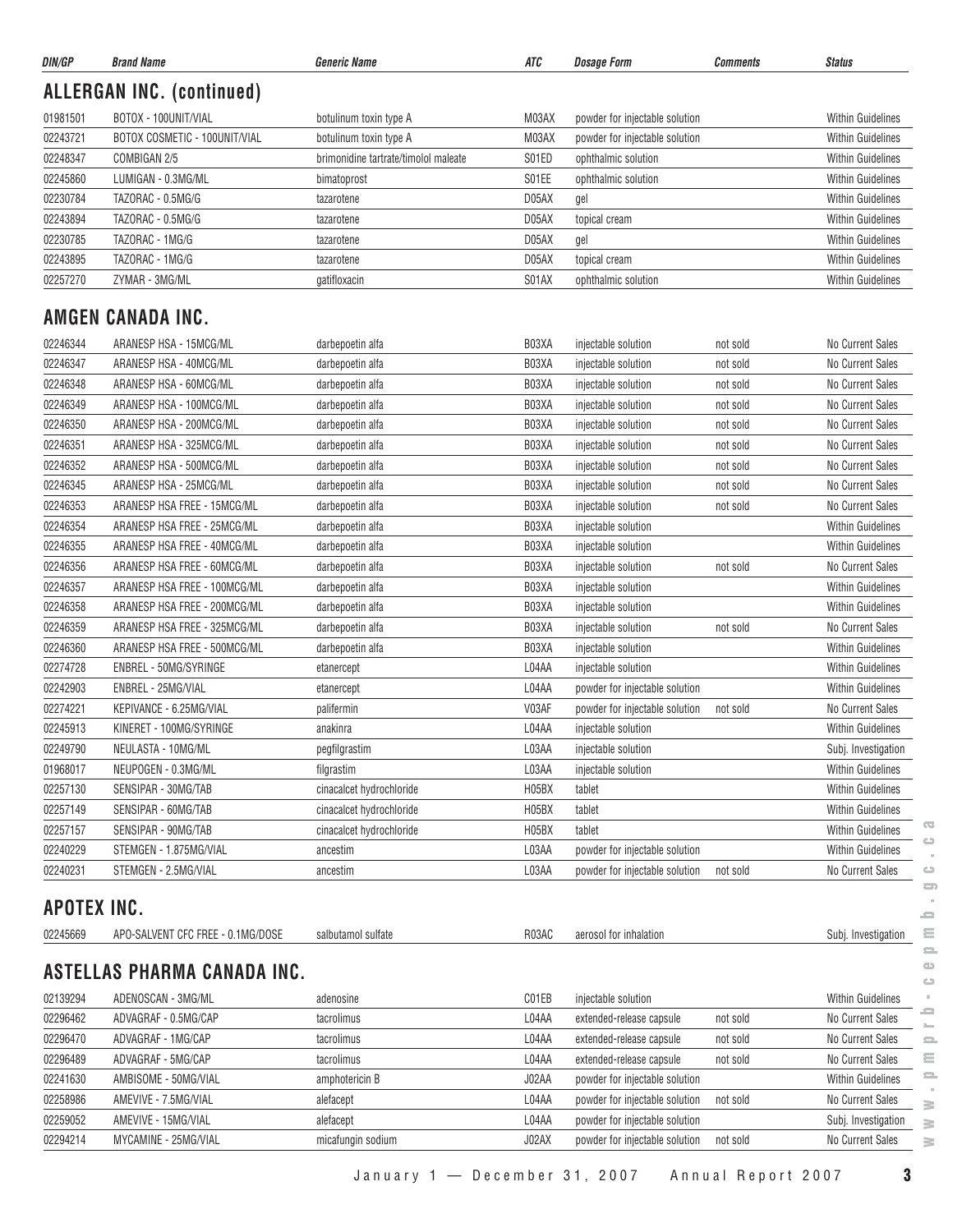| DIN/GP   | <b>Brand Name</b>                              | <i><b>Generic Name</b></i>                | ATC   | <i><b>Dosage Form</b></i>      | <b>Comments</b>  | <b>Status</b>            |
|----------|------------------------------------------------|-------------------------------------------|-------|--------------------------------|------------------|--------------------------|
|          | <b>ASTELLAS PHARMA CANADA INC. (continued)</b> |                                           |       |                                |                  |                          |
| 02294222 | MYCAMINE - 50MG/VIAL                           | micafungin sodium                         | J02AX | powder for injectable solution | introduced (nas) | <b>Within Guidelines</b> |
| 02243144 | PROGRAF - 0.5MG/CAP                            | tacrolimus                                | L04AA | capsule                        |                  | <b>Within Guidelines</b> |
| 02175991 | PROGRAF - 1MG/CAP                              | tacrolimus                                | L04AA | capsule                        |                  | <b>Within Guidelines</b> |
| 02175983 | PROGRAF - 5MG/CAP                              | tacrolimus                                | L04AA | capsule                        |                  | <b>Within Guidelines</b> |
| 02176009 | PROGRAF - 5MG/ML                               | tacrolimus                                | L04AA | injectable solution            |                  | <b>Within Guidelines</b> |
| 02244149 | PROTOPIC - 0.3MG/G                             | tacrolimus                                | D11AX | topical ointment               |                  | <b>Within Guidelines</b> |
| 02244148 | PROTOPIC - 1MG/G                               | tacrolimus                                | D11AX | topical ointment               |                  | <b>Within Guidelines</b> |
| 02277263 | VESICARE - 5MG/TAB                             | solifenacin succinate                     | G04BD | tablet                         |                  | <b>Within Guidelines</b> |
| 02277271 | VESICARE - 10MG/TAB                            | solifenacin succinate                     | G04BD | tablet                         |                  | <b>Within Guidelines</b> |
|          | ASTRAZENECA CANADA INC.                        |                                           |       |                                |                  |                          |
| 02236606 | ACCOLATE - 20MG/TAB                            | zafirlukast                               | R03DC | tablet                         |                  | <b>Within Guidelines</b> |
| 02224135 | ARIMIDEX - 1MG/TAB                             | anastrozole                               | L02BG | tablet                         |                  | <b>Within Guidelines</b> |
| 02239090 | ATACAND - 4MG/TAB                              | candesartan cilexetil                     | C09CA | tablet                         |                  | <b>Within Guidelines</b> |
| 02239091 | ATACAND - 8MG/TAB                              | candesartan cilexetil                     | C09CA | tablet                         |                  | <b>Within Guidelines</b> |
| 02239092 | ATACAND - 16MG/TAB                             | candesartan cilexetil                     | C09CA | tablet                         |                  | <b>Within Guidelines</b> |
| 02244021 | ATACAND PLUS 16/12.5                           | candesartan cilexetil/hydrochlorothiazide | C09DA | tablet                         |                  | <b>Within Guidelines</b> |
|          |                                                |                                           |       |                                |                  |                          |
| 02028727 | BETALOC CR - 47.5MG/TAB                        | metoprolol succinate                      | C07AB | extended-release tablet        | not sold         | No Current Sales         |
| 02028735 | BETALOC CR - 95MG/TAB                          | metoprolol succinate                      | C07AB | extended-release tablet        | not sold         | No Current Sales         |
| 02028743 | BETALOC CR - 190MG/TAB                         | metoprolol succinate                      | C07AB | extended-release tablet        | not sold         | No Current Sales         |
| 00786616 | BRICANYL TURBUHALER - 0.5MG/DOSE               | terbutaline sulfate                       | R03AC | powder for inhalation          | expired          | <b>Within Guidelines</b> |
| 02265540 | CRESTOR - 5MG/TAB                              | rosuvastatin calcium                      | C10AA | tablet                         |                  | <b>Within Guidelines</b> |
| 02247162 | CRESTOR - 10MG/TAB                             | rosuvastatin calcium                      | C10AA | tablet                         |                  | <b>Within Guidelines</b> |
| 02247163 | CRESTOR - 20MG/TAB                             | rosuvastatin calcium                      | C10AA | tablet                         |                  | <b>Within Guidelines</b> |
| 02247164 | CRESTOR - 40MG/TAB                             | rosuvastatin calcium                      | C10AA | tablet                         |                  | <b>Within Guidelines</b> |
| 02018950 | DIPRIVAN - 10MG/ML                             | propofol                                  | N01AX | injectable solution            |                  | <b>Within Guidelines</b> |
| 02057794 | <b>EMLA 25/25</b>                              | lidocaine/prilocaine                      | D04AB | transdermal patch              |                  | <b>Within Guidelines</b> |
| 02229293 | ENTOCORT - 3MG/CAP                             | budesonide                                | A07EA | sustained-release capsule      |                  | <b>Within Guidelines</b> |
| 02052431 | ENTOCORT - 0.02MG/ML                           | budesonide                                | A07EA | enema                          |                  | <b>Within Guidelines</b> |
| 02248624 | FASLODEX - 250MG/SYRINGE                       | fulvestrant                               | L02BA | injectable solution            |                  | Subj. Investigation      |
| 02134810 | FOSCAVIR - 24MG/ML                             | foscarnet sodium                          | J05AD | injectable solution            | not sold         | No Current Sales         |
| 02248676 | IRESSA - 250MG/TAB                             | gefitinib                                 | L01XX | tablet                         |                  | <b>Within Guidelines</b> |
| 02238139 | LOGIMAX 5/47.5                                 | felodipine/metoprolol succinate           | C07FB | sustained-release tablet       | not sold         | No Current Sales         |
| 02119579 | LOSEC - 10MG/CAP                               | omeprazole                                | A02BC | capsule                        |                  | Within Guidelines        |
| 00846503 | LOSEC - 20MG/CAP                               | omeprazole                                | A02BC | capsule                        |                  | Within Guidelines        |
| 02016788 | LOSEC - 40MG/CAP                               | omeprazole                                | A02BC | capsule                        |                  | <b>Within Guidelines</b> |
| 02230737 | LOSEC - 10MG/TAB                               | omeprazole magnesium                      | A02BC | sustained-release tablet       |                  | <b>Within Guidelines</b> |
| 02190915 | LOSEC - 20MG/TAB                               | omeprazole magnesium                      | A02BC | sustained-release tablet       |                  | <b>Within Guidelines</b> |
| 02238391 | LOSEC - 40MG/TAB                               | omeprazole magnesium                      | A02BC | sustained-release tablet       | not sold         | No Current Sales         |
| 02242461 | LOSEC MUPS - 10MG/TAB                          | omeprazole magnesium                      | A02BC | sustained-release tablet       |                  | <b>Within Guidelines</b> |
| 02242462 | LOSEC MUPS - 20MG/TAB                          | omeprazole magnesium                      | A02BC | sustained-release tablet       |                  | Within Guidelines        |
| 02218488 | MERREM - 500MG/VIAL                            | meropenem                                 | J01DH | powder for injectable solution |                  | <b>Within Guidelines</b> |
| 02218496 | MERREM - 1000MG/VIAL                           | meropenem                                 | J01DH | powder for injectable solution |                  | <b>Within Guidelines</b> |
| 02219018 | MERREM ADD-VANTAGE - 500MG/VIAL                | meropenem                                 | J01DH | powder for injectable solution | not sold         | No Current Sales         |
| 02219026 | MERREM ADD-VANTAGE - 1000MG/VIAL               | meropenem                                 | J01DH | powder for injectable solution | not sold         | No Current Sales         |
| 02229411 | NAROPIN - 2MG/ML                               | ropivacaine hydrochloride                 | N01BB | injectable solution            |                  | <b>Within Guidelines</b> |
| 02229415 | NAROPIN - 5MG/ML                               | ropivacaine hydrochloride                 | N01BB | injectable solution            |                  | Within Guidelines        |
| 02229416 | NAROPIN - 7.5MG/ML                             | ropivacaine hydrochloride                 | N01BB | injectable solution            | not sold         | No Current Sales         |
| 02229418 | NAROPIN - 10MG/ML                              | ropivacaine hydrochloride                 | N01BB | injectable solution            |                  | <b>Within Guidelines</b> |
| 02300524 | NEXIUM - 10MG/POUCH                            | esomeprazole magnesium                    | A02BC | powder for oral suspension     | not sold         | No Current Sales         |
| 02244521 | NEXIUM - 20MG/TAB                              | esomeprazole magnesium                    | A02BC | sustained-release tablet       |                  | Within Guidelines        |
|          |                                                |                                           |       |                                |                  |                          |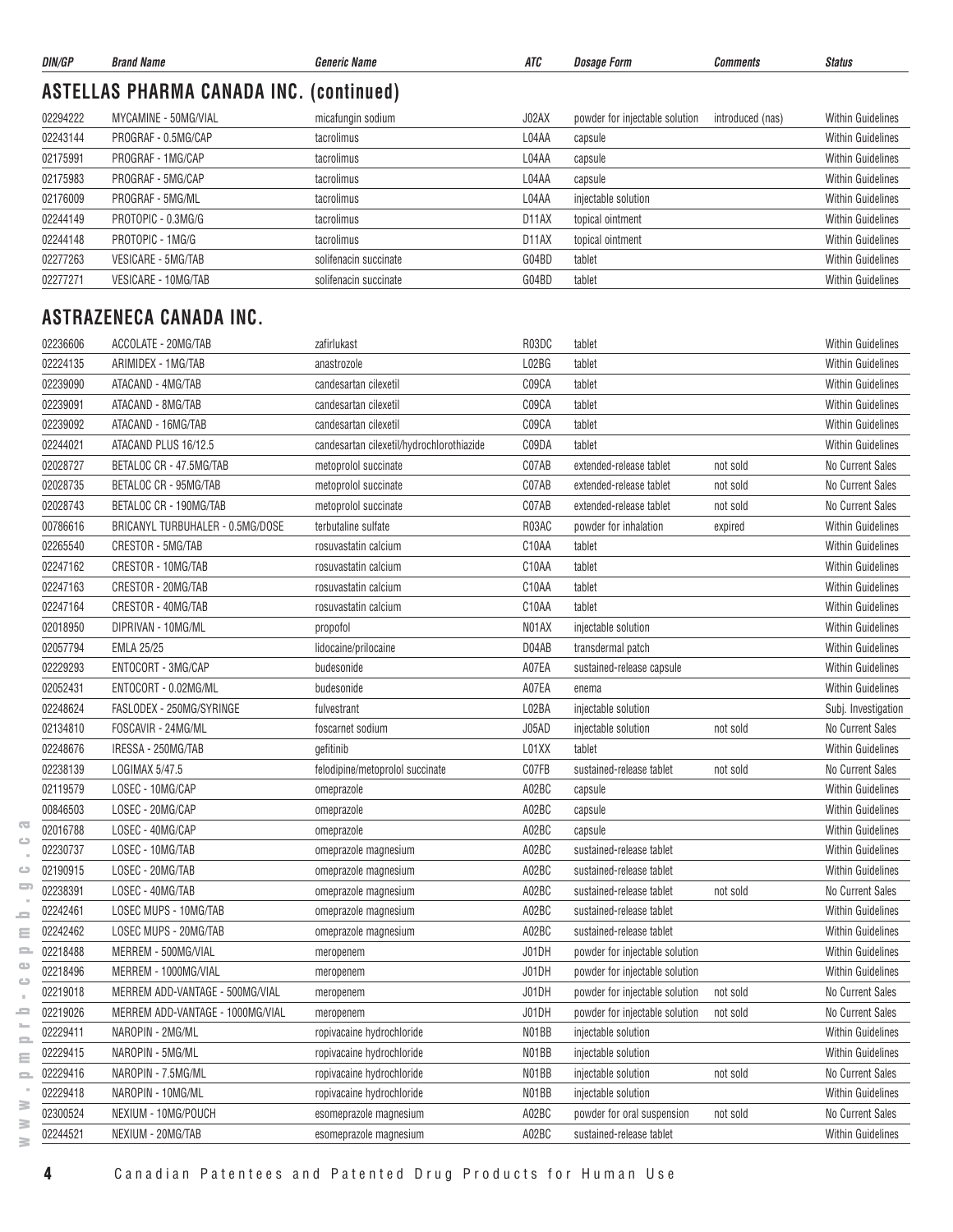| DIN/GP   | <b>Brand Name</b>                              | <b>Generic Name</b>                        | ATC            | <b>Dosage Form</b>                 | <b>Comments</b> | <b>Status</b>                            |
|----------|------------------------------------------------|--------------------------------------------|----------------|------------------------------------|-----------------|------------------------------------------|
|          | <b>ASTRAZENECA CANADA INC. (continued)</b>     |                                            |                |                                    |                 |                                          |
| 02244522 | NEXIUM - 40MG/TAB                              | esomeprazole magnesium                     | A02BC          | sustained-release tablet           |                 | <b>Within Guidelines</b>                 |
| 02237225 | OXEZE TURBUHALER - 0.006MG/DOSE                | formoterol fumarate                        | R03AC          | powder for inhalation              | expired         | <b>Within Guidelines</b>                 |
| 02237224 | OXEZE TURBUHALER - 0.012MG/DOSE                | formoterol fumarate                        | R03AC          | powder for inhalation              | expired         | <b>Within Guidelines</b>                 |
| 00627127 | PENGLOBE - 400MG/TAB                           | bacampicillin hydrochloride                | J01CA          | tablet                             | not sold        | No Current Sales                         |
| 00627135 | PENGLOBE - 800MG/TAB                           | bacampicillin hydrochloride                | J01CA          | tablet                             | not sold        | No Current Sales                         |
| 02057778 | PLENDIL - 2.5MG/TAB                            | felodipine                                 | C08CA          | sustained-release tablet           |                 | <b>Within Guidelines</b>                 |
| 00851779 | PLENDIL - 5MG/TAB                              | felodipine                                 | C08CA          | sustained-release tablet           |                 | <b>Within Guidelines</b>                 |
| 00851787 | PLENDIL - 10MG/TAB                             | felodipine                                 | C08CA          | sustained-release tablet           |                 | <b>Within Guidelines</b>                 |
| 00817228 | PULMICORT INHALER - 0.05MG/DOSE                | budesonide                                 | R03BA          | aerosol for inhalation             | not sold        | No Current Sales                         |
| 00634549 | PULMICORT INHALER - 0.2MG/DOSE                 | budesonide                                 | R03BA          | aerosol for inhalation             | not sold        | No Current Sales                         |
| 02229099 | PULMICORT NEBUAMP - 0.125MG/ML                 | budesonide                                 | R03BA          | suspension for inhalation          |                 | <b>Within Guidelines</b>                 |
| 01978918 | PULMICORT NEBUAMP - 0.25MG/ML                  | budesonide                                 | R03BA          | suspension for inhalation          |                 | <b>Within Guidelines</b>                 |
| 01978926 | PULMICORT NEBUAMP - 0.5MG/ML                   | budesonide                                 | R03BA          | suspension for inhalation          |                 | <b>Within Guidelines</b>                 |
| 00634530 | PULMICORT SPACER - 0.05MG/DOSE                 | budesonide                                 | R03BA          | aerosol for inhalation             | not sold        | No Current Sales                         |
| 00814091 | PULMICORT SPACER - 0.2MG/DOSE                  | budesonide                                 | R03BA          | aerosol for inhalation             | not sold        | No Current Sales                         |
| 00852074 | PULMICORT TURBUHALER - 0.1MG/DOSE              | budesonide                                 | R03BA          | powder for inhalation              |                 | Within Guidelines                        |
| 00851752 | PULMICORT TURBUHALER - 0.2MG/DOSE              | budesonide                                 | R03BA          | powder for inhalation              |                 | <b>Within Guidelines</b>                 |
| 00851760 | PULMICORT TURBUHALER - 0.4MG/DOSE              | budesonide                                 | R03BA          | powder for inhalation              |                 | <b>Within Guidelines</b>                 |
| 02051788 | RAMACE - 1.25MG/CAP                            | ramipril                                   | C09AA          | capsule                            | not sold        | No Current Sales                         |
| 02051796 | RAMACE - 2.5MG/CAP                             | ramipril                                   | C09AA          | capsule                            | not sold        | No Current Sales                         |
| 02051818 | RAMACE - 5MG/CAP                               | ramipril                                   | C09AA          | capsule                            | not sold        | No Current Sales                         |
| 02242874 | RAMACE - 10MG/CAP                              | ramipril                                   | C09AA          | capsule                            | not sold        | No Current Sales                         |
| 00636460 | RHINOCORT - 0.05MG/DOSE                        | budesonide                                 | R01AD          | nasal aerosol                      | not sold        | No Current Sales                         |
| 02231922 | RHINOCORT AQUA - 0.032MG/DOSE                  | budesonide                                 | R01AD          | nasal aerosol                      | not sold        | No Current Sales                         |
| 01974424 | RHINOCORT AQUA - 0.05MG/DOSE                   | budesonide                                 | R01AD          | nasal aerosol                      | not sold        | No Current Sales                         |
| 02231923 | RHINOCORT AQUA - 0.064MG/DOSE                  | budesonide                                 | R01AD          | nasal aerosol                      |                 | <b>Within Guidelines</b>                 |
| 01974432 | RHINOCORT AQUA - 0.1MG/DOSE                    | budesonide                                 | R01AD          | nasal aerosol                      | not sold        | No Current Sales                         |
| 02035324 | RHINOCORT TURBUHALER - 0.1MG/DOSE              | budesonide                                 | R01AD          | powder for nasal inhalation        |                 | <b>Within Guidelines</b>                 |
| 02035340 | RHINOCORT TURBUHALER - 0.2MG/DOSE              | budesonide                                 | R01AD          | powder for nasal inhalation        | not sold        | No Current Sales                         |
| 02236951 | SEROQUEL - 25MG/TAB                            | quetiapine fumarate                        | N05AH          | tablet                             |                 | <b>Within Guidelines</b>                 |
| 02236952 | SEROQUEL - 100MG/TAB                           | quetiapine fumarate                        | N05AH          | tablet                             |                 | <b>Within Guidelines</b>                 |
| 02240862 | SEROQUEL - 150MG/TAB                           |                                            | N05AH          | tablet                             | not sold        | No Current Sales                         |
|          | SEROQUEL - 200MG/TAB                           | quetiapine fumarate                        |                |                                    |                 | Within Guidelines                        |
| 02236953 |                                                | quetiapine fumarate                        | N05AH<br>N05AH | tablet                             |                 |                                          |
| 02244107 | SEROQUEL - 300MG/TAB<br>SEROQUEL XR - 50MG/TAB | quetiapine fumarate<br>quetiapine fumarate | N05AH          | tablet<br>sustained-release tablet | introduced      | <b>Within Guidelines</b>                 |
| 02300184 |                                                |                                            |                |                                    |                 | Within Guidelines                        |
| 02300192 | SEROQUEL XR - 200MG/TAB                        | quetiapine fumarate                        | N05AH          | sustained-release tablet           | introduced      | Within Guidelines<br>Œ                   |
| 02300206 | SEROQUEL XR - 300MG/TAB                        | quetiapine fumarate                        | N05AH          | sustained-release tablet           | introduced      | <b>Within Guidelines</b><br>$\circ$      |
| 02300214 | SEROQUEL XR - 400MG/TAB                        | quetiapine fumarate                        | N05AH          | sustained-release tablet           | introduced      | <b>Within Guidelines</b>                 |
| 02245385 | SYMBICORT 100/6 TURBUHALER                     | budesonide/formoterol fumarate             | R03AK          | powder for inhalation              |                 | <b>Within Guidelines</b><br>$\circ$<br>5 |
| 02245386 | SYMBICORT 200/6 TURBUHALER                     | budesonide/formoterol fumarate             | R03AK          | powder for inhalation              |                 | Within Guidelines                        |
| 02248218 | SYMBICORT FORTE 400/12 TURBUH                  | budesonide/formoterol fumarate             | R03AK          | powder for inhalation              | not sold        | No Current Sales<br>0                    |
| 02229566 | TOMUDEX - 2MG/VIAL                             | raltitrexed                                | L01BA          | powder for injectable solution     |                 | <b>Within Guidelines</b><br>$\equiv$     |
| 02103729 | ZESTORETIC 10/12.5                             | lisinopril/hydrochlorothiazide             | C09BA          | tablet                             |                 | Within Guidelines<br>$\equiv$            |
| 02045737 | ZESTORETIC 20/12.5                             | lisinopril/hydrochlorothiazide             | C09BA          | tablet                             |                 | $\circ$<br>Within Guidelines<br>ت        |
| 02045729 | ZESTORETIC 20/25                               | lisinopril/hydrochlorothiazide             | C09BA          | tablet                             |                 | Within Guidelines                        |
| 02049333 | ZESTRIL - 5MG/TAB                              | lisinopril                                 | C09AA          | tablet                             | expired         | <b>Within Guidelines</b><br>0            |
| 02049376 | ZESTRIL - 10MG/TAB                             | lisinopril                                 | C09AA          | tablet                             | expired         | ⊨<br><b>Within Guidelines</b><br>2       |
| 02049384 | ZESTRIL - 20MG/TAB                             | lisinopril                                 | C09AA          | tablet                             | expired         | Within Guidelines<br>Ξ                   |
| 00839345 | ZESTRIL - 40MG/TAB                             | lisinopril                                 | C09AA          | tablet                             | expired         | No Current Sales<br>$\equiv$             |
| 02248992 | ZOMIG - 2.5MG/DOSE                             | zolmitriptan                               | N02CC          | nasal spray                        |                 | Within Guidelines                        |
| 02248993 | ZOMIG - 5MG/DOSE                               | zolmitriptan                               | N02CC          | nasal spray                        |                 | ≧<br>Within Guidelines                   |
| 02238660 | ZOMIG - 2.5MG/TAB                              | zolmitriptan                               | N02CC          | tablet                             |                 | ≧<br>Within Guidelines                   |
| 02243045 | ZOMIG RAPIMELT - 2.5MG/TAB                     | zolmitriptan                               | N02CC          | orally disintegrating tablet       |                 | ≧<br><b>Within Guidelines</b>            |

 $\sim$  $\circ$  $\qquad \qquad \qquad \qquad \qquad$ 

January 1 — December 31, 2007 Annual Report 2007 **5**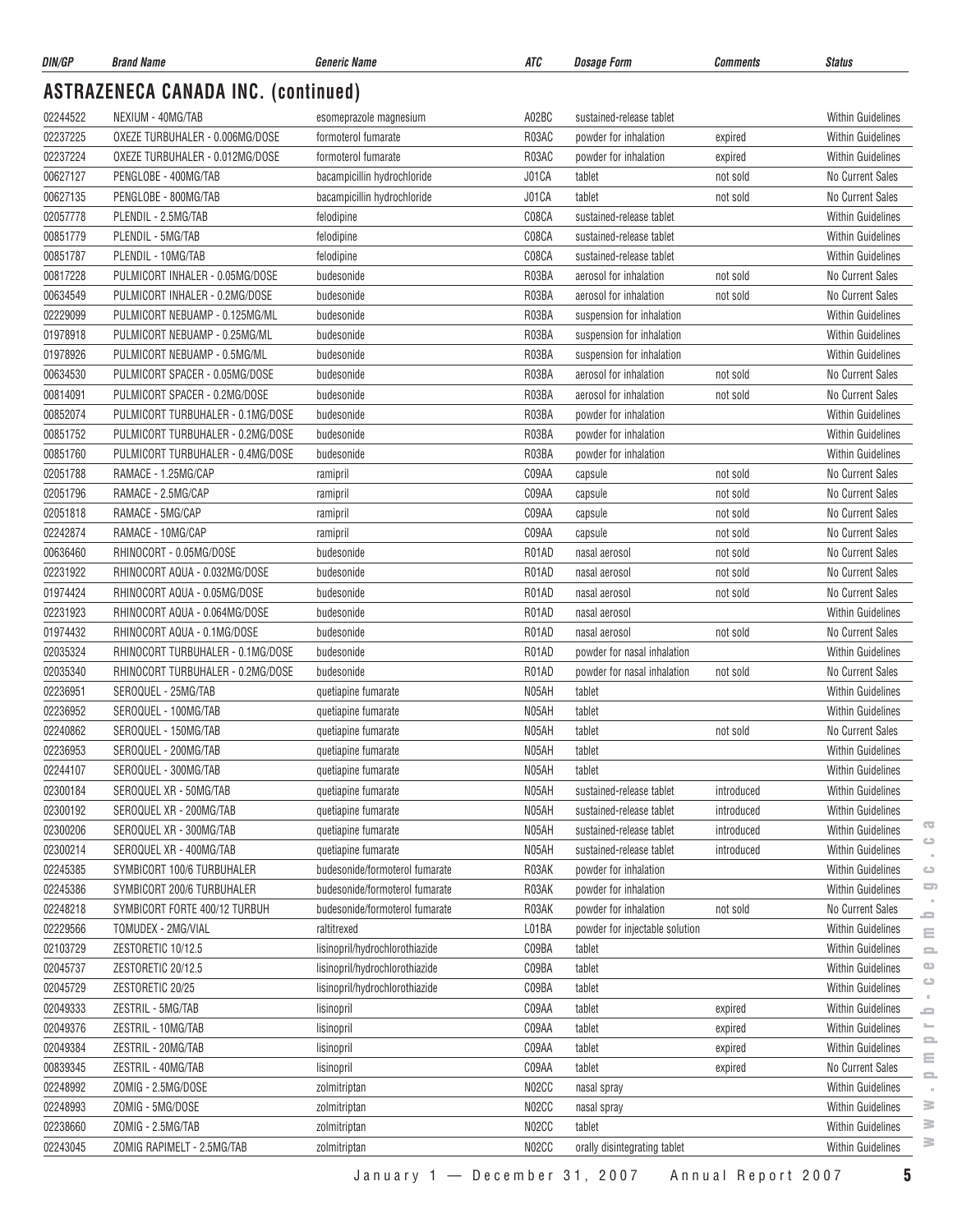| DIN/GP   | <b>Brand Name</b>        | <b>Generic Name</b>                                          | ATC   | <b>Dosage Form</b>             | Comments | <b>Status</b>            |
|----------|--------------------------|--------------------------------------------------------------|-------|--------------------------------|----------|--------------------------|
|          | <b>AXCAN PHARMA INC.</b> |                                                              |       |                                |          |                          |
| 02246962 | HELIZIDE 140/125/125     | biskalcitrate potassium/metronidazole/<br>tetracycline hydro | A02BD | capsule                        | not sold | No Current Sales         |
| 02020033 | PHOTOFRIN - 15MG/VIAL    | porfimer sodium                                              | L01XX | powder for injectable solution |          | <b>Within Guidelines</b> |
| 02019876 | PHOTOFRIN - 75MG/VIAL    | porfimer sodium                                              | L01XX | powder for injectable solution |          | <b>Within Guidelines</b> |
| 02238984 | URSO - 250MG/TAB         | ursodiol                                                     | A05AA | tablet                         |          | <b>Within Guidelines</b> |
| 02245894 | URSO DS - 500MG/TAB      | ursodiol                                                     | A05AA | tablet                         |          | <b>Within Guidelines</b> |
| 01945254 | URSOFALK - 250MG/CAP     | ursodiol                                                     | A05AA | capsule                        | not sold | No Current Sales         |

# **BARRIER THERAPEUTICS CANADA INC.**

| 02238848 | DENAVIR - 10MG/G    | penciclovir                | D06BB              | topical cream    | Investigation<br>Subi    |
|----------|---------------------|----------------------------|--------------------|------------------|--------------------------|
| 02243257 | <b>SOLAGE</b>       | mequinol/tretinoin         | D <sub>11</sub> AX | topical solution | <b>Within Guidelines</b> |
| 02243837 | 139MG/G<br>VANIQA - | eflornithine hvdrochloride | D <sub>11</sub> AX | topical cream    | VCU                      |

#### **BAXTER CORPORATION**

| 02284154 | ADVATE 1000              | antihemophilic factor, recombinant            | B02BD | powder for injectable solution |          | <b>Within Guidelines</b> |
|----------|--------------------------|-----------------------------------------------|-------|--------------------------------|----------|--------------------------|
| 02284162 | ADVATE 1500              | antihemophilic factor, recombinant            | B02BD | powder for injectable solution |          | <b>Within Guidelines</b> |
| 02284138 | ADVATE 250               | antihemophilic factor, recombinant            | B02BD | powder for injectable solution |          | <b>Within Guidelines</b> |
| 02284146 | ADVATE 500               | antihemophilic factor, recombinant            | B02BD | powder for injectable solution |          | <b>Within Guidelines</b> |
| 02188880 | BREVIBLOC - 10MG/ML      | esmolol hydrochloride                         | C07AB | injectable solution            |          | <b>Within Guidelines</b> |
| 02188872 | BREVIBLOC - 100MG/ML     | esmolol hydrochloride                         | C07AB | injectable solution            | not sold | No Current Sales         |
| 02188864 | BREVIBLOC - 250MG/ML     | esmolol hydrochloride                         | C07AB | injectable solution            |          | <b>Within Guidelines</b> |
| 02230772 | CRITILIP 20%             | medium and long chain triglycerides           | B05BA | injectable suspension          | not sold | No Current Sales         |
| 02202581 | FEIBA VH IMMUNO          | factor VIII anti inhibitor                    | B02BD | powder for injectable solution |          | <b>Within Guidelines</b> |
| 02264625 | FSME-IMMUN - 2.4MCG/VIAL | tick-borne encephalitis vaccine (inactivated) | J07BA | injectable suspension          |          | <b>Within Guidelines</b> |
| 02241357 | IFEX - 1000MG/VIAL       | ifosfamide                                    | L01AA | powder for injectable solution |          | <b>Under Review</b>      |
| 02241356 | IFEX - 3000MG/VIAL       | ifosfamide                                    | L01AA | powder for injectable solution |          | <b>Under Review</b>      |
| 02206021 | <b>IMMUNINE VH</b>       | factor IX (human)                             | B02BD | powder for injectable solution |          | <b>Within Guidelines</b> |
| 00719603 | <b>KRYOBULIN VH</b>      | factor VIII complex (human)                   | B02BD | powder for injectable solution | not sold | <b>No Current Sales</b>  |
| 00719811 | <b>KRYOBULIN VH</b>      | factor VIII complex (human)                   | B02BD | powder for injectable solution | not sold | No Current Sales         |
| 00719838 | <b>KRYOBULIN VH</b>      | factor VIII complex (human)                   | B02BD | powder for injectable solution | not sold | No Current Sales         |
| 02230810 | <b>NUTRINEAL PD4</b>     | amino acids + electrolytes                    | B05ZA | peritoneal dialysis solution   |          | <b>Under Review</b>      |
| 02241797 | PROCYTOX - 200MG/VIAL    | cyclophosphamide                              | L01AA | powder for injectable solution |          | <b>Under Review</b>      |
| 02241798 | PROCYTOX - 500MG/VIAL    | cyclophosphamide                              | L01AA | powder for injectable solution |          | <b>Under Review</b>      |
| 02241799 | PROCYTOX - 1000MG/VIAL   | cyclophosphamide                              | L01AA | powder for injectable solution |          | <b>Under Review</b>      |
| 02241800 | PROCYTOX - 2000MG/VIAL   | cyclophosphamide                              | L01AA | powder for injectable solution |          | <b>Under Review</b>      |
| 02227428 | <b>SUPRANE</b>           | desflurane                                    | N01AB | inhalation anesthetic          |          | Subj. Investigation      |
| 01958968 | TISSEEL KIT VH 0.5       | fibrin sealant                                | B02BC | powder for topical solution    | not sold | No Current Sales         |
| 02233273 | TISSEEL KIT VH 1.0       | fibrin sealant                                | B02BC | powder for topical solution    |          | <b>Within Guidelines</b> |
| 02233274 | TISSEEL KIT VH 2.0       | fibrin sealant                                | B02BC | powder for topical solution    |          | <b>Within Guidelines</b> |
| 02233275 | TISSEEL KIT VH 5.0       | fibrin sealant                                | B02BC | powder for topical solution    |          | <b>Within Guidelines</b> |
| 02241411 | UROMITEXAN - 100MG/ML    | mesna                                         | V03AF | injectable solution            |          | <b>Under Review</b>      |

# **BAYER INC.**

| 02246414 | AVELOX - 1.6MG/ML      | moxifloxacin hydrochloride | J01MA              | injectable solution            |          | <b>Within Guidelines</b> |
|----------|------------------------|----------------------------|--------------------|--------------------------------|----------|--------------------------|
| 02242965 | AVELOX - 400MG/TAB     | moxifloxacin hydrochloride | J01MA              | tablet                         |          | <b>Within Guidelines</b> |
| 02237325 | BAYCOL - 0.2MG/TAB     | cerivastatin sodium        | C <sub>10</sub> AA | tablet                         | not sold | No Current Sales         |
| 02237326 | BAYCOL - 0.3MG/TAB     | cerivastatin sodium        | C <sub>10</sub> AA | tablet                         | not sold | No Current Sales         |
| 02241466 | BAYCOL - 0.4MG/TAB     | cerivastatin sodium        | C <sub>10</sub> AA | tablet                         | not sold | No Current Sales         |
| 02243223 | BAYCOL - 0.8MG/TAB     | cerivastatin sodium        | C10AA              | tablet                         | not sold | No Current Sales         |
| 02169649 | BETASERON - 0.3MG/VIAL | interferon beta-1b         | L03AB              | powder for injectable solution |          | <b>Within Guidelines</b> |
| 02237513 | CIPRO - 50MG/ML        | ciprofloxacin              | J01MA              | powder for oral suspension     | not sold | No Current Sales         |
|          |                        |                            |                    |                                |          |                          |

 $\overline{\text{C}}$  $\qquad \qquad \qquad \Box$  $\sim$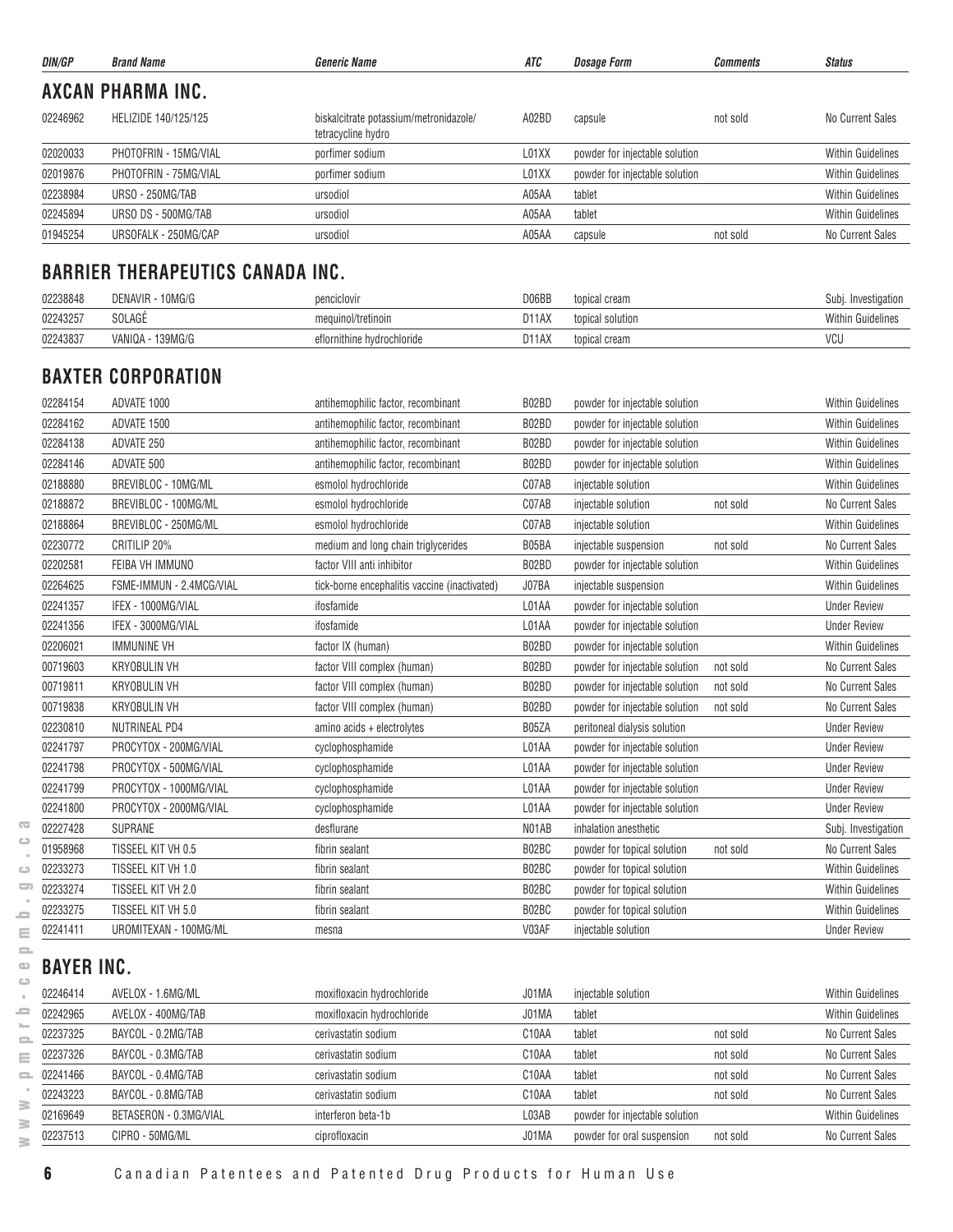| DIN/GP   | <b>Brand Name</b>                                | <b>Generic Name</b>                                                        | ATC            | <b>Dosage Form</b>                                               | <b>Comments</b>  | <b>Status</b>                          |
|----------|--------------------------------------------------|----------------------------------------------------------------------------|----------------|------------------------------------------------------------------|------------------|----------------------------------------|
|          | <b>BAYER INC. (continued)</b>                    |                                                                            |                |                                                                  |                  |                                        |
| 02237514 | CIPRO - 100MG/ML                                 | ciprofloxacin                                                              | J01MA          | powder for oral suspension                                       |                  | <b>Within Guidelines</b>               |
| 02155931 | CIPRO - 100MG/TAB                                | ciprofloxacin hydrochloride                                                | J01MA          | tablet                                                           | not sold         | No Current Sales                       |
| 02155958 | CIPRO - 250MG/TAB                                | ciprofloxacin hydrochloride                                                | J01MA          | tablet                                                           |                  | <b>Within Guidelines</b>               |
| 02155966 | CIPRO - 500MG/TAB                                | ciprofloxacin hydrochloride                                                | J01MA          | tablet                                                           |                  | <b>Within Guidelines</b>               |
| 02155974 | CIPRO - 750MG/TAB                                | ciprofloxacin hydrochloride                                                | J01MA          | tablet                                                           |                  | Subj. Investigation                    |
| 02237334 | CIPRO IV - 2MG/ML                                | ciprofloxacin lactate                                                      | J01MA          | injectable solution                                              |                  | <b>Within Guidelines</b>               |
| 02155982 | CIPRO IV - 10MG/ML                               | ciprofloxacin lactate                                                      | J01MA          | injectable solution                                              | not sold         | No Current Sales                       |
| 02247916 | CIPRO XL - 500MG/TAB                             | ciprofloxacin hydrochloride                                                | J01MA          | extended-release tablet                                          |                  | Within Guidelines                      |
| 02251787 | CIPRO XL - 1000MG/TAB                            | ciprofloxacin hydrochloride                                                | J01MA          | extended-release tablet                                          |                  | <b>Within Guidelines</b>               |
| 02231510 | CLIMARA 100 - 7.6MG/PATCH                        | estradiol 17 <sub>B</sub>                                                  | G03CA          | transdermal patch                                                |                  | Within Guidelines                      |
| 02247499 | CLIMARA 25 - 2MG/PATCH                           | estradiol 17B                                                              | G03CA          | transdermal patch                                                |                  | <b>Within Guidelines</b>               |
| 02231509 | CLIMARA 50 - 3.8MG/PATCH                         | estradiol 17 <sub>B</sub>                                                  | G03CA          | transdermal patch                                                |                  | <b>Within Guidelines</b>               |
| 02247500 | CLIMARA 75 - 5.7MG/PATCH                         | estradiol 17 <sub>B</sub>                                                  | G03CA          | transdermal patch                                                |                  | <b>Within Guidelines</b>               |
| 02241088 | GADOVIST 0.5 - 302.36MG/ML                       | gadobutrol                                                                 | V08CA          | injectable solution                                              | not sold         | No Current Sales                       |
| 02241089 | GADOVIST 1.0 - 604.72MG/ML                       | gadobutrol                                                                 | V08CA          | injectable solution                                              |                  | <b>Within Guidelines</b>               |
| 02178842 | GAMIMUNE N - 50MG/ML                             | immune globulin intravenous (human)                                        | J06BA          | injectable solution                                              | not sold         | No Current Sales                       |
| 02229695 | GAMIMUNE N - 100MG/ML                            | immune globulin intravenous (human)                                        | J06BA          | injectable solution                                              | not sold         | No Current Sales                       |
|          | GAMIMUNE N HT - 50MG/ML                          | immune globulin intravenous (human)                                        | J06BA          | injectable solution                                              | not sold         | No Current Sales                       |
| 02190885 | GLUCOBAY - 50MG/TAB                              | acarbose                                                                   | A10BF          | tablet                                                           |                  | <b>Within Guidelines</b>               |
| 02190893 | GLUCOBAY - 100MG/TAB                             | acarbose                                                                   | A10BF          | tablet                                                           |                  | <b>Within Guidelines</b>               |
| 02187825 | KOATE-HP - 250UNIT/VIAL                          | antihemophilic factor (human)                                              | B02BD          | powder for injectable solution                                   | not sold         | <b>No Current Sales</b>                |
| 02187833 | KOATE-HP - 500UNIT/VIAL                          | antihemophilic factor (human)                                              | B02BD          | powder for injectable solution                                   | not sold         | No Current Sales                       |
| 02187841 | KOATE-HP - 1000UNIT/VIAL                         | antihemophilic factor (human)                                              | B02BD          | powder for injectable solution                                   | not sold         | No Current Sales                       |
| 02187868 | KOATE-HP - 1500UNIT/VIAL                         | antihemophilic factor (human)                                              | B02BD          | powder for injectable solution                                   | not sold         | No Current Sales                       |
| 02242491 | KOGENATE FS 1000                                 | antihemophilic factor (recombinant)                                        | B02BD          |                                                                  | not sold         | No Current Sales                       |
| 02242489 | KOGENATE FS 250                                  | antihemophilic factor (recombinant)                                        | B02BD          | powder for injectable solution<br>powder for injectable solution | not sold         | No Current Sales                       |
| 02242490 | KOGENATE FS 500                                  |                                                                            | B02BD          |                                                                  |                  | No Current Sales                       |
| 02254492 | KOGENATE FS BIOSET 1000                          | antihemophilic factor (recombinant)<br>antihemophilic factor (recombinant) | B02BD          | powder for injectable solution                                   | not sold         | Within Guidelines                      |
|          |                                                  |                                                                            | B02BD          | powder for injectable solution                                   |                  | <b>Within Guidelines</b>               |
| 02254476 | KOGENATE FS BIOSET 250<br>KOGENATE FS BIOSET 500 | antihemophilic factor (recombinant)                                        |                | powder for injectable solution                                   |                  |                                        |
| 02254484 | LEVITRA - 5MG/TAB                                | antihemophilic factor (recombinant)                                        | B02BD<br>G04BE | powder for injectable solution                                   |                  | <b>Within Guidelines</b>               |
| 02250462 |                                                  | vardenafil hydrochloride                                                   |                | tablet                                                           |                  | <b>Within Guidelines</b>               |
| 02250470 | LEVITRA - 10MG/TAB                               | vardenafil hydrochloride                                                   | G04BE          | tablet                                                           |                  | Within Guidelines                      |
| 02250489 | LEVITRA - 20MG/TAB                               | vardenafil hydrochloride                                                   | G04BE          | tablet                                                           |                  | <b>Within Guidelines</b>               |
| 02227347 | LEVOVIST 999/1                                   | galactose/palmitic acid                                                    | V08DA          | powder for injectable solution                                   | not sold         | No Current Sales                       |
| 02229102 | LEVOVIST 999/1                                   | galactose/palmitic acid                                                    | V08DA          | powder for injectable solution                                   | not sold         | No Current Sales                       |
| 02273993 | MABCAMPATH - 30MG/AMPOULE                        | alemtuzumab                                                                | L01XC          | injectable solution                                              |                  | <b>Within Guidelines</b><br>œ<br>ت     |
| 01989987 | MAGNEVIST - 469MG/ML                             | gadopentetate dimeglumine                                                  | V08CA          | injectable solution                                              |                  | <b>Within Guidelines</b>               |
| 02243005 | MIRENA - 52MG/POUCH                              | levonorgestrel                                                             | G02BA          | intra-uterine device                                             |                  | <b>Within Guidelines</b><br>$\bigcirc$ |
| 02284227 | NEXAVAR - 200MG/TAB                              | sorafenib tosylate                                                         | L01XE          | tablet                                                           | introduced (nas) | $\Box$<br><b>Within Guidelines</b>     |
| 02240996 | REFLUDAN - 50MG/VIAL                             | lepirudin                                                                  | B01AE          | powder for injectable solution                                   |                  | Within Guidelines<br>-                 |
| 02266121 | SATIVEX 27/25                                    | delta-9-tetrahydrocannabinol/cannabidiol                                   | N02BG          | buccal spray                                                     |                  | <b>Within Guidelines</b><br>$\equiv$   |
| 02189135 | THROMBATE III - 500UNIT/VIAL                     | antithrombin III                                                           | B01AB          | powder for injectable solution                                   | not sold         | No Current Sales<br>$\equiv$           |
| 02189143 | THROMBATE III - 1000UNIT/VIAL                    | antithrombin III                                                           | B01AB          | powder for injectable solution                                   | not sold         | $\circ$<br>No Current Sales<br>$\circ$ |
| 02286319 | VASOVIST - 244MG/ML                              | gadofosveset trisodium                                                     | V08CA          | injectable solution                                              | introduced (nas) | <b>Within Guidelines</b>               |
| 02261723 | YASMIN 21 3/.03                                  | drospirenone/ethinyl estradiol                                             | G03AA          | tablet                                                           |                  | <b>Within Guidelines</b><br>د          |
| 02261731 | YASMIN 28 3/.03                                  | drospirenone/ethinyl estradiol                                             | G03AA          | tablet                                                           |                  | ►<br>Within Guidelines<br>으            |
|          | <b>BIOGEN IDEC CANADA INC.</b>                   |                                                                            |                |                                                                  |                  | ≘                                      |
|          |                                                  |                                                                            |                |                                                                  |                  | $\equiv$                               |
| 02286386 | TYSABRI - 20MG/ML                                | natalizumab                                                                | L04AA          | powder for injectable solution                                   |                  | Subj. Investigation<br>₹               |

 $\geq$  $\geq$ 

January 1 — December 31, 2007 Annual Report 2007 **7**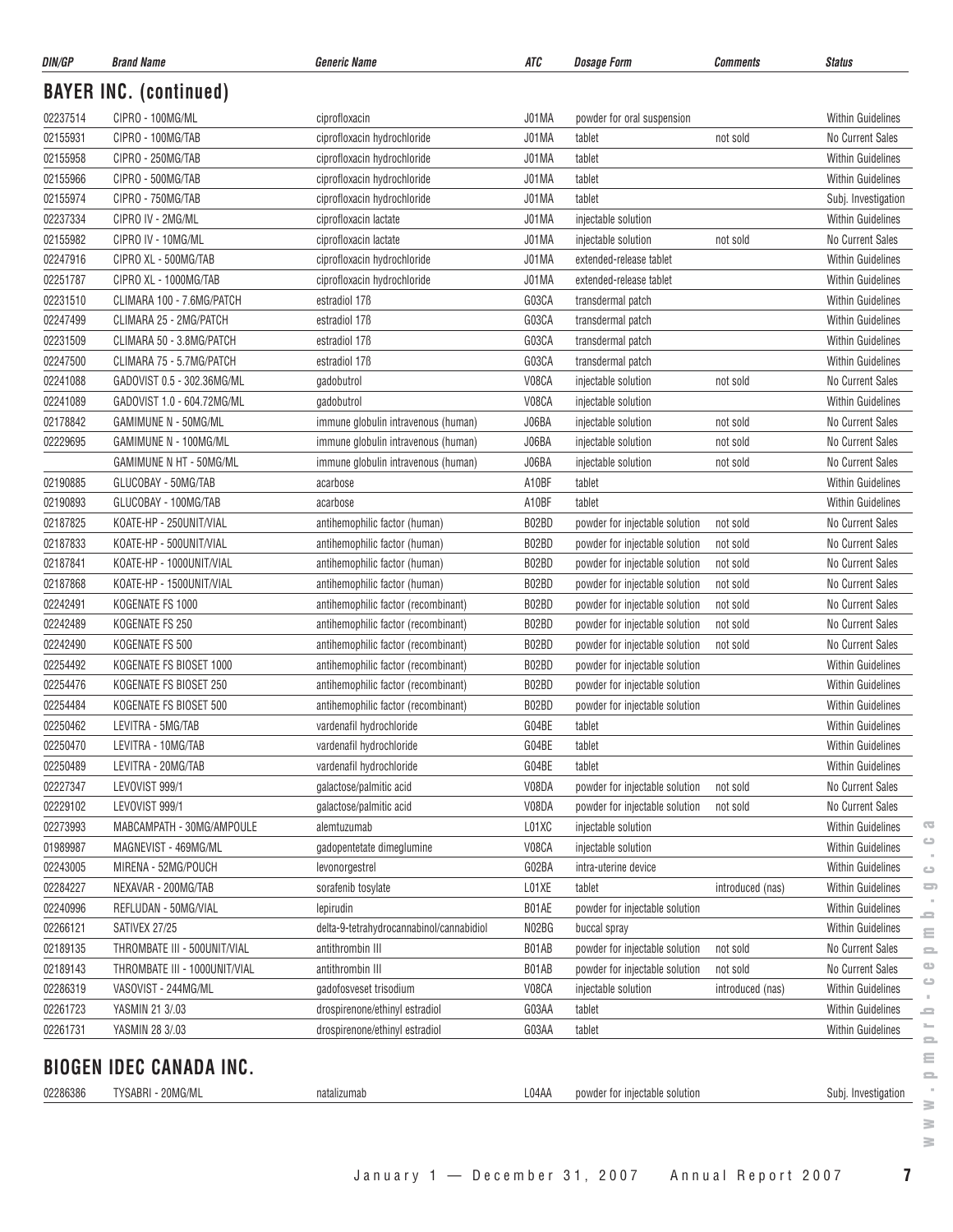| DIN/GP   | <b>Brand Name</b>                     | <b>Generic Name</b>              | ATC   | <b>Dosage Form</b>             | <b>Comments</b> | <b>Status</b>            |
|----------|---------------------------------------|----------------------------------|-------|--------------------------------|-----------------|--------------------------|
|          | <b>BIOVAIL PHARMACEUTICALS CANADA</b> |                                  |       |                                |                 |                          |
| 02247791 | ATTENADE - 2.5MG/TAB                  | dexmethylphenidate hydrochloride | N06BA | tablet                         | not sold        | No Current Sales         |
| 02247792 | ATTENADE - 5MG/TAB                    | dexmethylphenidate hydrochloride | N06BA | tablet                         | not sold        | No Current Sales         |
| 02247793 | ATTENADE - 10MG/TAB                   | dexmethylphenidate hydrochloride | N06BA | tablet                         | not sold        | No Current Sales         |
| 02268493 | GLUMETZA - 500MG/TAB                  | metformin hydrochloride          | A10BA | extended-release tablet        |                 | Subj. Investigation      |
| 02268507 | GLUMETZA - 1000MG/TAB                 | metformin hydrochloride          | A10BA | extended-release tablet        | not sold        | No Current Sales         |
| 02233013 | RETAVASE - 10.4UNIT/VIAL              | reteplase                        | B01AD | powder for injectable solution |                 | <b>Within Guidelines</b> |
| 02231150 | TIAZAC - 120MG/CAP                    | diltiazem hydrochloride          | C08DB | extended-release capsule       |                 | <b>Within Guidelines</b> |
| 02231151 | TIAZAC - 180MG/CAP                    | diltiazem hydrochloride          | C08DB | extended-release capsule       |                 | <b>Within Guidelines</b> |
| 02231152 | TIAZAC - 240MG/CAP                    | diltiazem hydrochloride          | C08DB | extended-release capsule       |                 | <b>Within Guidelines</b> |
| 02231154 | TIAZAC - 300MG/CAP                    | diltiazem hydrochloride          | C08DB | extended-release capsule       |                 | <b>Within Guidelines</b> |
| 02231155 | TIAZAC - 360MG/CAP                    | diltiazem hydrochloride          | C08DB | extended-release capsule       |                 | <b>Within Guidelines</b> |
| 02256738 | TIAZAC XC - 120MG/TAB                 | diltiazem hydrochloride          | C08DB | extended-release tablet        |                 | <b>Within Guidelines</b> |
| 02256746 | TIAZAC XC - 180MG/TAB                 | diltiazem hydrochloride          | C08DB | extended-release tablet        |                 | <b>Within Guidelines</b> |
| 02256754 | TIAZAC XC - 240MG/TAB                 | diltiazem hydrochloride          | C08DB | extended-release tablet        |                 | <b>Within Guidelines</b> |
| 02256762 | TIAZAC XC - 300MG/TAB                 | diltiazem hydrochloride          | C08DB | extended-release tablet        |                 | <b>Within Guidelines</b> |
| 02256770 | TIAZAC XC - 360MG/TAB                 | diltiazem hydrochloride          | C08DB | extended-release tablet        |                 | <b>Within Guidelines</b> |
| 02237823 | WELLBUTRIN SR - 50MG/TAB              | bupropion hydrochloride          | N07BA | sustained-release tablet       | not sold        | No Current Sales         |
| 02237824 | WELLBUTRIN SR - 100MG/TAB             | bupropion hydrochloride          | N07BA | sustained-release tablet       |                 | <b>Within Guidelines</b> |
| 02237825 | WELLBUTRIN SR - 150MG/TAB             | bupropion hydrochloride          | N07BA | sustained-release tablet       |                 | <b>Within Guidelines</b> |
| 02275090 | WELLBUTRIN XL - 150MG/TAB             | bupropion hydrochloride          | N07BA | extended-release tablet        |                 | <b>Within Guidelines</b> |
| 02275104 | WELLBUTRIN XL - 300MG/TAB             | bupropion hydrochloride          | N07BA | extended-release tablet        |                 | <b>Within Guidelines</b> |
| 02238441 | ZYBAN - 150MG/TAB                     | bupropion hydrochloride          | N07BA | sustained-release tablet       |                 | <b>Within Guidelines</b> |

#### **BLES BIOCHEMICALS INC.**

| 02245464 | DІ<br>IVIL / IVII<br>DL |                                 |       |                      |                  |
|----------|-------------------------|---------------------------------|-------|----------------------|------------------|
|          |                         | D <sub>0</sub><br>nrote<br>אמכי | R07AA | insioi<br>ıntra<br>. | Vıtl<br>$\cdots$ |
|          |                         |                                 |       |                      |                  |

### **BOEHRINGER INGELHEIM (CANADA) LTD.**

|               | 02242119 | AGGRENOX 200/25            | dipyridamole/ASA                | B01AC | sustained-release capsule |          | <b>Within Guidelines</b> |
|---------------|----------|----------------------------|---------------------------------|-------|---------------------------|----------|--------------------------|
|               | 02273322 | APTIVUS - 250MG/CAP        | tipranavir                      | J05AE | capsule                   |          | <b>Within Guidelines</b> |
|               | 02247686 | ATROVENT HFA - 0.02MG/DOSE | ipratropium bromide             | R03BB | aerosol for inhalation    |          | <b>Within Guidelines</b> |
|               | 02238123 | FLOMAX - 0.4MG/CAP         | tamsulosin hydrochloride        | G04CA | sustained-release capsule |          | <b>Within Guidelines</b> |
|               | 02270102 | FLOMAX CR - 0.4MG/TAB      | tamsulosin hydrochloride        | G04CA | controlled-release tablet |          | <b>Within Guidelines</b> |
|               | 02240769 | MICARDIS - 40MG/TAB        | telmisartan                     | C09CA | tablet                    |          | <b>Within Guidelines</b> |
|               | 02240770 | MICARDIS - 80MG/TAB        | telmisartan                     | C09CA | tablet                    |          | <b>Within Guidelines</b> |
| $\sqrt{2}$    | 02244344 | MICARDIS PLUS              | telmisartan/hydrochlorothiazide | C09DA | tablet                    |          | <b>Within Guidelines</b> |
| ت             | 02297256 | MIRAPEX - 0.125MG/TAB      | pramipexole dihydrochloride     | N04BC | tablet                    | not sold | No Current Sales         |
| $\bigcirc$    | 02237145 | MIRAPEX - 0.25MG/TAB       | pramipexole dihydrochloride     | N04BC | tablet                    |          | <b>Within Guidelines</b> |
| $\Rightarrow$ | 02241594 | MIRAPEX - 0.5MG/TAB        | pramipexole dihydrochloride     | N04BC | tablet                    |          | <b>Within Guidelines</b> |
| 0             | 02237146 | MIRAPEX - 1MG/TAB          | pramipexole dihydrochloride     | N04BC | tablet                    |          | <b>Within Guidelines</b> |
| Ξ             | 02237147 | MIRAPEX - 1.5MG/TAB        | pramipexole dihydrochloride     | N04BC | tablet                    |          | <b>Within Guidelines</b> |
| o.            | 02246793 | SPIRIVA - 18MCG/CAP        | tiotropium bromide              | R03BB | powder for inhalation     |          | <b>Within Guidelines</b> |
| Œ             | 02238748 | VIRAMUNE - 200MG/TAB       | nevirapine                      | J05AG | tablet                    |          | <b>Within Guidelines</b> |

#### **BRACCO DIAGNOSTICS CANADA INC.**

| -                        | 02248302 | MULTIHANCE - 529MG/ML | aadobenate dimealumine | V08CA | iniectable solution                       | <b>Within Guidelines</b> |
|--------------------------|----------|-----------------------|------------------------|-------|-------------------------------------------|--------------------------|
| $\sim$<br>$\sim$         | 02229056 | PROHANCE - 279.3MG/ML | gadoteridol            | V08CA | injectable solution                       | Within Guidelines        |
| $\overline{\phantom{0}}$ | 02248152 | SONOVUE - 8MCL/ML     | sulfur hexafluoride    | V04CX | powder for injectable suspension not sold | No Current Sales         |

# **BRADLEY PHARMACEUTICALS INC.**

 $\alpha$  $\equiv$  $\equiv$  $\equiv$  $\bullet$  $\qquad \qquad \Box$  $\epsilon$  $\bar{a}$ 

 $\geq$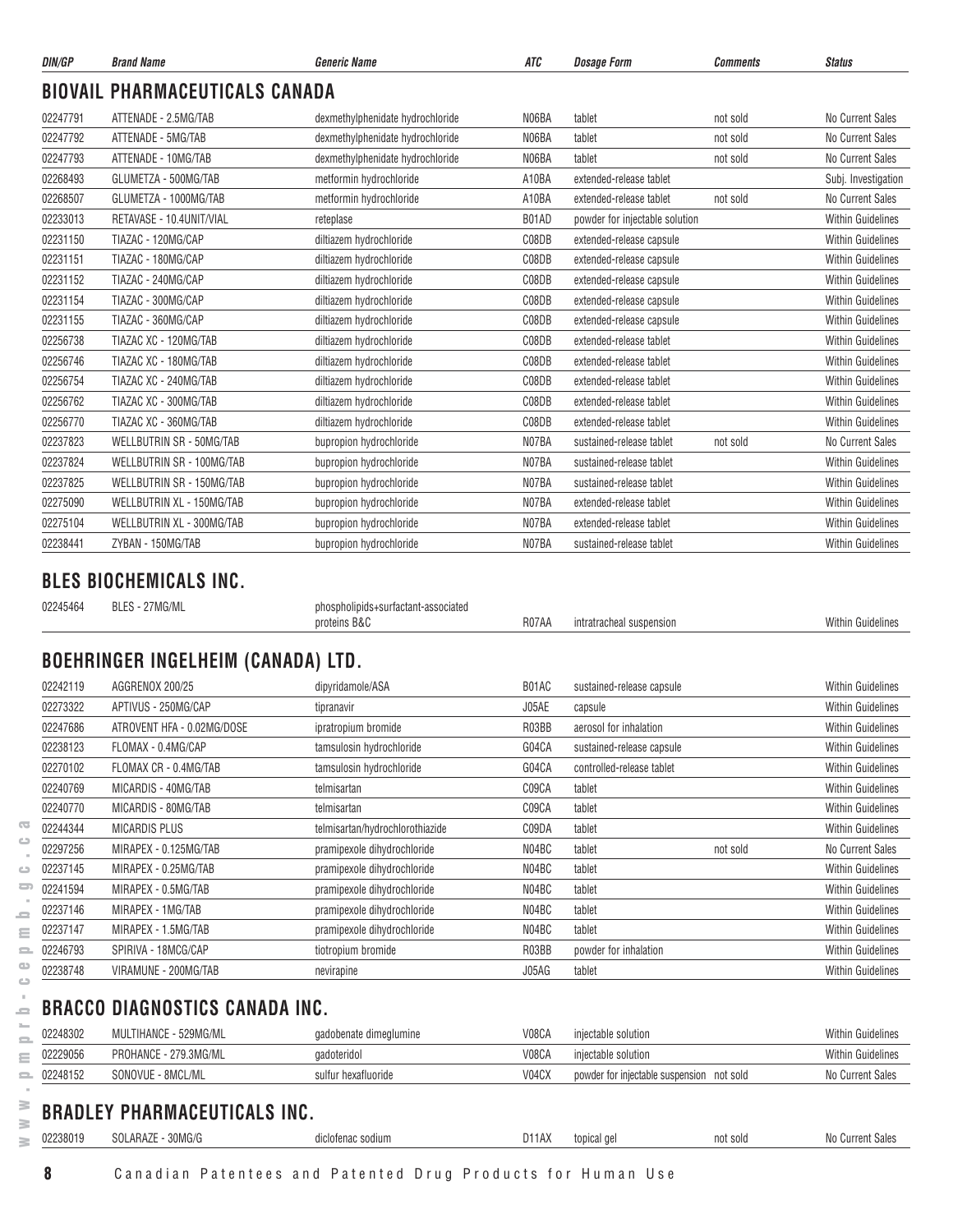| DIN/GP   | <b>Brand Name</b>                      | Generic Name                   | ATC                | <i><b>Dosage Form</b></i>      | <b>Comments</b>  | <b>Status</b>                       |
|----------|----------------------------------------|--------------------------------|--------------------|--------------------------------|------------------|-------------------------------------|
|          | <b>BRISTOL-MYERS SQUIBB CANADA CO.</b> |                                |                    |                                |                  |                                     |
|          | 99MTC TECHNESCAN MAG3 UD PED.          | technetium Tc-99m mertiatide   | V09CA              | powder for injectable solution | not sold         | No Current Sales                    |
|          | 99MTC TECHNESCAN MAG3 UD REG.          | technetium Tc-99m mertiatide   | V09CA              | powder for injectable solution |                  | <b>Within Guidelines</b>            |
| 02241818 | <b>AVALIDE 150/12.5</b>                | irbesartan/hydrochlorothiazide | C09DA              | tablet                         |                  | <b>Within Guidelines</b>            |
| 02241819 | AVALIDE 300/12.5                       | irbesartan/hydrochlorothiazide | C09DA              | tablet                         |                  | Within Guidelines                   |
| 02280213 | <b>AVALIDE 300/25</b>                  | irbesartan/hydrochlorothiazide | C09DA              | tablet                         |                  | <b>Within Guidelines</b>            |
| 02237923 | AVAPRO - 75MG/TAB                      | irbesartan                     | C09CA              | tablet                         |                  | <b>Within Guidelines</b>            |
| 02237924 | AVAPRO - 150MG/TAB                     | irbesartan                     | C09CA              | tablet                         |                  | <b>Within Guidelines</b>            |
| 02237925 | AVAPRO - 300MG/TAB                     | irbesartan                     | C09CA              | tablet                         |                  | <b>Within Guidelines</b>            |
| 01911570 | AZACTAM - 500MG/VIAL                   | aztreonam                      | J01DF              | powder for injectable solution | not sold         | <b>No Current Sales</b>             |
| 01911562 | AZACTAM - 1000MG/VIAL                  | aztreonam                      | J01DF              | powder for injectable solution |                  | <b>Within Guidelines</b>            |
| 01911554 | AZACTAM - 2000MG/VIAL                  | aztreonam                      | J01DF              | powder for injectable solution | not sold         | <b>No Current Sales</b>             |
| 02282232 | BARACLUDE - 0.05MG/ML                  | entecavir                      | J05AF              | oral solution                  | not sold         | <b>No Current Sales</b>             |
| 02282224 | BARACLUDE - 0.5MG/TAB                  | entecavir                      | J05AF              | tablet                         |                  | <b>Within Guidelines</b>            |
| 02211114 | BIANDA - 25MG/VIAL                     | losoxantrone hydrochloride     | L01XX              | powder for injectable solution | expired          | No Current Sales                    |
|          | CARDIOLITE/MIRALUMA                    | technetium Tc-99m sestamibi    | V09GA              | powder for injectable solution |                  | Within Guidelines                   |
| 02163675 | CEFZIL - 25MG/ML                       | cefprozil                      | J01DA              | powder for oral suspension     |                  | <b>Within Guidelines</b>            |
| 02163683 | CEFZIL - 50MG/ML                       | cefprozil                      | J01DA              | powder for oral suspension     |                  | <b>Within Guidelines</b>            |
| 02163659 | CEFZIL - 250MG/TAB                     | cefprozil                      | J01DA              | tablet                         |                  | <b>Within Guidelines</b>            |
| 02163667 | CEFZIL - 500MG/TAB                     | cefprozil                      | J01DA              | tablet                         |                  | Within Guidelines                   |
| 02243173 | DEFINITY - 150MCL/ML                   | perflutren                     | V08DA              | injectable suspension          |                  | Subj. Investigation                 |
| 02271249 | ERBITUX - 100MG/VIAL                   | cetuximab                      | L01XC              | injectable solution            |                  | <b>Within Guidelines</b>            |
| 02230986 | ETOPOPHOS - 100MG/VIAL                 | etoposide phosphate            | L01CB              | powder for injectable solution | not sold         | <b>No Current Sales</b>             |
| 02168529 | MAXIPIME - 1000MG/BOTTLE               | cefepime hydrochloride         | J01DA              | powder for injectable solution | not sold         | No Current Sales                    |
| 02168863 | MAXIPIME - 2000MG/BOTTLE               |                                | J01DA              | powder for injectable solution | not sold         | No Current Sales                    |
|          |                                        | cefepime hydrochloride         | J01DA              |                                |                  | No Current Sales                    |
| 02163624 | MAXIPIME - 500MG/VIAL                  | cefepime hydrochloride         |                    | powder for injectable solution | not sold         | <b>Within Guidelines</b>            |
| 02163632 | MAXIPIME - 1000MG/VIAL                 | cefepime hydrochloride         | J01DA              | powder for injectable solution |                  |                                     |
| 02163640 | MAXIPIME - 2000MG/VIAL                 | cefepime hydrochloride         | J01DA              | powder for injectable solution |                  | <b>Within Guidelines</b>            |
| 01907093 | MONOPRIL - 5MG/TAB                     | fosinopril                     | C09AA              | tablet                         | not sold         | No Current Sales                    |
| 01907107 | MONOPRIL - 10MG/TAB                    | fosinopril                     | C09AA              | tablet                         |                  | <b>Within Guidelines</b>            |
| 01907115 | MONOPRIL - 20MG/TAB                    | fosinopril                     | C09AA              | tablet                         |                  | <b>Within Guidelines</b>            |
|          | NEUROLITE - 20MCI/TEST                 | technetium Tc-99m bicisate     | V09AA              | powder for injectable solution | expired          | Subj. Investigation                 |
|          | OCTREOSCAN - 3.3MCI/VIAL               | in-111 pentetreotide           | V09IB              | injectable solution            |                  | VCU                                 |
| 02282097 | ORENCIA - 250MG/VIAL                   | abatacept                      | L04AA              | powder for injectable solution | introduced (nas) | Within Guidelines                   |
| 02238682 | PLAVIX - 75MG/TAB                      | clopidogrel bisulfate          | B01AC              | tablet                         |                  | Within Guidelines                   |
| 00893749 | PRAVACHOL - 10MG/TAB                   | pravastatin sodium             | C10AA              | tablet                         |                  | <b>Within Guidelines</b>            |
| 00893757 | PRAVACHOL - 20MG/TAB                   | pravastatin sodium             | C10AA              | tablet                         |                  | G<br>Within Guidelines<br>$\circ$   |
| 02222051 | PRAVACHOL - 40MG/TAB                   | pravastatin sodium             | C10AA              | tablet                         |                  | Within Guidelines                   |
| 02250330 | PRAVACHOL - 80MG/TAB                   | pravastatin sodium             | C <sub>10</sub> AA | tablet                         | not sold         | No Current Sales<br>$\bigcirc$      |
| 02248609 | REYATAZ - 100MG/CAP                    | atazanavir sulfate             | J05AE              | capsule                        | not sold         | $\Box$<br>No Current Sales          |
| 02248610 | REYATAZ - 150MG/CAP                    | atazanavir sulfate             | J05AE              | capsule                        |                  | Within Guidelines<br>$\blacksquare$ |
| 02248611 | REYATAZ - 200MG/CAP                    | atazanavir sulfate             | J05AE              | capsule                        |                  | Within Guidelines<br>$\equiv$       |
| 02294176 | REYATAZ - 300MG/CAP                    | atazanavir sulfate             | J05AE              | capsule                        | introduced       | Within Guidelines<br>$\equiv$       |
| 02028786 | SINEMET CR 25/100                      | carbidopa/levodopa             | N04BA              | controlled-release tablet      |                  | $\circ$<br>Within Guidelines        |
| 00870935 | SINEMET CR 50/200                      | carbidopa/levodopa             | N04BA              | controlled-release tablet      |                  | $\circ$<br>Within Guidelines        |
| 02239886 | SUSTIVA - 50MG/CAP                     | efavirenz                      | J05AG              | capsule                        |                  | Within Guidelines<br>ᆖ              |
| 02239887 | SUSTIVA - 100MG/CAP                    | efavirenz                      | J05AG              | capsule                        |                  | =<br><b>Within Guidelines</b>       |
| 02239888 | SUSTIVA - 200MG/CAP                    | efavirenz                      | J05AG              | capsule                        |                  | 으<br>Within Guidelines<br>$\equiv$  |
| 02246044 | SUSTIVA - 300MG/TAB                    | efavirenz                      | J05AG              | tablet                         | not sold         | No Current Sales<br>$\equiv$        |
| 02246045 | SUSTIVA - 600MG/TAB                    | efavirenz                      | J05AG              | tablet                         |                  | Within Guidelines                   |
| 02016796 | TAXOL - 6MG/ML                         | paclitaxel                     | L01CD              | injectable solution            |                  | ≋<br>Within Guidelines              |
|          | TECHNESCAN MAG3                        | technetium Tc-99m mertiatide   | V09CA              | powder for injectable solution |                  | ≧<br>Subj. Investigation            |

 $\geq$  $\geq$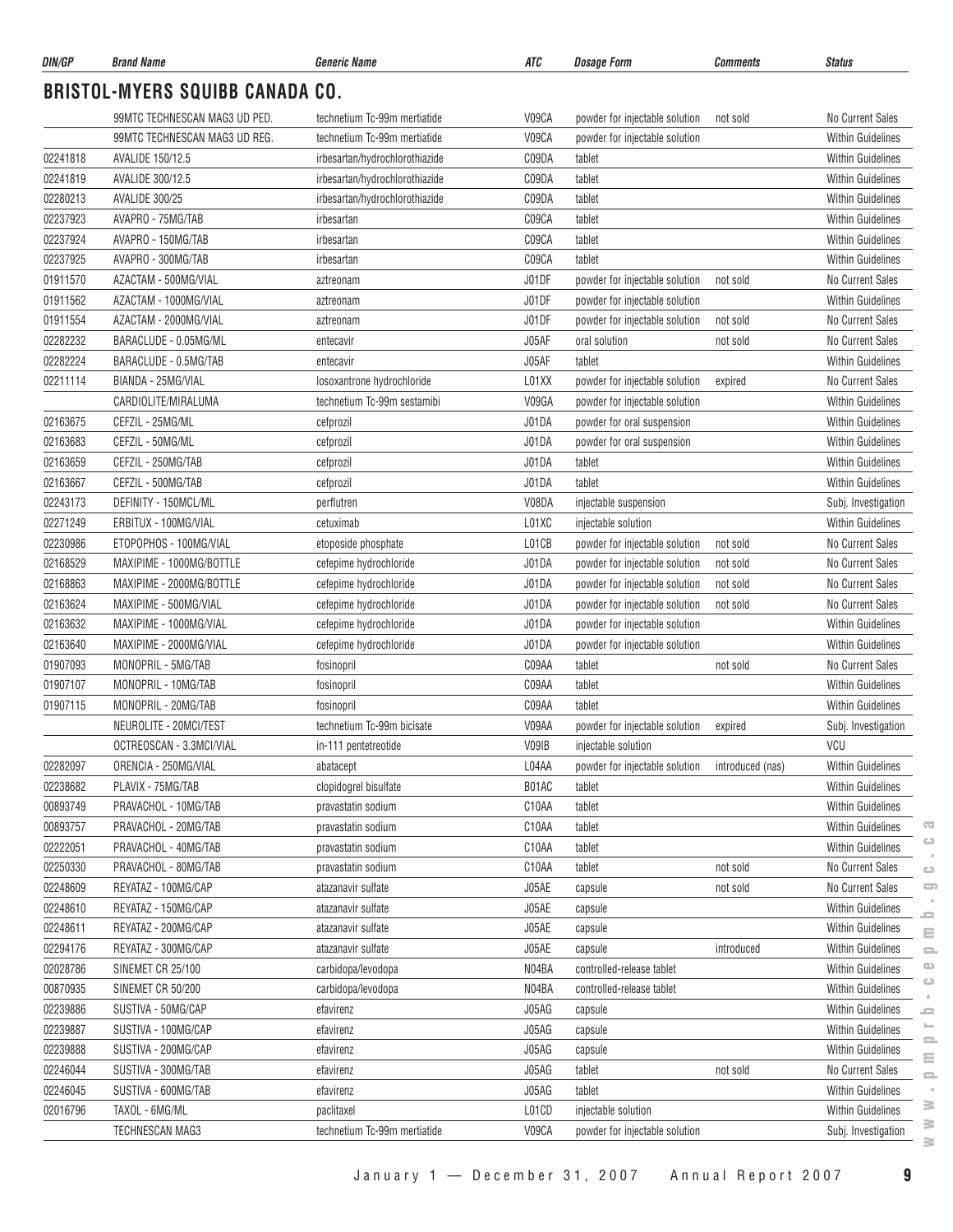| DIN/GP   | <b>Brand Name</b>                                  | Generic Name             | ATC   | <b>Dosage Form</b>        | <b>Comments</b> | <b>Status</b>            |
|----------|----------------------------------------------------|--------------------------|-------|---------------------------|-----------------|--------------------------|
|          | <b>BRISTOL-MYERS SQUIBB CANADA CO. (continued)</b> |                          |       |                           |                 |                          |
| 02243183 | TEQUIN - 2MG/ML                                    | gatifloxacin             | J01MA | injectable solution       | not sold        | No Current Sales         |
| 02243184 | TEQUIN - 10MG/ML                                   | gatifloxacin             | J01MA | injectable solution       | not sold        | No Current Sales         |
| 02243181 | TEQUIN - 200MG/TAB                                 | gatifloxacin             | J01MA | tablet                    | not sold        | No Current Sales         |
| 02243182 | TEQUIN - 400MG/TAB                                 | gatifloxacin             | J01MA | tablet                    | not sold        | No Current Sales         |
| 00616192 | VEPESID - 50MG/CAP                                 | etoposide                | L01CB | capsule                   |                 | <b>Within Guidelines</b> |
| 00523410 | VEPESID - 20MG/ML                                  | etoposide                | L01CB | injectable solution       | not sold        | Subj. Investigation      |
| 01940511 | VIDEX - 25MG/TAB                                   | didanosine               | J05AF | chewable tablet           | not sold        | No Current Sales         |
| 01940538 | VIDEX - 50MG/TAB                                   | didanosine               | J05AF | chewable tablet           | not sold        | No Current Sales         |
| 01940546 | VIDEX - 100MG/TAB                                  | didanosine               | J05AF | chewable tablet           |                 | <b>Within Guidelines</b> |
| 01940554 | VIDEX - 150MG/TAB                                  | didanosine               | J05AF | chewable tablet           | not sold        | No Current Sales         |
| 01940589 | VIDEX - 100MG/VIAL                                 | didanosine               | J05AF | powder for oral solution  | not sold        | No Current Sales         |
| 01940597 | VIDEX - 167MG/VIAL                                 | didanosine               | J05AF | powder for oral solution  | not sold        | No Current Sales         |
| 01940600 | VIDEX - 250MG/VIAL                                 | didanosine               | J05AF | powder for oral solution  | not sold        | No Current Sales         |
| 01940619 | VIDEX - 375MG/VIAL                                 | didanosine               | J05AF | powder for oral solution  | not sold        | No Current Sales         |
| 01940627 | VIDEX - 2000MG/VIAL                                | didanosine               | J05AF | powder for oral solution  | not sold        | No Current Sales         |
| 01940635 | VIDEX - 4000MG/VIAL                                | didanosine               | J05AF | powder for oral solution  |                 | <b>Within Guidelines</b> |
| 02244596 | VIDEX EC - 125MG/CAP                               | didanosine               | J05AF | sustained-release capsule |                 | <b>Within Guidelines</b> |
| 02244597 | VIDEX EC - 200MG/CAP                               | didanosine               | J05AF | sustained-release capsule |                 | <b>Within Guidelines</b> |
| 02244598 | VIDEX EC - 250MG/CAP                               | didanosine               | J05AF | sustained-release capsule |                 | <b>Within Guidelines</b> |
| 02244599 | VIDEX EC - 400MG/CAP                               | didanosine               | J05AF | sustained-release capsule |                 | <b>Within Guidelines</b> |
| 02216078 | ZERIT - 5MG/CAP                                    | stavudine                | J05AF | capsule                   | not sold        | No Current Sales         |
| 02216086 | ZERIT - 15MG/CAP                                   | stavudine                | J05AF | capsule                   |                 | <b>Within Guidelines</b> |
| 02216094 | ZERIT - 20MG/CAP                                   | stavudine                | J05AF | capsule                   |                 | <b>Within Guidelines</b> |
| 02216108 | ZERIT - 30MG/CAP                                   | stavudine                | J05AF | capsule                   |                 | <b>Within Guidelines</b> |
| 02216116 | ZERIT - 40MG/CAP                                   | stavudine                | J05AF | capsule                   |                 | <b>Within Guidelines</b> |
| 02237009 | ZERIT - 1MG/ML                                     | stavudine                | J05AF | powder for oral solution  | not sold        | No Current Sales         |
| 02247912 | ZERIT XR - 37.5MG/CAP                              | stavudine                | J05AF | extended-release capsule  | not sold        | No Current Sales         |
| 02247913 | ZERIT XR - 50MG/CAP                                | stavudine                | J05AF | extended-release capsule  | not sold        | No Current Sales         |
| 02247914 | ZERIT XR - 75MG/CAP                                | stavudine                | J05AF | extended-release capsule  | not sold        | No Current Sales         |
| 02247915 | ZERIT XR - 100MG/CAP                               | stavudine                | J05AF | extended-release capsule  | not sold        | No Current Sales         |
|          | <b>CANDERM PHARMA INC</b>                          |                          |       |                           |                 |                          |
| 01945149 | CONDYLINE - 5MG/ML                                 | podofilox                | D06BB | topical solution          | expired         | <b>Within Guidelines</b> |
| 02221470 | DERMAGRAN II - 2.5MG/G                             | magnesium hydroxide      | D02AB | topical ointment          |                 | <b>Within Guidelines</b> |
| 02221489 | DERMAGRAN II - 1MG/ML                              | zinc chloride            | D02AB | topical spray             | not sold        | No Current Sales         |
|          | <b>CELGENE CORPORATION</b>                         |                          |       |                           |                 |                          |
|          | THALOMID - 50MG/CAP                                | thalidomide              | L04AX | capsule                   |                 | <b>Under Review</b>      |
|          | <b>COOK IMAGING CORPORATION</b>                    |                          |       |                           |                 |                          |
|          |                                                    |                          |       |                           |                 |                          |
| 02240929 | OXILAN 300                                         | ioxilan                  | V08AB | injectable solution       | not sold        | No Current Sales         |
| 02240930 | OXILAN 350                                         | ioxilan                  | V08AB | injectable solution       | not sold        | No Current Sales         |
|          | <b>DAIICHI PHARMACEUTICAL CORPORATION</b>          |                          |       |                           |                 |                          |
| 02242360 | FLOXIN - 3MG/ML                                    | ofloxacin                | S01AA | otic solution             | not sold        | No Current Sales         |
|          | <b>DISTA PRODUCTS LIMITED</b>                      |                          |       |                           |                 |                          |
|          |                                                    |                          |       |                           |                 |                          |
| 01968041 | TALIDAN - 10MG/CAP                                 | fluoxetine hydrochloride | N06AB | capsule                   | expired         | No Current Sales         |

**www.pmprb-cepmb.gc.ca**

 $\sim$  $\geq$  $\geq$  $\geq$ 

 $\overline{\infty}$  $\circ$  $\sim$  $\circ$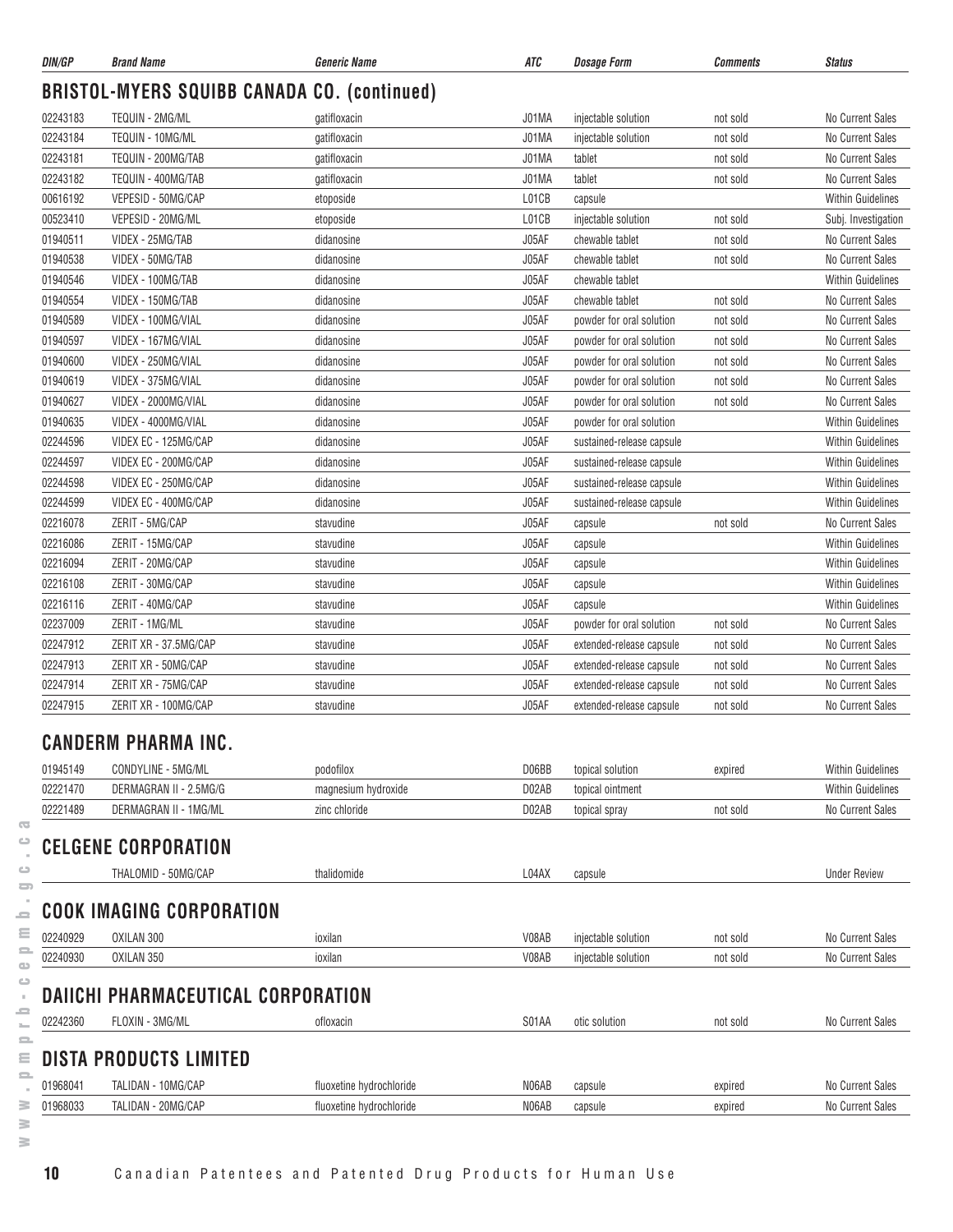| DUCHESNAY INC.<br>00609129<br><b>DICLECTIN</b><br>R06AA<br>delayed-release tablet<br>doxylamine succinate/pyridoxine hydrochloride<br>Subj. Investigation<br>02246067<br><b>PREGVIT</b><br>multivitamins-minerals<br>B03AE<br><b>Under Review</b><br>tablet<br>02276194<br>PREGVIT FOLIC 5<br>B03AE<br><b>Under Review</b><br>multivitamins-minerals<br>tablet<br>ELAN PHARMACEUTICALS INC.<br>02057735<br>PROSTEP 11 - 15MG/PATCH<br>N07BA<br>nicotine<br>No Current Sales<br>transdermal patch<br>not sold<br>02057743<br>N07BA<br>No Current Sales<br>PROSTEP 22 - 30MG/PATCH<br>transdermal patch<br>not sold<br>nicotine<br>ELI LILLY CANADA INC.<br>A10BG<br>02242572<br>ACTOS - 15MG/TAB<br>tablet<br><b>Within Guidelines</b><br>pioglitazone hydrochloride<br>02242573<br>ACTOS - 30MG/TAB<br>pioglitazone hydrochloride<br>A10BG<br><b>Within Guidelines</b><br>tablet<br>02242574<br>ACTOS - 45MG/TAB<br>pioglitazone hydrochloride<br>A10BG<br><b>Within Guidelines</b><br>tablet<br>02253437<br>ALIMTA - 500MG/VIAL<br>L01BA<br>pemetrexed disodium<br>powder for injectable solution<br><b>Within Guidelines</b><br>00778338<br>A02BA<br>AXID - 150MG/CAP<br>nizatidine<br>not sold<br>No Current Sales<br>capsule<br>00778346<br>AXID - 300MG/CAP<br>A02BA<br>No Current Sales<br>nizatidine<br>capsule<br>not sold<br>02161761<br>CECLOR CD - 375MG/TAB<br>J01DA<br>sustained-release tablet<br>No Current Sales<br>cefaclor<br>not sold<br>02161788<br>CECLOR CD - 500MG/TAB<br>J01DA<br>No Current Sales<br>cefaclor<br>sustained-release tablet<br>not sold<br>G04BE<br>02296888<br>CIALIS - 2.5MG/TAB<br>No Current Sales<br>tadalafil<br>tablet<br>not sold<br>02296896<br>G04BE<br>tablet<br>CIALIS - 5MG/TAB<br>tadalafil<br>No Current Sales<br>not sold<br>CIALIS - 10MG/TAB<br>tadalafil<br>G04BE<br>tablet<br>Within Guidelines<br>02248088<br>G04BE<br>02248089<br>CIALIS - 20MG/TAB<br><b>Within Guidelines</b><br>tadalafil<br>tablet<br>02301482<br>CYMBALTA - 30MG/CAP<br>N06AX<br>No Current Sales<br>duloxetine hydrochloride<br>delayed-release capsule<br>not sold<br>02301490<br>CYMBALTA - 60MG/CAP<br>duloxetine hydrochloride<br>N06AX<br>No Current Sales<br>delayed-release capsule<br>not sold<br>02229863<br>DYNABAC - 250MG/TAB<br>J01FA<br>tablet<br>No Current Sales<br>dirithromycin<br>expired<br>ETHYOL - 500MG/VIAL<br>V03AF<br>02218054<br>amifostine<br>powder for injectable solution<br>No Current Sales<br>not sold<br>02239028<br>EVISTA - 60MG/TAB<br>G03XC<br>raloxifene hydrochloride<br>tablet<br><b>Within Guidelines</b><br>02254689<br>FORTEO - 250MCG/ML<br>VCU<br>teriparatide<br>H05AA<br>injectable solution<br>02230308<br>GEMZAR - 200MG/VIAL<br>L01BC<br>Within Guidelines<br>gemcitabine hydrochloride<br>powder for injectable solution<br>02230309<br>GEMZAR - 1000MG/VIAL<br>gemcitabine hydrochloride<br>L01BC<br>powder for injectable solution<br>Within Guidelines<br>02229704<br>HUMALOG - 100UNIT/ML<br>insulin lispro<br>A10AB<br>injectable solution<br><b>Within Guidelines</b><br>02229705<br>HUMALOG - 100UNIT/ML<br>A10AB<br><b>Within Guidelines</b><br>injectable solution<br>insulin lispro<br>HUMALOG MIX 25/75 - 100UNIT/ML<br>insulin (lispro/lispro protamine)<br>A10AB<br>injectable solution<br>02240294<br><b>Within Guidelines</b><br>02240296<br>HUMALOG MIX 25/75 - 100UNIT/ML<br>A10AB<br>No Current Sales<br>insulin (lispro/lispro protamine)<br>injectable solution<br>not sold<br>02240295<br>HUMALOG MIX 25/75 PEN - 100UNIT/ML<br>A10AB<br>Within Guidelines<br>insulin (lispro/lispro protamine)<br>injectable solution<br>02240297<br>HUMALOG MIX 50/50 - 100UNIT/ML<br>insulin (lispro/lispro protamine)<br>A10AB<br>Within Guidelines<br>injectable solution<br>introduced<br>02240299<br>HUMALOG MIX 50/50 - 100UNIT/ML<br>insulin (lispro/lispro protamine)<br>A10AB<br>injectable solution<br>not sold<br>No Current Sales<br>$\circ$<br>02240298<br>HUMALOG MIX 50/50 PEN - 100UNIT/ML<br>insulin (lispro/lispro protamine)<br>A10AB<br>No Current Sales<br>injectable solution<br>not sold<br>02241283<br>A10AB<br>Within Guidelines<br>HUMALOG PEN - 100UNIT/ML<br>injectable solution<br>insulin lispro<br>02243077<br>HUMATROPE - 6MG/CARTRIDGE<br>H01AC<br>powder for injectable solution<br><b>Within Guidelines</b><br>somatropin<br>02243078<br>HUMATROPE - 12MG/CARTRIDGE<br>H01AC<br>Within Guidelines<br>powder for injectable solution<br>somatropin<br>02243079<br>HUMATROPE - 24MG/CARTRIDGE<br>H01AC<br>Within Guidelines<br>powder for injectable solution<br>somatropin<br>00745626<br>H01AC<br>HUMATROPE - 5MG/VIAL<br>powder for injectable solution<br><b>Within Guidelines</b><br>somatropin<br>J01DA<br>00752525<br>KEFLIN ADD-VANTAGE - 1000MG/VIAL<br>cephalothin sodium<br>expired<br>No Current Sales<br>powder for injectable solution<br>00752533<br>J01DA<br>KEFLIN ADD-VANTAGE - 2000MG/VIAL<br>cephalothin sodium<br>expired<br>No Current Sales<br>powder for injectable solution<br>00411434<br>KEFZOL ADD-VANTAGE - 500MG/VIAL<br>cefazolin sodium<br>J01DA<br>powder for injectable solution<br>No Current Sales<br>expired<br>00411442<br>KEFZOL ADD-VANTAGE - 1000MG/VIAL<br>J01DA<br>cefazolin sodium<br>powder for injectable solution<br>expired<br>No Current Sales<br>02044757<br>LORABID - 200MG/CAP<br>J01DA<br>No Current Sales<br>loracarbef<br>capsule<br>not sold<br>LORABID - 400MG/CAP<br>J01DA<br>02044749<br>loracarbef<br>not sold<br>No Current Sales<br>capsule<br>LORABID - 20MG/ML<br>J01DA<br>02161206<br>loracarbef<br>powder for oral suspension<br>not sold<br>No Current Sales<br>02161214<br>LORABID - 40MG/ML<br>J01DA<br>loracarbef<br>powder for oral suspension<br>No Current Sales<br>not sold<br>00648930<br>J01DA<br>MANDOL ADD-VANTAGE - 1000MG/VIAL<br>cefamandole nafate<br>powder for injectable solution<br>expired<br>No Current Sales | DIN/GP | <b>Brand Name</b> | Generic Name | ATC | <b>Dosage Form</b> | <b>Comments</b> | <b>Status</b>      |
|---------------------------------------------------------------------------------------------------------------------------------------------------------------------------------------------------------------------------------------------------------------------------------------------------------------------------------------------------------------------------------------------------------------------------------------------------------------------------------------------------------------------------------------------------------------------------------------------------------------------------------------------------------------------------------------------------------------------------------------------------------------------------------------------------------------------------------------------------------------------------------------------------------------------------------------------------------------------------------------------------------------------------------------------------------------------------------------------------------------------------------------------------------------------------------------------------------------------------------------------------------------------------------------------------------------------------------------------------------------------------------------------------------------------------------------------------------------------------------------------------------------------------------------------------------------------------------------------------------------------------------------------------------------------------------------------------------------------------------------------------------------------------------------------------------------------------------------------------------------------------------------------------------------------------------------------------------------------------------------------------------------------------------------------------------------------------------------------------------------------------------------------------------------------------------------------------------------------------------------------------------------------------------------------------------------------------------------------------------------------------------------------------------------------------------------------------------------------------------------------------------------------------------------------------------------------------------------------------------------------------------------------------------------------------------------------------------------------------------------------------------------------------------------------------------------------------------------------------------------------------------------------------------------------------------------------------------------------------------------------------------------------------------------------------------------------------------------------------------------------------------------------------------------------------------------------------------------------------------------------------------------------------------------------------------------------------------------------------------------------------------------------------------------------------------------------------------------------------------------------------------------------------------------------------------------------------------------------------------------------------------------------------------------------------------------------------------------------------------------------------------------------------------------------------------------------------------------------------------------------------------------------------------------------------------------------------------------------------------------------------------------------------------------------------------------------------------------------------------------------------------------------------------------------------------------------------------------------------------------------------------------------------------------------------------------------------------------------------------------------------------------------------------------------------------------------------------------------------------------------------------------------------------------------------------------------------------------------------------------------------------------------------------------------------------------------------------------------------------------------------------------------------------------------------------------------------------------------------------------------------------------------------------------------------------------------------------------------------------------------------------------------------------------------------------------------------------------------------------------------------------------------------------------------------------------------------------------------------------------------------------------------------------------------------------------------------------------------------------------------------------------------------------------------------------------------------------------------------------------------------------------------------------------------------------------------------------------------------------------------------------------------------------------------------------------------------------------------------------------------------------------------------------------------------------------------------------------------------------------------------------------------------------------------------------------|--------|-------------------|--------------|-----|--------------------|-----------------|--------------------|
|                                                                                                                                                                                                                                                                                                                                                                                                                                                                                                                                                                                                                                                                                                                                                                                                                                                                                                                                                                                                                                                                                                                                                                                                                                                                                                                                                                                                                                                                                                                                                                                                                                                                                                                                                                                                                                                                                                                                                                                                                                                                                                                                                                                                                                                                                                                                                                                                                                                                                                                                                                                                                                                                                                                                                                                                                                                                                                                                                                                                                                                                                                                                                                                                                                                                                                                                                                                                                                                                                                                                                                                                                                                                                                                                                                                                                                                                                                                                                                                                                                                                                                                                                                                                                                                                                                                                                                                                                                                                                                                                                                                                                                                                                                                                                                                                                                                                                                                                                                                                                                                                                                                                                                                                                                                                                                                                                                                                                                                                                                                                                                                                                                                                                                                                                                                                                                                                                                                                       |        |                   |              |     |                    |                 |                    |
|                                                                                                                                                                                                                                                                                                                                                                                                                                                                                                                                                                                                                                                                                                                                                                                                                                                                                                                                                                                                                                                                                                                                                                                                                                                                                                                                                                                                                                                                                                                                                                                                                                                                                                                                                                                                                                                                                                                                                                                                                                                                                                                                                                                                                                                                                                                                                                                                                                                                                                                                                                                                                                                                                                                                                                                                                                                                                                                                                                                                                                                                                                                                                                                                                                                                                                                                                                                                                                                                                                                                                                                                                                                                                                                                                                                                                                                                                                                                                                                                                                                                                                                                                                                                                                                                                                                                                                                                                                                                                                                                                                                                                                                                                                                                                                                                                                                                                                                                                                                                                                                                                                                                                                                                                                                                                                                                                                                                                                                                                                                                                                                                                                                                                                                                                                                                                                                                                                                                       |        |                   |              |     |                    |                 |                    |
|                                                                                                                                                                                                                                                                                                                                                                                                                                                                                                                                                                                                                                                                                                                                                                                                                                                                                                                                                                                                                                                                                                                                                                                                                                                                                                                                                                                                                                                                                                                                                                                                                                                                                                                                                                                                                                                                                                                                                                                                                                                                                                                                                                                                                                                                                                                                                                                                                                                                                                                                                                                                                                                                                                                                                                                                                                                                                                                                                                                                                                                                                                                                                                                                                                                                                                                                                                                                                                                                                                                                                                                                                                                                                                                                                                                                                                                                                                                                                                                                                                                                                                                                                                                                                                                                                                                                                                                                                                                                                                                                                                                                                                                                                                                                                                                                                                                                                                                                                                                                                                                                                                                                                                                                                                                                                                                                                                                                                                                                                                                                                                                                                                                                                                                                                                                                                                                                                                                                       |        |                   |              |     |                    |                 |                    |
|                                                                                                                                                                                                                                                                                                                                                                                                                                                                                                                                                                                                                                                                                                                                                                                                                                                                                                                                                                                                                                                                                                                                                                                                                                                                                                                                                                                                                                                                                                                                                                                                                                                                                                                                                                                                                                                                                                                                                                                                                                                                                                                                                                                                                                                                                                                                                                                                                                                                                                                                                                                                                                                                                                                                                                                                                                                                                                                                                                                                                                                                                                                                                                                                                                                                                                                                                                                                                                                                                                                                                                                                                                                                                                                                                                                                                                                                                                                                                                                                                                                                                                                                                                                                                                                                                                                                                                                                                                                                                                                                                                                                                                                                                                                                                                                                                                                                                                                                                                                                                                                                                                                                                                                                                                                                                                                                                                                                                                                                                                                                                                                                                                                                                                                                                                                                                                                                                                                                       |        |                   |              |     |                    |                 |                    |
|                                                                                                                                                                                                                                                                                                                                                                                                                                                                                                                                                                                                                                                                                                                                                                                                                                                                                                                                                                                                                                                                                                                                                                                                                                                                                                                                                                                                                                                                                                                                                                                                                                                                                                                                                                                                                                                                                                                                                                                                                                                                                                                                                                                                                                                                                                                                                                                                                                                                                                                                                                                                                                                                                                                                                                                                                                                                                                                                                                                                                                                                                                                                                                                                                                                                                                                                                                                                                                                                                                                                                                                                                                                                                                                                                                                                                                                                                                                                                                                                                                                                                                                                                                                                                                                                                                                                                                                                                                                                                                                                                                                                                                                                                                                                                                                                                                                                                                                                                                                                                                                                                                                                                                                                                                                                                                                                                                                                                                                                                                                                                                                                                                                                                                                                                                                                                                                                                                                                       |        |                   |              |     |                    |                 |                    |
|                                                                                                                                                                                                                                                                                                                                                                                                                                                                                                                                                                                                                                                                                                                                                                                                                                                                                                                                                                                                                                                                                                                                                                                                                                                                                                                                                                                                                                                                                                                                                                                                                                                                                                                                                                                                                                                                                                                                                                                                                                                                                                                                                                                                                                                                                                                                                                                                                                                                                                                                                                                                                                                                                                                                                                                                                                                                                                                                                                                                                                                                                                                                                                                                                                                                                                                                                                                                                                                                                                                                                                                                                                                                                                                                                                                                                                                                                                                                                                                                                                                                                                                                                                                                                                                                                                                                                                                                                                                                                                                                                                                                                                                                                                                                                                                                                                                                                                                                                                                                                                                                                                                                                                                                                                                                                                                                                                                                                                                                                                                                                                                                                                                                                                                                                                                                                                                                                                                                       |        |                   |              |     |                    |                 |                    |
|                                                                                                                                                                                                                                                                                                                                                                                                                                                                                                                                                                                                                                                                                                                                                                                                                                                                                                                                                                                                                                                                                                                                                                                                                                                                                                                                                                                                                                                                                                                                                                                                                                                                                                                                                                                                                                                                                                                                                                                                                                                                                                                                                                                                                                                                                                                                                                                                                                                                                                                                                                                                                                                                                                                                                                                                                                                                                                                                                                                                                                                                                                                                                                                                                                                                                                                                                                                                                                                                                                                                                                                                                                                                                                                                                                                                                                                                                                                                                                                                                                                                                                                                                                                                                                                                                                                                                                                                                                                                                                                                                                                                                                                                                                                                                                                                                                                                                                                                                                                                                                                                                                                                                                                                                                                                                                                                                                                                                                                                                                                                                                                                                                                                                                                                                                                                                                                                                                                                       |        |                   |              |     |                    |                 |                    |
|                                                                                                                                                                                                                                                                                                                                                                                                                                                                                                                                                                                                                                                                                                                                                                                                                                                                                                                                                                                                                                                                                                                                                                                                                                                                                                                                                                                                                                                                                                                                                                                                                                                                                                                                                                                                                                                                                                                                                                                                                                                                                                                                                                                                                                                                                                                                                                                                                                                                                                                                                                                                                                                                                                                                                                                                                                                                                                                                                                                                                                                                                                                                                                                                                                                                                                                                                                                                                                                                                                                                                                                                                                                                                                                                                                                                                                                                                                                                                                                                                                                                                                                                                                                                                                                                                                                                                                                                                                                                                                                                                                                                                                                                                                                                                                                                                                                                                                                                                                                                                                                                                                                                                                                                                                                                                                                                                                                                                                                                                                                                                                                                                                                                                                                                                                                                                                                                                                                                       |        |                   |              |     |                    |                 |                    |
|                                                                                                                                                                                                                                                                                                                                                                                                                                                                                                                                                                                                                                                                                                                                                                                                                                                                                                                                                                                                                                                                                                                                                                                                                                                                                                                                                                                                                                                                                                                                                                                                                                                                                                                                                                                                                                                                                                                                                                                                                                                                                                                                                                                                                                                                                                                                                                                                                                                                                                                                                                                                                                                                                                                                                                                                                                                                                                                                                                                                                                                                                                                                                                                                                                                                                                                                                                                                                                                                                                                                                                                                                                                                                                                                                                                                                                                                                                                                                                                                                                                                                                                                                                                                                                                                                                                                                                                                                                                                                                                                                                                                                                                                                                                                                                                                                                                                                                                                                                                                                                                                                                                                                                                                                                                                                                                                                                                                                                                                                                                                                                                                                                                                                                                                                                                                                                                                                                                                       |        |                   |              |     |                    |                 |                    |
|                                                                                                                                                                                                                                                                                                                                                                                                                                                                                                                                                                                                                                                                                                                                                                                                                                                                                                                                                                                                                                                                                                                                                                                                                                                                                                                                                                                                                                                                                                                                                                                                                                                                                                                                                                                                                                                                                                                                                                                                                                                                                                                                                                                                                                                                                                                                                                                                                                                                                                                                                                                                                                                                                                                                                                                                                                                                                                                                                                                                                                                                                                                                                                                                                                                                                                                                                                                                                                                                                                                                                                                                                                                                                                                                                                                                                                                                                                                                                                                                                                                                                                                                                                                                                                                                                                                                                                                                                                                                                                                                                                                                                                                                                                                                                                                                                                                                                                                                                                                                                                                                                                                                                                                                                                                                                                                                                                                                                                                                                                                                                                                                                                                                                                                                                                                                                                                                                                                                       |        |                   |              |     |                    |                 |                    |
|                                                                                                                                                                                                                                                                                                                                                                                                                                                                                                                                                                                                                                                                                                                                                                                                                                                                                                                                                                                                                                                                                                                                                                                                                                                                                                                                                                                                                                                                                                                                                                                                                                                                                                                                                                                                                                                                                                                                                                                                                                                                                                                                                                                                                                                                                                                                                                                                                                                                                                                                                                                                                                                                                                                                                                                                                                                                                                                                                                                                                                                                                                                                                                                                                                                                                                                                                                                                                                                                                                                                                                                                                                                                                                                                                                                                                                                                                                                                                                                                                                                                                                                                                                                                                                                                                                                                                                                                                                                                                                                                                                                                                                                                                                                                                                                                                                                                                                                                                                                                                                                                                                                                                                                                                                                                                                                                                                                                                                                                                                                                                                                                                                                                                                                                                                                                                                                                                                                                       |        |                   |              |     |                    |                 |                    |
|                                                                                                                                                                                                                                                                                                                                                                                                                                                                                                                                                                                                                                                                                                                                                                                                                                                                                                                                                                                                                                                                                                                                                                                                                                                                                                                                                                                                                                                                                                                                                                                                                                                                                                                                                                                                                                                                                                                                                                                                                                                                                                                                                                                                                                                                                                                                                                                                                                                                                                                                                                                                                                                                                                                                                                                                                                                                                                                                                                                                                                                                                                                                                                                                                                                                                                                                                                                                                                                                                                                                                                                                                                                                                                                                                                                                                                                                                                                                                                                                                                                                                                                                                                                                                                                                                                                                                                                                                                                                                                                                                                                                                                                                                                                                                                                                                                                                                                                                                                                                                                                                                                                                                                                                                                                                                                                                                                                                                                                                                                                                                                                                                                                                                                                                                                                                                                                                                                                                       |        |                   |              |     |                    |                 |                    |
|                                                                                                                                                                                                                                                                                                                                                                                                                                                                                                                                                                                                                                                                                                                                                                                                                                                                                                                                                                                                                                                                                                                                                                                                                                                                                                                                                                                                                                                                                                                                                                                                                                                                                                                                                                                                                                                                                                                                                                                                                                                                                                                                                                                                                                                                                                                                                                                                                                                                                                                                                                                                                                                                                                                                                                                                                                                                                                                                                                                                                                                                                                                                                                                                                                                                                                                                                                                                                                                                                                                                                                                                                                                                                                                                                                                                                                                                                                                                                                                                                                                                                                                                                                                                                                                                                                                                                                                                                                                                                                                                                                                                                                                                                                                                                                                                                                                                                                                                                                                                                                                                                                                                                                                                                                                                                                                                                                                                                                                                                                                                                                                                                                                                                                                                                                                                                                                                                                                                       |        |                   |              |     |                    |                 |                    |
|                                                                                                                                                                                                                                                                                                                                                                                                                                                                                                                                                                                                                                                                                                                                                                                                                                                                                                                                                                                                                                                                                                                                                                                                                                                                                                                                                                                                                                                                                                                                                                                                                                                                                                                                                                                                                                                                                                                                                                                                                                                                                                                                                                                                                                                                                                                                                                                                                                                                                                                                                                                                                                                                                                                                                                                                                                                                                                                                                                                                                                                                                                                                                                                                                                                                                                                                                                                                                                                                                                                                                                                                                                                                                                                                                                                                                                                                                                                                                                                                                                                                                                                                                                                                                                                                                                                                                                                                                                                                                                                                                                                                                                                                                                                                                                                                                                                                                                                                                                                                                                                                                                                                                                                                                                                                                                                                                                                                                                                                                                                                                                                                                                                                                                                                                                                                                                                                                                                                       |        |                   |              |     |                    |                 |                    |
|                                                                                                                                                                                                                                                                                                                                                                                                                                                                                                                                                                                                                                                                                                                                                                                                                                                                                                                                                                                                                                                                                                                                                                                                                                                                                                                                                                                                                                                                                                                                                                                                                                                                                                                                                                                                                                                                                                                                                                                                                                                                                                                                                                                                                                                                                                                                                                                                                                                                                                                                                                                                                                                                                                                                                                                                                                                                                                                                                                                                                                                                                                                                                                                                                                                                                                                                                                                                                                                                                                                                                                                                                                                                                                                                                                                                                                                                                                                                                                                                                                                                                                                                                                                                                                                                                                                                                                                                                                                                                                                                                                                                                                                                                                                                                                                                                                                                                                                                                                                                                                                                                                                                                                                                                                                                                                                                                                                                                                                                                                                                                                                                                                                                                                                                                                                                                                                                                                                                       |        |                   |              |     |                    |                 |                    |
|                                                                                                                                                                                                                                                                                                                                                                                                                                                                                                                                                                                                                                                                                                                                                                                                                                                                                                                                                                                                                                                                                                                                                                                                                                                                                                                                                                                                                                                                                                                                                                                                                                                                                                                                                                                                                                                                                                                                                                                                                                                                                                                                                                                                                                                                                                                                                                                                                                                                                                                                                                                                                                                                                                                                                                                                                                                                                                                                                                                                                                                                                                                                                                                                                                                                                                                                                                                                                                                                                                                                                                                                                                                                                                                                                                                                                                                                                                                                                                                                                                                                                                                                                                                                                                                                                                                                                                                                                                                                                                                                                                                                                                                                                                                                                                                                                                                                                                                                                                                                                                                                                                                                                                                                                                                                                                                                                                                                                                                                                                                                                                                                                                                                                                                                                                                                                                                                                                                                       |        |                   |              |     |                    |                 |                    |
|                                                                                                                                                                                                                                                                                                                                                                                                                                                                                                                                                                                                                                                                                                                                                                                                                                                                                                                                                                                                                                                                                                                                                                                                                                                                                                                                                                                                                                                                                                                                                                                                                                                                                                                                                                                                                                                                                                                                                                                                                                                                                                                                                                                                                                                                                                                                                                                                                                                                                                                                                                                                                                                                                                                                                                                                                                                                                                                                                                                                                                                                                                                                                                                                                                                                                                                                                                                                                                                                                                                                                                                                                                                                                                                                                                                                                                                                                                                                                                                                                                                                                                                                                                                                                                                                                                                                                                                                                                                                                                                                                                                                                                                                                                                                                                                                                                                                                                                                                                                                                                                                                                                                                                                                                                                                                                                                                                                                                                                                                                                                                                                                                                                                                                                                                                                                                                                                                                                                       |        |                   |              |     |                    |                 |                    |
|                                                                                                                                                                                                                                                                                                                                                                                                                                                                                                                                                                                                                                                                                                                                                                                                                                                                                                                                                                                                                                                                                                                                                                                                                                                                                                                                                                                                                                                                                                                                                                                                                                                                                                                                                                                                                                                                                                                                                                                                                                                                                                                                                                                                                                                                                                                                                                                                                                                                                                                                                                                                                                                                                                                                                                                                                                                                                                                                                                                                                                                                                                                                                                                                                                                                                                                                                                                                                                                                                                                                                                                                                                                                                                                                                                                                                                                                                                                                                                                                                                                                                                                                                                                                                                                                                                                                                                                                                                                                                                                                                                                                                                                                                                                                                                                                                                                                                                                                                                                                                                                                                                                                                                                                                                                                                                                                                                                                                                                                                                                                                                                                                                                                                                                                                                                                                                                                                                                                       |        |                   |              |     |                    |                 |                    |
|                                                                                                                                                                                                                                                                                                                                                                                                                                                                                                                                                                                                                                                                                                                                                                                                                                                                                                                                                                                                                                                                                                                                                                                                                                                                                                                                                                                                                                                                                                                                                                                                                                                                                                                                                                                                                                                                                                                                                                                                                                                                                                                                                                                                                                                                                                                                                                                                                                                                                                                                                                                                                                                                                                                                                                                                                                                                                                                                                                                                                                                                                                                                                                                                                                                                                                                                                                                                                                                                                                                                                                                                                                                                                                                                                                                                                                                                                                                                                                                                                                                                                                                                                                                                                                                                                                                                                                                                                                                                                                                                                                                                                                                                                                                                                                                                                                                                                                                                                                                                                                                                                                                                                                                                                                                                                                                                                                                                                                                                                                                                                                                                                                                                                                                                                                                                                                                                                                                                       |        |                   |              |     |                    |                 |                    |
|                                                                                                                                                                                                                                                                                                                                                                                                                                                                                                                                                                                                                                                                                                                                                                                                                                                                                                                                                                                                                                                                                                                                                                                                                                                                                                                                                                                                                                                                                                                                                                                                                                                                                                                                                                                                                                                                                                                                                                                                                                                                                                                                                                                                                                                                                                                                                                                                                                                                                                                                                                                                                                                                                                                                                                                                                                                                                                                                                                                                                                                                                                                                                                                                                                                                                                                                                                                                                                                                                                                                                                                                                                                                                                                                                                                                                                                                                                                                                                                                                                                                                                                                                                                                                                                                                                                                                                                                                                                                                                                                                                                                                                                                                                                                                                                                                                                                                                                                                                                                                                                                                                                                                                                                                                                                                                                                                                                                                                                                                                                                                                                                                                                                                                                                                                                                                                                                                                                                       |        |                   |              |     |                    |                 |                    |
|                                                                                                                                                                                                                                                                                                                                                                                                                                                                                                                                                                                                                                                                                                                                                                                                                                                                                                                                                                                                                                                                                                                                                                                                                                                                                                                                                                                                                                                                                                                                                                                                                                                                                                                                                                                                                                                                                                                                                                                                                                                                                                                                                                                                                                                                                                                                                                                                                                                                                                                                                                                                                                                                                                                                                                                                                                                                                                                                                                                                                                                                                                                                                                                                                                                                                                                                                                                                                                                                                                                                                                                                                                                                                                                                                                                                                                                                                                                                                                                                                                                                                                                                                                                                                                                                                                                                                                                                                                                                                                                                                                                                                                                                                                                                                                                                                                                                                                                                                                                                                                                                                                                                                                                                                                                                                                                                                                                                                                                                                                                                                                                                                                                                                                                                                                                                                                                                                                                                       |        |                   |              |     |                    |                 |                    |
|                                                                                                                                                                                                                                                                                                                                                                                                                                                                                                                                                                                                                                                                                                                                                                                                                                                                                                                                                                                                                                                                                                                                                                                                                                                                                                                                                                                                                                                                                                                                                                                                                                                                                                                                                                                                                                                                                                                                                                                                                                                                                                                                                                                                                                                                                                                                                                                                                                                                                                                                                                                                                                                                                                                                                                                                                                                                                                                                                                                                                                                                                                                                                                                                                                                                                                                                                                                                                                                                                                                                                                                                                                                                                                                                                                                                                                                                                                                                                                                                                                                                                                                                                                                                                                                                                                                                                                                                                                                                                                                                                                                                                                                                                                                                                                                                                                                                                                                                                                                                                                                                                                                                                                                                                                                                                                                                                                                                                                                                                                                                                                                                                                                                                                                                                                                                                                                                                                                                       |        |                   |              |     |                    |                 |                    |
|                                                                                                                                                                                                                                                                                                                                                                                                                                                                                                                                                                                                                                                                                                                                                                                                                                                                                                                                                                                                                                                                                                                                                                                                                                                                                                                                                                                                                                                                                                                                                                                                                                                                                                                                                                                                                                                                                                                                                                                                                                                                                                                                                                                                                                                                                                                                                                                                                                                                                                                                                                                                                                                                                                                                                                                                                                                                                                                                                                                                                                                                                                                                                                                                                                                                                                                                                                                                                                                                                                                                                                                                                                                                                                                                                                                                                                                                                                                                                                                                                                                                                                                                                                                                                                                                                                                                                                                                                                                                                                                                                                                                                                                                                                                                                                                                                                                                                                                                                                                                                                                                                                                                                                                                                                                                                                                                                                                                                                                                                                                                                                                                                                                                                                                                                                                                                                                                                                                                       |        |                   |              |     |                    |                 |                    |
|                                                                                                                                                                                                                                                                                                                                                                                                                                                                                                                                                                                                                                                                                                                                                                                                                                                                                                                                                                                                                                                                                                                                                                                                                                                                                                                                                                                                                                                                                                                                                                                                                                                                                                                                                                                                                                                                                                                                                                                                                                                                                                                                                                                                                                                                                                                                                                                                                                                                                                                                                                                                                                                                                                                                                                                                                                                                                                                                                                                                                                                                                                                                                                                                                                                                                                                                                                                                                                                                                                                                                                                                                                                                                                                                                                                                                                                                                                                                                                                                                                                                                                                                                                                                                                                                                                                                                                                                                                                                                                                                                                                                                                                                                                                                                                                                                                                                                                                                                                                                                                                                                                                                                                                                                                                                                                                                                                                                                                                                                                                                                                                                                                                                                                                                                                                                                                                                                                                                       |        |                   |              |     |                    |                 |                    |
|                                                                                                                                                                                                                                                                                                                                                                                                                                                                                                                                                                                                                                                                                                                                                                                                                                                                                                                                                                                                                                                                                                                                                                                                                                                                                                                                                                                                                                                                                                                                                                                                                                                                                                                                                                                                                                                                                                                                                                                                                                                                                                                                                                                                                                                                                                                                                                                                                                                                                                                                                                                                                                                                                                                                                                                                                                                                                                                                                                                                                                                                                                                                                                                                                                                                                                                                                                                                                                                                                                                                                                                                                                                                                                                                                                                                                                                                                                                                                                                                                                                                                                                                                                                                                                                                                                                                                                                                                                                                                                                                                                                                                                                                                                                                                                                                                                                                                                                                                                                                                                                                                                                                                                                                                                                                                                                                                                                                                                                                                                                                                                                                                                                                                                                                                                                                                                                                                                                                       |        |                   |              |     |                    |                 |                    |
|                                                                                                                                                                                                                                                                                                                                                                                                                                                                                                                                                                                                                                                                                                                                                                                                                                                                                                                                                                                                                                                                                                                                                                                                                                                                                                                                                                                                                                                                                                                                                                                                                                                                                                                                                                                                                                                                                                                                                                                                                                                                                                                                                                                                                                                                                                                                                                                                                                                                                                                                                                                                                                                                                                                                                                                                                                                                                                                                                                                                                                                                                                                                                                                                                                                                                                                                                                                                                                                                                                                                                                                                                                                                                                                                                                                                                                                                                                                                                                                                                                                                                                                                                                                                                                                                                                                                                                                                                                                                                                                                                                                                                                                                                                                                                                                                                                                                                                                                                                                                                                                                                                                                                                                                                                                                                                                                                                                                                                                                                                                                                                                                                                                                                                                                                                                                                                                                                                                                       |        |                   |              |     |                    |                 |                    |
|                                                                                                                                                                                                                                                                                                                                                                                                                                                                                                                                                                                                                                                                                                                                                                                                                                                                                                                                                                                                                                                                                                                                                                                                                                                                                                                                                                                                                                                                                                                                                                                                                                                                                                                                                                                                                                                                                                                                                                                                                                                                                                                                                                                                                                                                                                                                                                                                                                                                                                                                                                                                                                                                                                                                                                                                                                                                                                                                                                                                                                                                                                                                                                                                                                                                                                                                                                                                                                                                                                                                                                                                                                                                                                                                                                                                                                                                                                                                                                                                                                                                                                                                                                                                                                                                                                                                                                                                                                                                                                                                                                                                                                                                                                                                                                                                                                                                                                                                                                                                                                                                                                                                                                                                                                                                                                                                                                                                                                                                                                                                                                                                                                                                                                                                                                                                                                                                                                                                       |        |                   |              |     |                    |                 |                    |
|                                                                                                                                                                                                                                                                                                                                                                                                                                                                                                                                                                                                                                                                                                                                                                                                                                                                                                                                                                                                                                                                                                                                                                                                                                                                                                                                                                                                                                                                                                                                                                                                                                                                                                                                                                                                                                                                                                                                                                                                                                                                                                                                                                                                                                                                                                                                                                                                                                                                                                                                                                                                                                                                                                                                                                                                                                                                                                                                                                                                                                                                                                                                                                                                                                                                                                                                                                                                                                                                                                                                                                                                                                                                                                                                                                                                                                                                                                                                                                                                                                                                                                                                                                                                                                                                                                                                                                                                                                                                                                                                                                                                                                                                                                                                                                                                                                                                                                                                                                                                                                                                                                                                                                                                                                                                                                                                                                                                                                                                                                                                                                                                                                                                                                                                                                                                                                                                                                                                       |        |                   |              |     |                    |                 |                    |
|                                                                                                                                                                                                                                                                                                                                                                                                                                                                                                                                                                                                                                                                                                                                                                                                                                                                                                                                                                                                                                                                                                                                                                                                                                                                                                                                                                                                                                                                                                                                                                                                                                                                                                                                                                                                                                                                                                                                                                                                                                                                                                                                                                                                                                                                                                                                                                                                                                                                                                                                                                                                                                                                                                                                                                                                                                                                                                                                                                                                                                                                                                                                                                                                                                                                                                                                                                                                                                                                                                                                                                                                                                                                                                                                                                                                                                                                                                                                                                                                                                                                                                                                                                                                                                                                                                                                                                                                                                                                                                                                                                                                                                                                                                                                                                                                                                                                                                                                                                                                                                                                                                                                                                                                                                                                                                                                                                                                                                                                                                                                                                                                                                                                                                                                                                                                                                                                                                                                       |        |                   |              |     |                    |                 |                    |
|                                                                                                                                                                                                                                                                                                                                                                                                                                                                                                                                                                                                                                                                                                                                                                                                                                                                                                                                                                                                                                                                                                                                                                                                                                                                                                                                                                                                                                                                                                                                                                                                                                                                                                                                                                                                                                                                                                                                                                                                                                                                                                                                                                                                                                                                                                                                                                                                                                                                                                                                                                                                                                                                                                                                                                                                                                                                                                                                                                                                                                                                                                                                                                                                                                                                                                                                                                                                                                                                                                                                                                                                                                                                                                                                                                                                                                                                                                                                                                                                                                                                                                                                                                                                                                                                                                                                                                                                                                                                                                                                                                                                                                                                                                                                                                                                                                                                                                                                                                                                                                                                                                                                                                                                                                                                                                                                                                                                                                                                                                                                                                                                                                                                                                                                                                                                                                                                                                                                       |        |                   |              |     |                    |                 |                    |
|                                                                                                                                                                                                                                                                                                                                                                                                                                                                                                                                                                                                                                                                                                                                                                                                                                                                                                                                                                                                                                                                                                                                                                                                                                                                                                                                                                                                                                                                                                                                                                                                                                                                                                                                                                                                                                                                                                                                                                                                                                                                                                                                                                                                                                                                                                                                                                                                                                                                                                                                                                                                                                                                                                                                                                                                                                                                                                                                                                                                                                                                                                                                                                                                                                                                                                                                                                                                                                                                                                                                                                                                                                                                                                                                                                                                                                                                                                                                                                                                                                                                                                                                                                                                                                                                                                                                                                                                                                                                                                                                                                                                                                                                                                                                                                                                                                                                                                                                                                                                                                                                                                                                                                                                                                                                                                                                                                                                                                                                                                                                                                                                                                                                                                                                                                                                                                                                                                                                       |        |                   |              |     |                    |                 |                    |
|                                                                                                                                                                                                                                                                                                                                                                                                                                                                                                                                                                                                                                                                                                                                                                                                                                                                                                                                                                                                                                                                                                                                                                                                                                                                                                                                                                                                                                                                                                                                                                                                                                                                                                                                                                                                                                                                                                                                                                                                                                                                                                                                                                                                                                                                                                                                                                                                                                                                                                                                                                                                                                                                                                                                                                                                                                                                                                                                                                                                                                                                                                                                                                                                                                                                                                                                                                                                                                                                                                                                                                                                                                                                                                                                                                                                                                                                                                                                                                                                                                                                                                                                                                                                                                                                                                                                                                                                                                                                                                                                                                                                                                                                                                                                                                                                                                                                                                                                                                                                                                                                                                                                                                                                                                                                                                                                                                                                                                                                                                                                                                                                                                                                                                                                                                                                                                                                                                                                       |        |                   |              |     |                    |                 |                    |
|                                                                                                                                                                                                                                                                                                                                                                                                                                                                                                                                                                                                                                                                                                                                                                                                                                                                                                                                                                                                                                                                                                                                                                                                                                                                                                                                                                                                                                                                                                                                                                                                                                                                                                                                                                                                                                                                                                                                                                                                                                                                                                                                                                                                                                                                                                                                                                                                                                                                                                                                                                                                                                                                                                                                                                                                                                                                                                                                                                                                                                                                                                                                                                                                                                                                                                                                                                                                                                                                                                                                                                                                                                                                                                                                                                                                                                                                                                                                                                                                                                                                                                                                                                                                                                                                                                                                                                                                                                                                                                                                                                                                                                                                                                                                                                                                                                                                                                                                                                                                                                                                                                                                                                                                                                                                                                                                                                                                                                                                                                                                                                                                                                                                                                                                                                                                                                                                                                                                       |        |                   |              |     |                    |                 |                    |
|                                                                                                                                                                                                                                                                                                                                                                                                                                                                                                                                                                                                                                                                                                                                                                                                                                                                                                                                                                                                                                                                                                                                                                                                                                                                                                                                                                                                                                                                                                                                                                                                                                                                                                                                                                                                                                                                                                                                                                                                                                                                                                                                                                                                                                                                                                                                                                                                                                                                                                                                                                                                                                                                                                                                                                                                                                                                                                                                                                                                                                                                                                                                                                                                                                                                                                                                                                                                                                                                                                                                                                                                                                                                                                                                                                                                                                                                                                                                                                                                                                                                                                                                                                                                                                                                                                                                                                                                                                                                                                                                                                                                                                                                                                                                                                                                                                                                                                                                                                                                                                                                                                                                                                                                                                                                                                                                                                                                                                                                                                                                                                                                                                                                                                                                                                                                                                                                                                                                       |        |                   |              |     |                    |                 |                    |
|                                                                                                                                                                                                                                                                                                                                                                                                                                                                                                                                                                                                                                                                                                                                                                                                                                                                                                                                                                                                                                                                                                                                                                                                                                                                                                                                                                                                                                                                                                                                                                                                                                                                                                                                                                                                                                                                                                                                                                                                                                                                                                                                                                                                                                                                                                                                                                                                                                                                                                                                                                                                                                                                                                                                                                                                                                                                                                                                                                                                                                                                                                                                                                                                                                                                                                                                                                                                                                                                                                                                                                                                                                                                                                                                                                                                                                                                                                                                                                                                                                                                                                                                                                                                                                                                                                                                                                                                                                                                                                                                                                                                                                                                                                                                                                                                                                                                                                                                                                                                                                                                                                                                                                                                                                                                                                                                                                                                                                                                                                                                                                                                                                                                                                                                                                                                                                                                                                                                       |        |                   |              |     |                    |                 |                    |
|                                                                                                                                                                                                                                                                                                                                                                                                                                                                                                                                                                                                                                                                                                                                                                                                                                                                                                                                                                                                                                                                                                                                                                                                                                                                                                                                                                                                                                                                                                                                                                                                                                                                                                                                                                                                                                                                                                                                                                                                                                                                                                                                                                                                                                                                                                                                                                                                                                                                                                                                                                                                                                                                                                                                                                                                                                                                                                                                                                                                                                                                                                                                                                                                                                                                                                                                                                                                                                                                                                                                                                                                                                                                                                                                                                                                                                                                                                                                                                                                                                                                                                                                                                                                                                                                                                                                                                                                                                                                                                                                                                                                                                                                                                                                                                                                                                                                                                                                                                                                                                                                                                                                                                                                                                                                                                                                                                                                                                                                                                                                                                                                                                                                                                                                                                                                                                                                                                                                       |        |                   |              |     |                    |                 | Œ                  |
|                                                                                                                                                                                                                                                                                                                                                                                                                                                                                                                                                                                                                                                                                                                                                                                                                                                                                                                                                                                                                                                                                                                                                                                                                                                                                                                                                                                                                                                                                                                                                                                                                                                                                                                                                                                                                                                                                                                                                                                                                                                                                                                                                                                                                                                                                                                                                                                                                                                                                                                                                                                                                                                                                                                                                                                                                                                                                                                                                                                                                                                                                                                                                                                                                                                                                                                                                                                                                                                                                                                                                                                                                                                                                                                                                                                                                                                                                                                                                                                                                                                                                                                                                                                                                                                                                                                                                                                                                                                                                                                                                                                                                                                                                                                                                                                                                                                                                                                                                                                                                                                                                                                                                                                                                                                                                                                                                                                                                                                                                                                                                                                                                                                                                                                                                                                                                                                                                                                                       |        |                   |              |     |                    |                 |                    |
|                                                                                                                                                                                                                                                                                                                                                                                                                                                                                                                                                                                                                                                                                                                                                                                                                                                                                                                                                                                                                                                                                                                                                                                                                                                                                                                                                                                                                                                                                                                                                                                                                                                                                                                                                                                                                                                                                                                                                                                                                                                                                                                                                                                                                                                                                                                                                                                                                                                                                                                                                                                                                                                                                                                                                                                                                                                                                                                                                                                                                                                                                                                                                                                                                                                                                                                                                                                                                                                                                                                                                                                                                                                                                                                                                                                                                                                                                                                                                                                                                                                                                                                                                                                                                                                                                                                                                                                                                                                                                                                                                                                                                                                                                                                                                                                                                                                                                                                                                                                                                                                                                                                                                                                                                                                                                                                                                                                                                                                                                                                                                                                                                                                                                                                                                                                                                                                                                                                                       |        |                   |              |     |                    |                 | ت                  |
|                                                                                                                                                                                                                                                                                                                                                                                                                                                                                                                                                                                                                                                                                                                                                                                                                                                                                                                                                                                                                                                                                                                                                                                                                                                                                                                                                                                                                                                                                                                                                                                                                                                                                                                                                                                                                                                                                                                                                                                                                                                                                                                                                                                                                                                                                                                                                                                                                                                                                                                                                                                                                                                                                                                                                                                                                                                                                                                                                                                                                                                                                                                                                                                                                                                                                                                                                                                                                                                                                                                                                                                                                                                                                                                                                                                                                                                                                                                                                                                                                                                                                                                                                                                                                                                                                                                                                                                                                                                                                                                                                                                                                                                                                                                                                                                                                                                                                                                                                                                                                                                                                                                                                                                                                                                                                                                                                                                                                                                                                                                                                                                                                                                                                                                                                                                                                                                                                                                                       |        |                   |              |     |                    |                 | $\Box$             |
|                                                                                                                                                                                                                                                                                                                                                                                                                                                                                                                                                                                                                                                                                                                                                                                                                                                                                                                                                                                                                                                                                                                                                                                                                                                                                                                                                                                                                                                                                                                                                                                                                                                                                                                                                                                                                                                                                                                                                                                                                                                                                                                                                                                                                                                                                                                                                                                                                                                                                                                                                                                                                                                                                                                                                                                                                                                                                                                                                                                                                                                                                                                                                                                                                                                                                                                                                                                                                                                                                                                                                                                                                                                                                                                                                                                                                                                                                                                                                                                                                                                                                                                                                                                                                                                                                                                                                                                                                                                                                                                                                                                                                                                                                                                                                                                                                                                                                                                                                                                                                                                                                                                                                                                                                                                                                                                                                                                                                                                                                                                                                                                                                                                                                                                                                                                                                                                                                                                                       |        |                   |              |     |                    |                 | ᆖ                  |
|                                                                                                                                                                                                                                                                                                                                                                                                                                                                                                                                                                                                                                                                                                                                                                                                                                                                                                                                                                                                                                                                                                                                                                                                                                                                                                                                                                                                                                                                                                                                                                                                                                                                                                                                                                                                                                                                                                                                                                                                                                                                                                                                                                                                                                                                                                                                                                                                                                                                                                                                                                                                                                                                                                                                                                                                                                                                                                                                                                                                                                                                                                                                                                                                                                                                                                                                                                                                                                                                                                                                                                                                                                                                                                                                                                                                                                                                                                                                                                                                                                                                                                                                                                                                                                                                                                                                                                                                                                                                                                                                                                                                                                                                                                                                                                                                                                                                                                                                                                                                                                                                                                                                                                                                                                                                                                                                                                                                                                                                                                                                                                                                                                                                                                                                                                                                                                                                                                                                       |        |                   |              |     |                    |                 | Ξ                  |
|                                                                                                                                                                                                                                                                                                                                                                                                                                                                                                                                                                                                                                                                                                                                                                                                                                                                                                                                                                                                                                                                                                                                                                                                                                                                                                                                                                                                                                                                                                                                                                                                                                                                                                                                                                                                                                                                                                                                                                                                                                                                                                                                                                                                                                                                                                                                                                                                                                                                                                                                                                                                                                                                                                                                                                                                                                                                                                                                                                                                                                                                                                                                                                                                                                                                                                                                                                                                                                                                                                                                                                                                                                                                                                                                                                                                                                                                                                                                                                                                                                                                                                                                                                                                                                                                                                                                                                                                                                                                                                                                                                                                                                                                                                                                                                                                                                                                                                                                                                                                                                                                                                                                                                                                                                                                                                                                                                                                                                                                                                                                                                                                                                                                                                                                                                                                                                                                                                                                       |        |                   |              |     |                    |                 | 2                  |
|                                                                                                                                                                                                                                                                                                                                                                                                                                                                                                                                                                                                                                                                                                                                                                                                                                                                                                                                                                                                                                                                                                                                                                                                                                                                                                                                                                                                                                                                                                                                                                                                                                                                                                                                                                                                                                                                                                                                                                                                                                                                                                                                                                                                                                                                                                                                                                                                                                                                                                                                                                                                                                                                                                                                                                                                                                                                                                                                                                                                                                                                                                                                                                                                                                                                                                                                                                                                                                                                                                                                                                                                                                                                                                                                                                                                                                                                                                                                                                                                                                                                                                                                                                                                                                                                                                                                                                                                                                                                                                                                                                                                                                                                                                                                                                                                                                                                                                                                                                                                                                                                                                                                                                                                                                                                                                                                                                                                                                                                                                                                                                                                                                                                                                                                                                                                                                                                                                                                       |        |                   |              |     |                    |                 | $\circ$<br>$\circ$ |
|                                                                                                                                                                                                                                                                                                                                                                                                                                                                                                                                                                                                                                                                                                                                                                                                                                                                                                                                                                                                                                                                                                                                                                                                                                                                                                                                                                                                                                                                                                                                                                                                                                                                                                                                                                                                                                                                                                                                                                                                                                                                                                                                                                                                                                                                                                                                                                                                                                                                                                                                                                                                                                                                                                                                                                                                                                                                                                                                                                                                                                                                                                                                                                                                                                                                                                                                                                                                                                                                                                                                                                                                                                                                                                                                                                                                                                                                                                                                                                                                                                                                                                                                                                                                                                                                                                                                                                                                                                                                                                                                                                                                                                                                                                                                                                                                                                                                                                                                                                                                                                                                                                                                                                                                                                                                                                                                                                                                                                                                                                                                                                                                                                                                                                                                                                                                                                                                                                                                       |        |                   |              |     |                    |                 |                    |
|                                                                                                                                                                                                                                                                                                                                                                                                                                                                                                                                                                                                                                                                                                                                                                                                                                                                                                                                                                                                                                                                                                                                                                                                                                                                                                                                                                                                                                                                                                                                                                                                                                                                                                                                                                                                                                                                                                                                                                                                                                                                                                                                                                                                                                                                                                                                                                                                                                                                                                                                                                                                                                                                                                                                                                                                                                                                                                                                                                                                                                                                                                                                                                                                                                                                                                                                                                                                                                                                                                                                                                                                                                                                                                                                                                                                                                                                                                                                                                                                                                                                                                                                                                                                                                                                                                                                                                                                                                                                                                                                                                                                                                                                                                                                                                                                                                                                                                                                                                                                                                                                                                                                                                                                                                                                                                                                                                                                                                                                                                                                                                                                                                                                                                                                                                                                                                                                                                                                       |        |                   |              |     |                    |                 | ≘                  |
|                                                                                                                                                                                                                                                                                                                                                                                                                                                                                                                                                                                                                                                                                                                                                                                                                                                                                                                                                                                                                                                                                                                                                                                                                                                                                                                                                                                                                                                                                                                                                                                                                                                                                                                                                                                                                                                                                                                                                                                                                                                                                                                                                                                                                                                                                                                                                                                                                                                                                                                                                                                                                                                                                                                                                                                                                                                                                                                                                                                                                                                                                                                                                                                                                                                                                                                                                                                                                                                                                                                                                                                                                                                                                                                                                                                                                                                                                                                                                                                                                                                                                                                                                                                                                                                                                                                                                                                                                                                                                                                                                                                                                                                                                                                                                                                                                                                                                                                                                                                                                                                                                                                                                                                                                                                                                                                                                                                                                                                                                                                                                                                                                                                                                                                                                                                                                                                                                                                                       |        |                   |              |     |                    |                 | $\equiv$           |
|                                                                                                                                                                                                                                                                                                                                                                                                                                                                                                                                                                                                                                                                                                                                                                                                                                                                                                                                                                                                                                                                                                                                                                                                                                                                                                                                                                                                                                                                                                                                                                                                                                                                                                                                                                                                                                                                                                                                                                                                                                                                                                                                                                                                                                                                                                                                                                                                                                                                                                                                                                                                                                                                                                                                                                                                                                                                                                                                                                                                                                                                                                                                                                                                                                                                                                                                                                                                                                                                                                                                                                                                                                                                                                                                                                                                                                                                                                                                                                                                                                                                                                                                                                                                                                                                                                                                                                                                                                                                                                                                                                                                                                                                                                                                                                                                                                                                                                                                                                                                                                                                                                                                                                                                                                                                                                                                                                                                                                                                                                                                                                                                                                                                                                                                                                                                                                                                                                                                       |        |                   |              |     |                    |                 | Ξ                  |
|                                                                                                                                                                                                                                                                                                                                                                                                                                                                                                                                                                                                                                                                                                                                                                                                                                                                                                                                                                                                                                                                                                                                                                                                                                                                                                                                                                                                                                                                                                                                                                                                                                                                                                                                                                                                                                                                                                                                                                                                                                                                                                                                                                                                                                                                                                                                                                                                                                                                                                                                                                                                                                                                                                                                                                                                                                                                                                                                                                                                                                                                                                                                                                                                                                                                                                                                                                                                                                                                                                                                                                                                                                                                                                                                                                                                                                                                                                                                                                                                                                                                                                                                                                                                                                                                                                                                                                                                                                                                                                                                                                                                                                                                                                                                                                                                                                                                                                                                                                                                                                                                                                                                                                                                                                                                                                                                                                                                                                                                                                                                                                                                                                                                                                                                                                                                                                                                                                                                       |        |                   |              |     |                    |                 | e.                 |
|                                                                                                                                                                                                                                                                                                                                                                                                                                                                                                                                                                                                                                                                                                                                                                                                                                                                                                                                                                                                                                                                                                                                                                                                                                                                                                                                                                                                                                                                                                                                                                                                                                                                                                                                                                                                                                                                                                                                                                                                                                                                                                                                                                                                                                                                                                                                                                                                                                                                                                                                                                                                                                                                                                                                                                                                                                                                                                                                                                                                                                                                                                                                                                                                                                                                                                                                                                                                                                                                                                                                                                                                                                                                                                                                                                                                                                                                                                                                                                                                                                                                                                                                                                                                                                                                                                                                                                                                                                                                                                                                                                                                                                                                                                                                                                                                                                                                                                                                                                                                                                                                                                                                                                                                                                                                                                                                                                                                                                                                                                                                                                                                                                                                                                                                                                                                                                                                                                                                       |        |                   |              |     |                    |                 |                    |
|                                                                                                                                                                                                                                                                                                                                                                                                                                                                                                                                                                                                                                                                                                                                                                                                                                                                                                                                                                                                                                                                                                                                                                                                                                                                                                                                                                                                                                                                                                                                                                                                                                                                                                                                                                                                                                                                                                                                                                                                                                                                                                                                                                                                                                                                                                                                                                                                                                                                                                                                                                                                                                                                                                                                                                                                                                                                                                                                                                                                                                                                                                                                                                                                                                                                                                                                                                                                                                                                                                                                                                                                                                                                                                                                                                                                                                                                                                                                                                                                                                                                                                                                                                                                                                                                                                                                                                                                                                                                                                                                                                                                                                                                                                                                                                                                                                                                                                                                                                                                                                                                                                                                                                                                                                                                                                                                                                                                                                                                                                                                                                                                                                                                                                                                                                                                                                                                                                                                       |        |                   |              |     |                    |                 | 3<br>$\geq$        |
|                                                                                                                                                                                                                                                                                                                                                                                                                                                                                                                                                                                                                                                                                                                                                                                                                                                                                                                                                                                                                                                                                                                                                                                                                                                                                                                                                                                                                                                                                                                                                                                                                                                                                                                                                                                                                                                                                                                                                                                                                                                                                                                                                                                                                                                                                                                                                                                                                                                                                                                                                                                                                                                                                                                                                                                                                                                                                                                                                                                                                                                                                                                                                                                                                                                                                                                                                                                                                                                                                                                                                                                                                                                                                                                                                                                                                                                                                                                                                                                                                                                                                                                                                                                                                                                                                                                                                                                                                                                                                                                                                                                                                                                                                                                                                                                                                                                                                                                                                                                                                                                                                                                                                                                                                                                                                                                                                                                                                                                                                                                                                                                                                                                                                                                                                                                                                                                                                                                                       |        |                   |              |     |                    |                 | š                  |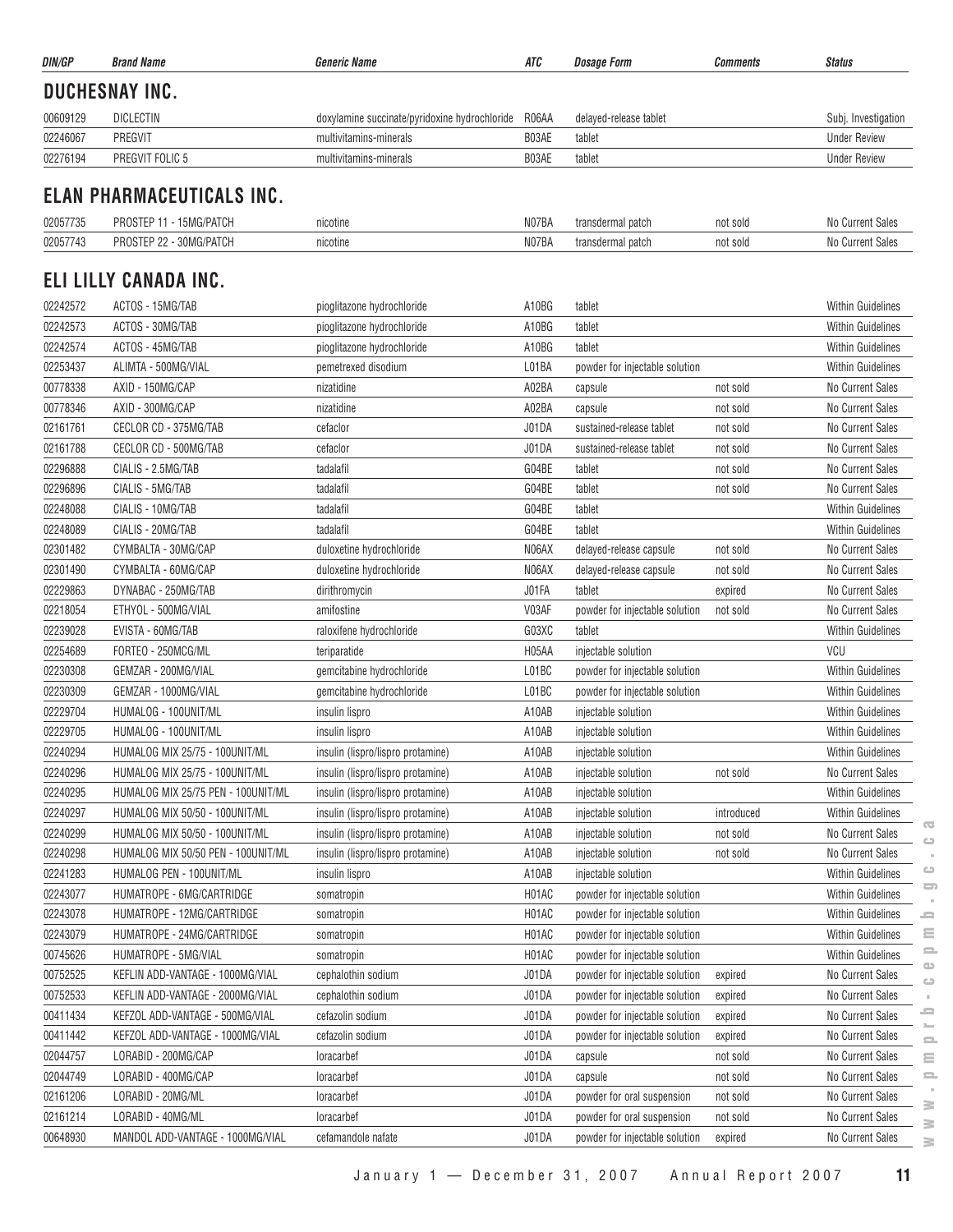| DIN/GP              | <b>Brand Name</b>                                                | <b>Generic Name</b>          | ATC                | <i><b>Dosage Form</b></i>      | Comments         | <b>Status</b>            |
|---------------------|------------------------------------------------------------------|------------------------------|--------------------|--------------------------------|------------------|--------------------------|
|                     | <b>ELI LILLY CANADA INC. (continued)</b>                         |                              |                    |                                |                  |                          |
| 00842621            | MANDOL ADD-VANTAGE - 2000MG/VIAL                                 | cefamandole nafate           | J01DA              | powder for injectable solution | expired          | No Current Sales         |
| 00851825            | NEBCIN ADD-VANTAGE - 10MG/ML                                     | tobramycin sulfate           | J01GB              | injectable solution            | expired          | <b>No Current Sales</b>  |
| 02018985            | PROZAC - 10MG/CAP                                                | fluoxetine hydrochloride     | N06AB              | capsule                        |                  | <b>Within Guidelines</b> |
| 00636622            | PROZAC - 20MG/CAP                                                | fluoxetine hydrochloride     | N06AB              | capsule                        |                  | <b>Within Guidelines</b> |
| 02216973            | REOPRO - 2MG/ML                                                  | abciximab                    | B01AC              | injectable solution            |                  | <b>Within Guidelines</b> |
| 02262800            | STRATTERA - 10MG/CAP                                             | atomoxetine hydrochloride    | N06BA              | capsule                        |                  | Notice of Hearing        |
| 02262819            | STRATTERA - 18MG/CAP                                             | atomoxetine hydrochloride    | N06BA              | capsule                        |                  | Notice of Hearing        |
| 02262827            | STRATTERA - 25MG/CAP                                             | atomoxetine hydrochloride    | N06BA              | capsule                        |                  | Notice of Hearing        |
| 02262835            | STRATTERA - 40MG/CAP                                             | atomoxetine hydrochloride    | N06BA              | capsule                        |                  | Notice of Hearing        |
| 02262843            | STRATTERA - 60MG/CAP                                             | atomoxetine hydrochloride    | N06BA              | capsule                        |                  | Notice of Hearing        |
| 02279347            | STRATTERA - 80MG/CAP                                             | atomoxetine hydrochloride    | N06BA              | capsule                        | not sold         | No Current Sales         |
| 02279355            | STRATTERA - 100MG/CAP                                            | atomoxetine hydrochloride    | N06BA              | capsule                        | not sold         | No Current Sales         |
| 02015110            | VANCOCIN - 10000MG/VIAL                                          | vancomycin hydrochloride     | J01XA              | powder for injectable solution | not sold         | No Current Sales         |
| 00015423            | VANCOCIN C.P. - 500MG/VIAL                                       | vancomycin hydrochloride     | J01XA              | powder for injectable solution | not sold         | No Current Sales         |
| 00722146            | VANCOCIN C.P. - 1000MG/VIAL                                      | vancomycin hydrochloride     | J01XA              | powder for injectable solution | not sold         | No Current Sales         |
| 00803510            | VANCOCIN C.P. ADD-VANTAGE - 500MG/VIAL                           | vancomycin hydrochloride     | J01XA              | powder for injectable solution | not sold         | No Current Sales         |
| 00803537            | VANCOCIN C.P. ADD-VANTAGE - 1000MG/VIAL vancomycin hydrochloride |                              | J01XA              | powder for injectable solution | not sold         | No Current Sales         |
| 02247129            | XIGRIS - 5MG/VIAL                                                | drotrecogin alfa (activated) | B01AD              | powder for injectable solution |                  | <b>Within Guidelines</b> |
| 02247130            | XIGRIS - 20MG/VIAL                                               | drotrecogin alfa (activated) | B01AD              | powder for injectable solution |                  | <b>Within Guidelines</b> |
| 02229250            | ZYPREXA - 2.5MG/TAB                                              | olanzapine                   | N05AH              | tablet                         |                  | <b>Within Guidelines</b> |
| 02229269            | ZYPREXA - 5MG/TAB                                                | olanzapine                   | N05AH              | tablet                         |                  | <b>Within Guidelines</b> |
| 02229277            | ZYPREXA - 7.5MG/TAB                                              | olanzapine                   | N05AH              | tablet                         |                  | <b>Within Guidelines</b> |
| 02229285            | ZYPREXA - 10MG/TAB                                               | olanzapine                   | N05AH              | tablet                         |                  | <b>Within Guidelines</b> |
| 02238850            | ZYPREXA - 15MG/TAB                                               | olanzapine                   | N05AH              | tablet                         |                  | <b>Within Guidelines</b> |
| 02238851            | ZYPREXA - 20MG/TAB                                               | olanzapine                   | N05AH              | tablet                         | introduced       | <b>Within Guidelines</b> |
| 02247099            | ZYPREXA INTRAMUSCULAR - 10MG/VIAL                                | olanzapine                   | N05AH              | powder for injectable solution |                  | <b>Within Guidelines</b> |
| 02243086            | ZYPREXA ZYDIS - 5MG/TAB                                          | olanzapine                   | N05AH              | orally disintegrating tablet   |                  | <b>Within Guidelines</b> |
| 02243087            | ZYPREXA ZYDIS - 10MG/TAB                                         | olanzapine                   | N05AH              | orally disintegrating tablet   |                  | <b>Within Guidelines</b> |
| 02243088            | ZYPREXA ZYDIS - 15MG/TAB                                         | olanzapine                   | N05AH              | orally disintegrating tablet   |                  | <b>Within Guidelines</b> |
| 02243089            | ZYPREXA ZYDIS - 20MG/TAB                                         | olanzapine                   | N05AH              | orally disintegrating tablet   | introduced       | <b>Within Guidelines</b> |
|                     | <b>EMD SERONO CANADA INC.</b>                                    |                              |                    |                                |                  |                          |
| 02247766            | CETROTIDE - 0.25MG/VIAL                                          | cetrorelix acetate           | H01CC              | powder for injectable solution |                  | Subj. Investigation      |
| 02247767            | CETROTIDE - 3MG/VIAL                                             | cetrorelix acetate           | H01CC              | powder for injectable solution |                  | <b>Within Guidelines</b> |
| 02125404            | FERTINORM HP - 75UNIT/AMPOULE                                    | urofollitropin               | G03GA              | powder for injectable solution | not sold         | No Current Sales         |
| 02125412            | FERTINORM HP - 150UNIT/AMPOULE                                   | urofollitropin               | G03GA              | powder for injectable solution | not sold         | No Current Sales         |
|                     |                                                                  |                              |                    |                                |                  |                          |
|                     | <b>ENCYSIVE CANADA INC.</b>                                      |                              |                    |                                |                  |                          |
| 02295636            | THELIN - 100MG/TAB                                               | sitaxsentan sodium           | C02KX              | tablet                         | introduced (nas) | <b>Within Guidelines</b> |
|                     | <b>ENZON PHARMACEUTICALS INC.</b>                                |                              |                    |                                |                  |                          |
| 02231590            | ABELCET - 5MG/ML                                                 | amphotericin B lipid complex | J02AA              | powder for injectable solution |                  | <b>Within Guidelines</b> |
| <b>FERRING INC.</b> |                                                                  |                              |                    |                                |                  |                          |
| 00836362            | DDAVP - 0.01MG/DOSE                                              | desmopressin acetate         | H01BA              | nasal aerosol                  |                  | <b>Within Guidelines</b> |
| 00873993            | DDAVP - 0.004MG/ML                                               | desmopressin acetate         | H01BA              | injectable solution            |                  | Within Guidelines        |
| 00402516            | DDAVP - 0.1MG/ML                                                 | desmopressin acetate         | H <sub>01</sub> BA | nasal solution                 |                  | <b>Within Guidelines</b> |
| 00824305            | DDAVP - 0.1MG/TAB                                                | desmopressin acetate         | H01BA              | tablet                         |                  | <b>Within Guidelines</b> |
| 00824143            | DDAVP - 0.2MG/TAB                                                | desmopressin acetate         | H01BA              | tablet                         |                  | <b>Within Guidelines</b> |
| 02284995            | DDAVP MELT - 60MCG/TAB                                           | desmopressin acetate         | H01BA              | rapidly dissolving tablet      |                  | <b>Within Guidelines</b> |
|                     |                                                                  |                              |                    |                                |                  |                          |

 $\overline{\infty}$  $\circ$  $\sim$  $\circ$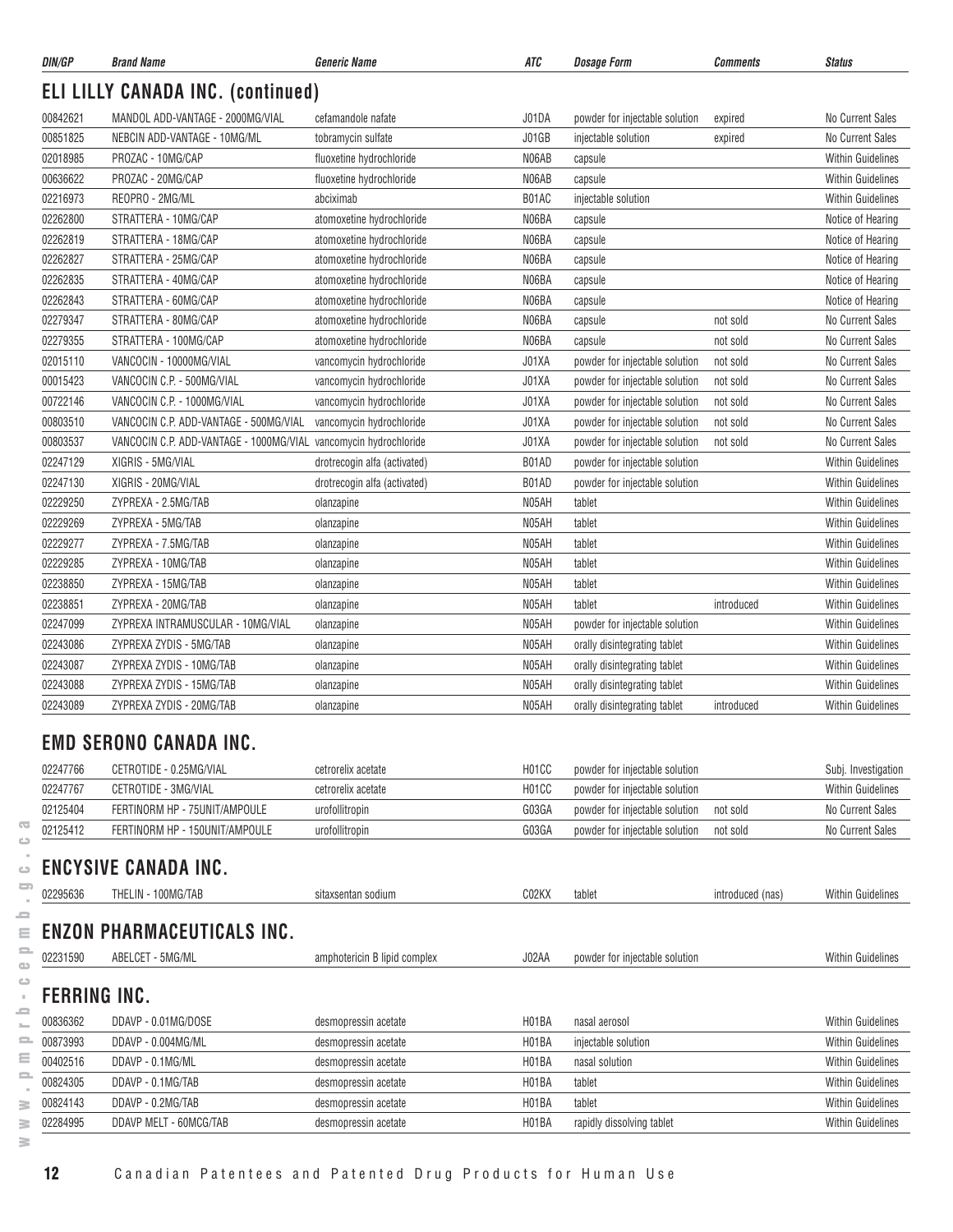|                                  | <b>Brand Name</b>               | <b>Generic Name</b>                                       | ATC                | <b>Dosage Form</b>             | <b>Comments</b>  | <b>Status</b>            |
|----------------------------------|---------------------------------|-----------------------------------------------------------|--------------------|--------------------------------|------------------|--------------------------|
|                                  | <b>FERRING INC. (continued)</b> |                                                           |                    |                                |                  |                          |
| 02285002                         | DDAVP MELT - 120MCG/TAB         | desmopressin acetate                                      | H01BA              | rapidly dissolving tablet      |                  | <b>Within Guidelines</b> |
| 02285010                         | DDAVP MELT - 240MCG/TAB         | desmopressin acetate                                      | H01BA              | rapidly dissolving tablet      | not sold         | No Current Sales         |
| 02244405                         | FLORAZOLE ER - 750MG/TAB        | metronidazole                                             | P01AB              | sustained-release tablet       |                  | <b>Within Guidelines</b> |
| 02248417                         | GYNAZOLE.1 - 20MG/G             | butoconazole nitrate                                      | G01AF              | vaginal cream                  |                  | <b>Within Guidelines</b> |
| 02238598                         | MINIRIN - 0.01MG/DOSE           | desmopressin acetate                                      | H01BA              | nasal aerosol                  | not sold         | No Current Sales         |
| 02246500                         | MINIRIN - 0.1MG/TAB             | desmopressin acetate                                      | H01BA              | tablet                         |                  | <b>Within Guidelines</b> |
| 02246505                         | MINIRIN - 0.2MG/TAB             | desmopressin acetate                                      | H01BA              | tablet                         | not sold         | No Current Sales         |
|                                  | <b>FOURNIER PHARMA INC.</b>     |                                                           |                    |                                |                  |                          |
| 02269074                         | LIPIDIL EZ - 48MG/TAB           | fenofibrate                                               | C10AB              | tablet                         |                  | <b>Within Guidelines</b> |
| 02269082                         | LIPIDIL EZ - 145MG/TAB          | fenofibrate                                               | C10AB              | tablet                         |                  | <b>Within Guidelines</b> |
| 02230283                         | LIPIDIL MICRO - 67MG/CAP        | fenofibrate                                               | C10AB              | capsule                        | not sold         | No Current Sales         |
| 02146959                         | LIPIDIL MICRO - 200MG/CAP       | fenofibrate                                               | C10AB              | capsule                        |                  | <b>Within Guidelines</b> |
| 02241601                         | LIPIDIL SUPRA - 100MG/TAB       | fenofibrate                                               | C10AB              | tablet                         |                  | <b>Within Guidelines</b> |
| 02241602                         | LIPIDIL SUPRA - 160MG/TAB       | fenofibrate                                               | C10AB              | tablet                         |                  | <b>Within Guidelines</b> |
| 02241603                         | LIPIDIL SUPRA - 200MG/TAB       | fenofibrate                                               | C10AB              | tablet                         | not sold         | No Current Sales         |
|                                  |                                 |                                                           |                    |                                |                  |                          |
|                                  | <b>FRESENIUS KABI</b>           |                                                           |                    |                                |                  |                          |
| 02278057                         | VOLUVEN - 60MG/ML               | hetastarch                                                | B05AA              | injectable solution            | introduced (nas) | <b>Under Review</b>      |
|                                  | <b>GALDERMA CANADA INC.</b>     |                                                           |                    |                                |                  |                          |
| 02256398                         | CLOBEX LOTION - 0.5MG/ML        | clobetasol propionate                                     | D07AD              | topical solution               |                  | <b>Within Guidelines</b> |
| 02256371                         | CLOBEX SHAMPOO - 0.5MG/ML       | clobetasol propionate                                     | D07AD              | shampoo                        | introduced       | <b>Within Guidelines</b> |
| 02148749                         | DIFFERIN - 1MG/G                | adapalene                                                 | D <sub>10</sub> AD | topical gel                    | expired          | Subj. Investigation      |
| 02231592                         | DIFFERIN - 1MG/G                | adapalene                                                 | D <sub>10</sub> AD | topical cream                  | expired          | <b>Within Guidelines</b> |
| 02148757                         | DIFFERIN - 1MG/ML               | adapalene                                                 | D <sub>10</sub> AD | topical solution               | expired          | No Current Sales         |
| 02274000                         | DIFFERIN XP - 3MG/G             | adapalene                                                 | D <sub>10</sub> AD | topical gel                    | introduced       | <b>Within Guidelines</b> |
| 02092832                         | METROGEL - 7.5MG/G              | metronidazole                                             | D06BX              | topical gel                    |                  | Within Guidelines        |
|                                  | <b>GE HEALTHCARE INC.</b>       |                                                           |                    |                                |                  |                          |
|                                  |                                 | technetium Tc-99m tetrofosmin                             | V09GA              | powder for injectable solution |                  | <b>Within Guidelines</b> |
|                                  |                                 |                                                           |                    |                                |                  |                          |
|                                  | <b>MYOVIEW</b>                  |                                                           |                    |                                |                  |                          |
|                                  | OMNISCAN - 287MG/ML             | gadodiamide                                               | V08CA              | injectable solution            |                  | <b>Within Guidelines</b> |
| 02172771<br>02241555             | TESLASCAN - 37.9MG/ML           | mangafodipir trisodium                                    | V08CA              | injectable solution            | not sold         | No Current Sales         |
|                                  | <b>GENZYME CANADA INC.</b>      |                                                           |                    |                                |                  |                          |
|                                  | ALDURAZYME - 0.58MG/ML          | laronidase                                                | A16AB              | injectable solution            | introduced (nas) | <b>Within Guidelines</b> |
|                                  | CEREZYME - 200UNIT/VIAL         | imiglucerase                                              | A16AB              | powder for injectable solution |                  | <b>Within Guidelines</b> |
| 02254506<br>02230694<br>02241751 | CEREZYME - 400UNIT/VIAL         | imiglucerase                                              | A16AB              | powder for injectable solution |                  | <b>Within Guidelines</b> |
| 02243790                         | HECTOROL - 2.5MCG/CAP           | doxercalciferol                                           | A11CC              | capsule                        |                  | <b>Within Guidelines</b> |
|                                  | RENAGEL - 403MG/CAP             | sevelamer hydrochloride                                   | V03AE              | capsule                        | not sold         | No Current Sales         |
| 02241701<br>02244309             | RENAGEL - 400MG/TAB             | sevelamer hydrochloride                                   | V03AE              | tablet                         | not sold         | No Current Sales         |
| 02244310                         | RENAGEL - 800MG/TAB             | sevelamer hydrochloride                                   | V03AE              | tablet                         |                  | <b>Within Guidelines</b> |
| 02246016                         | THYROGEN - 1.1MG/VIAL           | thyrotropin alfa                                          | V04CJ              | powder for injectable solution |                  | Within Guidelines        |
|                                  | GILEAD SCIENCES INC.            |                                                           |                    |                                |                  |                          |
| 02300699                         | ATRIPLA 600/200/300             | efavirenz/emtricitabine/<br>tenofovir disoproxil fumarate | J05AR              | tablet                         | introduced       | <b>Within Guidelines</b> |
| 02218046                         | DAUNOXOME - 50MG/VIAL           | daunorubicin, liposomal                                   | L01DB              | powder for injectable solution | not sold         | No Current Sales         |
| 02272091                         | EMTRIVA - 200MG/CAP             | emtricitabine                                             | J05AF              | capsule                        | introduced (nas) | <b>Within Guidelines</b> |
|                                  | HEPSERA - 10MG/TAB              | adefovir dipivoxil                                        | J05AF              | tablet                         |                  | <b>Within Guidelines</b> |
| 02247823<br>02274906             | <b>TRUVADA 200/300</b>          | emtricitabine/tenofovir disoproxil fumarate               | J05AR              | tablet                         |                  | Within Guidelines        |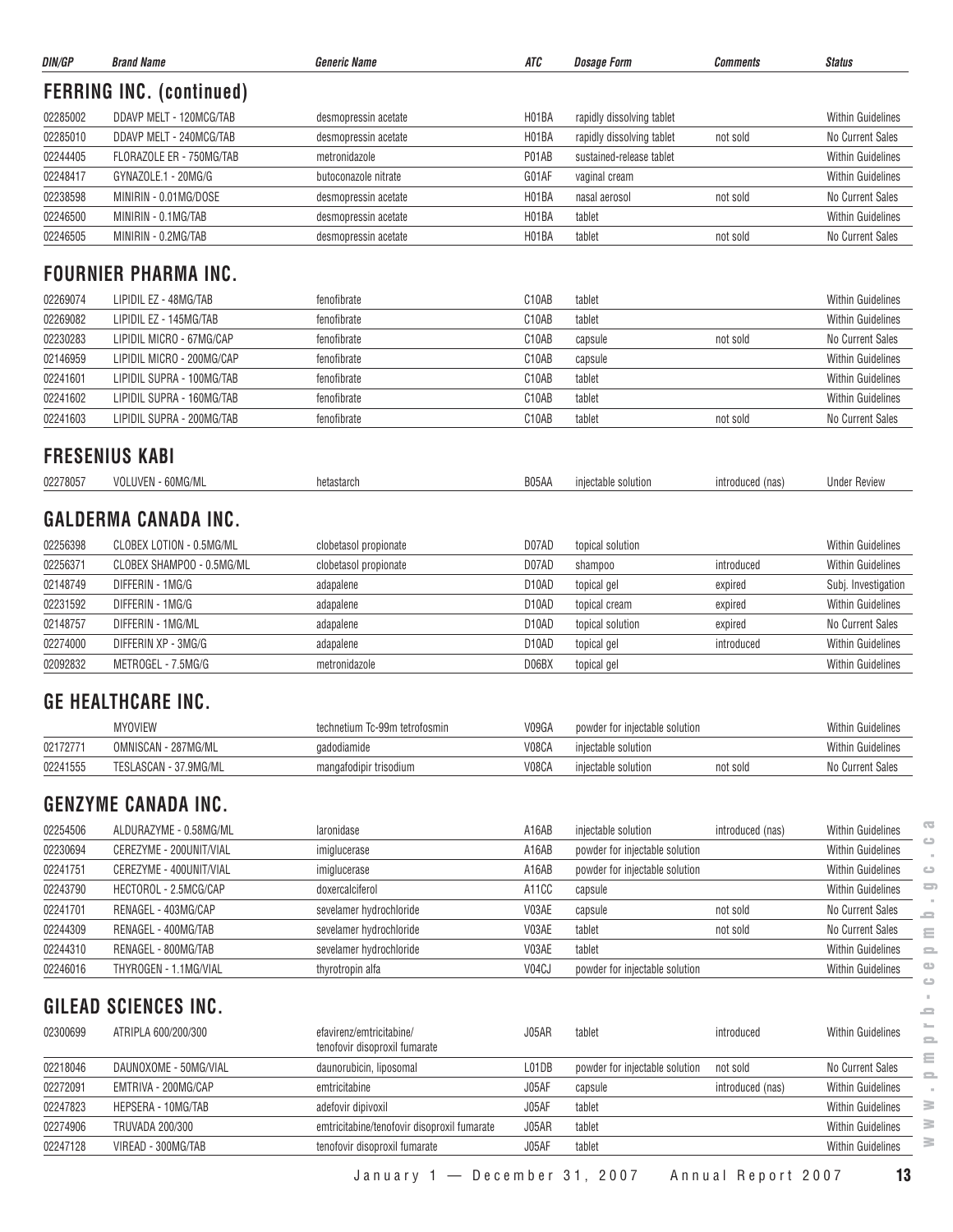|              | DIN/GP   | <b>Brand Name</b>                               | <b>Generic Name</b>                             | <b>ATC</b> | <b>Dosage Form</b>                                       | <b>Comments</b> | <b>Status</b>                           |
|--------------|----------|-------------------------------------------------|-------------------------------------------------|------------|----------------------------------------------------------|-----------------|-----------------------------------------|
|              |          | <b>GLAXOSMITHKLINE CONSUMER HEALTHCARE INC.</b> |                                                 |            |                                                          |                 |                                         |
|              | 02245677 | ABREVA - 100MG/G                                | docosanol                                       | D06BB      | topical cream                                            |                 | <b>Within Guidelines</b>                |
|              | 01945092 | SENSODYNE-F 5%/0.24%                            | potassium nitrate/sodium fluoride               | A01AA      | gel toothpaste                                           |                 | <b>Within Guidelines</b>                |
|              | 02083310 | SENSODYNE-F 5%/0.24%                            | potassium nitrate/sodium fluoride w/baking soda | A01AA      | toothpaste                                               | not sold        | No Current Sales                        |
|              | 02243131 | SENSODYNE-F 5%/0.24%                            | potassium nitrate/sodium fluoride               | A01AA      | toothpaste                                               |                 | <b>Within Guidelines</b>                |
|              | 00624098 | SENSODYNE-F 5%/0.8%                             | potassium nitrate/sodium monofluorophosphate    | A01AA      | toothpaste                                               | not sold        | No Current Sales                        |
|              |          | <b>GLAXOSMITHKLINE INC.</b>                     |                                                 |            |                                                          |                 |                                         |
|              |          |                                                 |                                                 |            |                                                          |                 |                                         |
|              | 02192691 | 3TC - 10MG/ML                                   | lamivudine                                      | J05AF      | oral solution                                            |                 | <b>Within Guidelines</b>                |
|              | 02192683 | 3TC - 150MG/TAB                                 | lamivudine                                      | J05AF      | tablet                                                   |                 | <b>Within Guidelines</b>                |
|              | 02247825 | 3TC - 300MG/TAB                                 | lamivudine                                      | J05AF      | tablet                                                   |                 | <b>Within Guidelines</b>                |
|              | 02245126 | <b>ADVAIR 25/125</b>                            | salmeterol xinafoate/fluticasone propionate     | R03AK      | aerosol for inhalation                                   |                 | <b>Within Guidelines</b>                |
|              | 02245127 | <b>ADVAIR 25/250</b>                            | salmeterol xinafoate/fluticasone propionate     | R03AK      | aerosol for inhalation                                   |                 | <b>Within Guidelines</b>                |
|              | 02245125 | <b>ADVAIR 25/50</b>                             | salmeterol xinafoate/fluticasone propionate     | R03AK      | aerosol for inhalation                                   | not sold        | No Current Sales                        |
|              | 02240835 | ADVAIR 50/100 DISKUS                            | salmeterol xinafoate/fluticasone propionate     | R03AK      | powder for inhalation                                    |                 | <b>Within Guidelines</b>                |
|              | 02240836 | ADVAIR 50/250 DISKUS                            | salmeterol xinafoate/fluticasone propionate     | R03AK      | powder for inhalation                                    |                 | <b>Within Guidelines</b>                |
|              | 02240837 | ADVAIR 50/500 DISKUS                            | salmeterol xinafoate/fluticasone propionate     | R03AK      | powder for inhalation                                    |                 | <b>Within Guidelines</b>                |
|              | 02243541 | AGENERASE - 50MG/CAP                            | amprenavir                                      | J05AE      | capsule                                                  | not sold        | No Current Sales                        |
|              | 02243542 | AGENERASE - 150MG/CAP                           | amprenavir                                      | J05AE      | capsule                                                  |                 | <b>Within Guidelines</b>                |
|              | 02243543 | AGENERASE - 15MG/ML                             | amprenavir                                      | J05AE      | oral solution                                            |                 | <b>Within Guidelines</b>                |
|              | 02087286 | ALKERAN - 50MG/VIAL                             | melphalan hydrochloride                         | L01AA      | powder for injectable solution                           |                 | <b>Within Guidelines</b>                |
|              | 02237820 | AMERGE - 1MG/TAB                                | naratriptan hydrochloride                       | N02CC      | tablet                                                   |                 | <b>Within Guidelines</b>                |
|              | 02237821 | AMERGE - 2.5MG/TAB                              | naratriptan hydrochloride                       | N02CC      | tablet                                                   |                 | <b>Within Guidelines</b>                |
|              | 02245531 | ARIXTRA - 2.5MG/SYRINGE                         | fondaparinux sodium                             | B01AX      | injectable solution                                      | expired         | <b>Within Guidelines</b>                |
|              | 01911937 | AUGMENTIN 25/6.25                               | amoxicillin trihydrate/clavulanate potassium    | J01CR      | oral suspension                                          | not sold        | No Current Sales                        |
|              | 01911953 | AUGMENTIN 250/125                               | amoxicillin trihydrate/clavulanate potassium    | J01CR      | tablet                                                   | not sold        | No Current Sales                        |
|              | 01911945 | AUGMENTIN 50/12.5                               | amoxicillin trihydrate/clavulanate potassium    | J01CR      | oral suspension                                          | not sold        | No Current Sales                        |
|              | 01911961 | AUGMENTIN 500/125                               | amoxicillin trihydrate/clavulanate potassium    | J01CR      | tablet                                                   | not sold        | No Current Sales                        |
|              | 02247085 | AVANDAMET 1/500                                 | rosiglitazone maleate/metformin hydrochloride   | A10BD      | tablet                                                   |                 | <b>Within Guidelines</b>                |
|              | 02248440 | AVANDAMET 2/1000                                | rosiglitazone maleate/metformin hydrochloride   | A10BD      | tablet                                                   |                 | <b>Within Guidelines</b>                |
|              | 02247086 | AVANDAMET 2/500                                 | rosiglitazone maleate/metformin hydrochloride   | A10BD      | tablet                                                   |                 | <b>Within Guidelines</b>                |
|              | 02248441 | AVANDAMET 4/1000                                | rosiglitazone maleate/metformin hydrochloride   | A10BD      | tablet                                                   |                 | <b>Within Guidelines</b>                |
|              | 02247087 | AVANDAMET 4/500                                 | rosiglitazone maleate/metformin hydrochloride   | A10BD      | tablet                                                   |                 | <b>Within Guidelines</b>                |
|              | 02258781 | AVANDARYL 4/1                                   | rosiglitazone maleate/glimepiride               | A10BD      | tablet                                                   |                 | <b>Under Review</b>                     |
|              | 02258803 | AVANDARYL 4/2                                   | rosiglitazone maleate/glimepiride               | A10BD      | tablet                                                   |                 | <b>Under Review</b>                     |
|              | 02258811 | <b>AVANDARYL 4/4</b>                            | rosiglitazone maleate/glimepiride               | A10BD      | tablet                                                   |                 | <b>Under Review</b>                     |
|              | 02241111 | AVANDIA - 1MG/TAB                               | rosiglitazone maleate                           | A10BG      | tablet                                                   | not sold        | No Current Sales                        |
|              | 02241112 | AVANDIA - 2MG/TAB                               | rosiglitazone maleate                           | A10BG      | tablet                                                   |                 | Within Guidelines                       |
|              | 02241113 | AVANDIA - 4MG/TAB                               | rosiglitazone maleate                           | A10BG      | tablet                                                   |                 | <b>Within Guidelines</b>                |
| $\circ$<br>ᇹ | 02241114 | AVANDIA - 8MG/TAB                               | rosiglitazone maleate                           | A10BG      | tablet                                                   |                 | <b>Within Guidelines</b>                |
|              | 02247813 | AVODART - 0.5MG/CAP                             | dutasteride                                     | G04CB      | capsule                                                  |                 | <b>Within Guidelines</b>                |
|              | 00828521 | BECLODISK - 0.1MG/DOSE                          | beclomethasone dipropionate                     | R03BA      | powder for inhalation                                    | expired         | No Current Sales                        |
| 2            | 00828548 | BECLODISK - 0.2MG/DOSE                          | beclomethasone dipropionate                     | R03BA      | powder for inhalation                                    | expired         | No Current Sales                        |
|              | 01919490 | CEFIZOX - 1000MG/VIAL                           | ceftizoxime sodium                              | J01DA      | powder for injectable solution                           | not sold        | No Current Sales                        |
| $\circ$      | 01919504 | CEFIZOX - 2000MG/VIAL                           | ceftizoxime sodium                              | J01DA      | powder for injectable solution                           | not sold        | No Current Sales                        |
| ᇰ            | 01943049 | CEFTIN - 25MG/ML                                |                                                 | J01DA      |                                                          |                 |                                         |
|              | 02145286 | CEFTIN - 250MG/POUCH                            | cefuroxime axetil<br>cefuroxime axetil          | J01DA      | powder for oral suspension<br>powfer for oral suspension | not sold        | Subj. Investigation<br>No Current Sales |
| 2            | 00886882 | CEFTIN - 125MG/TAB                              |                                                 | J01DA      |                                                          |                 | No Current Sales                        |
| ≘            |          |                                                 | cefuroxime axetil                               |            | tablet                                                   | not sold        |                                         |
| $\equiv$     | 00886890 | CEFTIN - 250MG/TAB                              | cefuroxime axetil                               | J01DA      | tablet                                                   |                 | Within Guidelines                       |
|              | 00886904 | CEFTIN - 500MG/TAB                              | cefuroxime axetil                               | J01DA      | tablet                                                   |                 | Within Guidelines                       |

**www.pmprb-cepmb.gc.ca** $\circ$  $\qquad \qquad \qquad \qquad \qquad$  $\sim$  $\equiv$  $\equiv$  $\equiv$  $\circ$  $\circ$  $\mathcal{A}$  $\equiv$  $\sim$  $\equiv$  $\equiv$  $\equiv$  $\sim$  $\geq$  $\geq$ 

 $\geq$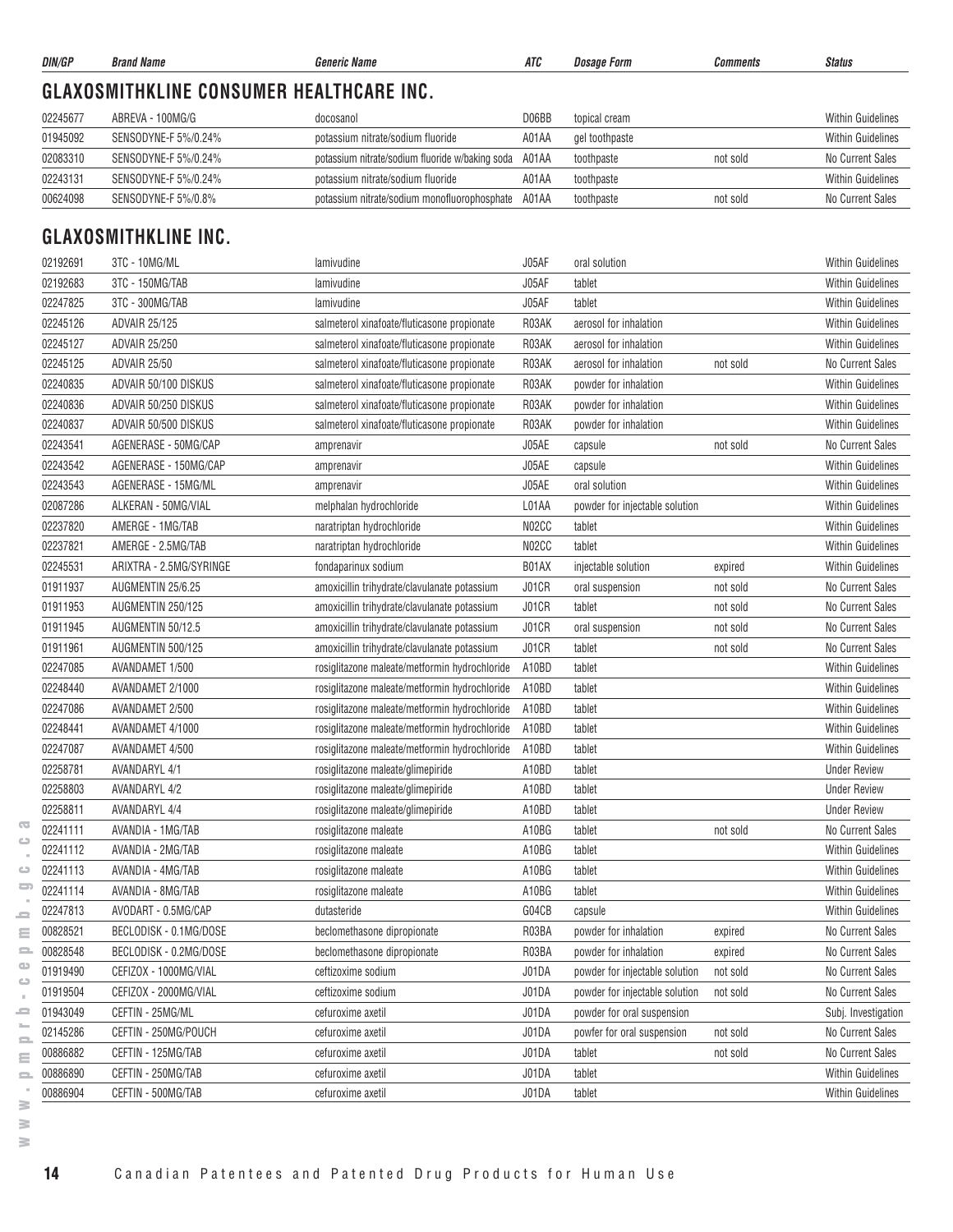| DIN/GP   | <b>Brand Name</b>                       | <b>Generic Name</b>                          | ATC   | <i><b>Dosage Form</b></i>      | Comments | <b>Status</b>            |
|----------|-----------------------------------------|----------------------------------------------|-------|--------------------------------|----------|--------------------------|
|          | <b>GLAXOSMITHKLINE INC. (continued)</b> |                                              |       |                                |          |                          |
| 01916882 | CLAVULIN 25/6.25                        | amoxicillin trihydrate/clavulanate potassium | J01CR | oral suspension                |          | <b>Within Guidelines</b> |
| 01916866 | <b>CLAVULIN 250/125</b>                 | amoxicillin trihydrate/clavulanate potassium | J01CR | tablet                         |          | <b>Within Guidelines</b> |
| 02238831 | CLAVULIN 40/5.7                         | amoxicillin trihydrate/clavulanate potassium | J01CR | oral suspension                |          | <b>Within Guidelines</b> |
| 01916874 | <b>CLAVULIN 50/12.5</b>                 | amoxicillin trihydrate/clavulanate potassium | J01CR | oral suspension                |          | <b>Within Guidelines</b> |
| 01916858 | <b>CLAVULIN 500/125</b>                 | amoxicillin trihydrate/clavulanate potassium | J01CR | tablet                         |          | <b>Within Guidelines</b> |
| 02238830 | CLAVULIN 80/11.4                        | amoxicillin trihydrate/clavulanate potassium | J01CR | oral suspension                |          | <b>Within Guidelines</b> |
| 02238829 | CLAVULIN 875/125                        | amoxicillin trihydrate/clavulanate potassium | J01CR | tablet                         |          | <b>Within Guidelines</b> |
| 02239213 | COMBIVIR 150/300                        | lamivudine/zidovudine                        | J05AF | tablet                         |          | <b>Within Guidelines</b> |
| 02229650 | COREG - 3.125MG/TAB                     | carvedilol                                   | C07AG | tablet                         | not sold | No Current Sales         |
| 02229651 | COREG - 6.25MG/TAB                      | carvedilol                                   | C07AG | tablet                         | not sold | No Current Sales         |
| 02229652 | COREG - 12.5MG/TAB                      | carvedilol                                   | C07AG | tablet                         | not sold | No Current Sales         |
| 02229653 | COREG - 25MG/TAB                        | carvedilol                                   | C07AG | tablet                         | not sold | No Current Sales         |
| 01919431 | ENGERIX-B                               | hepatitis B vaccine                          | J07BC | injectable suspension          |          | Subj. Investigation      |
| 02213583 | FLOVENT - 0.025MG/DOSE                  | fluticasone propionate                       | R03BA | aerosol for inhalation         | not sold | No Current Sales         |
| 02213591 | FLOVENT - 0.05MG/DOSE                   | fluticasone propionate                       | R03BA | aerosol for inhalation         | not sold | No Current Sales         |
| 02213621 | FLOVENT - 0.05MG/DOSE                   | fluticasone propionate                       | R03BA | powder for inhalation          | expired  | No Current Sales         |
| 02213648 | FLOVENT - 0.1MG/DOSE                    | fluticasone propionate                       | R03BA | powder for inhalation          | expired  | No Current Sales         |
| 02213605 | FLOVENT - 0.125MG/DOSE                  | fluticasone propionate                       | R03BA | aerosol for inhalation         | not sold | No Current Sales         |
| 02213613 | FLOVENT - 0.25MG/DOSE                   | fluticasone propionate                       | R03BA | aerosol for inhalation         | not sold | No Current Sales         |
| 02213656 | FLOVENT - 0.25MG/DOSE                   | fluticasone propionate                       | R03BA | powder for inhalation          | expired  | No Current Sales         |
| 02213664 | FLOVENT - 0.5MG/DOSE                    | fluticasone propionate                       | R03BA | powder for inhalation          | expired  | No Current Sales         |
| 02237244 | FLOVENT DISKUS - 0.05MG/DOSE            | fluticasone propionate                       | R03BA | powder for inhalation          |          | <b>Within Guidelines</b> |
| 02237245 | FLOVENT DISKUS - 0.1MG/DOSE             | fluticasone propionate                       | R03BA | powder for inhalation          |          | Subj. Investigation      |
| 02237246 | FLOVENT DISKUS - 0.25MG/DOSE            | fluticasone propionate                       | R03BA | powder for inhalation          |          | <b>Within Guidelines</b> |
| 02237247 | FLOVENT DISKUS - 0.5MG/DOSE             | fluticasone propionate                       | R03BA | powder for inhalation          |          | <b>Within Guidelines</b> |
| 02244291 | FLOVENT HFA - 0.05MG/DOSE               | fluticasone propionate                       | R03BA | aerosol for inhalation         |          | <b>Within Guidelines</b> |
| 02244292 | FLOVENT HFA - 0.125MG/DOSE              | fluticasone propionate                       | R03BA | aerosol for inhalation         |          | <b>Within Guidelines</b> |
| 02244293 | FLOVENT HFA - 0.25MG/DOSE               | fluticasone propionate                       | R03BA | aerosol for inhalation         |          | <b>Within Guidelines</b> |
| 02187078 | HAVRIX 1440 - 1440UNIT/ML               | hepatitis A vaccine (inactivated)            | J07BC | injectable solution            |          | Subj. Investigation      |
| 02231056 | HAVRIX 720 JUNIOR - 1440UNIT/ML         | hepatitis A vaccine (inactivated)            | J07BC | injectable solution            |          | Subj. Investigation      |
| 02239194 | HEPTOVIR - 5MG/ML                       | lamivudine                                   | J05AF | oral solution                  |          | <b>Within Guidelines</b> |
| 02239193 | HEPTOVIR - 100MG/TAB                    | lamivudine                                   | J05AF | tablet                         |          | Within Guidelines        |
| 02231116 | <b>HYCAMTIN - 4MG/VIAL</b>              | topotecan hydrochloride                      | L01XX | powder for injectable solution |          | <b>Within Guidelines</b> |
| 02230418 | IMITREX - 5MG/DOSE                      | sumatriptan hemisulphate                     | N02CC | nasal spray                    |          | <b>Within Guidelines</b> |
| 02230419 | IMITREX - 10MG/DOSE                     | sumatriptan hemisulphate                     | N02CC | nasal spray                    | not sold | No Current Sales         |
| 02230420 | IMITREX - 20MG/DOSE                     | sumatriptan hemisulphate                     | N02CC | nasal spray                    |          | <b>Within Guidelines</b> |
| 02212188 | IMITREX - 12MG/ML                       | sumatriptan succinate                        | N02CC | injectable solution            |          | Within Guidelines        |
| 02239738 | IMITREX DF - 25MG/TAB                   | sumatriptan succinate                        | N02CC | tablet                         |          | Within Guidelines        |
| 02212153 | IMITREX DF - 50MG/TAB                   | sumatriptan succinate                        | N02CC | tablet                         |          | Within Guidelines        |
| 02212161 | IMITREX DF - 100MG/TAB                  | sumatriptan succinate                        | N02CC | tablet                         |          | <b>Within Guidelines</b> |
| 02230307 | <b>INFANRIX</b>                         | DaPT vaccine                                 | J07AJ | injectable suspension          | not sold | <b>No Current Sales</b>  |
| 02253852 | INFANRIX-HEXA                           | DaPT-IPV-hib-HEP.B vaccine                   | J07CA | injectable suspension          | not sold | No Current Sales         |
| 02241482 | INFANRIX-HIB                            | DaPT-hib vaccine                             | J07AG | injectable suspension          | not sold | No Current Sales         |
| 02241284 | INFANRIX-IPV                            | DaPT-IPV vaccine                             | J07CA | injectable suspension          | not sold | No Current Sales         |
| 02257122 | INFANRIX-IPV-HIB                        | DaPT-IPV-hib vaccine                         | J07CA | injectable suspension          | not sold | No Current Sales         |
| 02269341 | KIVEXA 300/600                          | lamivudine/abacavir sulfate                  | J05AF | tablet                         |          | <b>Within Guidelines</b> |
| 02243803 | LAMICTAL - 2MG/TAB                      | lamotrigine                                  | N03AX | chewable tcblet                |          | <b>Within Guidelines</b> |
| 02240115 | LAMICTAL - 5MG/TAB                      | lamotrigine                                  | N03AX | chewable tablet                |          | <b>Within Guidelines</b> |
| 02142082 | LAMICTAL - 25MG/TAB                     | lamotrigine                                  | N03AX | tablet                         |          | <b>Within Guidelines</b> |
|          |                                         |                                              |       |                                |          |                          |

 $\overline{\mathbb{C}}$  $\circ$  $\sim$  $\circ$  $\qquad \qquad \qquad \qquad \qquad$  $\sim$  $\equiv$  $\equiv$  $\equiv$  $\circledcirc$  $\hfill\square$  $\epsilon$  $\equiv$  $\sim$  $\equiv$  $\equiv$  $\equiv$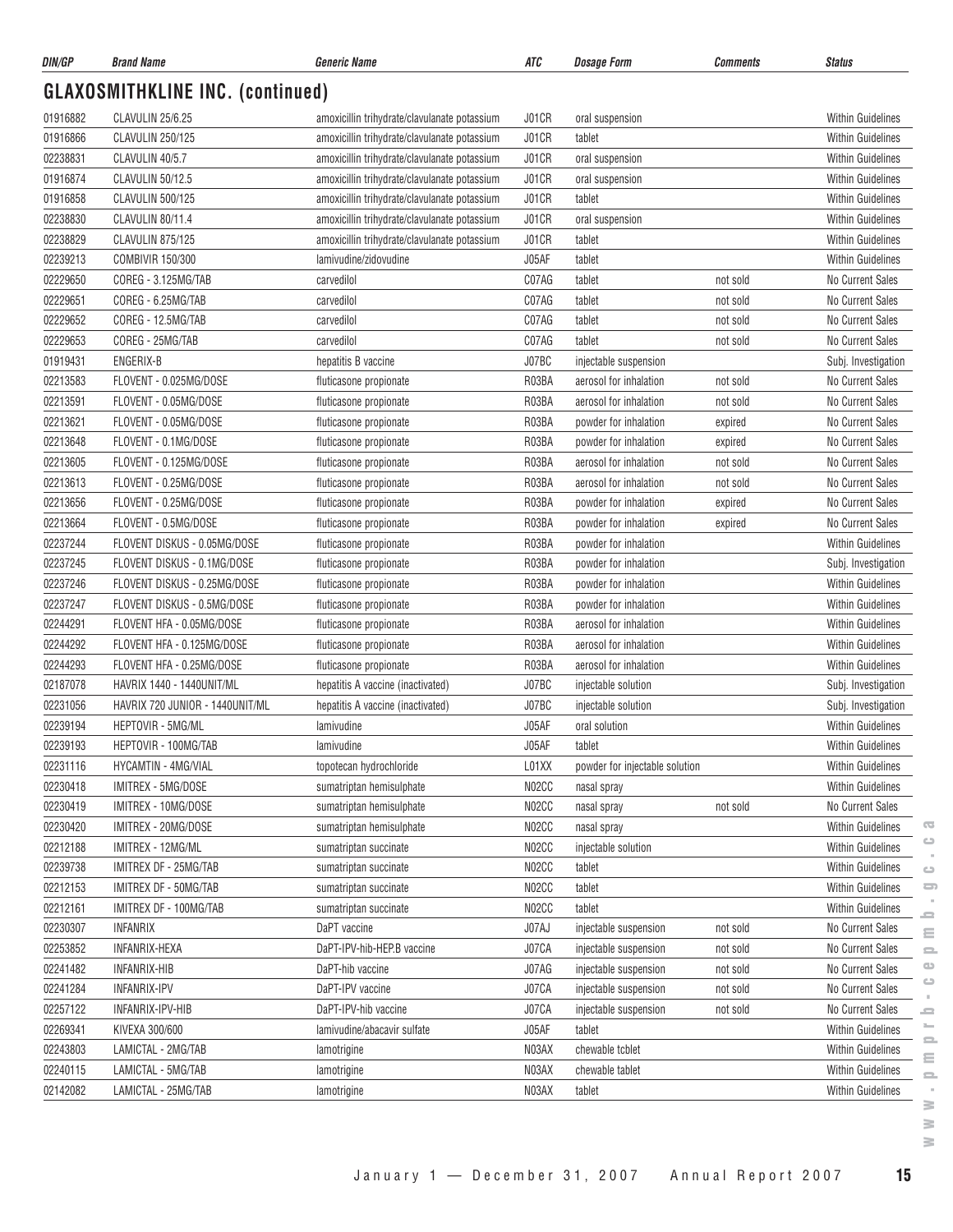| DIN/GP               | <b>Brand Name</b>                          | <i><b>Generic Name</b></i>                              | ATC   | <b>Dosage Form</b>               | <b>Comments</b> | <b>Status</b>                        |
|----------------------|--------------------------------------------|---------------------------------------------------------|-------|----------------------------------|-----------------|--------------------------------------|
|                      | <b>GLAXOSMITHKLINE INC. (continued)</b>    |                                                         |       |                                  |                 |                                      |
| 02240116             | LAMICTAL - 25MG/TAB                        | lamotrigine                                             | N03AX | chewable tablet                  | not sold        | No Current Sales                     |
| 02142090             | LAMICTAL - 50MG/TAB                        | lamotrigine                                             | N03AX | tablet                           | not sold        | No Current Sales                     |
| 02240117             | LAMICTAL - 50MG/TAB                        | lamotrigine                                             | N03AX | chewable tablet                  | not sold        | No Current Sales                     |
| 02142104             | LAMICTAL - 100MG/TAB                       | lamotrigine                                             | N03AX | tablet                           |                 | <b>Within Guidelines</b>             |
| 02240118             | LAMICTAL - 100MG/TAB                       | lamotrigine                                             | N03AX | chewable tablet                  | not sold        | No Current Sales                     |
| 02142112             | LAMICTAL - 150MG/TAB                       | lamotrigine                                             | N03AX | tablet                           |                 | <b>Within Guidelines</b>             |
| 02142120             | LAMICTAL - 200MG/TAB                       | lamotrigine                                             | N03AX | tablet                           | not sold        | No Current Sales                     |
| 02240119             | LAMICTAL - 200MG/TAB                       | lamotrigine                                             | N03AX | chewable tablet                  | not sold        | No Current Sales                     |
| 02142139             | LAMICTAL - 250MG/TAB                       | lamotrigine                                             | N03AX | tablet                           | not sold        | No Current Sales                     |
| 02238151             | MALARONE 250/100                           | atovaquone/proguanil hydrochloride                      | P01BB | tablet                           |                 | <b>Within Guidelines</b>             |
| 02264935             | MALARONE 62.5/25                           | atovaquone/proguanil hydrochloride                      | P01BB | tablet                           |                 | <b>Within Guidelines</b>             |
| 02217422             | MEPRON - 150MG/ML                          | atovaquone                                              | P01AX | oral suspension                  |                 | <b>Within Guidelines</b>             |
| 02009358             | MEPRON - 250MG/TAB                         | atovaquone                                              | P01AX | tablet                           | not sold        | No Current Sales                     |
| 02245057             | NEISVAC-C                                  | meningoccocal group c-tt conjugate vaccine,<br>adsorbed | J07AH | powder for injectable suspension |                 | No Current Sales                     |
| 02027887             | PAXIL - 10MG/TAB                           | paroxetine hydrochloride                                | N06AB | tablet                           |                 | <b>Within Guidelines</b>             |
| 01940481             | PAXIL - 20MG/TAB                           | paroxetine hydrochloride                                | N06AB | tablet                           |                 | <b>Within Guidelines</b>             |
| 01940473             | PAXIL - 30MG/TAB                           | paroxetine hydrochloride                                | N06AB | tablet                           |                 | <b>Within Guidelines</b>             |
| 02027895             | PAXIL - 50MG/TAB                           | paroxetine hydrochloride                                | N06AB | tablet                           | not sold        | No Current Sales                     |
| 02248503             | PAXIL CR - 12.5MG/TAB                      | paroxetine hydrochloride                                | N06AB | controlled-release tablet        |                 | Subj. Investigation                  |
| 02248504             | PAXIL CR - 25MG/TAB                        | paroxetine hydrochloride                                | N06AB | controlled-release tablet        |                 | <b>Within Guidelines</b>             |
| 02267128             | PAXIL CR - 37.5MG/TAB                      | paroxetine hydrochloride                                | N06AB | controlled-release tablet        | not sold        | No Current Sales                     |
| 02248029             | PEDIARIX                                   | DaPT-IPV-HEP.B vaccine                                  |       | injectable suspension            | not sold        | No Current Sales                     |
| 02239208             | PRIORIX                                    | live, attenuated vaccine - measles/mumps/rubella        | J07BD | injectable suspension            |                 | Subj. Investigation                  |
| 02231831             | PYLORID - 400MG/TAB                        | ranitidine bismuth citrate                              | A02BA | tablet                           | not sold        | No Current Sales                     |
| 02237735             | RAXAR - 200MG/TAB                          | grepafloxacin hydrochloride                             | J01MA | tablet                           | not sold        | No Current Sales                     |
| 02240863             | RELENZA - 5MG/DOSE                         | zanamivir                                               | J05AH | powder for inhalation            |                 | Subj. Investigation                  |
| 02232565             | REQUIP - 0.25MG/TAB                        | ropinirole hydrochloride                                | N04BC | tablet                           |                 | <b>Within Guidelines</b>             |
| 02232566             | REQUIP - 0.5MG/TAB                         | ropinirole hydrochloride                                | N04BC | tablet                           | not sold        | No Current Sales                     |
| 02232567             | REQUIP - 1MG/TAB                           | ropinirole hydrochloride                                | N04BC | tablet                           |                 | <b>Within Guidelines</b>             |
| 02232568             | REQUIP - 2MG/TAB                           | ropinirole hydrochloride                                | N04BC | tablet                           |                 | <b>Within Guidelines</b>             |
| 02240542             | REQUIP - 3MG/TAB                           | ropinirole hydrochloride                                | N04BC | tablet                           | not sold        | No Current Sales                     |
| 02240543             | REQUIP - 4MG/TAB                           | ropinirole hydrochloride                                | N04BC | tablet                           | not sold        | No Current Sales                     |
| 02232569             | REQUIP - 5MG/TAB                           | ropinirole hydrochloride                                | N04BC | tablet                           |                 | Within Guidelines                    |
| 01902660             | RETROVIR - 100MG/CAP                       | zidovudine                                              | J05AF | capsule                          |                 | Within Guidelines                    |
| 01902644             | RETROVIR - 10MG/ML                         | zidovudine                                              | J05AF | injectable solution              |                 | Subj. Investigation                  |
| 01902652             | RETROVIR - 10MG/ML                         | zidovudine                                              | J05AF |                                  |                 | <b>Within Guidelines</b>             |
| 02238699             | RETROVIR - 300MG/TAB                       | zidovudine                                              | J05AF | syrup<br>tablet                  | not sold        | No Current Sales                     |
| 02211742             | SEREVENT - 0.025MG/DOSE                    | salmeterol xinafoate                                    | R03AC | aerosol for inhalation           | not sold        | No Current Sales                     |
| 02214261             | SEREVENT DISKHALER - 0.05MG/DOSE           | salmeterol xinafoate                                    | R03AC | powder for inhalation            |                 | Within Guidelines                    |
| 02231129             | SEREVENT DISKUS - 0.05MG/DOSE              | salmeterol xinafoate                                    | R03AC | powder for inhalation            |                 | Within Guidelines                    |
| 01927280             | TAGAMET - 6MG/ML                           | cimetidine hydrochloride                                | A02BA | injectable solution              | not sold        | No Current Sales                     |
| 01916750             | TAGAMET - 60MG/ML                          | cimetidine hydrochloride                                | A02BA | oral solution                    | not sold        | No Current Sales                     |
| 01916807             | TAGAMET - 150MG/ML                         | cimetidine hydrochloride                                | A02BA | injectable solution              | not sold        | No Current Sales                     |
| 01916793             | TAGAMET - 200MG/TAB                        | cimetidine                                              | A02BA | tablet                           | not sold        | No Current Sales                     |
|                      |                                            |                                                         | A02BA |                                  |                 |                                      |
| 01916815             | TAGAMET - 300MG/TAB                        | cimetidine                                              |       | tablet                           | not sold        | No Current Sales                     |
| 01916785<br>01916777 | TAGAMET - 400MG/TAB<br>TAGAMET - 600MG/TAB | cimetidine                                              | A02BA | tablet                           | not sold        | No Current Sales<br>No Current Sales |
|                      |                                            | cimetidine                                              | A02BA | tablet                           | not sold        | No Current Sales                     |
| 01916769             | TAGAMET - 800MG/TAB                        | cimetidine                                              | A02BA | tablet                           | not sold        |                                      |
| 02261553             | TELZIR - 50MG/ML                           | fosamprenavir calcium                                   | J05AE | oral suspension                  |                 | <b>Within Guidelines</b>             |
| 02261545             | TELZIR - 700MG/TAB                         | fosamprenavir calcium                                   | J05AE | tablet                           |                 | Subj. Investigation                  |

 $\geq$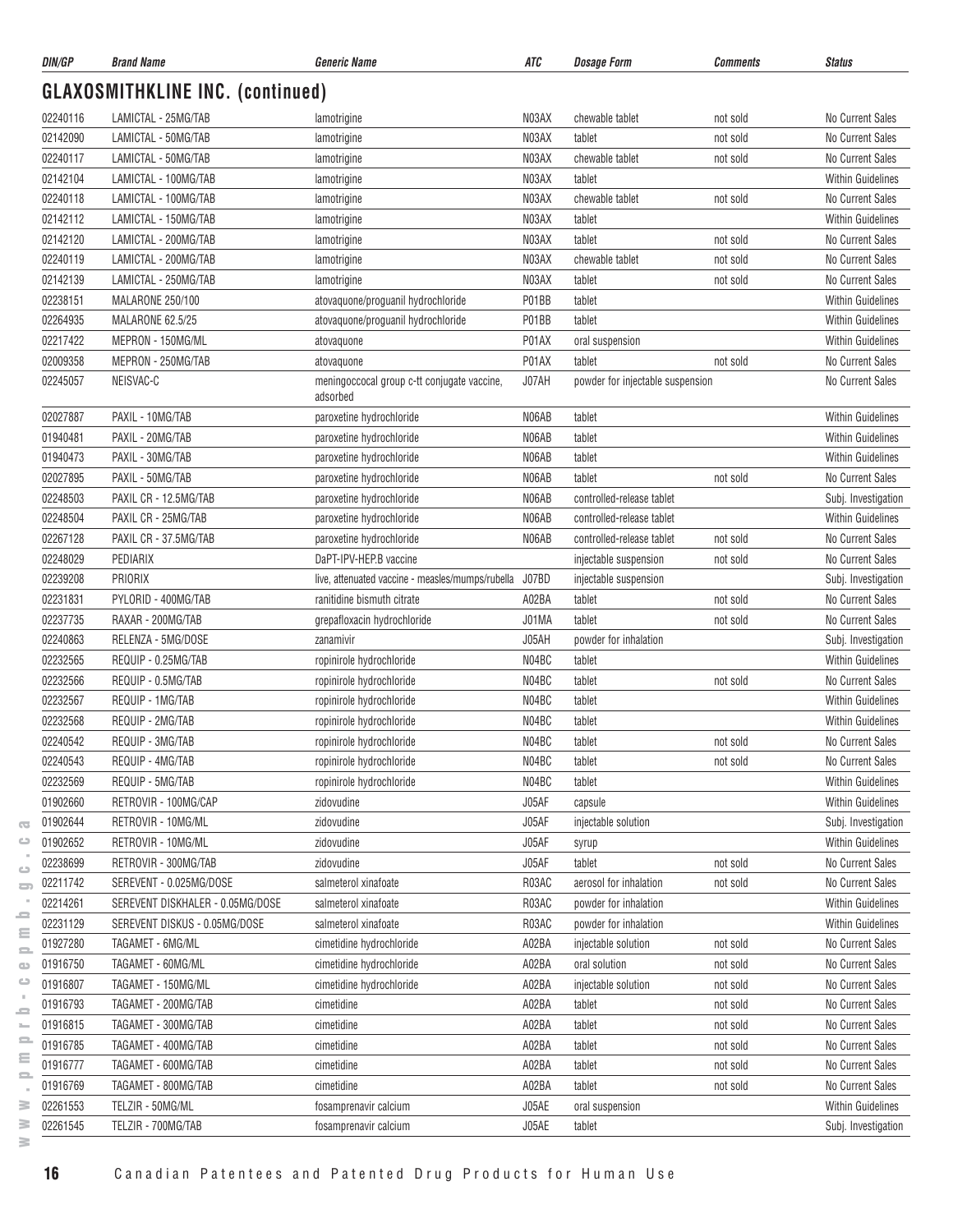| DIN/GP   | <b>Brand Name</b>                       | <b>Generic Name</b>                        | ATC   | <b>Dosage Form</b>             | Comments | <b>Status</b>                       |
|----------|-----------------------------------------|--------------------------------------------|-------|--------------------------------|----------|-------------------------------------|
|          | <b>GLAXOSMITHKLINE INC. (continued)</b> |                                            |       |                                |          |                                     |
| 01916939 | <b>TIMENTIN 3000/100</b>                | ticarcillin disodium/clavulanate potassium | J01CR | powder for injectable solution |          | <b>Within Guidelines</b>            |
| 02247880 | TIMENTIN 30000/1000                     | ticarcillin disodium/clavulanate potassium | J01CR | powder for injectable solution |          | <b>Within Guidelines</b>            |
| 02244757 | TRIZIVIR 150/300/300                    | lamivudine/zidovudine/abacavir sulfate     | J05AF | tablet                         |          | <b>Within Guidelines</b>            |
| 02230578 | <b>TWINRIX 720/20</b>                   | combined hepatitis A & B vaccine           | J07BC | injectable suspension          |          | Subj. Investigation                 |
| 02237548 | TWINRIX JUNIOR 360/10                   | combined hepatitis A & B vaccine           | J07BC | injectable suspension          |          | Subj. Investigation                 |
| 02239130 | VALTREX - 250MG/TAB                     | valacyclovir hydrochloride                 | J05AB | tablet                         | not sold | No Current Sales                    |
| 02219492 | VALTREX - 500MG/TAB                     | valacyclovir hydrochloride                 | J05AB | tablet                         |          | <b>Within Guidelines</b>            |
| 02246559 | VALTREX - 1000MG/TAB                    | valacyclovir hydrochloride                 | J05AB | tablet                         |          | <b>Within Guidelines</b>            |
| 02214997 | VENTODISK - 0.2MG/DOSE                  | salbutamol sulfate                         | R03AC | powder for inhalation          | expired  | <b>Within Guidelines</b>            |
| 02215004 | VENTODISK - 0.4MG/DOSE                  | salbutamol sulfate                         | R03AC | powder for inhalation          | expired  | Subj. Investigation                 |
| 02213478 | VENTOLIN - 0.1MG/DOSE                   | salbutamol sulfate                         | R03AC | aerosol for inhalation         | not sold | No Current Sales                    |
| 02243115 | VENTOLIN DISKUS - 0.2MG/DOSE            | salbutamol sulfate                         | R03AC | powder for inhalation          |          | Subj. Investigation                 |
| 02241497 | VENTOLIN HFA - 0.1MG/DOSE               | salbutamol sulfate                         | R03AC | aerosol for inhalation         |          | Within Guidelines                   |
| 02212374 | ZANTAC - 15MG/ML                        | ranitidine hydrochloride                   | A02BA | oral solution                  |          | <b>Within Guidelines</b>            |
| 02212366 | ZANTAC - 25MG/ML                        | ranitidine hydrochloride                   | A02BA | injectable solution            |          | Subj. Investigation                 |
| 02212331 | ZANTAC - 150MG/TAB                      | ranitidine hydrochloride                   | A02BA | tablet                         |          | Within Guidelines                   |
| 02212358 | ZANTAC - 300MG/TAB                      | ranitidine hydrochloride                   | A02BA | tablet                         |          | <b>Within Guidelines</b>            |
| 00849421 | ZANTAC C - 150MG/CAP                    | ranitidine hydrochloride                   | A02BA | capsule                        | not sold | <b>No Current Sales</b>             |
| 00849448 | ZANTAC C - 300MG/CAP                    | ranitidine hydrochloride                   | A02BA | capsule                        | not sold | No Current Sales                    |
| 01951831 | ZANTAC EFFERVESCENT - 150MG/POUCH       | ranitidine hydrochloride                   | A02BA | effervescent granules          | not sold | <b>No Current Sales</b>             |
| 01951823 | ZANTAC EFFERVESCENT - 300MG/POUCH       | ranitidine hydrochloride                   | A02BA | effervescent granules          | not sold | <b>No Current Sales</b>             |
| 02076284 | ZANTAC EFFERVESCENT - 150MG/TAB         | ranitidine hydrochloride                   | A02BA | effervescent tablet            | not sold | No Current Sales                    |
| 02076292 | ZANTAC EFFERVESCENT - 300MG/TAB         | ranitidine hydrochloride                   | A02BA | effervescent tablet            | not sold | No Current Sales                    |
| 02240358 | ZIAGEN - 20MG/ML                        | abacavir sulfate                           | J05AF | oral solution                  |          | <b>Within Guidelines</b>            |
| 02240357 | ZIAGEN - 300MG/TAB                      | abacavir sulfate                           | J05AF | tablet                         |          | Within Guidelines                   |
| 02229639 | ZOFRAN - 0.8MG/ML                       | ondansetron hydrochloride                  | A04AA | oral solution                  |          | <b>Within Guidelines</b>            |
|          | ZOFRAN - 2MG/ML                         |                                            |       |                                |          |                                     |
| 01911821 |                                         | ondansetron hydrochloride                  | A04AA | injectable solution            |          | <b>Within Guidelines</b>            |
| 02213567 | ZOFRAN - 4MG/TAB                        | ondansetron hydrochloride                  | A04AA | tablet                         |          | Within Guidelines                   |
| 02213575 | ZOFRAN - 8MG/TAB                        | ondansetron hydrochloride                  | A04AA | tablet                         |          | Within Guidelines                   |
| 02239372 | ZOFRAN ODT - 4MG/TAB                    | ondansetron hydrochloride                  | A04AA | orally disintegrating tablet   |          | <b>Within Guidelines</b>            |
| 02239373 | ZOFRAN ODT - 8MG/TAB                    | ondansetron hydrochloride                  | A04AA | orally disintegrating tablet   |          | Subj. Investigation                 |
| 00634506 | ZOVIRAX - 200MG/TAB                     | acyclovir                                  | J05AB | tablet                         |          | Within Guidelines                   |
| 01911627 | ZOVIRAX - 400MG/TAB                     | acyclovir                                  | J05AB | tablet                         |          | <b>Within Guidelines</b>            |
| 01911635 | ZOVIRAX - 800MG/TAB                     | acyclovir                                  | J05AB | tablet                         |          | <b>Within Guidelines</b>            |
|          | <b>GRACEWAY PHARMACEUTICALS</b>         |                                            |       |                                |          | $\sqrt{2}$                          |
| 02232570 | AIROMIR - 0.1MG/DOSE                    | salbutamol sulfate                         | R03AC | aerosol for inhalation         |          | ت<br>Subj. Investigation            |
| 02239505 | ALDARA - 250MG/POUCH                    | imiquimod                                  | D06BB | topical cream                  |          | <b>Within Guidelines</b><br>$\circ$ |
| 02242030 | QVAR - 0.1MG/DOSE                       | beclomethasone dipropionate                | R03BA | aerosol for inhalation         |          | ᇰ<br>Within Guidelines              |
| 02162806 | MINITRAN 0.2 - 18MG/PATCH               | nitroglycerin                              | C01DA | transdermal patch              | expired  | <b>Within Guidelines</b><br>2       |
| 02163527 | MINITRAN 0.4 - 36MG/PATCH               | nitroglycerin                              | C01DA | transdermal patch              | expired  | Within Guidelines<br>Ξ              |
| 02163535 | MINITRAN 0.6 - 54MG/PATCH               | nitroglycerin                              | C01DA | transdermal patch              | expired  | <b>Within Guidelines</b><br>2       |
| 02164337 | MINITRAN 0.8 - 72MG/PATCH               | nitroglycerin                              | C01DA | transdermal patch              | expired  | $\circ$<br>No Current Sales         |
| 02125226 | NIDAGEL - 7.5MG/G                       | metronidazole                              | G01AF | vaginal gel                    |          | ت<br><b>Within Guidelines</b>       |
| 02242029 | QVAR - 0.05MG/DOSE                      | beclomethasone dipropionate                | R03BA | aerosol for inhalation         |          | Within Guidelines<br>≘              |
|          | <b>GRIFOLS BIOLOGICALS INC.</b>         |                                            |       |                                |          | $\mathbf{=}$                        |
|          |                                         |                                            |       |                                |          | Ξ<br>$\equiv$                       |
|          | ALBUTEIN - 50MG/ML                      | albumin                                    | B05AA | injectable solution            | not sold | <b>No Current Sales</b>             |
|          | ALBUTEIN - 250MG/ML                     | albumin                                    | B05AA | injectable solution            | not sold | No Current Sales<br>3               |
|          | ALPHANINE SD - 1UNIT/DOSE               | factor IX (human)                          | B02BD | injectable solution            | not sold | No Current Sales<br>$\geq$          |

 $\geq$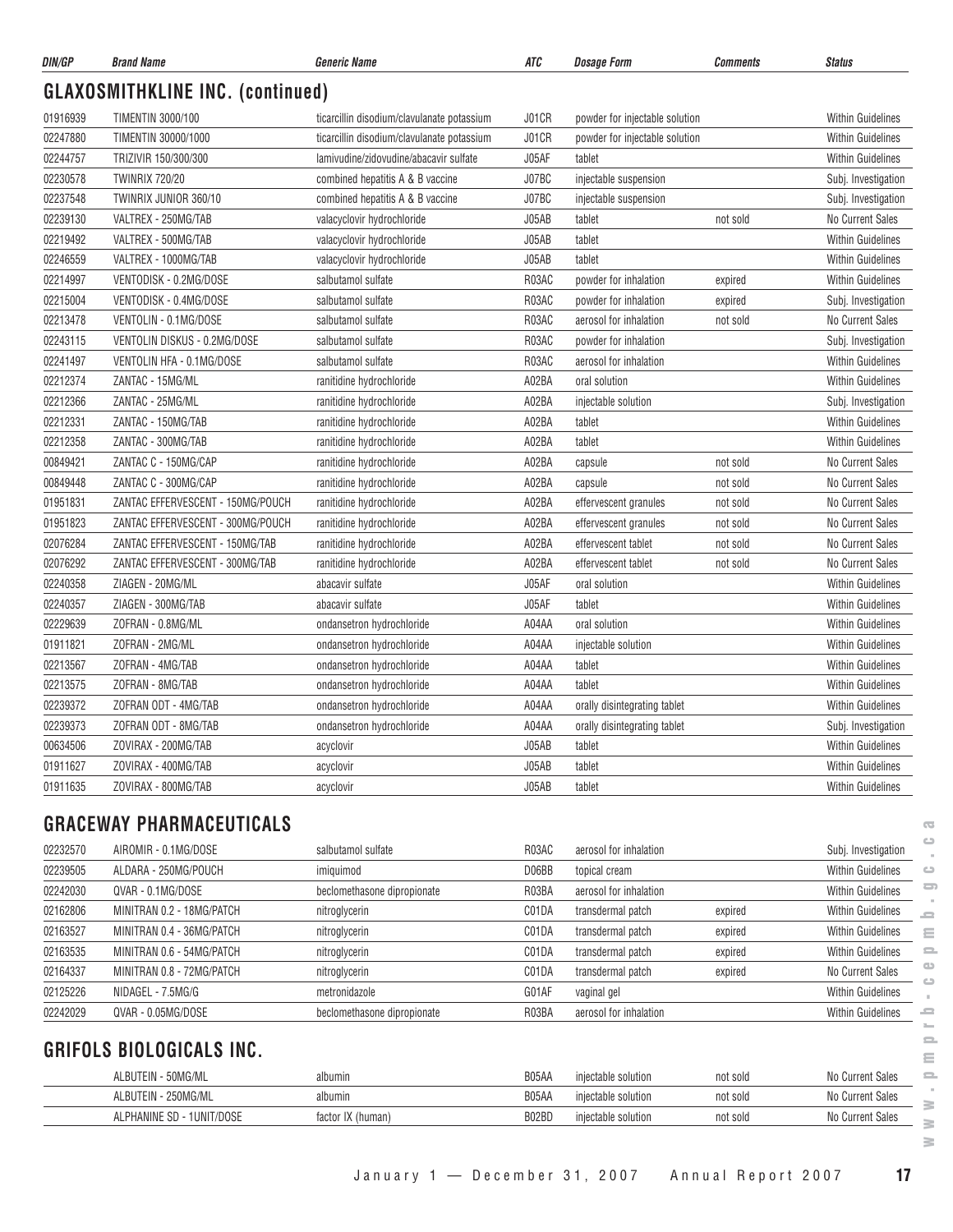| DIN/GP               | <b>Brand Name</b>                          | Generic Name                                           | ATC                | <b>Dosage Form</b>                                     | <b>Comments</b>      | <b>Status</b>                                        |
|----------------------|--------------------------------------------|--------------------------------------------------------|--------------------|--------------------------------------------------------|----------------------|------------------------------------------------------|
|                      | <b>HOFFMANN-LA ROCHE LIMITED</b>           |                                                        |                    |                                                        |                      |                                                      |
| 02225689             | ACTIVASE - 50MG/VIAL                       | alteplase                                              | B01AD              | powder for injectable solution                         |                      | <b>Within Guidelines</b>                             |
| 02147440             | ACTIVASE - 100MG/VIAL                      | alteplase                                              | B01AD              | powder for injectable solution                         |                      | <b>Within Guidelines</b>                             |
| 02270994             | AVASTIN - 25MG/ML                          | bevacizumab                                            | L01XC              | injectable solution                                    |                      | <b>Within Guidelines</b>                             |
| 02232770             | <b>BONDRONAT - 1MG/ML</b>                  | ibandronate sodium                                     | M05BA              |                                                        | not sold             | No Current Sales                                     |
| 02250136             | BONVIVA - 2.5MG/TAB                        |                                                        | M05BA              | injectable solution                                    |                      | <b>No Current Sales</b>                              |
| 02034514             | CARDENE SR - 30MG/CAP                      | ibandronate sodium                                     | C08CA              | tablet                                                 | not sold             | <b>No Current Sales</b>                              |
| 01950657             | CARDENE SR - 45MG/CAP                      | nicardipine hydrochloride<br>nicardipine hydrochloride | C08CA              | sustained-release capsule<br>sustained-release capsule | not sold<br>not sold | No Current Sales                                     |
| 01950649             | CARDENE SR - 60MG/CAP                      | nicardipine hydrochloride                              | C08CA              | sustained-release capsule                              | not sold             | No Current Sales                                     |
|                      |                                            |                                                        | B01AD              |                                                        |                      | <b>Within Guidelines</b>                             |
| 02245859             | CATHFLO - 2MG/VIAL<br>CELLCEPT - 250MG/CAP | alteplase                                              | L04AA              | powder for injectable solution                         |                      |                                                      |
| 02192748<br>02242145 | CELLCEPT - 200MG/ML                        | mycophenolate mofetil                                  | L04AA              | capsule                                                |                      | <b>Within Guidelines</b><br><b>Within Guidelines</b> |
|                      |                                            | mycophenolate mofetil                                  |                    | powder for oral suspension                             |                      |                                                      |
| 02237484             | CELLCEPT - 500MG/TAB                       | mycophenolate mofetil                                  | L04AA              | tablet                                                 |                      | <b>Within Guidelines</b>                             |
| 02240347             | CELLCEPT - 500MG/VIAL                      | mycophenolate mofetil                                  | L04AA              | powder for injectable solution                         |                      | <b>Within Guidelines</b>                             |
| 02186802             | CYTOVENE - 250MG/CAP                       | ganciclovir                                            | J05AB              | capsule                                                | not sold             | <b>No Current Sales</b>                              |
| 02240362             | CYTOVENE - 500MG/CAP                       | ganciclovir                                            | J05AB              | capsule                                                | not sold             | <b>No Current Sales</b>                              |
| 02162695             | CYTOVENE - 500MG/VIAL                      | ganciclovir sodium                                     | J05AB              | powder for injectable solution                         |                      | <b>Within Guidelines</b>                             |
| 02129094             | DEMADEX - 10MG/ML                          | torsemide                                              | C03CA              | injectable solution                                    | not sold             | No Current Sales                                     |
| 02129000             | DEMADEX - 5MG/TAB                          | torsemide                                              | C03CA              | tablet                                                 | not sold             | <b>No Current Sales</b>                              |
| 02129019             | DEMADEX - 10MG/TAB                         | torsemide                                              | C03CA              | tablet                                                 | not sold             | No Current Sales                                     |
| 02129027             | DEMADEX - 20MG/TAB                         | torsemide                                              | C03CA              | tablet                                                 | not sold             | <b>No Current Sales</b>                              |
| 02129035             | DEMADEX - 100MG/TAB                        | torsemide                                              | C03CA              | tablet                                                 | not sold             | No Current Sales                                     |
| 02239083             | FORTOVASE - 200MG/CAP                      | saquinavir                                             | J05AE              | capsule                                                | not sold             | No Current Sales                                     |
| 02247725             | FUZEON - 108MG/VIAL                        | enfuvirtide                                            | J05AX              | powder for injectable solution                         |                      | <b>Within Guidelines</b>                             |
| 02240692             | HERCEPTIN - 440MG/VIAL                     | trastuzumab                                            | L01XC              | powder for injectable solution                         |                      | <b>Within Guidelines</b>                             |
| 01990918             | HIVID - 0.375MG/TAB                        | zalcitabine                                            | J05AF              | tablet                                                 | not sold             | No Current Sales                                     |
| 01990896             | HIVID - 0.75MG/TAB                         | zalcitabine                                            | J05AF              | tablet                                                 | not sold             | No Current Sales                                     |
| 02216965             | INVIRASE - 200MG/CAP                       | saquinavir mesylate                                    | J05AE              | capsule                                                |                      | <b>Within Guidelines</b>                             |
| 02279320             | INVIRASE - 500MG/TAB                       | saquinavir mesylate                                    | J05AE              | tablet                                                 |                      | <b>Within Guidelines</b>                             |
| 02185881             | KYTRIL - 1MG/TAB                           | granisetron hydrochloride                              | A04AA              | tablet                                                 |                      | Subj. Investigation                                  |
| 02237672             | KYTRIL - 2MG/TAB                           | granisetron hydrochloride                              | A04AA              | tablet                                                 | not sold             | <b>No Current Sales</b>                              |
| 02088371             | KYTRIL INJECTION - 1MG/ML                  | granisetron hydrochloride                              | A04AA              | injectable solution                                    |                      | <b>Within Guidelines</b>                             |
| 00899348             | MANERIX - 100MG/TAB                        | moclobemide                                            | N06AG              | tablet                                                 | not sold             | No Current Sales                                     |
| 00899356             | MANERIX - 150MG/TAB                        | moclobemide                                            | N06AG              | tablet                                                 |                      | <b>Within Guidelines</b>                             |
| 02166747             | MANERIX - 300MG/TAB                        | moclobemide                                            | N06AG              | tablet                                                 |                      | <b>Within Guidelines</b>                             |
| 02216183             | NUTROPIN - 5MG/VIAL                        | somatropin                                             | H01AC              | powder for injectable solution                         |                      | <b>Within Guidelines</b>                             |
| 02216191             | NUTROPIN - 10MG/VIAL                       | somatropin                                             | H01AC              | powder for injectable solution                         |                      | <b>Within Guidelines</b>                             |
| 02229722             | NUTROPIN AQ - 5MG/ML                       | somatropin                                             | H01AC              | injectable solution                                    |                      | <b>Within Guidelines</b>                             |
| 02249002             | NUTROPIN AQ PEN - 5MG/ML                   | somatropin                                             | H01AC              | injectable solution                                    |                      | <b>Within Guidelines</b>                             |
| 01927078             | OSTAC - 400MG/CAP                          | clodronate disodium                                    | M05BA              | capsule                                                | not sold             | No Current Sales                                     |
| 02248077             | PEGASYS - 180MCG/SYRINGE                   | peginterferon alfa-2a                                  | L03AB              | injectable solution                                    |                      | Subj. Investigation                                  |
| 02248078             | PEGASYS - 180MCG/VIAL                      | peginterferon alfa-2a                                  | L03AB              | injectable solution                                    |                      | <b>Within Guidelines</b>                             |
| 02253410             | PEGASYS RBV                                | peginterferon alfa-2a + ribavirin                      | J05AB              | injectable solution + tablet                           |                      | <b>Within Guidelines</b>                             |
| 02253429             | PEGASYS RBV                                | peginterferon alfa-2a + ribavirin                      | J05AB              | injectable solution + tablet                           |                      | <b>Within Guidelines</b>                             |
| 02204584             | PROTROPIN - 5MG/VIAL                       | somatrem                                               | H01AC              | powder for injectable solution                         | not sold             | No Current Sales                                     |
| 02204576             | PROTROPIN - 10MG/VIAL                      | somatrem                                               | H01AC              | powder for injectable solution                         | not sold             | No Current Sales                                     |
| 02046733             | PULMOZYME - 2.5MG/AMPOULE                  | dornase alfa                                           | R05CB              | solution for inhalation                                |                      | <b>Within Guidelines</b>                             |
| 02241927             | RITUXAN - 10MG/ML                          | rituximab                                              | L01XC              | injectable solution                                    |                      | <b>Within Guidelines</b>                             |
| 00481823             | ROCALTROL - 0.00025MG/CAP                  | calcitriol                                             | A <sub>11</sub> CC | capsule                                                |                      | <b>Within Guidelines</b>                             |
| 00481815             | ROCALTROL - 0.0005MG/CAP                   | calcitriol                                             | A11CC              | capsule                                                |                      | <b>Within Guidelines</b>                             |
| 00824291             | ROCALTROL - 0.001MG/ML                     | calcitriol                                             | A11CC              | oral solution                                          |                      | <b>Within Guidelines</b>                             |
| 01911988             | ROFERON-A - 3000000UNIT/VIAL               | interferon alfa-2a                                     | L03AB              | powder for injectable solution                         | not sold             | No Current Sales                                     |
|                      |                                            |                                                        |                    |                                                        |                      |                                                      |

 $\geq$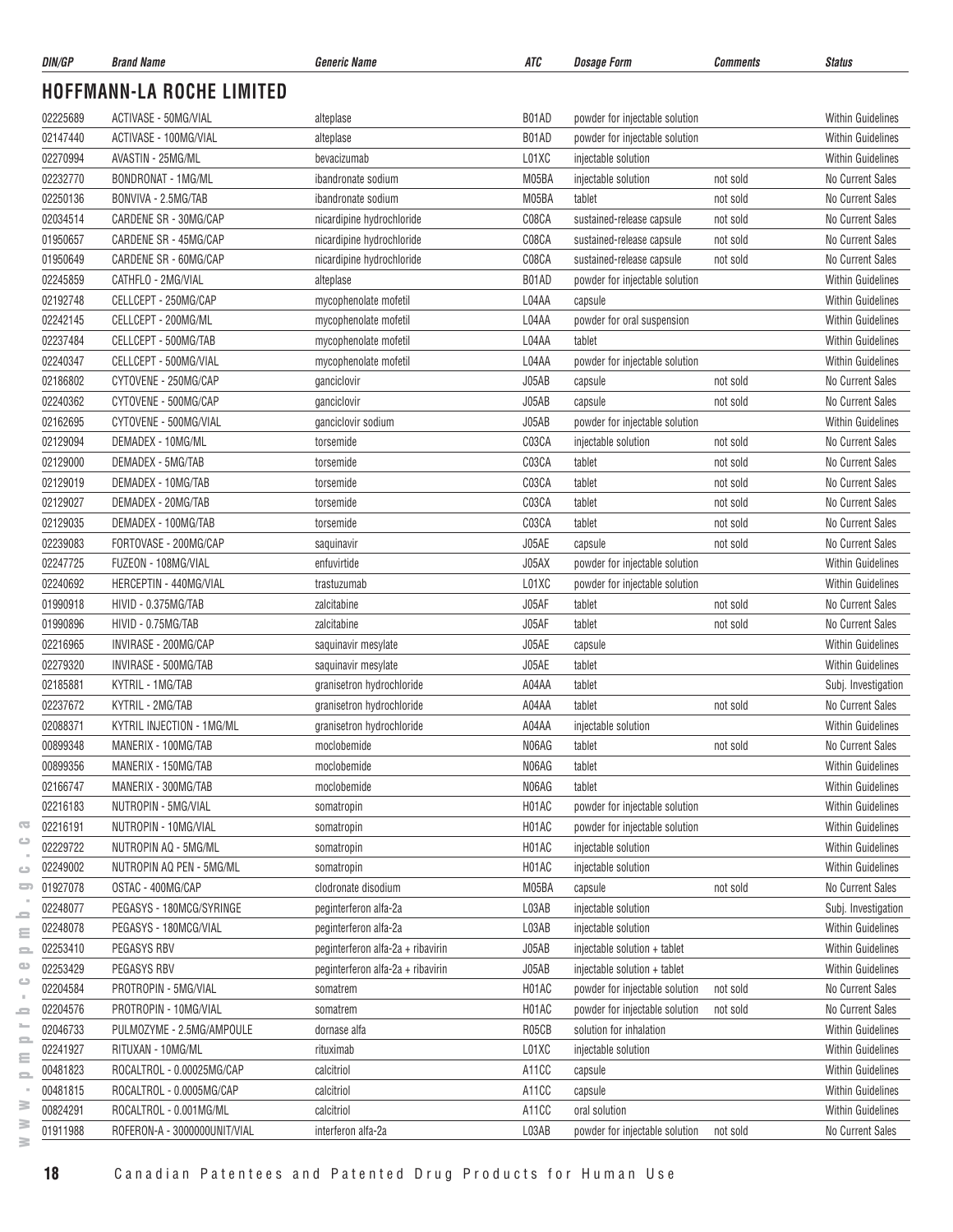| DIN/GP   | <b>Brand Name</b>                              | <b>Generic Name</b>           | ATC   | <b>Dosage Form</b>             | <b>Comments</b> | <b>Status</b>            |
|----------|------------------------------------------------|-------------------------------|-------|--------------------------------|-----------------|--------------------------|
|          | <b>HOFFMANN-LA ROCHE LIMITED (continued)</b>   |                               |       |                                |                 |                          |
| 02217015 | ROFERON-A - 3000000UNIT/VIAL                   | interferon alfa-2a            | L03AB | injectable solution            | not sold        | No Current Sales         |
| 02217023 | ROFERON-A - 4500000UNIT/VIAL                   | interferon alfa-2a            | L03AB | injectable solution            | not sold        | No Current Sales         |
| 02217031 | ROFERON-A - 6000000UNIT/VIAL                   | interferon alfa-2a            | L03AB | injectable solution            | not sold        | No Current Sales         |
| 01911996 | ROFERON-A - 9000000UNIT/VIAL                   | interferon alfa-2a            | L03AB | powder for injectable solution | not sold        | No Current Sales         |
| 02217058 | ROFERON-A - 9000000UNIT/VIAL                   | interferon alfa-2a            | L03AB | iniectable solution            | not sold        | Subj. Investigation      |
| 00812471 | ROFERON-A - 18000000UNIT/VIAL                  | interferon alfa-2a            | L03AB | powder for injectable solution | not sold        | No Current Sales         |
| 01912003 | ROFERON-A - 18000000UNIT/VIAL                  | interferon alfa-2a            | L03AB | powder for injectable solution | not sold        | Subj. Investigation      |
| 02217066 | ROFERON-A - 18000000UNIT/VIAL                  | interferon alfa-2a            | L03AB | injectable solution            | not sold        | No Current Sales         |
| 00891002 | ROFERON-A - 36000000UNIT/VIAL                  | interferon alfa-2a            | L03AB | injectable solution            | not sold        | No Current Sales         |
| 02241472 | TAMIFLU - 75MG/CAP                             | oseltamivir phosphate         | J05AH | capsule                        |                 | <b>Within Guidelines</b> |
| 02245549 | TAMIFLU - 12MG/ML                              | oseltamivir phosphate         | J05AH | powder for oral suspension     | not sold        | No Current Sales         |
| 02269007 | TARCEVA - 25MG/TAB                             | erlotinib hydrochloride       | L01XX | tablet                         | introduced      | <b>Within Guidelines</b> |
| 02269015 | TARCEVA - 100MG/TAB                            | erlotinib hydrochloride       | L01XX | tablet                         |                 | <b>Within Guidelines</b> |
| 02269023 | TARCEVA - 150MG/TAB                            | erlotinib hydrochloride       | L01XX | tablet                         |                 | <b>Within Guidelines</b> |
| 02235914 | TASMAR - 100MG/TAB                             | tolcapone                     | N04BX | tablet                         | not sold        | No Current Sales         |
| 02235921 | TASMAR - 200MG/TAB                             | tolcapone                     | N04BX | tablet                         | not sold        | No Current Sales         |
| 01911767 | TICLID - 125MG/TAB                             | ticlopidine hydrochloride     | B01AC | tablet                         | not sold        | No Current Sales         |
| 02162776 | TICLID - 250MG/TAB                             | ticlopidine hydrochloride     | B01AC | tablet                         | not sold        | No Current Sales         |
| 02244826 | TNKASE - 50MG/VIAL                             | tenecteplase                  | B01AD | powder for injectable solution |                 | Subj. Investigation      |
| 02162660 | TORADOL - 10MG/TAB                             | ketorolac tromethamine        | M01AB | tablet                         |                 | <b>Within Guidelines</b> |
| 02162644 | TORADOL IM - 10MG/ML                           | ketorolac tromethamine        | M01AB | injectable solution            |                 | <b>Within Guidelines</b> |
| 02162652 | TORADOL IM - 30MG/ML                           | ketorolac tromethamine        | M01AB | injectable solution            |                 | Subj. Investigation      |
| 02245777 | VALCYTE - 450MG/TAB                            | valganciclovir hydrochloride  | J05AB | tablet                         |                 | <b>Within Guidelines</b> |
| 02238453 | XELODA - 150MG/TAB                             | capecitabine                  | L01BC | tablet                         |                 | <b>Within Guidelines</b> |
| 02238454 | XELODA - 500MG/TAB                             | capecitabine                  | L01BC | tablet                         |                 | <b>Within Guidelines</b> |
| 02240325 | XENICAL - 120MG/CAP                            | orlistat                      | A08AB | capsule                        |                 | <b>Within Guidelines</b> |
| 02241473 | ZENAPAX - 5MG/ML                               | daclizumab                    | L04AA | injectable solution            |                 | <b>Within Guidelines</b> |
|          |                                                |                               |       |                                |                 |                          |
|          | <b>HOSPIRA HEALTHCARE CORPORATION (CANADA)</b> |                               |       |                                |                 |                          |
| 02246024 | <b>HEXTEND - 60MG/ML</b>                       | hetastarch                    | B05AA | injectable solution            |                 | VCU                      |
|          | INO THERAPEUTICS INC.                          |                               |       |                                |                 |                          |
| 02270838 | <b>INOMAX 100 PPM</b>                          | nitric oxide                  | R07AX | gas for inhalation             | not sold        | No Current Sales         |
| 02270846 | <b>INOMAX 800 PPM</b>                          | nitric oxide                  | R07AX | gas for inhalation             |                 | Within Guidelines        |
|          | <b>IROKO INTERNATIONAL LP</b>                  |                               |       |                                |                 |                          |
| 00800430 | VANCOCIN - 125MG/CAP                           | vancomycin hydrochloride      | J01XA | capsule                        |                 | <b>Within Guidelines</b> |
| 00788716 | VANCOCIN - 250MG/CAP                           | vancomycin hydrochloride      | J01XA | capsule                        |                 | <b>Within Guidelines</b> |
|          | <b>JANSSEN-ORTHO INC.</b>                      |                               |       |                                |                 |                          |
| 02247732 | CONCERTA - 18MG/TAB                            | methylphenidate hydrochloride | N06BA | extended-release tablet        |                 | Notice of Hearing        |
| 02250241 | CONCERTA - 27MG/TAB                            | methylphenidate hydrochloride | N06BA | extended-release tablet        |                 | Notice of Hearing        |
| 02247733 | CONCERTA - 36MG/TAB                            | methylphenidate hydrochloride | N06BA | extended-release tablet        |                 | Notice of Hearing        |
| 02247734 | CONCERTA - 54MG/TAB                            | methylphenidate hydrochloride | N06BA | extended-release tablet        |                 | Notice of Hearing        |
| 02243960 | DITROPAN XL - 5MG/TAB                          | oxybutynin chloride           | G04BD | extended-release tablet        |                 | <b>Within Guidelines</b> |
| 02243961 | DITROPAN XL - 10MG/TAB                         | oxybutynin chloride           | G04BD | extended-release tablet        |                 | <b>Within Guidelines</b> |
| 02259117 | DITROPAN XL - 15MG/TAB                         | oxybutynin chloride           | G04BD | extended-release tablet        | not sold        | No Current Sales         |
| 02126575 | EPREX - 2000UNIT/ML                            | epoetin alfa                  | B03XA | injectable solution            | not sold        | No Current Sales         |
| 02126583 | EPREX - 4000UNIT/ML                            | epoetin alfa                  | B03XA | injectable solution            | not sold        | No Current Sales         |
| 02126591 | EPREX - 10000UNIT/ML                           | epoetin alfa                  | B03XA | injectable solution            | not sold        | No Current Sales         |
| 02206072 | EPREX - 20000UNIT/ML                           | epoetin alfa                  | B03XA | injectable solution            |                 | Within Guidelines        |

 $\sim$  $\geq$  $\geq$  $\geq$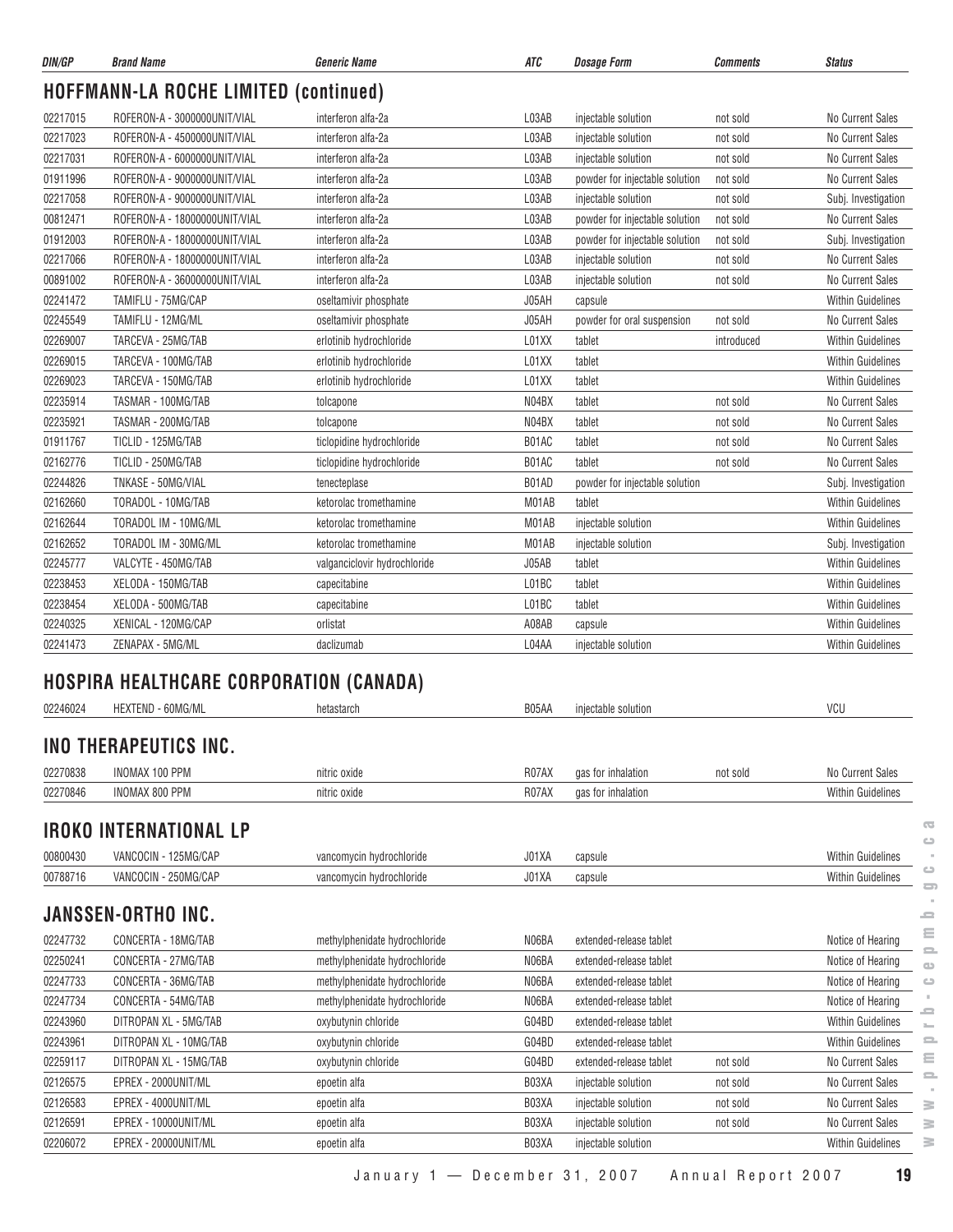| DIN/GP   | <b>Brand Name</b>                       | Generic Name                               | ATC   | <b>Dosage Form</b>                        | Comments         | <b>Status</b>            |
|----------|-----------------------------------------|--------------------------------------------|-------|-------------------------------------------|------------------|--------------------------|
|          | JANSSEN-ORTHO INC. (continued)          |                                            |       |                                           |                  |                          |
| 02231583 | EPREX - 1000UNIT/SYRINGE                | epoetin alfa                               | B03XA | injectable solution                       |                  | <b>Within Guidelines</b> |
| 02231584 | EPREX - 2000UNIT/SYRINGE                | epoetin alfa                               | B03XA | injectable solution                       |                  | <b>Within Guidelines</b> |
| 02231585 | EPREX - 3000UNIT/SYRINGE                | epoetin alfa                               | B03XA | injectable solution                       |                  | <b>Within Guidelines</b> |
| 02231586 | EPREX - 4000UNIT/SYRINGE                | epoetin alfa                               | B03XA | injectable solution                       |                  | <b>Within Guidelines</b> |
| 02243400 | EPREX - 5000UNIT/SYRINGE                | epoetin alfa                               | B03XA | injectable solution                       |                  | <b>Within Guidelines</b> |
| 02243401 | EPREX - 6000UNIT/SYRINGE                | epoetin alfa                               | B03XA | injectable solution                       |                  | <b>Within Guidelines</b> |
| 02243402 | EPREX - 7000UNIT/SYRINGE                | epoetin alfa                               | B03XA | injectable solution                       | not sold         | No Current Sales         |
| 02243403 | EPREX - 8000UNIT/SYRINGE                | epoetin alfa                               | B03XA | injectable solution                       |                  | <b>Within Guidelines</b> |
| 02243404 | EPREX - 9000UNIT/SYRINGE                | epoetin alfa                               | B03XA | injectable solution                       | not sold         | No Current Sales         |
| 02231587 | EPREX - 10000UNIT/SYRINGE               | epoetin alfa                               | B03XA | injectable solution                       |                  | <b>Within Guidelines</b> |
| 02243239 | EPREX - 20000UNIT/SYRINGE               | epoetin alfa                               | B03XA | injectable solution                       |                  | <b>Within Guidelines</b> |
| 02288680 | EPREX - 30000UNIT/SYRINGE               | epoetin alfa                               | B03XA | injectable solution                       | introduced       | Subj. Investigation      |
| 02240722 | EPREX - 40000UNIT/SYRINGE               | epoetin alfa                               | B03XA | injectable solution                       |                  | <b>Within Guidelines</b> |
| 02248297 | EVRA 150/20                             | norelgestromin/ethinyl estradiol           | G03AA | transdermal patch                         |                  | <b>Within Guidelines</b> |
| 02300273 | INVEGA - 3MG/TAB                        | paliperidone                               | N05AX | extended-release tablet                   | introduced (nas) | <b>Under Review</b>      |
| 02300281 | INVEGA - 6MG/TAB                        | paliperidone                               | N05AX | extended-release tablet                   | introduced (nas) | <b>Under Review</b>      |
| 02300303 | INVEGA - 9MG/TAB                        | paliperidone                               | N05AX | extended-release tablet                   |                  | <b>Under Review</b>      |
| 02022117 |                                         |                                            | L01BB |                                           | introduced (nas) | <b>Within Guidelines</b> |
| 02236839 | LEUSTATIN - 1MG/ML<br>LEVAQUIN - 5MG/ML | cladribine                                 | J01MA | injectable solution                       |                  | <b>Within Guidelines</b> |
|          |                                         | levofloxacin                               |       | injectable solution                       |                  |                          |
| 02236840 | LEVAQUIN - 25MG/ML                      | levofloxacin                               | J01MA | injectable solution                       | not sold         | No Current Sales         |
| 02236841 | LEVAQUIN - 250MG/TAB                    | levofloxacin                               | J01MA | tablet                                    |                  | Subj. Investigation      |
| 02236842 | LEVAQUIN - 500MG/TAB                    | levofloxacin                               | J01MA | tablet                                    |                  | Subj. Investigation      |
| 02246804 | LEVAQUIN - 750MG/TAB                    | levofloxacin                               | J01MA | tablet                                    |                  | Subj. Investigation      |
| 02301393 | NATRECOR - 1.5MG/VIAL                   | nesiritide                                 | C01DX | powder for injectable solution            | not sold         | No Current Sales         |
| 02243796 | PARIET - 10MG/TAB                       | rabeprazole sodium                         | A02BC | tablet                                    |                  | <b>Within Guidelines</b> |
| 02243797 | PARIET - 20MG/TAB                       | rabeprazole sodium                         | A02BC | tablet                                    |                  | <b>Within Guidelines</b> |
| 02247906 | PREFESTA 1+1/.09                        | estradiol 17B + estradiol 17B/norgestimate |       | tablet                                    | not sold         | No Current Sales         |
| 02241510 | PREPULSID - 5MG/TAB                     | cisapride tartrate                         | A03FA | tablet                                    | not sold         | No Current Sales         |
| 02241511 | PREPULSID - 10MG/TAB                    | cisapride tartrate                         | A03FA | tablet                                    | not sold         | No Current Sales         |
| 02241512 | PREPULSID - 20MG/TAB                    | cisapride tartrate                         | A03FA | tablet                                    | not sold         | No Current Sales         |
| 02236435 | PREPULSID QS - 5MG/TAB                  | cisapride monohydrate                      | A03FA | tablet                                    | not sold         | No Current Sales         |
| 02236441 | PREPULSID QS - 10MG/TAB                 | cisapride monohydrate                      | A03FA | tablet                                    | not sold         | No Current Sales         |
| 02236443 | PREPULSID QS - 20MG/TAB                 | cisapride monohydrate                      | A03FA | tablet                                    | not sold         | No Current Sales         |
| 02284057 | PREZISTA - 300MG/TAB                    | darunavir ethanolate                       | J05AE | tablet                                    |                  | <b>Within Guidelines</b> |
| 02239405 | REGRANEX - 0.1MG/G                      | becaplermin                                | D03AX | topical gel                               |                  | <b>Within Guidelines</b> |
| 02244302 | REMINYL - 4MG/ML                        | galantamine hydrobromide                   | N06DA | oral solution                             | not sold         | No Current Sales         |
| 02244298 | REMINYL - 4MG/TAB                       | galantamine hydrobromide                   | N06DA | tablet                                    | not sold         | No Current Sales         |
| 02244299 | REMINYL - 8MG/TAB                       | galantamine hydrobromide                   | N06DA | tablet                                    | not sold         | No Current Sales         |
| 02244300 | REMINYL - 12MG/TAB                      | galantamine hydrobromide                   | N06DA | tablet                                    | not sold         | No Current Sales         |
| 02266717 | REMINYL ER - 8MG/CAP                    | galantamine hydrobromide                   | N06DA | extended-release capsule                  |                  | <b>Within Guidelines</b> |
| 02266725 | REMINYL ER - 16MG/CAP                   | galantamine hydrobromide                   | N06DA | extended-release capsule                  |                  | <b>Within Guidelines</b> |
| 02266733 | REMINYL ER - 24MG/CAP                   | galantamine hydrobromide                   | N06DA | extended-release capsule                  |                  | Within Guidelines        |
| 02236950 | RISPERDAL - 1MG/ML                      | risperidone                                | N05AX | oral solution                             | not sold         | No Current Sales         |
| 02298465 | RISPERDAL CONSTA - 12.5MG/VIAL          | risperidone                                | N05AX | powder for injectable suspension not sold |                  | No Current Sales         |
| 02255707 | RISPERDAL CONSTA - 25MG/VIAL            | risperidone                                | N05AX | powder for injectable suspension          |                  | VCU                      |
| 02255723 | RISPERDAL CONSTA - 37.5MG/VIAL          | risperidone                                | N05AX | powder for injectable suspension          |                  | VCU                      |
| 02255758 | RISPERDAL CONSTA - 50MG/VIAL            | risperidone                                | N05AX | powder for injectable suspension          |                  | VCU                      |
| 02255715 | RISPERDAL CONSTA 3N - 25MG/VIAL         | risperidone                                | N05AX | powder for injectable suspension not sold |                  | No Current Sales         |
| 02255731 | RISPERDAL CONSTA 3N - 37.5MG/VIAL       | risperidone                                | N05AX | powder for injectable suspension not sold |                  | No Current Sales         |
| 02255766 | RISPERDAL CONSTA 3N - 50MG/VIAL         | risperidone                                | N05AX | powder for injectable suspension not sold |                  | No Current Sales         |
| 02247704 | RISPERDAL M-TAB - 0.5MG/TAB             | risperidone                                | N05AX | orally disintegrating tablet              |                  | Within Guidelines        |
|          |                                         |                                            |       |                                           |                  |                          |

 $\geq$ 

**20** Canadian Patentees and Patented Drug Products for Human Use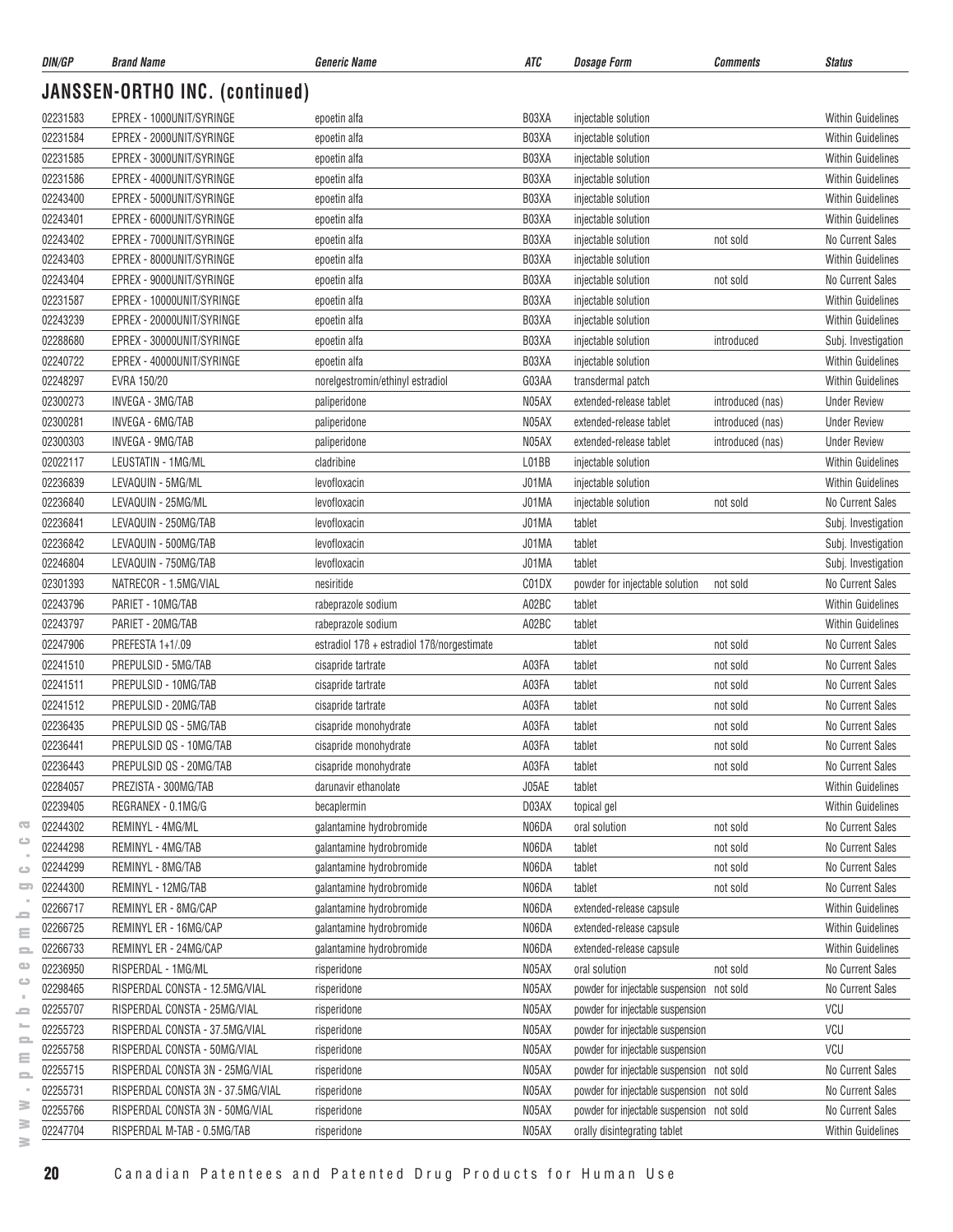| DIN/GP   | <b>Brand Name</b>              | <b>Generic Name</b>                  | <b>ATC</b> | <b>Dosage Form</b>             | <b>Comments</b> | <b>Status</b>            |
|----------|--------------------------------|--------------------------------------|------------|--------------------------------|-----------------|--------------------------|
|          | JANSSEN-ORTHO INC. (continued) |                                      |            |                                |                 |                          |
| 02247705 | RISPERDAL M-TAB - 1MG/TAB      | risperidone                          | N05AX      | orally disintegrating tablet   |                 | <b>Within Guidelines</b> |
| 02247706 | RISPERDAL M-TAB - 2MG/TAB      | risperidone                          | N05AX      | orally disintegrating tablet   |                 | <b>Within Guidelines</b> |
| 02268086 | RISPERDAL M-TAB - 3MG/TAB      | risperidone                          | N05AX      | orally disintegrating tablet   |                 | <b>Within Guidelines</b> |
| 02268094 | RISPERDAL M-TAB - 4MG/TAB      | risperidone                          | N05AX      | orally disintegrating tablet   |                 | <b>Within Guidelines</b> |
| 02047454 | SPORANOX - 100MG/CAP           | itraconazole                         | J02AC      | capsule                        |                 | <b>Within Guidelines</b> |
| 02231347 | SPORANOX - 10MG/ML             | itraconazole                         | J02AC      | oral solution                  |                 | Subj. Investigation      |
| 02243343 | SPORANOX - 10MG/ML             | itraconazole                         | J02AC      | injectable solution            | not sold        | <b>No Current Sales</b>  |
| 02239907 | TOPAMAX - 15MG/CAP             | topiramate                           | N03AX      | capsule sprinkle               |                 | <b>Within Guidelines</b> |
| 02239908 | TOPAMAX - 25MG/CAP             | topiramate                           | N03AX      | capsule sprinkle               |                 | <b>Within Guidelines</b> |
| 02239909 | TOPAMAX - 50MG/CAP             | topiramate                           | N03AX      | capsule sprinkle               | not sold        | <b>No Current Sales</b>  |
| 02230893 | TOPAMAX - 25MG/TAB             | topiramate                           | N03AX      | tablet                         |                 | <b>Within Guidelines</b> |
| 02231385 | TOPAMAX - 50MG/TAB             | topiramate                           | N03AX      | tablet                         | not sold        | <b>No Current Sales</b>  |
| 02230894 | TOPAMAX - 100MG/TAB            | topiramate                           | N03AX      | tablet                         |                 | <b>Within Guidelines</b> |
| 02230896 | TOPAMAX - 200MG/TAB            | topiramate                           | N03AX      | tablet                         |                 | <b>Within Guidelines</b> |
| 02231386 | TOPAMAX - 300MG/TAB            | topiramate                           | N03AX      | tablet                         | not sold        | No Current Sales         |
| 02231387 | TOPAMAX - 400MG/TAB            | topiramate                           | N03AX      | tablet                         | not sold        | No Current Sales         |
| 02264846 | <b>TRAMACET 37.5/325</b>       | tramadol hydrochloride/acetaminophen | N02AX      | tablet                         |                 | <b>Within Guidelines</b> |
| 02258560 | TRI-CYCLEN LO .18-.215-.25/.0  | norgestimate/ethinyl estradiol       | G03AA      | tablet                         |                 | <b>Within Guidelines</b> |
| 02258587 | TRI-CYCLEN LO .18-.215-.25/.0  | norgestimate/ethinyl estradiol       | G03AA      | tablet                         |                 | <b>Within Guidelines</b> |
| 02262452 | VELCADE - 3.5MG/VIAL           | bortezomib                           | L01XX      | powder for injectable solution |                 | Subj. Investigation      |

#### **JOHNSON & JOHNSON INC.**

| 02182920 | NIZORAL - 20MG/ML       | ketoconazole | D01AC | shampoo     |          | <b>Within Guidelines</b> |
|----------|-------------------------|--------------|-------|-------------|----------|--------------------------|
| 02052407 | RENOVA - 0.5MG/G        | tretinoin    | D10AD | cream       | not sold | No Current Sales         |
| 02264633 | RETIN-A MICRO - 0.4MG/G | tretinoin    | D10AD | topical gel |          | <b>Within Guidelines</b> |
| 02243914 | RETIN-A MICRO - 1MG/G   | tretinoin    | D10AD | topical gel |          | <b>Within Guidelines</b> |

# **JOHNSON & JOHNSON-MERCK**

| 0218591  | PEPCID AC - 10MG/TAB | famotidine                                          | A02BA | chewable tablet | <b>Within Guidelines</b> |
|----------|----------------------|-----------------------------------------------------|-------|-----------------|--------------------------|
| 02185938 | PEPCID AC - 10MG/TAB | famotidine                                          | A02BA | tablet          | <b>Within Guidelines</b> |
| 02243053 | PEPCID COMPLETE      | famotidine/calcium carbonate/magnesium<br>hydroxide | A02BA | chewable tablet | <b>Within Guidelines</b> |

# **LEO PHARMA INC.**

| 02244126 | <b>DOVOBET</b>         | calcipotriol/betamethasone dipropionate | D05AX | topical ointment      |          | VCU                      |                |
|----------|------------------------|-----------------------------------------|-------|-----------------------|----------|--------------------------|----------------|
| 01976133 | DOVONEX - 0.05MG/G     | calcipotriol                            | D05AX | topical ointment      |          | <b>Within Guidelines</b> | $\overline{a}$ |
| 02150956 | DOVONEX - 0.05MG/G     | calcipotriol                            | D05AX | topical cream         |          | <b>Within Guidelines</b> | ده             |
| 02194341 | DOVONEX - 0.05MG/ML    | calcipotriol                            | D05AX | scalp lotion          |          | <b>Within Guidelines</b> | ت              |
| 02243861 | FUCITHALMIC - 10MG/G   | fusidic acid                            | S01AA | ophthalmic drops      | expired  | No Current Sales         | 5              |
| 02243862 | FUCITHALMIC - 10MG/G   | fusidic acid                            | S01AA | ophthalmic drops      | expired  | No Current Sales         | 5              |
| 02167840 | INNOHEP - 10000UNIT/ML | tinzaparin sodium                       | B01AB | injectable suspension |          | Subj. Investigation      | Ξ              |
| 02229755 | INNOHEP - 10000UNIT/ML | tinzaparin sodium                       | B01AB | injectable suspension |          | Subj. Investigation      | $\equiv$       |
| 02167859 | INNOHEP - 11700UNIT/ML | tinzaparin sodium                       | B01AB | injectable suspension | not sold | No Current Sales         | œ              |
| 02229515 | INNOHEP - 20000UNIT/ML | tinzaparin sodium                       | B01AB | injectable suspension |          | <b>Within Guidelines</b> | ت              |
| 02231478 | INNOHEP - 20000UNIT/ML | tinzaparin sodium                       | B01AB | injectable suspension |          | <b>Within Guidelines</b> | ᇰ<br>$\sim$    |
|          | LUNDBECK CANADA INC.   |                                         |       |                       |          |                          | 2<br>Ξ         |
| 02239606 | CELEXA - 10MG/TAB      | citalopram hydrobromide                 | N06AB | tablet                | not sold | No Current Sales         | $\equiv$       |
| 02239607 | CELEXA - 20MG/TAB      | citalopram hydrobromide                 | N06AB | tablet                |          | <b>Within Guidelines</b> | ≧              |
| 02239608 | CELEXA - 40MG/TAB      | citalopram hydrobromide                 | N06AB | tablet                |          | <b>Within Guidelines</b> | ≧              |
| 02263211 | CIPRALEX - 5MG/TAB     | escitalopram oxalate                    | N06AB | tablet                | not sold | No Current Sales         | ≧              |

| 02239606 | CELEXA - 10MG/TAB  | citalopram hydrobromide | N06AB<br>tablet | not sold | <u>_</u><br>No Current Sales       |  |
|----------|--------------------|-------------------------|-----------------|----------|------------------------------------|--|
| 02239607 | CELEXA - 20MG/TAB  | citalopram hydrobromide | N06AB<br>tablet |          | <b>Within Guidelines</b>           |  |
| 02239608 | CELEXA - 40MG/TAB  | citalopram hydrobromide | N06AB<br>tablet |          | <b>Within Guidelines</b><br>$\geq$ |  |
| 0226321  | CIPRALEX - 5MG/TAB | escitalopram oxalate    | N06AB<br>tablet | not sold | No Current Sales<br>$\geq$         |  |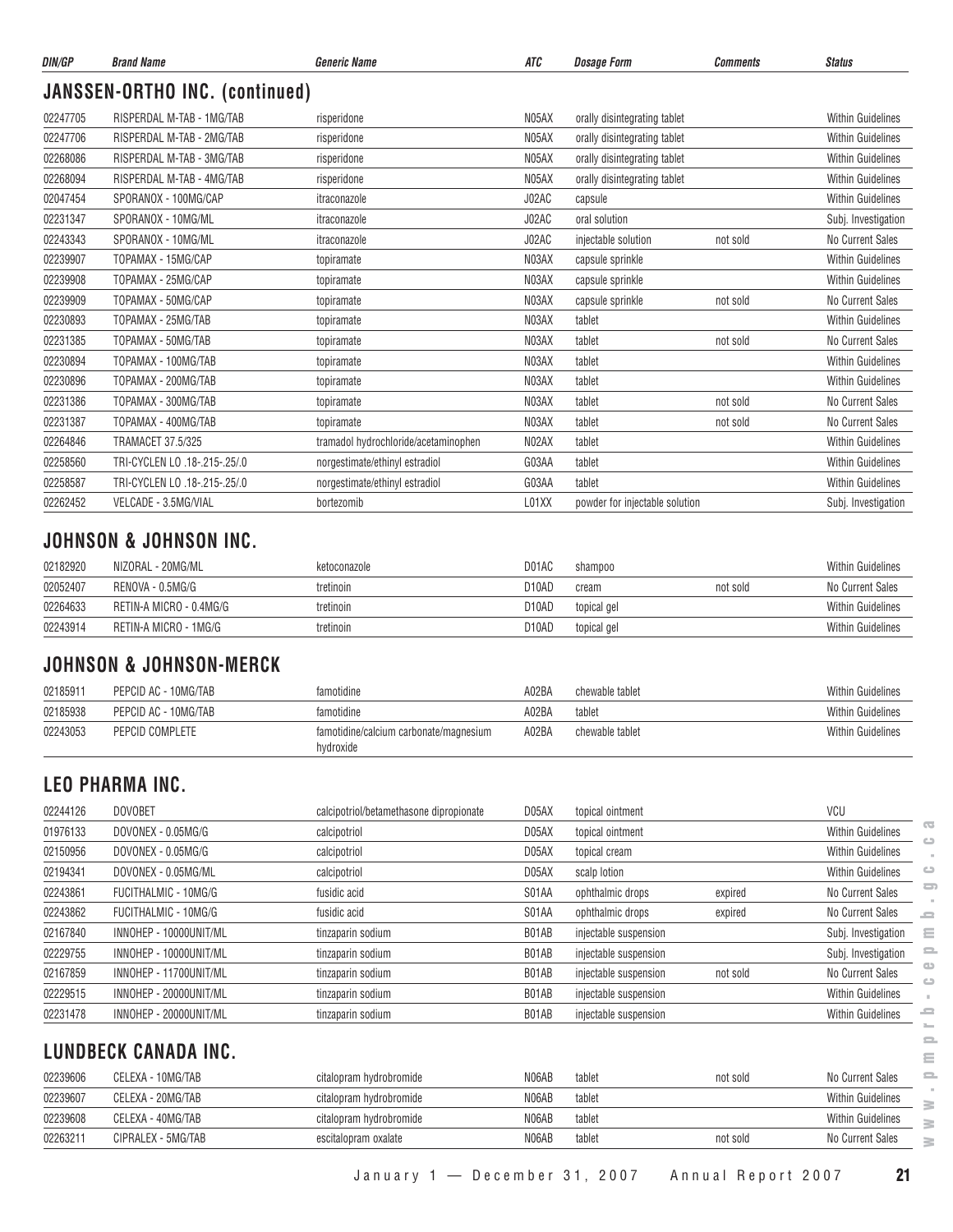| DIN/GP   | <b>Brand Name</b>                       | <b>Generic Name</b>                                       | ATC   | <b>Dosage Form</b>             | <b>Comments</b> | <b>Status</b>            |
|----------|-----------------------------------------|-----------------------------------------------------------|-------|--------------------------------|-----------------|--------------------------|
|          | <b>LUNDBECK CANADA INC. (continued)</b> |                                                           |       |                                |                 |                          |
| 02263238 | CIPRALEX - 10MG/TAB                     | escitalopram oxalate                                      | N06AB | tablet                         |                 | <b>Within Guidelines</b> |
| 02263246 | CIPRALEX - 15MG/TAB                     | escitalopram oxalate                                      | N06AB | tablet                         | not sold        | No Current Sales         |
| 02263254 | CIPRALEX - 20MG/TAB                     | escitalopram oxalate                                      | N06AB | tablet                         |                 | <b>Within Guidelines</b> |
| 02260638 | EBIXA - 10MG/TAB                        | memantine hydrochloride                                   | N06DX | tablet                         |                 | <b>Within Guidelines</b> |
| 02247027 | KEPPRA - 250MG/TAB                      | levetiracetam                                             | N03AX | tablet                         |                 | <b>Within Guidelines</b> |
| 02247028 | KEPPRA - 500MG/TAB                      | levetiracetam                                             | N03AX | tablet                         |                 | <b>Within Guidelines</b> |
| 02247029 | KEPPRA - 750MG/TAB                      | levetiracetam                                             | N03AX | tablet                         |                 | <b>Within Guidelines</b> |
|          | <b>MAYNE PHARMA (CANADA) INC.</b>       |                                                           |       |                                |                 |                          |
|          | ONCOSCINT CR/OV - 1MG/KIT               | satumomab pendetide                                       | V09IB | injectable solution            | not sold        | No Current Sales         |
|          | <b>MCNEIL CONSUMER HEALTHCARE</b>       |                                                           |       |                                |                 |                          |
| 02248128 | AXERT - 6.25MG/TAB                      | almotriptan malate                                        | N02CC | tablet                         |                 | <b>Within Guidelines</b> |
| 02248129 | AXERT - 12.5MG/TAB                      | almotriptan malate                                        | N02CC | tablet                         |                 | <b>Within Guidelines</b> |
| 02242365 | CHILDREN MOTRIN - 20MG/ML               | ibuprofen                                                 | M01AE | oral suspension                |                 | Subj. Investigation      |
| 02238626 | CHILDREN MOTRIN - 40MG/ML               | ibuprofen                                                 | M01AE | oral suspension                |                 | Subj. Investigation      |
| 02243178 | CHILDREN MOTRIN - 50MG/TAB              | ibuprofen                                                 | M01AE | chewable tablet                | not sold        | No Current Sales         |
| 02247343 | CHILDREN MOTRIN - 50MG/TAB              | ibuprofen                                                 | M01AE | chewable tablet                | not sold        | Subj. Investigation      |
| 02243179 | CHILDREN MOTRIN JUNIOR - 100MG/TAB      | ibuprofen                                                 | M01AE | chewable tablet                | not sold        | No Current Sales         |
| 02247344 | CHILDREN MOTRIN JUNIOR - 100MG/TAB      | ibuprofen                                                 | M01AE | chewable tablet                |                 | Subj. Investigation      |
| 02237297 | IMODIUM ADVANCED 2/125                  | loperamide hydrochloride/simethicone                      | A07DA | chewable tablet                |                 | Subj. Investigation      |
| 02245185 | IMODIUM ADVANCED CAPLET 2/125           | loperamide hydrochloride/simethicone                      | A07DA | caplet                         |                 | Subj. Investigation      |
| 02230542 | IMODIUM QUICK DISSOLVE - 2MG/TAB        | loperamide hydrochloride                                  | A07DA | tablet                         |                 | Subj. Investigation      |
| 02132575 | MEDIPREN - 20MG/ML                      | ibuprofen                                                 | M01AE | oral suspension                | not sold        | No Current Sales         |
| 02093138 | NICODERM 14 - 78MG/PATCH                | nicotine                                                  | N07BA | transdermal patch              |                 | Notice of Hearing        |
| 02093146 | NICODERM 21 - 114MG/PATCH               | nicotine                                                  | N07BA | transdermal patch              |                 | Notice of Hearing        |
| 02093111 | NICODERM 7 - 36MG/PATCH                 | nicotine                                                  | N07BA | transdermal patch              |                 | Notice of Hearing        |
| 02241742 | NICORETTE INHALER - 10MG/DOSE           | nicotine                                                  | N07BA | cartridge for inhalation       |                 | <b>Within Guidelines</b> |
| 02246162 | REACTINE ALLERGY & SINUS 5/12           | cetirizine hydrochloride/pseudoephedrine<br>hydrochloride | R01BA | extended-release tablet        |                 | Subj. Investigation      |
| 02246060 | TYLENOL 8 HOUR - 650MG/CPL              | acetaminophen                                             | N02BE | sustained-release caplet       |                 | Subj. Investigation      |
| 02238885 | TYLENOL ARTHRITIS PAIN - 650MG/CPL      | acetaminophen                                             | N02BE | sustained-release caplet       |                 | Subj. Investigation      |
| 02277301 | ZANTAC 150 - 150MG/TAB                  | ranitidine hydrochloride                                  | A02BA | tablet                         | introduced      | Subj. Investigation      |
| 02230287 | ZANTAC 75 - 75MG/TAB                    | ranitidine hydrochloride                                  | A02BA | tablet                         |                 | Subj. Investigation      |
|          | <b>MERCK FROSST CANADA LTD.</b>         |                                                           |       |                                |                 |                          |
| 02240706 | AGGRASTAT - 0.05MG/ML                   | tirofiban hydrochloride                                   | B01AC | injectable solution            |                 | <b>Within Guidelines</b> |
| 02240705 | AGGRASTAT - 0.25MG/ML                   | tirofiban hydrochloride                                   | B01AC | injectable solution            | not sold        | No Current Sales         |
|          |                                         |                                                           |       |                                |                 |                          |
| 02244265 | CANCIDAS - 50MG/VIAL                    | caspofungin acetate                                       | J02AX | powder for injectable solution |                 | Within Guidelines        |
| 02244266 | CANCIDAS - 70MG/VIAL                    | caspofungin acetate                                       | J02AX | powder for injectable solution |                 | <b>Within Guidelines</b> |
| 02240113 | COSOPT 20/5                             | dorzolamide hydrochloride/tiomolol maleate                | S01ED | ophthalmic solution            |                 | <b>Within Guidelines</b> |

| ൹                                |          | MEKUK FRUSSI UANADA LID. |                                            |       |                                |                  |                          |
|----------------------------------|----------|--------------------------|--------------------------------------------|-------|--------------------------------|------------------|--------------------------|
| د                                | 02240706 | AGGRASTAT - 0.05MG/ML    | tirofiban hydrochloride                    | B01AC | injectable solution            |                  | <b>Within Guidelines</b> |
| ت                                | 02240705 | AGGRASTAT - 0.25MG/ML    | tirofiban hydrochloride                    | B01AC | injectable solution            | not sold         | No Current Sales         |
| $\Rightarrow$                    | 02244265 | CANCIDAS - 50MG/VIAL     | caspofungin acetate                        | J02AX | powder for injectable solution |                  | <b>Within Guidelines</b> |
| $\qquad \qquad =$                | 02244266 | CANCIDAS - 70MG/VIAL     | caspofungin acetate                        | J02AX | powder for injectable solution |                  | <b>Within Guidelines</b> |
| $\equiv$                         | 02240113 | COSOPT 20/5              | dorzolamide hydrochloride/tiomolol maleate | S01ED | ophthalmic solution            |                  | <b>Within Guidelines</b> |
| 2                                | 02258692 | COSOPT 20/5 PF           | dorzolamide hydrochloride/tiomolol maleate | S01ED | ophthalmic solution            |                  | <b>Within Guidelines</b> |
| œ<br>$\bigcirc$                  | 02182815 | COZAAR - 25MG/TAB        | losartan potassium                         | C09CA | tablet                         |                  | <b>Within Guidelines</b> |
|                                  | 02182874 | COZAAR - 50MG/TAB        | losartan potassium                         | C09CA | tablet                         |                  | <b>Within Guidelines</b> |
| ᆖ                                | 02182882 | COZAAR - 100MG/TAB       | losartan potassium                         | C09CA | tablet                         |                  | <b>Within Guidelines</b> |
| ∸<br>$\qquad \qquad \qquad \Box$ | 02229153 | CRIXIVAN - 100MG/CAP     | indinavir sulfate                          | J05AE | capsule                        | not sold         | No Current Sales         |
| $\equiv$                         | 02229161 | CRIXIVAN - 200MG/CAP     | indinavir sulfate                          | J05AE | capsule                        |                  | <b>Within Guidelines</b> |
| $\mathbf{r}$                     | 02229188 | CRIXIVAN - 300MG/CAP     | indinavir sulfate                          | J05AE | capsule                        | not sold         | No Current Sales         |
| ≧                                | 02229196 | CRIXIVAN - 400MG/CAP     | indinavir sulfate                          | J05AE | capsule                        |                  | <b>Within Guidelines</b> |
| ≧                                | 02298791 | EMEND - 80MG/CAP         | aprepitant                                 | A04AD | capsule                        | introduced (nas) | <b>Within Guidelines</b> |
| ≧                                | 02298805 | EMEND - 125MG/CAP        | aprepitant                                 | A04AD | capsule                        | introduced (nas) | <b>Within Guidelines</b> |
|                                  |          |                          |                                            |       |                                |                  |                          |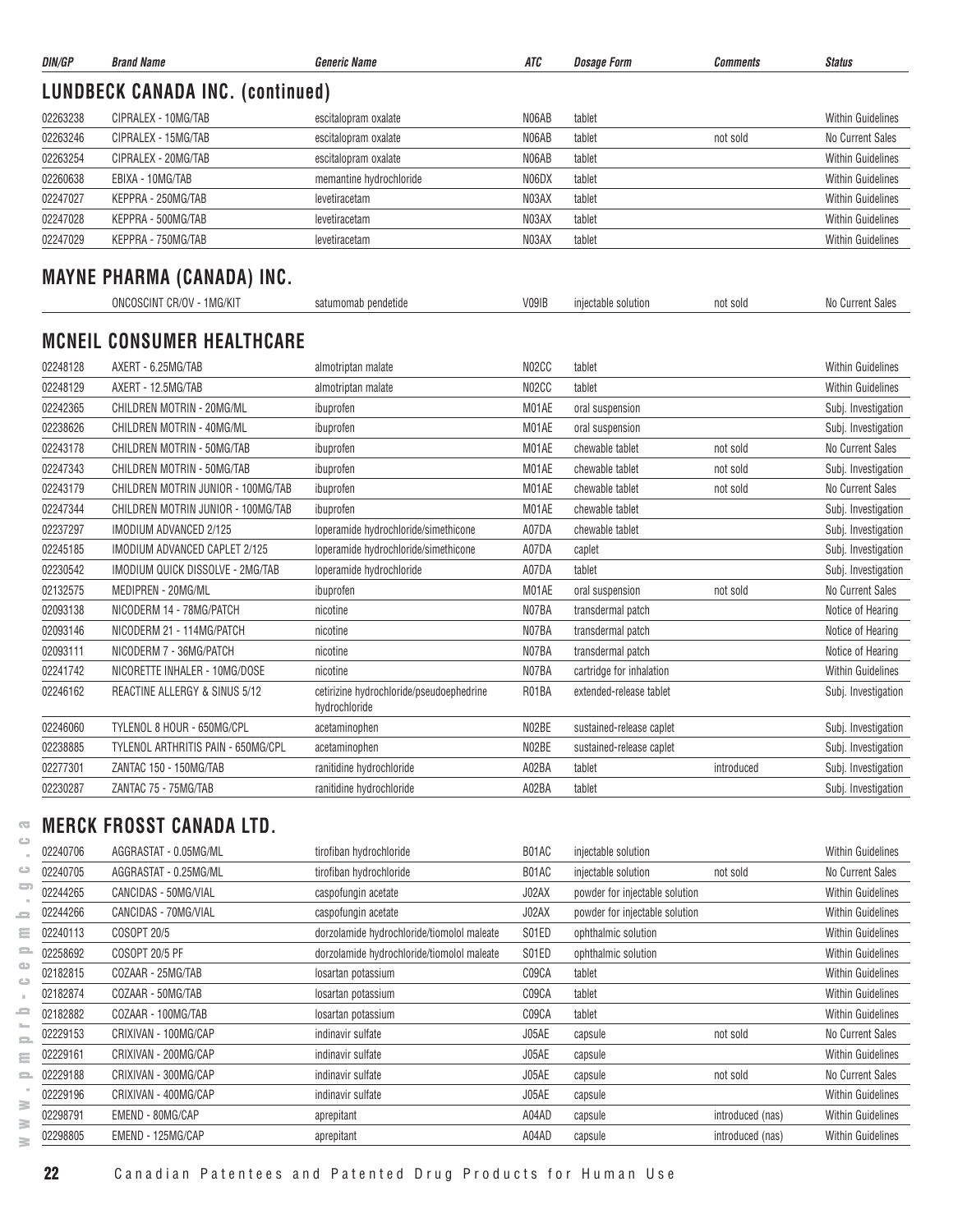| DIN/GP   | <b>Brand Name</b>                           | <b>Generic Name</b>                      | ATC                | <b>Dosage Form</b>             | <b>Comments</b>  | <b>Status</b>                                                        |
|----------|---------------------------------------------|------------------------------------------|--------------------|--------------------------------|------------------|----------------------------------------------------------------------|
|          | <b>MERCK FROSST CANADA LTD. (continued)</b> |                                          |                    |                                |                  |                                                                      |
| 02298813 | EMEND 125MG/80MG TRIPAK                     | aprepitant                               | A04AD              | capsule                        | introduced (nas) | <b>Within Guidelines</b>                                             |
| 02247521 | EZETROL - 10MG/TAB                          | ezetimibe                                | C10AX              | tablet                         |                  | <b>Within Guidelines</b>                                             |
| 02233055 | FOSAMAX - 5MG/TAB                           | alendronate sodium                       | M05BA              | tablet                         |                  | <b>Within Guidelines</b>                                             |
| 02201011 | FOSAMAX - 10MG/TAB                          | alendronate sodium                       | M05BA              | tablet                         |                  | <b>Within Guidelines</b>                                             |
| 02201038 | FOSAMAX - 40MG/TAB                          | alendronate sodium                       | M05BA              | tablet                         |                  | <b>Within Guidelines</b>                                             |
| 02245329 | FOSAMAX - 70MG/TAB                          | alendronate sodium                       | M05BA              | tablet                         |                  | Within Guidelines                                                    |
| 02248625 | FOSAMAX - 70MG/VIAL                         | alendronate sodium                       | M05BA              | oral solution                  |                  | <b>Within Guidelines</b>                                             |
| 02276429 | FOSAVANCE - 70MG/TAB                        | alendronate sodium/cholecalciferol       | M05BA              | tablet                         |                  | <b>Within Guidelines</b>                                             |
| 02283190 | GARDASIL                                    | papillomavirus recombinant vaccine       | J07BM              | injectable suspension          |                  | <b>Within Guidelines</b>                                             |
| 02297841 | HYZAAR 100/12.5                             | losartan potassium/hydrochlorothiazide   | C09DA              | tablet                         | introduced       | <b>Within Guidelines</b>                                             |
| 02230047 | HYZAAR 50/12.5                              | losartan potassium/hydrochlorothiazide   | C09DA              | tablet                         |                  | <b>Within Guidelines</b>                                             |
| 02241007 | HYZAAR DS 100/25                            | losartan potassium/hydrochlorothiazide   | C09DA              | tablet                         |                  | <b>Within Guidelines</b>                                             |
| 02247437 | INVANZ - 1000MG/VIAL                        | ertapenem sodium                         | J01DH              | powder for injectable solution |                  | <b>Within Guidelines</b>                                             |
| 02301881 | ISENTRESS - 400MG/TAB                       | raltegravir potassium                    | J05AX              | tablet                         | introduced (nas) | <b>Under Review</b>                                                  |
| 02303922 | JANUVIA - 100MG/TAB                         | sitagliptin phosphate                    | A10BH              | tablet                         | not sold         | No Current Sales                                                     |
| 02240520 | MAXALT - 5MG/TAB                            | rizatriptan benzoate                     | N02CC              | tablet                         |                  | <b>Within Guidelines</b>                                             |
| 02240521 | MAXALT - 10MG/TAB                           | rizatriptan benzoate                     | N02CC              | tablet                         |                  | Within Guidelines                                                    |
| 02240518 | MAXALT RPD - 5MG/WAFER                      | rizatriptan benzoate                     | N02CC              | wafer                          |                  | <b>Within Guidelines</b>                                             |
| 02240519 | MAXALT RPD - 10MG/WAFER                     | rizatriptan benzoate                     | N02CC              | wafer                          |                  | <b>Within Guidelines</b>                                             |
| 00893668 | MEFOXIN ADD-VANTAGE - 1000MG/VIAL           | cefoxitin sodium                         | J01DA              | powder for injectable solution | expired          | No Current Sales                                                     |
| 00893676 | MEFOXIN ADD-VANTAGE - 2000MG/VIAL           | cefoxitin sodium                         | J01DA              | powder for injectable solution | expired          | No Current Sales                                                     |
| 00795844 | MEVACOR - 10MG/TAB                          | lovastatin                               | C <sub>10</sub> AA | tablet                         | not sold         | <b>No Current Sales</b>                                              |
| 00795860 | MEVACOR - 20MG/TAB                          | lovastatin                               | C10AA              | tablet                         |                  | Within Guidelines                                                    |
| 00795852 | MEVACOR - 40MG/TAB                          | lovastatin                               | C10AA              | tablet                         |                  | <b>Within Guidelines</b>                                             |
| 00643025 | NOROXIN - 400MG/TAB                         | norfloxacin                              | J01MA              | tablet                         | expired          | <b>No Current Sales</b>                                              |
| 00710121 | PEPCID - 20MG/TAB                           | famotidine                               | A02BA              | tablet                         |                  | <b>Within Guidelines</b>                                             |
| 00710113 | PEPCID - 40MG/TAB                           | famotidine                               | A02BA              | tablet                         |                  | <b>Within Guidelines</b>                                             |
| 02240934 | PRINIVIL - 2.5MG/TAB                        | lisinopril                               | C09AA              | tablet                         | not sold         | No Current Sales                                                     |
| 00839388 | PRINIVIL - 5MG/TAB                          | lisinopril                               | C09AA              | tablet                         |                  | <b>Within Guidelines</b>                                             |
| 00839396 | PRINIVIL - 10MG/TAB                         | lisinopril                               | C09AA              | tablet                         |                  | Within Guidelines                                                    |
| 00839418 | PRINIVIL - 20MG/TAB                         | lisinopril                               | C09AA              | tablet                         |                  | Subj. Investigation                                                  |
| 00839426 | PRINIVIL - 40MG/TAB                         | lisinopril                               | C09AA              | tablet                         | not sold         | No Current Sales                                                     |
| 00839434 | PRINIVIL - 80MG/TAB                         | lisinopril                               | C09AA              | tablet                         | not sold         | No Current Sales                                                     |
| 02108194 | <b>PRINZIDE 10/12.5</b>                     | lisinopril/hydrochlorothiazide           | C09BA              | tablet                         | expired          | Within Guidelines                                                    |
| 00884413 | PRINZIDE 20/12.5                            | lisinopril/hydrochlorothiazide           | C09BA              | tablet                         | expired          | Within Guidelines                                                    |
| 00884421 | PRINZIDE 20/25                              | lisinopril/hydrochlorothiazide           | C09BA              | tablet                         | expired          | Within Guidelines<br>G                                               |
| 02238213 | PROPECIA - 1MG/TAB                          | finasteride                              | D11AX              | tablet                         |                  | $\circ$<br>Within Guidelines                                         |
| 02010909 | PROSCAR - 5MG/TAB                           | finasteride                              | G04CB              | tablet                         |                  | <b>Within Guidelines</b>                                             |
| 00749486 | RECOMBIVAX HB - 10MCG/ML                    | vaccine - hepatitis B(rDNA)              | J07BC              | injectable suspension          |                  | $\circ$<br>5<br><b>Within Guidelines</b>                             |
| 01934023 | RECOMBIVAX HB - 40MCG/ML                    | vaccine - hepatitis B(rDNA)              | J07BC              | injectable suspension          | not sold         | No Current Sales                                                     |
| 02243676 | RECOMBIVAX HB THIMEROSAL FREE -             | vaccine - hepatitis B(rDNA)              | J07BC              | injectable suspension          |                  | 2<br><b>Within Guidelines</b>                                        |
|          | 10MCG/ML                                    |                                          |                    |                                |                  | $\equiv$<br>$\equiv$                                                 |
| 02245977 | RECOMBIVAX HB THIMEROSAL FREE -<br>40MCG/ML | vaccine - hepatitis B(rDNA)              | J07BC              | injectable suspension          |                  | Subj. Investigation<br>$\qquad \qquad \qquad \qquad \Box$<br>$\circ$ |
| 02284413 | <b>ROTATEQ</b>                              | oral live rotavirus vaccine, pentavalent | J07BH              | oral suspension                |                  | Within Guidelines                                                    |
| 02247997 | SINGULAIR - 4MG/POUCH                       | montelukast sodium                       | R03DC              | oral granules                  |                  | ≘<br>Within Guidelines<br>i.                                         |
| 02243602 | SINGULAIR - 4MG/TAB                         | montelukast sodium                       | R03DC              | chewable tablet                |                  | Within Guidelines<br>$\equiv$                                        |
| 02238216 | SINGULAIR - 5MG/TAB                         | montelukast sodium                       | R03DC              | chewable tablet                |                  | Ξ<br>Within Guidelines                                               |
| 02238217 | SINGULAIR - 10MG/TAB                        | montelukast sodium                       | R03DC              | tablet                         |                  | $\equiv$<br>Within Guidelines                                        |
| 02171880 | TIMOPTIC XE - 2.5MG/ML                      | timolol maleate                          | S01ED              | ophthalmic gel                 |                  | <b>Within Guidelines</b><br>≧                                        |
| 02171899 | TIMOPTIC XE - 5MG/ML                        | timolol maleate                          | S01ED              | ophthalmic gel                 |                  | <b>Within Guidelines</b><br>≧                                        |
| 02216205 | TRUSOPT - 20MG/ML                           | dorzolamide hydrochloride                | S01EC              | ophthalmic solution            |                  | Within Guidelines<br>≧                                               |
|          |                                             |                                          |                    |                                |                  |                                                                      |

 $\sim$  $\circ$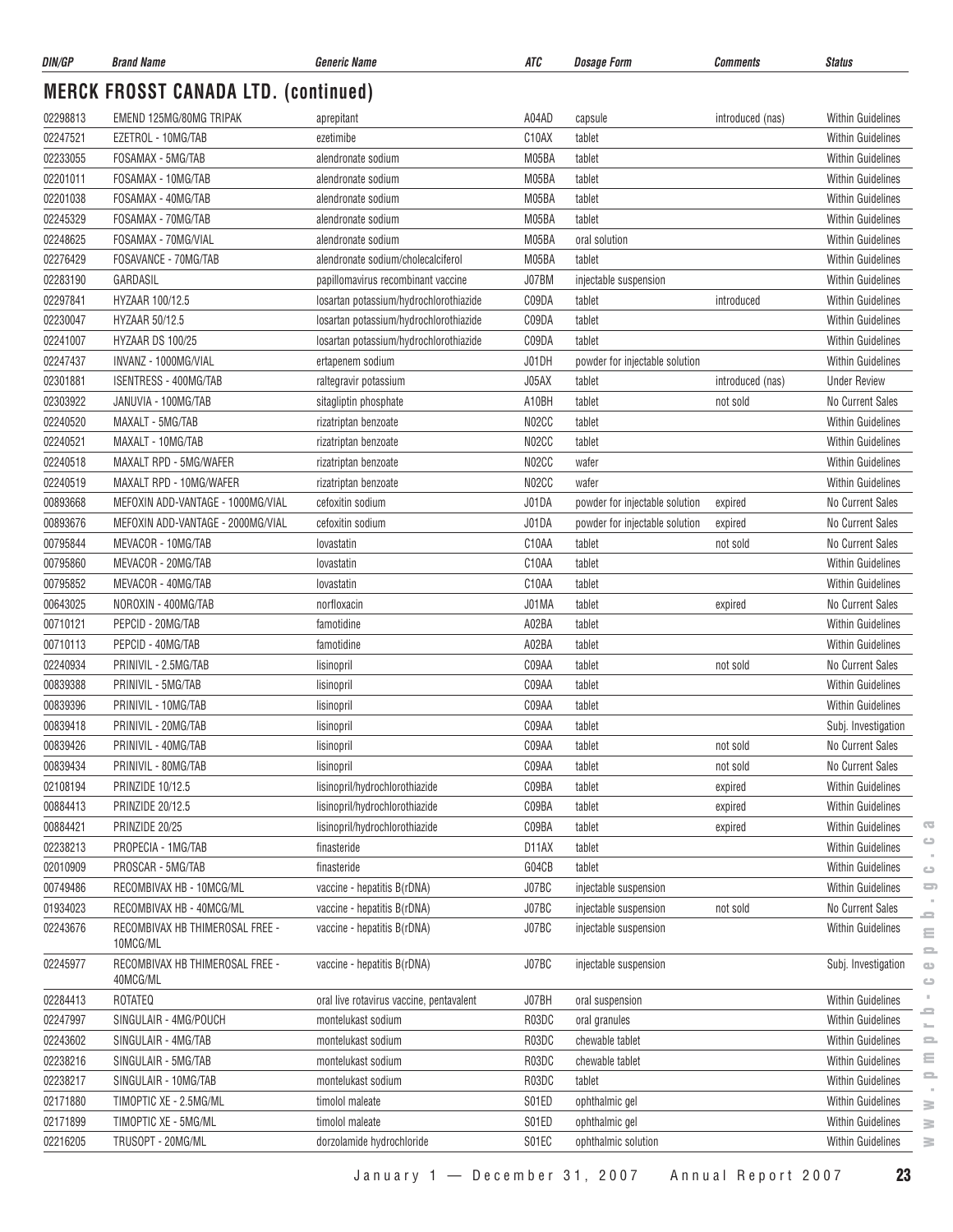| DIN/GP   | <b>Brand Name</b>                               | <b>Generic Name</b>                         | ATC                | <i><b>Dosage Form</b></i> | <b>Comments</b> | <b>Status</b>            |
|----------|-------------------------------------------------|---------------------------------------------|--------------------|---------------------------|-----------------|--------------------------|
|          | <b>MERCK FROSST CANADA LTD. (continued)</b>     |                                             |                    |                           |                 |                          |
| 02269090 | TRUSOPT PF - 20MG/ML                            | dorzolamide hydrochloride                   | S01EC              | ophthalmic solution       |                 | <b>Within Guidelines</b> |
| 02246081 | <b>VARIVAX III</b>                              | varicella virus vaccine, live, attenuated   | J07BK              | injectable suspension     |                 | <b>Within Guidelines</b> |
| 00657298 | VASERETIC 10/25                                 | enalapril maleate/hydrochlorothiazide       | C09BA              | tablet                    |                 | <b>Within Guidelines</b> |
| 02242826 | VASERETIC 5/12.5                                | enalapril maleate/hydrochlorothiazide       | C09BA              | tablet                    |                 | <b>Within Guidelines</b> |
| 00851795 | VASOTEC - 2.5MG/TAB                             | enalapril maleate                           | C09AA              | tablet                    | expired         | <b>Within Guidelines</b> |
| 00708879 | VASOTEC - 5MG/TAB                               | enalapril maleate                           | C09AA              | tablet                    | expired         | <b>Within Guidelines</b> |
| 00670901 | VASOTEC - 10MG/TAB                              | enalapril maleate                           | C09AA              | tablet                    | expired         | <b>Within Guidelines</b> |
| 00670928 | VASOTEC - 20MG/TAB                              | enalapril maleate                           | C09AA              | tablet                    | expired         | <b>Within Guidelines</b> |
| 00708887 | VASOTEC - 40MG/TAB                              | enalapril maleate                           | C09AA              | tablet                    | expired         | No Current Sales         |
| 01923846 | VASOTEC I.V. - 1.25MG/ML                        | enalaprilat                                 | C09AA              | injectable solution       |                 | <b>Within Guidelines</b> |
| 00884324 | ZOCOR - 5MG/TAB                                 | simvastatin                                 | C10AA              | tablet                    |                 | <b>Within Guidelines</b> |
| 00884332 | ZOCOR - 10MG/TAB                                | simvastatin                                 | C <sub>10</sub> AA | tablet                    |                 | <b>Within Guidelines</b> |
| 00884340 | ZOCOR - 20MG/TAB                                | simvastatin                                 | C <sub>10</sub> AA | tablet                    |                 | <b>Within Guidelines</b> |
| 00884359 | ZOCOR - 40MG/TAB                                | simvastatin                                 | C10AA              | tablet                    |                 | <b>Within Guidelines</b> |
| 02240332 | ZOCOR - 80MG/TAB                                | simvastatin                                 | C <sub>10</sub> AA | tablet                    |                 | <b>Within Guidelines</b> |
|          | <b>MERCK FROSST COMPANY</b>                     |                                             |                    |                           |                 |                          |
| 02241109 | VIOXX - 2.5MG/ML                                | rofecoxib                                   | M01AH              | oral suspension           | not sold        | No Current Sales         |
| 02241110 | VIOXX - 5MG/ML                                  | rofecoxib                                   | M01AH              | oral suspension           | not sold        | No Current Sales         |
| 02241107 | VIOXX - 12.5MG/TAB                              | rofecoxib                                   | M01AH              | tablet                    | not sold        | No Current Sales         |
| 02241108 | VIOXX - 25MG/TAB                                | rofecoxib                                   | M01AH              | tablet                    | not sold        | No Current Sales         |
| 02243326 | VIOXX - 50MG/TAB                                | rofecoxib                                   | M01AH              | tablet                    | not sold        | No Current Sales         |
|          | <b>MGI PHARMA CANADA CORP.</b>                  |                                             |                    |                           |                 |                          |
| 02238985 | GLIADEL - 7.7MG/WAFER                           | carmustine in polifeprosan 20               | L01AD              | injectable implant        | expired         | <b>Within Guidelines</b> |
|          | NOVARTIS CONSUMER HEALTH CANADA INC.            |                                             |                    |                           |                 |                          |
| 01943065 | HABITROL 14 - 35MG/PATCH                        | nicotine                                    | N07BA              | transdermal patch         |                 | <b>Within Guidelines</b> |
| 01943073 | HABITROL 21 - 52.5MG/PATCH                      | nicotine                                    | N07BA              | transdermal patch         |                 | <b>Within Guidelines</b> |
| 01943057 | HABITROL 7 - 17.5MG/PATCH                       | nicotine                                    | N07BA              | transdermal patch         |                 | <b>Within Guidelines</b> |
| 02162318 | <b>MAALOX HRF</b>                               | antacid-alginate compound                   | A02AA              | oral suspension           | not sold        | No Current Sales         |
| 02241226 | TRANSDERMAL NICOTINE PATCH<br>14 - 35MG/PATCH   | nicotine                                    | N07BA              | transdermal patch         |                 | <b>Within Guidelines</b> |
| 02241228 | TRANSDERMAL NICOTINE PATCH<br>21 - 52.5MG/PATCH | nicotine                                    | N07BA              | transdermal patch         |                 | <b>Within Guidelines</b> |
| 02241227 | TRANSDERMAL NICOTINE PATCH<br>7 - 17.5MG/PATCH  | nicotine                                    | N07BA              | transdermal patch         |                 | Within Guidelines        |
| 02240450 | TRIAMINIC SOFTCHEWS COLD & AL                   | pseudoephed/cm                              | R01BA              | chewable tablet           |                 | Subj. Investigation      |
| 02240448 | TRIAMINIC SOFTCHEWS COLD & CO                   | pseudoephed/dm/cm                           | R05DA              | chewable tablet           |                 | Subj. Investigation      |
| 02243032 | TRIAMINIC SOFTCHEWS COUGH - 7.5MG/TAB           | dextromethorphan hydrobromide               | R05DA              | chewable tablet           | not sold        | No Current Sales         |
| 02278731 | TRIAMINIC SOFTCHEWS COUGH & S -<br>165MG/TAB    | dextromethorphan hydrobromide/acetaminophen | N02BE              | chewable tablet           |                 | <b>Under Review</b>      |
| 02240451 | TRIAMINIC SOFTCHEWS THROAT PA                   | pseudoephed/dm/apap                         | N02BE              | chewable tablet           | not sold        | No Current Sales         |
|          | NOVARTIS PHARMA CANADA INC.                     |                                             |                    |                           |                 |                          |
| 02269198 | ACLASTA - 5MG/VIAL                              | zoledronic acid                             | M05BA              | injectable solution       |                 | <b>Within Guidelines</b> |
| 02029901 | <b>AQUASITE 2/1</b>                             | polyethylene glycol 400/dextran 70          | S01XA              | ophthalmic drops          | not sold        | No Current Sales         |
|          |                                                 |                                             |                    |                           |                 |                          |

**www.pmprb-cepmb.gc.ca** $\equiv$  $\equiv$ 02243763 COMTAN - 200MG/TAB entacapone entacapone next entact Mithin Guidelines  $\equiv$ 02236808 DIOVAN - 80MG/CAP valsartan valsartan CO9CA capsule not sold not sold No Current Sales  $\sim$ 02236809 DIOVAN - 160MG/CAP valsartan valsartan control control capsule capsule not sold No Current Sales  $\geq$  $\geq$ 02270528 DIOVAN - 40MG/TAB valsartan C09CA tablet Within Guidelines

 $\geq$ 

 $\overline{\infty}$  $\hfill\square$  $\alpha$  $\hfill\ensuremath{\mathrel{\mathop{\cup}}\nolimits}$  $\qquad \qquad \qquad \qquad \qquad$ ×  $\equiv$  $\equiv$  $\equiv$  $\bar{\Xi}$  $\qquad \qquad \Box$  $\bar{z}$  $=$  $\overline{\phantom{a}}$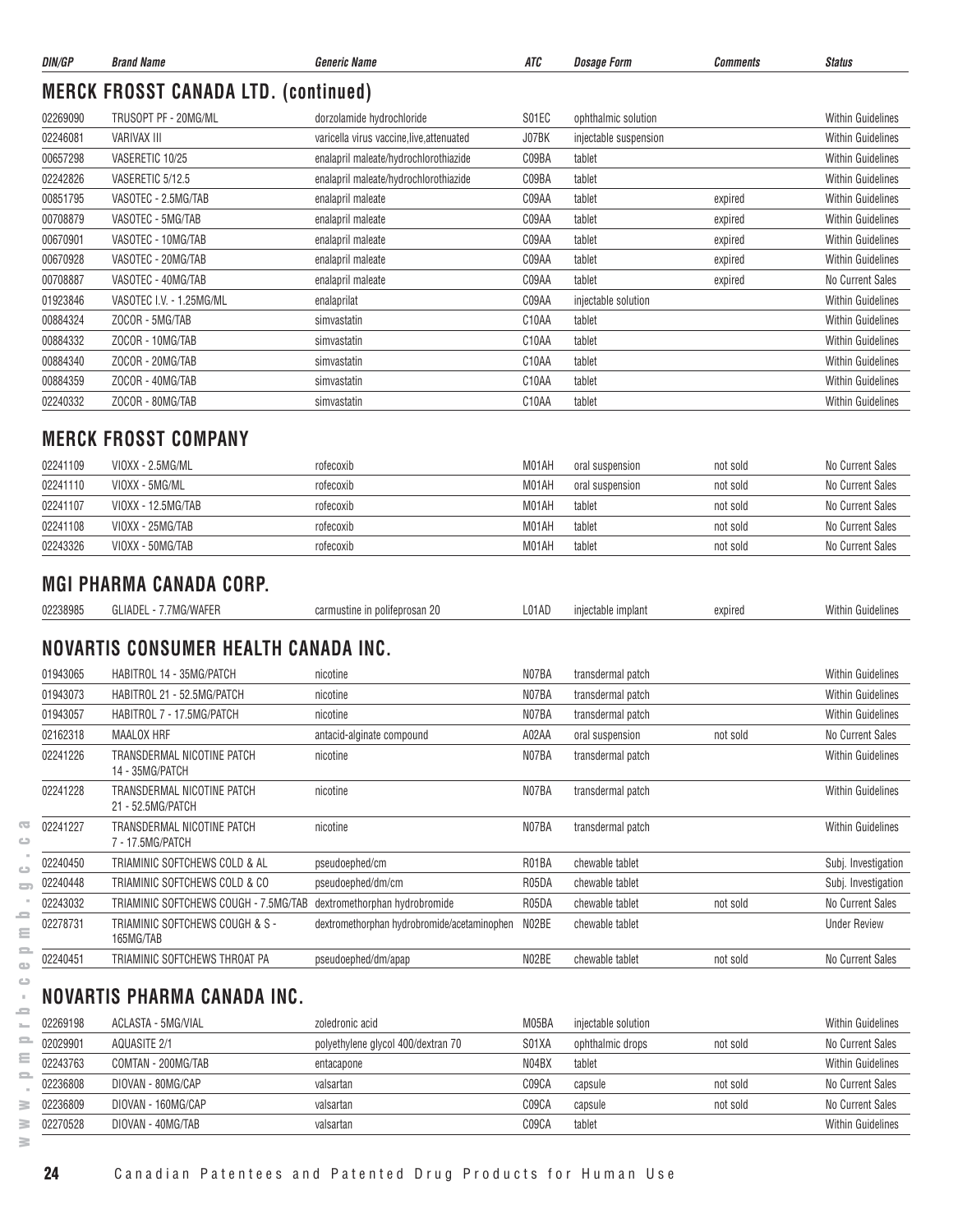| DIN/GP   | <b>Brand Name</b>                              | <b>Generic Name</b>                                                | ATC   | Dosage Form                | Comments   | <b>Status</b>                               |
|----------|------------------------------------------------|--------------------------------------------------------------------|-------|----------------------------|------------|---------------------------------------------|
|          | <b>NOVARTIS PHARMA CANADA INC. (continued)</b> |                                                                    |       |                            |            |                                             |
| 02244781 | DIOVAN - 80MG/TAB                              | valsartan                                                          | C09CA | tablet                     |            | <b>Within Guidelines</b>                    |
| 02244782 | DIOVAN - 160MG/TAB                             | valsartan                                                          | C09CA | tablet                     |            | <b>Within Guidelines</b>                    |
| 02289504 | DIOVAN - 320MG/TAB                             | valsartan                                                          | C09CA | tablet                     | introduced | <b>Within Guidelines</b>                    |
| 02241901 | DIOVAN-HCT 160/12.5                            | valsartan/hydrochlorothiazide                                      | C09DA | tablet                     |            | Within Guidelines                           |
| 02246955 | DIOVAN-HCT 160/25                              | valsartan/hydrochlorothiazide                                      | C09DA | tablet                     |            | <b>Within Guidelines</b>                    |
| 02241900 | DIOVAN-HCT 80/12.5                             | valsartan/hydrochlorothiazide                                      | C09DA | tablet                     |            | <b>Within Guidelines</b>                    |
| 02247238 | ELIDEL - 10MG/G                                | pimecrolimus                                                       | D11AX | topical cream              |            | <b>Within Guidelines</b>                    |
| 02273217 | ENABLEX - 7.5MG/TAB                            | darifenacin hydrobromide                                           | G04BD | extended-release tablet    |            | Within Guidelines                           |
| 02273225 | ENABLEX - 15MG/TAB                             | darifenacin hydrobromide                                           | G04BD | extended-release tablet    |            | <b>Within Guidelines</b>                    |
| 02241835 | <b>ESTALIS 140/50</b>                          | norethindrone acetate/estradiol 17B                                | G03FA | transdermal patch          |            | Within Guidelines                           |
| 02241837 | <b>ESTALIS 250/50</b>                          | norethindrone acetate/estradiol 17B                                | G03FA | transdermal patch          |            | <b>Within Guidelines</b>                    |
| 02243529 | ESTALIS-SEQUI 140/50                           | norethindrone acetate/estradiol 176 +<br>estradiol 17 <sub>B</sub> | G03FB | transdermal patch          |            | <b>Within Guidelines</b>                    |
| 02243530 | ESTALIS-SEQUI 250/50                           | norethindrone acetate/estradiol 176 +<br>estradiol 17 <sub>B</sub> | G03FB | transdermal patch          |            | <b>Within Guidelines</b>                    |
| 02108186 | ESTRACOMB .05/.05-.25                          | estradiol 17B/estradiol 17B & norethindrone<br>acetate             | G03FA | transdermal patch          |            | <b>Within Guidelines</b>                    |
| 02244002 | ESTRADOT 100 - 1.56MG/PATCH                    | estradiol 17 <sub>B</sub>                                          | G03CA | transdermal patch          |            | <b>Within Guidelines</b>                    |
| 02245676 | ESTRADOT 25 - 0.39MG/PATCH                     | estradiol 17 <sub>B</sub>                                          | G03CA | transdermal patch          |            | Within Guidelines                           |
| 02243999 | ESTRADOT 37.5 - 0.585MG/PATCH                  | estradiol 17 <sub>B</sub>                                          | G03CA | transdermal patch          |            | <b>Within Guidelines</b>                    |
| 02244000 | ESTRADOT 50 - 0.78MG/PATCH                     | estradiol 17 <sub>B</sub>                                          | G03CA | transdermal patch          |            | <b>Within Guidelines</b>                    |
| 02244001 | ESTRADOT 75 - 1.17MG/PATCH                     | estradiol 17 <sub>B</sub>                                          | G03CA | transdermal patch          |            | Within Guidelines                           |
| 02242115 | EXELON - 1.5MG/CAP                             | rivastigmine tartrate                                              | N06DA | capsule                    |            | <b>Within Guidelines</b>                    |
| 02242116 | EXELON - 3MG/CAP                               | rivastigmine tartrate                                              | N06DA | capsule                    |            | <b>Within Guidelines</b>                    |
| 02242117 | EXELON - 4.5MG/CAP                             | rivastigmine tartrate                                              | N06DA | capsule                    |            | Within Guidelines                           |
| 02242118 | EXELON - 6MG/CAP                               | rivastigmine tartrate                                              | N06DA | capsule                    |            | <b>Within Guidelines</b>                    |
| 02245240 | EXELON - 2MG/ML                                | rivastigmine tartrate                                              | N06DA | oral solution              |            | <b>Within Guidelines</b>                    |
| 02302853 | EXELON 10 - 18MG/PATCH                         | rivastigmine                                                       | N06DA | transdermal patch          |            | <b>Under Review</b>                         |
| 02302845 | <b>EXELON 5 - 9MG/PATCH</b>                    | rivastigmine                                                       | N06DA | transdermal patch          |            | <b>Under Review</b>                         |
| 02287420 | EXJADE - 125MG/TAB                             | deferasirox                                                        | V03AC | tablet for oral suspension |            | Within Guidelines                           |
| 02287439 | EXJADE - 250MG/TAB                             | deferasirox                                                        | V03AC | tablet for oral suspension |            | <b>Within Guidelines</b>                    |
| 02287447 | EXJADE - 500MG/TAB                             | deferasirox                                                        | V03AC | tablet for oral suspension |            | <b>Within Guidelines</b>                    |
| 02229110 | FAMVIR - 125MG/TAB                             | famciclovir                                                        | J05AB | tablet                     |            | Within Guidelines                           |
| 02229129 | FAMVIR - 250MG/TAB                             | famciclovir                                                        | J05AB | tablet                     |            | Within Guidelines                           |
| 02177102 | FAMVIR - 500MG/TAB                             | famciclovir                                                        | J05AB | tablet                     |            | Within Guidelines                           |
| 02231384 | FEMARA - 2.5MG/TAB                             | letrozole                                                          | L02BG | tablet                     |            | Within Guidelines                           |
| 02230898 | FORADIL - 0.012MG/DOSE                         | formoterol fumarate                                                | R03AC | powder for inhalation      | expired    | $\overline{\mathbf{C}}$<br>No Current Sales |
| 02244724 | GLEEVEC - 50MG/CAP                             | imatinib mesylate                                                  | L01XX | capsule                    | not sold   | $\bigcirc$<br>No Current Sales              |
| 02244725 | GLEEVEC - 100MG/CAP                            | imatinib mesylate                                                  | L01XX | capsule                    | not sold   | $\circ$<br>No Current Sales                 |
| 02253275 | GLEEVEC - 100MG/TAB                            | imatinib mesylate                                                  | L01XX | tablet                     |            | 5<br><b>Within Guidelines</b>               |
| 02253283 | GLEEVEC - 400MG/TAB                            | imatinib mesylate                                                  | L01XX | tablet                     |            | <b>Within Guidelines</b><br>=               |
| 02239876 | LAMISIL - 10MG/G                               | terbinafine hydrochloride                                          | D01AE | topical gel                | not sold   | ≘<br>No Current Sales                       |
| 02238703 | LAMISIL - 10MG/ML                              | terbinafine hydrochloride                                          | D01AE | topical spray              |            | $\equiv$<br>Within Guidelines               |
| 02061562 | LESCOL - 20MG/CAP                              | fluvastatin sodium                                                 | C10AA | capsule                    |            | $\bigcirc$<br>Within Guidelines             |
| 02061570 | LESCOL - 40MG/CAP                              | fluvastatin sodium                                                 | C10AA | capsule                    |            | $\circ$<br>Within Guidelines<br>×.          |
| 02250527 | LESCOL XL - 80MG/TAB                           | fluvastatin sodium                                                 | C10AA | extended-release tablet    |            | 2<br>Within Guidelines                      |
| 02162873 | LOTENSIN-HCT 10/12.5                           | benazepril hydrochloride/hydrochlorothiazide                       | C09BA | tablet                     | not sold   | No Current Sales                            |
| 02162881 | LOTENSIN-HCT 20/25                             | benazepril hydrochloride/hydrochlorothiazide                       | C09BA | tablet                     | not sold   | $\equiv$<br>No Current Sales<br>$\equiv$    |
| 02162865 | LOTENSIN-HCT 5/6.25                            | benazepril hydrochloride/hydrochlorothiazide                       | C09BA | tablet                     | not sold   | No Current Sales<br>으                       |
| 01990926 | MIACALCIN - 50UNIT/ML                          | calcitonin salmon                                                  | H05BA | injectable solution        | not sold   | No Current Sales                            |
| 01992880 | MIACALCIN - 100UNIT/ML                         | calcitonin salmon                                                  | H05BA | injectable solution        | not sold   | ≧<br>No Current Sales                       |
| 02264560 | MYFORTIC - 180MG/TAB                           | mycophenolate sodium                                               | L04AA | tablet                     |            | $\geq$<br><b>Within Guidelines</b>          |
|          |                                                |                                                                    |       |                            |            | ≧                                           |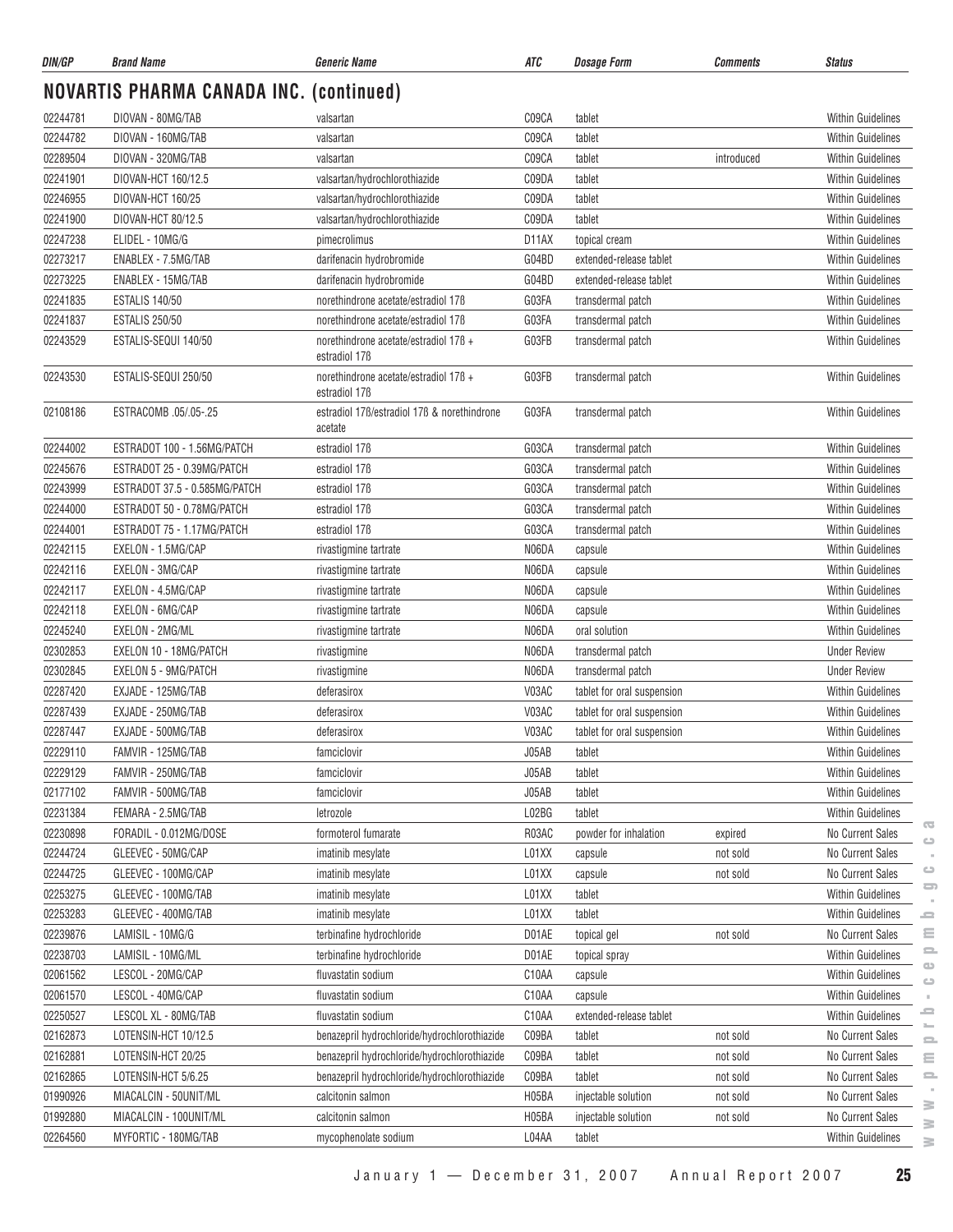| DIN/GP   | <b>Brand Name</b>                              | <b>Generic Name</b>       | ATC   | <b>Dosage Form</b>             | <b>Comments</b>  | <b>Status</b>            |
|----------|------------------------------------------------|---------------------------|-------|--------------------------------|------------------|--------------------------|
|          | <b>NOVARTIS PHARMA CANADA INC. (continued)</b> |                           |       |                                |                  |                          |
| 02264579 | MYFORTIC - 360MG/TAB                           | mycophenolate sodium      | L04AA | tablet                         |                  | <b>Within Guidelines</b> |
| 02237671 | NEORAL - 10MG/CAP                              | cyclosporine              | L04AA | capsule                        |                  | <b>Within Guidelines</b> |
| 02150689 | NEORAL - 25MG/CAP                              | cyclosporine              | L04AA | capsule                        |                  | <b>Within Guidelines</b> |
| 02150662 | NEORAL - 50MG/CAP                              | cyclosporine              | L04AA | capsule                        |                  | <b>Within Guidelines</b> |
| 02150670 | NEORAL - 100MG/CAP                             | cyclosporine              | L04AA | capsule                        |                  | <b>Within Guidelines</b> |
| 02150697 | NEORAL - 100MG/ML                              | cyclosporine              | L04AA | oral solution                  |                  | <b>Within Guidelines</b> |
| 02130181 | PROLEUKIN - 22000000UNIT/VIAL                  | aldesleukin               | L03AC | powder for injectable solution |                  | <b>Within Guidelines</b> |
| 02302063 | RASILEZ - 150MG/TAB                            | aliskiren                 | C09XA | tablet                         | introduced (nas) | <b>Under Review</b>      |
| 02302071 | RASILEZ - 300MG/TAB                            | aliskiren                 | C09XA | tablet                         | introduced (nas) | <b>Under Review</b>      |
| 02245525 | RESCULA - 1.5MG/ML                             | unoprostone isopropyl     | S01EX | ophthalmic solution            | not sold         | No Current Sales         |
| 02229854 | RESTORIL - 7.5MG/CAP                           | temazepam                 | N05CD | capsule                        | not sold         | No Current Sales         |
| 00755591 | SANDIMMUNE - 25MG/CAP                          | cyclosporine              | L04AA | capsule                        | not sold         | No Current Sales         |
| 01907182 | SANDIMMUNE - 50MG/CAP                          | cyclosporine              | L04AA | capsule                        | not sold         | No Current Sales         |
| 00755605 | SANDIMMUNE - 100MG/CAP                         | cyclosporine              | L04AA | capsule                        | not sold         | No Current Sales         |
| 00593257 | SANDIMMUNE - 50MG/ML                           | cyclosporine              | L04AA | injectable solution            |                  | <b>Within Guidelines</b> |
| 00593249 | SANDIMMUNE - 100MG/ML                          | cyclosporine              | L04AA | oral solution                  | not sold         | No Current Sales         |
| 00839191 | SANDOSTATIN - 0.05MG/ML                        | octreotide                | H01CB | injectable solution            |                  | <b>Within Guidelines</b> |
| 00839205 | SANDOSTATIN - 0.1MG/ML                         | octreotide                | H01CB | injectable solution            |                  | Within Guidelines        |
| 02049392 | SANDOSTATIN - 0.2MG/ML                         | octreotide                | H01CB | injectable solution            |                  | <b>Within Guidelines</b> |
| 00839213 | SANDOSTATIN - 0.5MG/ML                         | octreotide                | H01CB | injectable solution            |                  | <b>Within Guidelines</b> |
| 02239323 | SANDOSTATIN LAR - 10MG/VIAL                    | octreotide                | H01CB | powder for injectable solution |                  | <b>Within Guidelines</b> |
| 02239324 | SANDOSTATIN LAR - 20MG/VIAL                    | octreotide                | H01CB | powder for injectable solution |                  | <b>Within Guidelines</b> |
| 02239325 | SANDOSTATIN LAR - 30MG/VIAL                    | octreotide                | H01CB | powder for injectable solution |                  | <b>Within Guidelines</b> |
| 02288389 | SEBIVO - 600MG/TAB                             | telbivudine               | J05AF | tablet                         | introduced (nas) | Within Guidelines        |
| 02242815 | SIMULECT - 20MG/VIAL                           | basiliximab               | L04AA | powder for injectable solution |                  | <b>Within Guidelines</b> |
| 02245438 | STARLIX - 60MG/TAB                             | nateglinide               | A10BX | tablet                         |                  | <b>Within Guidelines</b> |
| 02245439 | STARLIX - 120MG/TAB                            | nateglinide               | A10BX | tablet                         |                  | <b>Within Guidelines</b> |
| 02245440 | STARLIX - 180MG/TAB                            | nateglinide               | A10BX | tablet                         |                  | Within Guidelines        |
| 02239630 | TOBI - 300MG/AMPOULE                           | tobramycin sulfate        | J01GB | solution for inhalation        |                  | <b>Within Guidelines</b> |
| 02242067 | TRILEPTAL - 150MG/TAB                          | oxcarbazepine             | N03AF | tablet                         |                  | Subj. Investigation      |
| 02242068 | TRILEPTAL - 300MG/TAB                          | oxcarbazepine             | N03AF | tablet                         |                  | Subj. Investigation      |
| 02242069 | TRILEPTAL - 600MG/TAB                          | oxcarbazepine             | N03AF | tablet                         |                  | Subj. Investigation      |
| 02230732 | TRINIPATCH 0.2 - 22.4MG/PATCH                  | nitroglycerin             | C01DA | transdermal patch              |                  | <b>Under Review</b>      |
| 02230733 | TRINIPATCH 0.4 - 44.8MG/PATCH                  | nitroglycerin             | C01DA | transdermal patch              |                  | <b>Under Review</b>      |
| 02230734 | TRINIPATCH 0.6 - 67.2MG/PATCH                  | nitroglycerin             | C01DA | transdermal patch              |                  | <b>Under Review</b>      |
| 02242367 | VISUDYNE - 15MG/VIAL                           | verteporfin               | L01XX | powder for injectable solution |                  | Within Guidelines        |
| 02204444 | VIVELLE 100 - 8.66MG/PATCH                     | estradiol 17 <sub>B</sub> | G03CA | transdermal patch              | not sold         | No Current Sales         |
| 02243488 | VIVELLE 25 - 2.16MG/PATCH                      | estradiol 17 <sub>B</sub> | G03CA | transdermal patch              | not sold         | No Current Sales         |
| 02204401 | VIVELLE 37.5 - 3.28MG/PATCH                    | estradiol 17 <sub>B</sub> | G03CA | transdermal patch              | not sold         | No Current Sales         |
| 02204428 | VIVELLE 50 - 4.33MG/PATCH                      | estradiol 17 <sub>B</sub> | G03CA | transdermal patch              | not sold         | No Current Sales         |
| 02204436 | VIVELLE 75 - 6.56MG/PATCH                      | estradiol 17 <sub>B</sub> | G03CA | transdermal patch              | not sold         | No Current Sales         |
| 01940414 | VOLTAREN OPHTHA - 1MG/ML                       | diclofenac sodium         | S01BC | ophthalmic drops               |                  | Within Guidelines        |
| 02260565 | XOLAIR - 150MG/VIAL                            | omalizumab                | R03DX | powder for injectable solution |                  | <b>Within Guidelines</b> |
| 02245566 | ZELNORM - 6MG/TAB                              | tegaserod maleate         | A03AE | powder for injectable solution |                  | <b>Within Guidelines</b> |
| 02242725 | ZOMETA - 4MG/VIAL                              | zoledronic acid           | M05BA | powder for injectable solution | not sold         | No Curent Sales          |
| 02248296 | ZOMETA - 4MG/VIAL                              | zoledronic acid           | M05BA | injectable solution            |                  | <b>Within Guidelines</b> |
|          |                                                |                           |       |                                |                  |                          |

# $\subseteq$  NOVO NORDISK CANADA INC.

| 02239924 | GLUCONORM<br>$-0.5MG/TAB$ | repaglinide | A10BX | tablet | <b>Within Guidelines</b> |
|----------|---------------------------|-------------|-------|--------|--------------------------|
| 02239925 | GLUCONORM - 1MG/TAB       | repaglinide | A10BX | tablet | <b>Within Guidelines</b> |
| 02239926 | GLUCONORM - 2MG/TAB       | repaglinide | A10BX | tablet | <b>Within Guidelines</b> |

 $\sim$  $\equiv$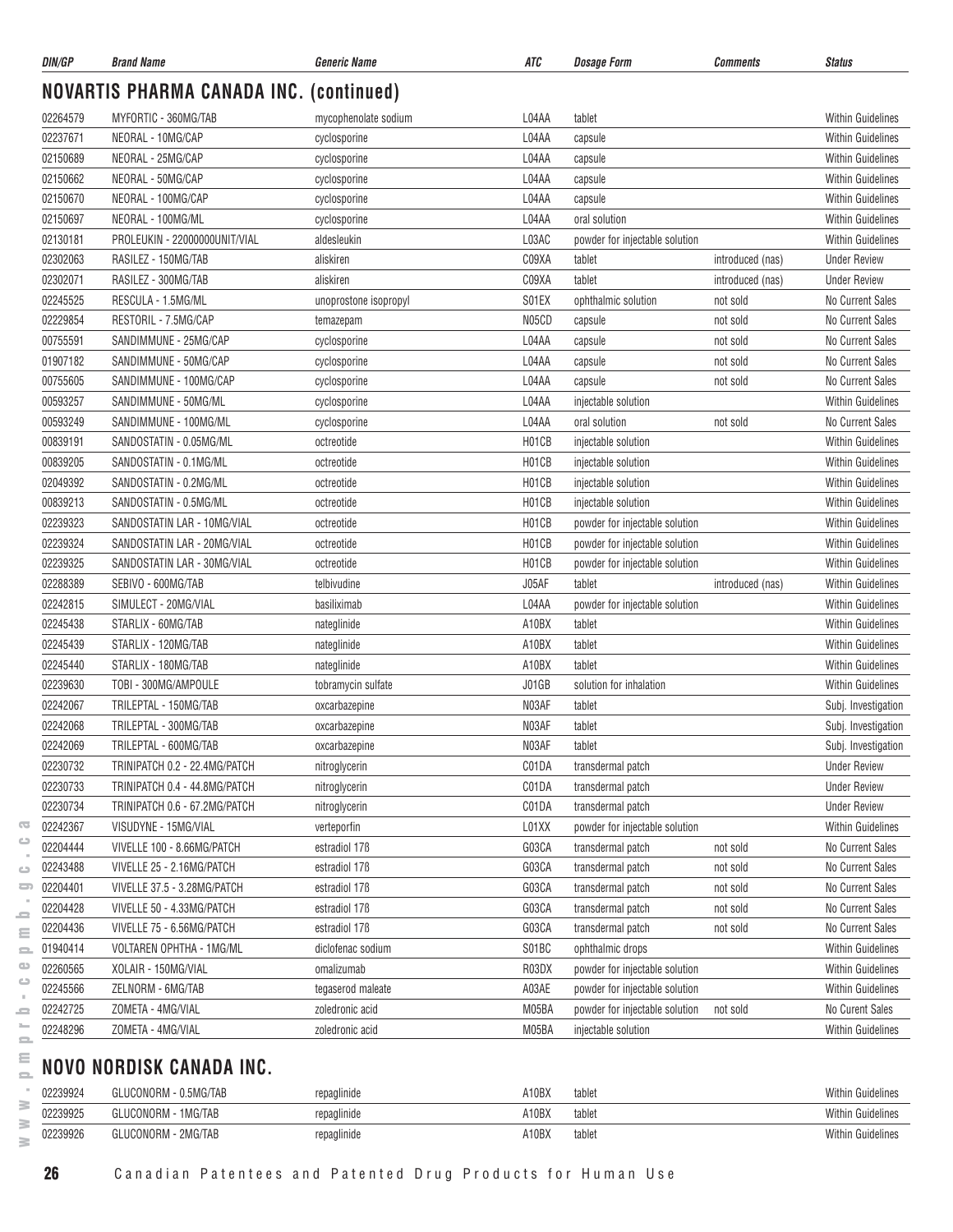| DIN/GP               | <b>Brand Name</b>                                                             | <b>Generic Name</b>                                                               | ATC            | <i><b>Dosage Form</b></i>                      | <b>Comments</b>      | <b>Status</b>                               |
|----------------------|-------------------------------------------------------------------------------|-----------------------------------------------------------------------------------|----------------|------------------------------------------------|----------------------|---------------------------------------------|
|                      | <b>NOVO NORDISK CANADA INC. (continued)</b>                                   |                                                                                   |                |                                                |                      |                                             |
| 02271850             | LEVEMIR FLEXPEN - 100UNIT/ML                                                  | insulin detemir                                                                   | A10AE          | injectable solution                            | not sold             | No Current Sales                            |
| 02271869             | LEVEMIR INNOLET - 100UNIT/ML                                                  | insulin detemin                                                                   | A10AE          | injectable solution                            | not sold             | No Current Sales                            |
| 02271842             | LEVEMIR PENFILL - 100UNIT/ML                                                  | insulin detemir                                                                   | A10AE          | injectable solution                            |                      | Subj. Investigation                         |
| 02056682             | LOGIPARIN - 10000UNIT/ML                                                      | tinzaparin sodium                                                                 | B01AB          | injectable suspension                          | not sold             | No Current Sales                            |
| 02056690             | LOGIPARIN - 11700UNIT/ML                                                      | tinzaparin sodium                                                                 | B01AB          | injectable suspension                          | not sold             | <b>No Current Sales</b>                     |
| 02239659             | NIASTASE - 1.2MG/VIAL                                                         | eptacog alfa (activated)                                                          | B02BD          | powder for injectable solution                 |                      | <b>Within Guidelines</b>                    |
| 02239660             | NIASTASE - 2.4MG/VIAL                                                         | eptacog alfa (activated)                                                          | B02BD          | powder for injectable solution                 |                      | <b>Within Guidelines</b>                    |
| 02239661             | NIASTASE - 4.8MG/VIAL                                                         | eptacog alfa (activated)                                                          | B02BD          | powder for injectable solution                 |                      | <b>Within Guidelines</b>                    |
| 02024292             | NOVOLIN GE 10/90 - 100UNIT/ML                                                 | insulin (regular/isophane) human biosynthetic                                     | A10AD          | injectable suspension                          |                      | <b>Within Guidelines</b>                    |
| 02245179             | NOVOLIN GE 10/90 INNOLET - 100UNIT/ML                                         | insulin (isophane) human biosynthetic                                             | A10AC          | injectable suspension                          | not sold             | No Current Sales                            |
| 02024306             | NOVOLIN GE 20/80 - 100UNIT/ML                                                 | insulin (regular/isophane) human biosynthetic                                     | A10AD          | injectable suspension                          |                      | <b>Within Guidelines</b>                    |
| 02245180             | NOVOLIN GE 20/80 INNOLET - 100UNIT/ML                                         | insulin (isophane) human biosynthetic                                             | A10AC          | injectable suspension                          | not sold             | No Current Sales                            |
| 02024217             | NOVOLIN GE 30/70 - 100UNIT/ML                                                 | insulin (regular/isophane) human biosynthetic                                     | A10AD          | injectable suspension                          |                      | <b>Within Guidelines</b>                    |
| 02025248             | NOVOLIN GE 30/70 - 100UNIT/ML                                                 | insulin (regular/isophane) human biosynthetic                                     | A10AD          | injectable suspension                          |                      | <b>Within Guidelines</b>                    |
| 02245181             | NOVOLIN GE 30/70 INNOLET - 100UNIT/ML                                         | insulin (isophane) human biosynthetic                                             | A10AC          | injectable suspension                          | not sold             | No Current Sales                            |
| 02024314             | NOVOLIN GE 40/60 - 100UNIT/ML                                                 | insulin (regular/isophane) human biosynthetic                                     | A10AD          | injectable suspension                          |                      | <b>Within Guidelines</b>                    |
| 02245182             | NOVOLIN GE 40/60 INNOLET - 100UNIT/ML                                         | insulin (isophane) human biosynthetic                                             | A10AC          | injectable suspension                          | not sold             | <b>No Current Sales</b>                     |
| 02024322             | NOVOLIN GE 50/50 - 100UNIT/ML                                                 | insulin (regular/isophane) human biosynthetic                                     | A10AD          | injectable suspension                          |                      | <b>Within Guidelines</b>                    |
| 02245183             | NOVOLIN GE 50/50 INNOLET - 100UNIT/ML                                         | insulin (isophane) human biosynthetic                                             | A10AC          | injectable suspension                          | not sold             | No Current Sales                            |
| 02024241             | NOVOLIN GE LENTE - 100UNIT/ML                                                 | insulin (lente) human biosynthetic                                                | A10AC          | injectable suspension                          | not sold             | No Current Sales                            |
| 02024225             | NOVOLIN GE NPH - 100UNIT/ML                                                   | insulin (isophane) human biosynthetic                                             | A10AC          | injectable suspension                          |                      | <b>Within Guidelines</b>                    |
| 02024268             | NOVOLIN GE NPH - 100UNIT/ML                                                   | insulin (isophane) human biosynthetic                                             | A10AC          | injectable suspension                          |                      | <b>Within Guidelines</b>                    |
| 02245177             | NOVOLIN GE NPH INNOLET - 100UNIT/ML                                           | insulin (isophane) human biosynthetic                                             | A10AC          | injectable suspension                          | not sold             | <b>No Current Sales</b>                     |
| 02024233             | NOVOLIN GE TORONTO - 100UNIT/ML                                               | insulin (regular) human biosynthetic                                              | A10AB          | injectable suspension                          |                      | <b>Within Guidelines</b>                    |
| 02024284             | NOVOLIN GE TORONTO - 100UNIT/ML                                               | insulin (regular) human biosynthetic                                              | A10AB          | injectable suspension                          |                      | <b>Within Guidelines</b>                    |
| 02245178             | NOVOLIN GE TORONTO INNOLET - 100UNIT/ML insulin (isophane) human biosynthetic |                                                                                   | A10AB          | injectable suspension                          | not sold             | <b>No Current Sales</b>                     |
| 02024276             | NOVOLIN GE ULTRALENTE - 100UNIT/ML                                            | insulin (ultralente) human biosynthetic                                           | A10AE          | injectable suspension                          | not sold             | No Current Sales                            |
| 01988700             | NOVOLINSET 30/70 - 100UNIT/ML                                                 | insulin (regular/isophane) human semi-synthetic A10AD                             |                | injectable suspension                          | not sold             | <b>No Current Sales</b>                     |
| 02024411             | NOVOLINSET GE 10/90 - 100UNIT/ML                                              | insulin (regular/isophane) human biosynthetic                                     | A10AD          | injectable suspension                          | not sold             | No Current Sales                            |
| 02024438             | NOVOLINSET GE 20/80 - 100UNIT/ML                                              | insulin (regular/isophane) human biosynthetic                                     | A10AD          | injectable suspension                          | not sold             | No Current Sales                            |
| 02024446             | NOVOLINSET GE 30/70 - 100UNIT/ML                                              | insulin (regular/isophane) human biosynthetic                                     | A10AD          | injectable suspension                          | not sold             | No Current Sales                            |
| 02024454             | NOVOLINSET GE 40/60 - 100UNIT/ML                                              | insulin (regular/isophane) human biosynthetic                                     | A10AD          | injectable suspension                          | not sold             | No Current Sales                            |
| 02025264             | NOVOLINSET GE 50/50 - 100UNIT/ML                                              | insulin (regular/isophane) human biosynthetic                                     | A10AD          | injectable suspension                          | not sold             | No Current Sales                            |
| 02024403             | NOVOLINSET GE NPH - 100UNIT/ML                                                | insulin (isophane) human biosynthetic                                             | A10AC          |                                                |                      | <b>No Current Sales</b>                     |
|                      | NOVOLINSET GE TORONTO - 100UNIT/ML                                            |                                                                                   |                | injectable suspension                          | not sold             | No Current Sales                            |
| 02025256             |                                                                               | insulin (regular) human biosynthetic                                              | A10AB          | injectable suspension                          | not sold             | No Current Sales                            |
| 01986090<br>01927477 | NOVOLINSET NPH - 100UNIT/ML<br>NOVOLINSET TORONTO - 100UNIT/ML                | insulin (isophane) human semi-synthetic<br>insulin (regular) human semi-synthetic | A10AC<br>A10AB | injectable suspension<br>injectable suspension | not sold<br>not sold | No Current Sales                            |
| 02265443             | NOVOMIX 30 FLEXPEN - 100UNIT/ML                                               | insulin aspart/insulin aspart protamine                                           | A10AD          | injectable suspension                          |                      | No Current Sales                            |
|                      |                                                                               |                                                                                   |                | injectable suspension                          | not sold             |                                             |
| 02265435             | NOVOMIX 30 PENFILL - 100UNIT/ML                                               | insulin aspart/insulin aspart protamine                                           | A10AD          |                                                | introduced           | <b>Within Guidelines</b>                    |
| 02292459             | NOVOMIX 50 FLEXPEN - 100UNIT/ML<br>NOVOMIX 50 PENFILL - 100UNIT/ML            | insulin aspart/insulin aspart protamine                                           | A10AD          | injectable suspension                          | not sold             | <b>No Current Sales</b><br>No Current Sales |
| 02292440             |                                                                               | insulin aspart/insulin aspart protamine                                           | A10AD          | injectable suspension                          | not sold             |                                             |
| 02292475             | NOVOMIX 70 FLEXPEN - 100UNIT/ML                                               | insulin aspart/insulin aspart protamine                                           | A10AD          | injectable suspension                          | not sold             | No Current Sales                            |
| 02292467             | NOVOMIX 70 PENFILL - 100UNIT/ML                                               | insulin aspart/insulin aspart protamine                                           | A10AD          | injectable suspension                          | not sold             | <b>No Current Sales</b>                     |
| 02244353             | NOVORAPID - 100UNIT/ML                                                        | insulin aspart                                                                    | A10AB          | injectable solution                            |                      | <b>Within Guidelines</b>                    |
| 02245397             | NOVORAPID - 100UNIT/ML                                                        | insulin aspart                                                                    | A10AB          | injectable solution                            |                      | <b>Within Guidelines</b>                    |
|                      | <b>NYCOMED CANADA INC.</b>                                                    |                                                                                   |                |                                                |                      |                                             |
| 02285592             | ALVESCO - 50MCG/DOSE                                                          | ciclesonide                                                                       | R03BA          | aerosol for inhalation                         | not sold             | No Current Sales                            |
| 02285606             | ALVESCO - 100MCG/DOSE                                                         | ciclesonide                                                                       | R03BA          | aerosol for inhalation                         |                      | <b>Within Guidelines</b>                    |
| 02285614             | ALVESCO - 200MCG/DOSE                                                         | ciclesonide                                                                       | R03BA          | aerosol for inhalation                         |                      | <b>Within Guidelines</b>                    |
| 02303671             | OMNARIS - 50MCG/DOSE                                                          | ciclesonide                                                                       | R03BA          | nasal spray                                    | not sold             | No Current Sales                            |

 $\overline{\text{C}}$  $\qquad \qquad \qquad \qquad \Box$  $\sim$ 

 $\geq$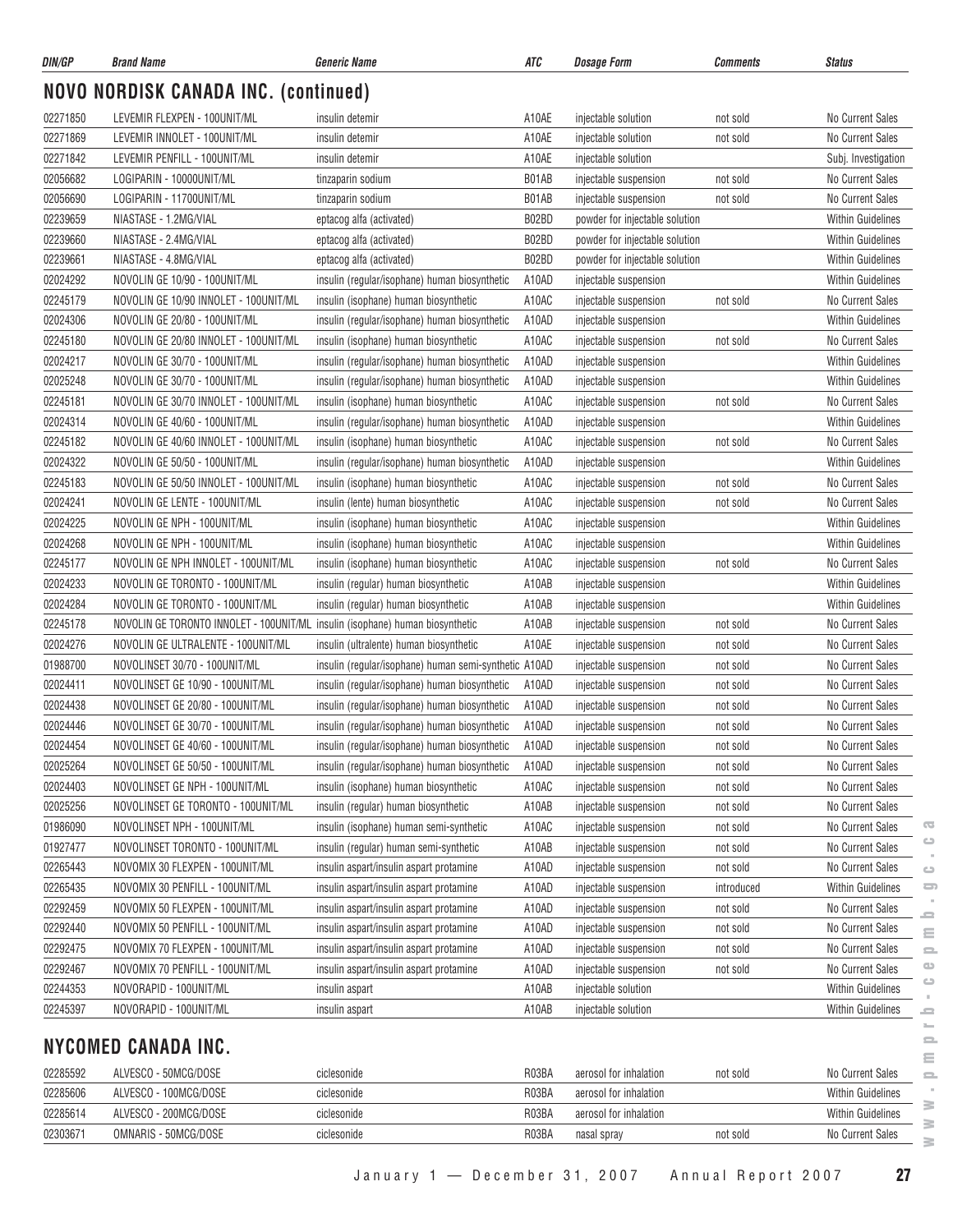| DIN/GP                          | <b>Brand Name</b>     | <b>Generic Name</b>    | ATC   | <b>Dosage Form</b>             | <b>Comments</b> | <b>Status</b>            |  |
|---------------------------------|-----------------------|------------------------|-------|--------------------------------|-----------------|--------------------------|--|
| NYCOMED CANADA INC. (continued) |                       |                        |       |                                |                 |                          |  |
| 02239616                        | PANTO IV - 40MG/VIAL  | pantoprazole sodium    | A02BC | powder for injectable solution |                 | <b>Within Guidelines</b> |  |
| 02224151                        | PANTO-BYK - 40MG/TAB  | pantoprazole sodium    | A02BC | tablet                         | not sold        | No Current Sales         |  |
| 02241804                        | PANTOLOC - 20MG/TAB   | pantoprazole sodium    | A02BC | tablet                         |                 | <b>Within Guidelines</b> |  |
| 02229453                        | PANTOLOC - 40MG/TAB   | pantoprazole sodium    | A02BC | tablet                         |                 | <b>Within Guidelines</b> |  |
| 02267233                        | PANTOLOC M - 40MG/TAB | pantoprazole magnesium | A02BC | tablet                         |                 | <b>Within Guidelines</b> |  |

## **ORGANON CANADA LTD. (AKZO)**

| 00782327 | ANDRIOL - 40MG/CAP          | testosterone undecanoate       | G03BA                          | capsule                                    | Subj. Investigation      |
|----------|-----------------------------|--------------------------------|--------------------------------|--------------------------------------------|--------------------------|
| 02253186 | NUVARING                    | etonogestrel/ethinyl estradiol | G03F                           | vaginal ring                               | <b>Within Guidelines</b> |
| 02245641 | ORGALUTRAN - 250MCG/SYRINGE | ganirelix acetate              | H <sub>0</sub> 1 <sub>CC</sub> | injectable solution                        | Subj. Investigation      |
| 02231655 | PUREGON - 50UNIT/AMPOULE    | follitropin beta               | G03GA                          | powder for injectable solution<br>not sold | No Current Sales         |
| 02231654 | PUREGON - 75UNIT/AMPOULE    | follitropin beta               | G03GA                          | powder for injectable solution<br>not sold | No Current Sales         |
| 02231656 | PUREGON - 100UNIT/AMPOULE   | follitropin beta               | G03GA                          | powder for injectable solution<br>not sold | No Current Sales         |
| 02231657 | PUREGON - 150UNIT/AMPOULE   | follitropin beta               | G03GA                          | powder for injectable solution<br>not sold | No Current Sales         |
| 02248542 | REMERON RD - 15MG/TAB       | mirtazapine                    | N06AX                          | orally disintegrating tablet               | <b>Within Guidelines</b> |
| 02248543 | REMERON RD - 30MG/TAB       | mirtazapine                    | N06AX                          | orally disintegrating tablet               | <b>Within Guidelines</b> |
| 02248544 | REMERON RD - 45MG/TAB       | mirtazapine                    | N06AX                          | orally disintegrating tablet               | <b>Within Guidelines</b> |
| 02108208 | ZEMURON - 10MG/ML           | rocuronium bromide             | M03AC                          | injectable solution                        | <b>Within Guidelines</b> |

## **ORYX PHARMACEUTICALS INC.**

| 02270447 | ADVICOR 1000/20            | niacin/lovastatin | C <sub>10</sub> BA | tablet                         |            | <b>Within Guidelines</b> |
|----------|----------------------------|-------------------|--------------------|--------------------------------|------------|--------------------------|
| 02293501 | ADVICOR 1000/40            | niacin/lovastatin | C <sub>10</sub> BA | tablet                         |            | No Current Sales         |
| 02270439 | ADVICOR 500/20             | niacin/lovastatin | C <sub>10</sub> BA | tablet                         |            | <b>Within Guidelines</b> |
| 02293498 | ADVICOR 750/20             | niacin/lovastatin | C <sub>10</sub> BA | tablet                         | not sold   | No Current Sales         |
| 02246533 | ANGIOMAX - 250MG/VIAL      | bivalirudin       | B01AE              | powder for injectable solution |            | <b>Within Guidelines</b> |
| 02299909 | CUBICIN - 500MG/VIAL       | daptomycin        | J01XX              | powder for injectable solution |            | <b>Under Review</b>      |
| 02242505 | NAPRELAN 375 - 412.5MG/TAB | naproxen sodium   | M01AE              | controlled-release tablet      | introduced | <b>Within Guidelines</b> |
| 02242506 | NAPRELAN 500 - 550MG/TAB   | naproxen sodium   | M01AE              | controlled-release tablet      | introduced | <b>Within Guidelines</b> |
| 02262347 | NIASPAN - 500MG/TAB        | niacin            | C <sub>10</sub> AD | tablet                         |            | <b>Within Guidelines</b> |
| 02262355 | NIASPAN - 750MG/TAB        | niacin            | C <sub>10</sub> AD | tablet                         |            | <b>Within Guidelines</b> |
| 02262339 | NIASPAN - 1000MG/TAB       | niacin            | C <sub>10</sub> AD | tablet                         |            | <b>Within Guidelines</b> |
| 02162687 | RHINALAR - 0.25MG/ML       | flunisolide       | R01AD              | nasal aerosol                  |            | <b>Within Guidelines</b> |

#### **OVATION PHARMACEUTICALS INC.**

| 02068036 | 500MG/POUCH<br>SABRIL | vidabatrin  | N03AG | powder for oral solution | Within Guidelines |
|----------|-----------------------|-------------|-------|--------------------------|-------------------|
| 02065819 | 500MG/TAB<br>SABRIL   | vigabatrir. | N03AG | tablet                   | Within Guidelines |

# **PALADIN LABS INC.**

| 02239653 | ANDRODERM - 12.2MG/PATCH   | testosterone          | G03BA | transdermal patch                          |            | <b>Within Guidelines</b> |
|----------|----------------------------|-----------------------|-------|--------------------------------------------|------------|--------------------------|
| 02245972 | ANDRODERM - 24.3MG/PATCH   | testosterone          | G03BA | transdermal patch                          |            | <b>Within Guidelines</b> |
| 02241150 | DEPOCYT - 10MG/ML          | cytarabine, liposomal | L01BC | injectable suspension                      | not sold   | No Current Sales         |
| 02238592 | MUSE - 0.125MG/SUP         | alprostadil           | G04BE | intraurethral micro-suppository not sold   |            | No Current Sales         |
| 02238593 | MUSE - 0.25MG/SUP          | alprostadil           | G04BE | intraurethral micro-suppository            |            | <b>Within Guidelines</b> |
| 02238594 | MUSE - 0.5MG/SUP           | alprostadil           | G04BE | intraurethral micro-suppository            |            | <b>Within Guidelines</b> |
| 02238595 | MUSE - 1MG/SUP             | alprostadil           | G04BE | intraurethral micro-suppository            |            | <b>Within Guidelines</b> |
| 02254735 | OXYTROL - 36MG/PATCH       | oxybutynin            | G04BD | transdermal patch                          |            | <b>Within Guidelines</b> |
| 02280248 | TESTIM 1% - 5GM/TUBE       | testosterone          | G03BA | topical gel                                | introduced | <b>Within Guidelines</b> |
| 02240000 | TRELSTAR - 3.75MG/VIAL     | triptorelin pamoate   | L02AE | microgranules for injectable<br>suspension |            | <b>Within Guidelines</b> |
| 02243856 | TRELSTAR LA - 11.25MG/VIAL | triptorelin pamoate   | L02AE | microgranules for injectable<br>suspension |            | <b>Within Guidelines</b> |

 $\overline{\text{C}}$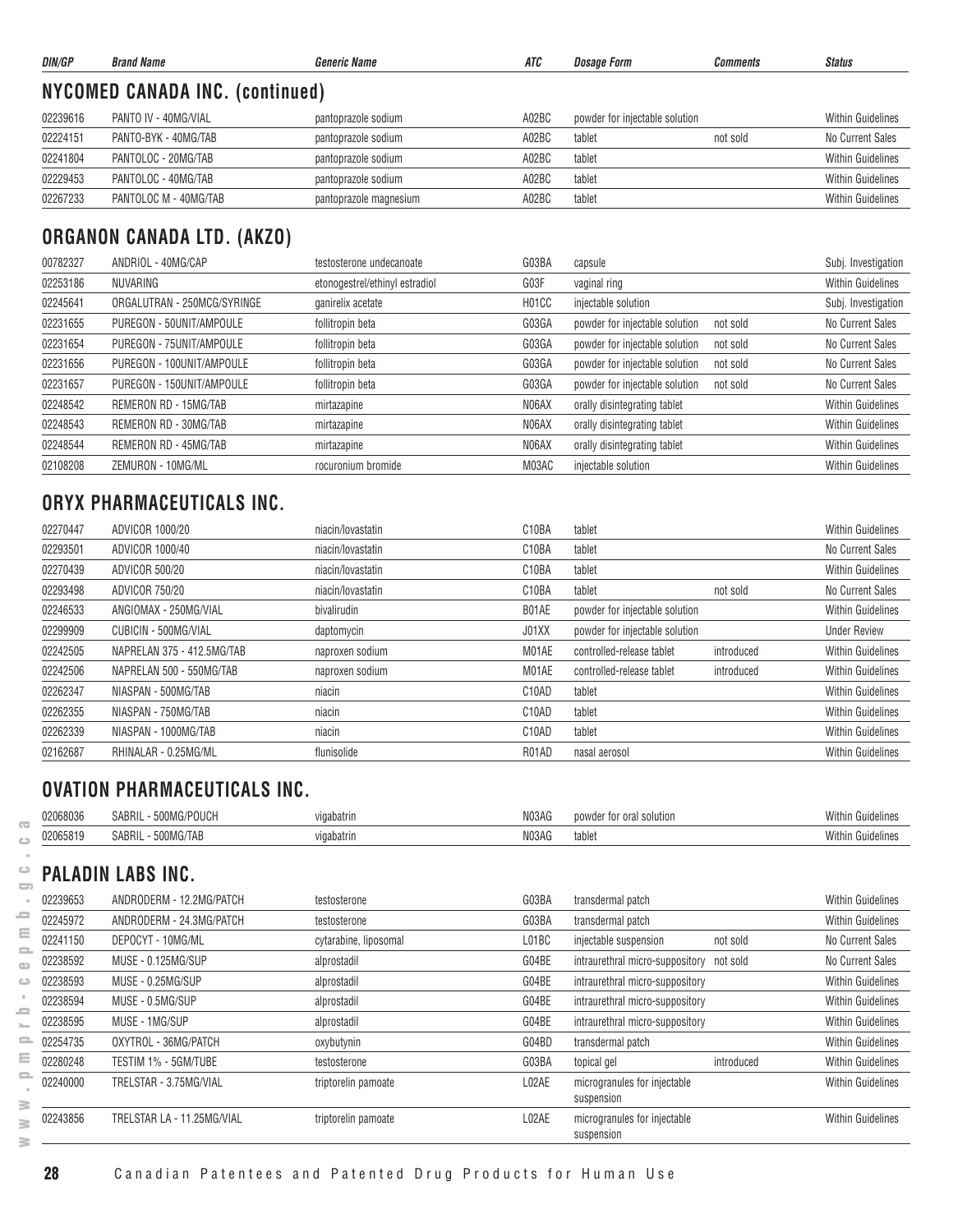| DIN/GP   | <b>Brand Name</b>                    | <b>Generic Name</b>                         | ATC                | <b>Dosage Form</b>            | Comments         | <b>Status</b>                                |
|----------|--------------------------------------|---------------------------------------------|--------------------|-------------------------------|------------------|----------------------------------------------|
|          | <b>PALADIN LABS INC. (continued)</b> |                                             |                    |                               |                  |                                              |
| 02268205 | TWINJECT - 0.15MG/DOSE               | epinephrine                                 | C01CA              | injectable solution           |                  | <b>Within Guidelines</b>                     |
| 02247310 | TWINJECT - 0.3MG/DOSE                | epinephrine                                 | C01CA              | injectable solution           |                  | <b>Within Guidelines</b>                     |
| 02278383 | VANTAS - 50MG/IMP                    | histrelin acetate                           | H01CA              | injectable implant            | not sold         | No Current Sales                             |
|          |                                      |                                             |                    |                               |                  |                                              |
|          | PDL BIOPHARMA INC.                   |                                             |                    |                               |                  |                                              |
| 02240602 | BUSULFEX - 60MG/AMPOULE              | busulfan                                    | L01AB              | injectable solution           |                  | Within Guidelines                            |
|          | PFIZER CANADA INC.                   |                                             |                    |                               |                  |                                              |
| 01947664 | ACCUPRIL - 5MG/TAB                   | quinapril hydrochloride                     | C09AA              | tablet                        |                  | Within Guidelines                            |
| 01947672 | ACCUPRIL - 10MG/TAB                  | quinapril hydrochloride                     | C09AA              | tablet                        |                  | <b>Within Guidelines</b>                     |
| 01947680 | ACCUPRIL - 20MG/TAB                  | quinapril hydrochloride                     | C09AA              | tablet                        |                  | <b>Within Guidelines</b>                     |
| 01947699 | ACCUPRIL - 40MG/TAB                  | quinapril hydrochloride                     | C09AA              | tablet                        |                  | <b>Within Guidelines</b>                     |
| 02237367 | ACCURETIC 10/12.5                    | quinapril hydrochloride/hydrochlorothiazide | C09BA              | tablet                        |                  | <b>Within Guidelines</b>                     |
| 02237368 | ACCURETIC 20/12.5                    | quinapril hydrochloride/hydrochlorothiazide | C09BA              | tablet                        |                  | Within Guidelines                            |
| 02237369 | ACCURETIC 20/25                      | quinapril hydrochloride/hydrochlorothiazide | C09BA              | tablet                        |                  | Within Guidelines                            |
| 02071002 | ADRIAMYCIN PFS - 2MG/ML              | doxorubicin hydrochloride                   | L01DB              | injectable solution           |                  | Subj. Investigation                          |
| 02205971 | AMBIEN - 5MG/TAB                     | zolpidem tartrate                           | N05CF              | tablet                        | not sold         | No Current Sales                             |
| 02205998 | AMBIEN - 10MG/TAB                    | zolpidem tartrate                           | N05CF              | tablet                        | not sold         | No Current Sales                             |
| 02232043 | ARICEPT - 5MG/TAB                    | donepezil hydrochloride                     | N06DA              | tablet                        |                  | Within Guidelines                            |
| 02232044 | ARICEPT - 10MG/TAB                   | donepezil hydrochloride                     | N06DA              | tablet                        |                  | <b>Within Guidelines</b>                     |
| 02269457 | ARICEPT RDT - 5MG/TAB                | donepezil hydrochloride                     | N06DA              | rapidly disintegrating tablet |                  | Within Guidelines                            |
| 02269465 | ARICEPT RDT - 10MG/TAB               | donepezil hydrochloride                     | N06DA              | rapidly disintegrating tablet |                  | <b>Within Guidelines</b>                     |
| 02242705 | AROMASIN - 25MG/TAB                  | exemestane                                  | L02BG              | tablet                        |                  | <b>Within Guidelines</b>                     |
| 01917056 | ARTHROTEC 0.2/50                     | misoprostol/diclofenac sodium               | M01AB              | tablet                        |                  | <b>Within Guidelines</b>                     |
| 02229837 | ARTHROTEC 0.2/75                     | misoprostol/diclofenac sodium               | M01AB              | tablet                        |                  | Within Guidelines                            |
| 02246621 | BEXTRA - 10MG/TAB                    | valdecoxib                                  | M01AH              | tablet                        | not sold         | <b>No Current Sales</b>                      |
| 02246622 | BEXTRA - 20MG/TAB                    | valdecoxib                                  | M01AH              | tablet                        | not sold         | No Current Sales                             |
| 02246623 | BEXTRA - 40MG/TAB                    | valdecoxib                                  | M01AH              | tablet                        | not sold         | <b>No Current Sales</b>                      |
| 02273284 | CADUET 10/10                         | amlodipine besylate/atorvastatin calcium    | C10AA              | tablet                        |                  | <b>Within Guidelines</b>                     |
| 02273292 | CADUET 10/20                         | amlodipine besylate/atorvastatin calcium    | C10AA              | tablet                        |                  | <b>Within Guidelines</b>                     |
| 02273306 | CADUET 10/40                         | amlodipine besylate/atorvastatin calcium    | C10AA              | tablet                        |                  | <b>Within Guidelines</b>                     |
| 02273314 | CADUET 10/80                         | amlodipine besylate/atorvastatin calcium    | C <sub>10</sub> AA | tablet                        |                  | Within Guidelines                            |
| 02273233 | CADUET 5/10                          | amlodipine besylate/atorvastatin calcium    | C10AA              | tablet                        |                  | Within Guidelines                            |
| 02273241 | CADUET 5/20                          | amlodipine besylate/atorvastatin calcium    | C10AA              | tablet                        |                  | Within Guidelines                            |
| 02273268 | CADUET 5/40                          | amlodipine besylate/atorvastatin calcium    | C10AA              | tablet                        |                  | <b>Within Guidelines</b>                     |
| 02273276 | CADUET 5/80                          | amlodipine besylate/atorvastatin calcium    | C10AA              | tablet                        |                  | $\overline{\mathbf{C}}$<br>Within Guidelines |
| 02231622 | CAMPTOSAR - 20MG/ML                  | irinotecan hydrochloride                    | L01XX              | injectable solution           |                  | ت<br>Within Guidelines                       |
| 02239941 | CELEBREX - 100MG/CAP                 | celecoxib                                   | M01AH              | capsule                       |                  | $\circ$<br>Within Guidelines                 |
| 02239942 | CELEBREX - 200MG/CAP                 | celecoxib                                   | M01AH              | capsule                       |                  | $\Box$<br>Within Guidelines                  |
| 02247690 | CELEBREX - 400MG/CAP                 | celecoxib                                   | M01AH              | capsule                       | not sold         | No Current Sales<br>ᆖ                        |
| 02299844 | CELSENTRI - 150MG/TAB                | maraviroc                                   | J05AX              | tablet                        | introduced (nas) | ≘<br><b>Within Guidelines</b>                |
| 02299852 | CELSENTRI - 300MG/TAB                | maraviroc                                   | J05AX              | tablet                        | introduced (nas) | 으<br><b>Within Guidelines</b>                |
|          | CERICLAMINE - 100MG/CAP              | cericlamine                                 | N06AB              | capsule                       | not sold         | $\bigcirc$<br>No Current Sales               |
|          | CERICLAMINE - 150MG/CAP              | cericlamine                                 | N06AB              | capsule                       | not sold         | $\circ$<br>No Current Sales<br>×             |
| 02291177 | CHAMPIX - 0.5MG/TAB                  | varenicline tartrate                        | N07BA              | tablet                        | introduced (nas) | ≘<br>Within Guidelines                       |
| 02291185 | CHAMPIX - 1MG/TAB                    | varenicline tartrate                        | N07BA              | tablet                        | introduced (nas) | <b>Within Guidelines</b>                     |
| 02298309 | CHAMPIX 0.5/1.0                      | varenicline tartrate                        | N07BA              | tablet                        | introduced (nas) | 으<br><b>Within Guidelines</b><br>Ξ           |
| 02231676 | CHRONOVERA - 180MG/TAB               | verapamil hydrochloride                     | C08DA              | extended-release tablet       | not sold         | No Current Sales<br>ᆖ                        |
| 02231677 | CHRONOVERA - 240MG/TAB               | verapamil hydrochloride                     | C08DA              | extended-release tablet       | not sold         | No Current Sales                             |
|          | COGNEX - 10MG/CAP                    | tacrine hydrochloride                       | N06DA              | capsule                       | not sold         | 3<br>No Current Sales                        |
|          | COGNEX - 20MG/CAP                    | tacrine hydrochloride                       | N06DA              | capsule                       | not sold         | $\geq$<br>No Current Sales                   |
|          |                                      |                                             |                    |                               |                  | $\geq$                                       |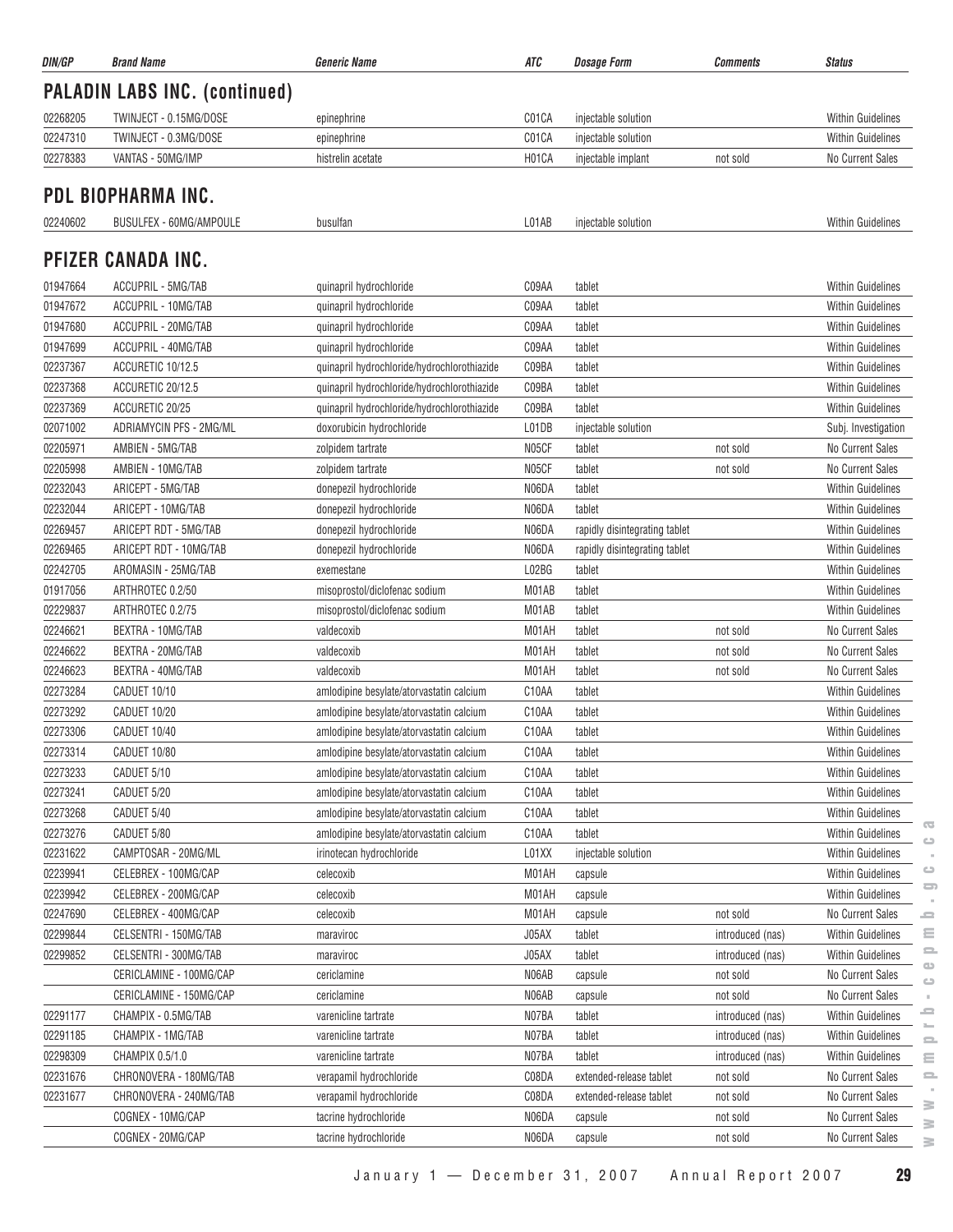| DIN/GP               | <b>Brand Name</b>                        | <b>Generic Name</b>                                   | ATC                | <b>Dosage Form</b>             | Comments             | <b>Status</b>                                |
|----------------------|------------------------------------------|-------------------------------------------------------|--------------------|--------------------------------|----------------------|----------------------------------------------|
|                      | <b>PFIZER CANADA INC. (continued)</b>    |                                                       |                    |                                |                      |                                              |
|                      | COGNEX - 30MG/CAP                        | tacrine hydrochloride                                 | N06DA              | capsule                        | not sold             | No Current Sales                             |
|                      | COGNEX - 40MG/CAP                        | tacrine hydrochloride                                 | N06DA              | capsule                        | not sold             | No Current Sales                             |
| 02132680             | COLESTID - 1000MG/TAB                    | colestipol hydrochloride                              | C10AC              | tablet                         |                      | <b>Within Guidelines</b>                     |
| 02132699             | COLESTID ORANGE - 7500MG/DOSE            | colestipol hydrochloride                              | C10AC              | oral granules                  |                      | <b>Within Guidelines</b>                     |
| 00030910             | CORTEF - 10MG/TAB                        | hydrocortisone                                        | H02AB              | tablet                         |                      | <b>Within Guidelines</b>                     |
| 00030929             | CORTEF - 20MG/TAB                        | hydrocortisone                                        | H02AB              | tablet                         |                      | <b>Within Guidelines</b>                     |
| 01934325             | DEPO-MEDROL - 20MG/ML                    | methylprednisolone acetate                            | H02AB              | injectable suspension          |                      | <b>Within Guidelines</b>                     |
| 00030759             | DEPO-MEDROL - 40MG/ML                    | methylprednisolone acetate                            | H02AB              | injectable suspension          |                      | <b>Within Guidelines</b>                     |
| 01934333             | DEPO-MEDROL - 40MG/ML                    | methylprednisolone acetate                            | H <sub>02</sub> AB | injectable suspension          |                      | <b>Within Guidelines</b>                     |
| 00030767             | DEPO-MEDROL - 80MG/ML                    | methylprednisolone acetate                            | H <sub>02</sub> AB | injectable suspension          |                      | <b>Within Guidelines</b>                     |
| 01934341             | DEPO-MEDROL - 80MG/ML                    | methylprednisolone acetate                            | H02AB              | injectable suspension          |                      | <b>Within Guidelines</b>                     |
| 00260428             | DEPO-MEDROL 40/10                        | methylprednisolone acetate/lidocaine<br>hydrochloride | H <sub>02</sub> BX | injectable suspension          |                      | <b>Within Guidelines</b>                     |
| 02239064             | DETROL - 1MG/TAB                         | tolterodine tartrate                                  | G04BD              | tablet                         |                      | <b>Within Guidelines</b>                     |
| 02239065             | DETROL - 2MG/TAB                         | tolterodine tartrate                                  | G04BD              | tablet                         |                      | <b>Within Guidelines</b>                     |
| 02244612             | DETROL LA - 2MG/CAP                      | tolterodine tartrate                                  | G04BD              | extended-release capsule       |                      | <b>Within Guidelines</b>                     |
| 02244613             | DETROL LA - 4MG/CAP                      | tolterodine tartrate                                  | G04BD              | extended-release capsule       |                      | <b>Within Guidelines</b>                     |
| 00891835             | DIFLUCAN - 2MG/ML                        | fluconazole                                           | J02AC              | injectable solution            |                      | <b>Within Guidelines</b>                     |
| 02302160             | ERAXIS - 100MG/VIAL                      | anidulafungin                                         | J02AX              | powder for injectable solution | not sold             | <b>No Current Sales</b>                      |
| 02168898             | ESTRING - 2MG/RING                       | estradiol                                             | G03CA              | vaginal ring                   |                      | <b>Within Guidelines</b>                     |
| 02293277             | EXUBERA - 1MG/DOSE                       | insulin human, rdna                                   | A10AF              | powder for inhalation          | not sold             | No Current Sales                             |
| 02293285             | EXUBERA - 3MG/DOSE                       | insulin human, rdna                                   | A10AF              | powder for inhalation          | not sold             | <b>No Current Sales</b>                      |
| 02230443             | GLUCOTROL XL - 5MG/TAB                   | glipizide                                             | A10BB              | extended-release tablet        | not sold             | No Current Sales                             |
| 02230444             | GLUCOTROL XL - 10MG/TAB                  | glipizide                                             | A10BB              | extended-release tablet        | not sold             | No Current Sales                             |
| 02239474             | GLYSET - 25MG/TAB                        | miglitol                                              | A10BF              | tablet                         | expired              | No Current Sales                             |
| 02239475             | GLYSET - 50MG/TAB                        | miglitol                                              | A10BF              | tablet                         | expired              | No Current Sales                             |
| 02239476             | GLYSET - 100MG/TAB                       | miglitol                                              | A10BF              | tablet                         | expired              | No Current Sales                             |
| 02166100             | IDAMYCIN - 5MG/CAP                       | idarubicin hydrochloride                              | L01DB              | capsule                        | not sold             | No Current Sales                             |
| 02166119             | IDAMYCIN - 10MG/CAP                      | idarubicin hydrochloride                              | L01DB              | capsule                        | not sold             | No Current Sales                             |
| 02166127             | IDAMYCIN - 25MG/CAP                      | idarubicin hydrochloride                              | L01DB              | capsule                        | not sold             | No Current Sales                             |
| 02065630             | IDAMYCIN - 5MG/VIAL                      | idarubicin hydrochloride                              | L01DB              | powder for injectable solution |                      | <b>Within Guidelines</b>                     |
| 02068095             | IDAMYCIN - 10MG/VIAL                     | idarubicin hydrochloride                              | L01DB              | powder for injectable solution | not sold             | No Current Sales                             |
| 02282496             | <b>IDAMYCIN PFS - 1MG/ML</b>             | idarubicin hydrochloride                              | L01DB              | injectable solution            |                      | <b>Within Guidelines</b>                     |
| 02230711             | LIPITOR - 10MG/TAB                       | atorvastatin calcium                                  | C10AA              | tablet                         |                      | <b>Within Guidelines</b>                     |
| 02230713             | LIPITOR - 20MG/TAB                       | atorvastatin calcium                                  | C10AA              | tablet                         |                      | <b>Within Guidelines</b>                     |
| 02230714             | LIPITOR - 40MG/TAB                       | atorvastatin calcium                                  | C10AA              | tablet                         |                      | <b>Within Guidelines</b>                     |
| 02243097             | LIPITOR - 80MG/TAB                       | atorvastatin calcium                                  | C10AA              | tablet                         |                      | <b>Within Guidelines</b>                     |
| 02268418             | LYRICA - 25MG/CAP                        | pregabalin                                            | N03AX              | capsule                        |                      | Within Guidelines                            |
| 02268426             | LYRICA - 50MG/CAP                        | pregabalin                                            | N03AX              | capsule                        |                      | <b>Within Guidelines</b>                     |
| 02268434             | LYRICA - 75MG/CAP                        | pregabalin                                            | N03AX              | capsule                        |                      | <b>Within Guidelines</b>                     |
| 02268442             | LYRICA - 100MG/CAP                       | pregabalin                                            | N03AX              | capsule                        | not sold             | No Current Sales                             |
| 02268450             | LYRICA - 150MG/CAP                       | pregabalin                                            | N03AX              | capsule                        |                      | Subj. Investigation                          |
| 02268469<br>02268477 | LYRICA - 200MG/CAP<br>LYRICA - 225MG/CAP | pregabalin                                            | N03AX<br>N03AX     | capsule                        | not sold<br>not sold | No Current Sales<br>No Current Sales         |
| 02268485             | LYRICA - 300MG/CAP                       | pregabalin                                            | N03AX              | capsule                        |                      | <b>Within Guidelines</b>                     |
|                      |                                          | pregabalin                                            |                    | capsule                        |                      |                                              |
| 02267225             | MACUGEN - 0.3MG/SYRINGE                  | pegaptanib sodium                                     | S01XA              | injectable solution            |                      | <b>Within Guidelines</b>                     |
| 00031062<br>00030988 | MEDROL - 2.5MG/G<br>MEDROL - 4MG/TAB     | methylprednisolone acetate<br>methylprednisolone      | D07AA<br>H02AB     | topical cream                  | not sold             | No Current Sales<br><b>Within Guidelines</b> |
| 00036129             | MEDROL - 16MG/TAB                        | methylprednisolone                                    | H02AB              | tablet<br>tablet               |                      | Within Guidelines                            |
| 00252395             | MEDROL 2.5/50/100                        | methylprednisolone acetate/colloidal sulfur/al.       | D10AA              | topical solution               |                      | <b>Within Guidelines</b>                     |
|                      |                                          | chlorhyd                                              |                    |                                |                      |                                              |
| 00194913             | NEO-CORTEF 10/5                          | hydrocortisone acetate/neomycin sulfate               | D07CA              | ointment                       | not sold             | No Current Sales                             |

 $\geq$ 

 $\overline{\infty}$  $\circ$  $\sim$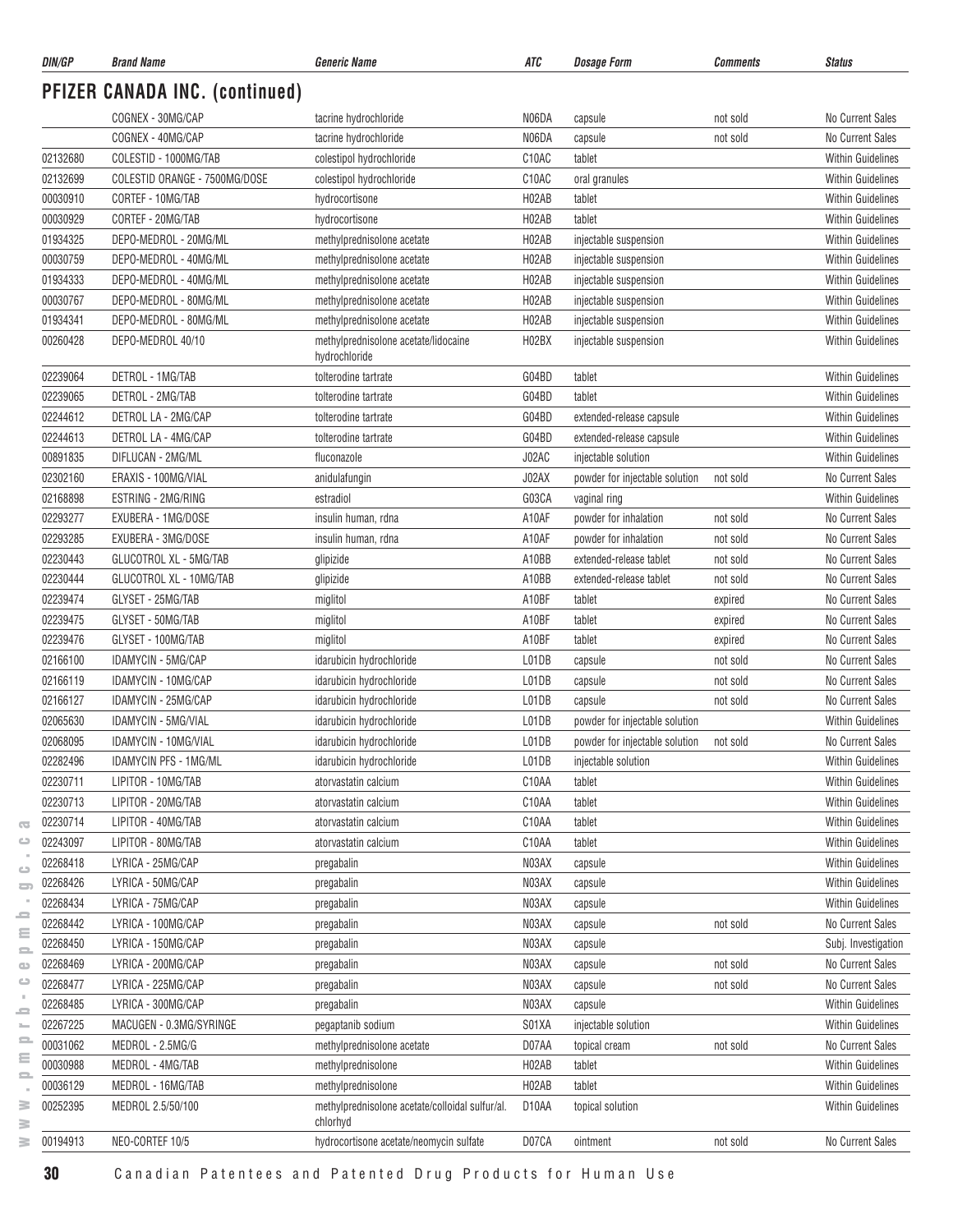| DIN/GP   | <b>Brand Name</b>                     | <b>Generic Name</b>                                         | ATC                | <b>Dosage Form</b>                      | <b>Comments</b> | <b>Status</b>                                    |
|----------|---------------------------------------|-------------------------------------------------------------|--------------------|-----------------------------------------|-----------------|--------------------------------------------------|
|          | <b>PFIZER CANADA INC. (continued)</b> |                                                             |                    |                                         |                 |                                                  |
| 00194921 | NEO-CORTEF 15/5                       | hydrocortisone acetate/neomycin sulfate                     | S01CA              | ophthalmic ointment                     | not sold        | No Current Sales                                 |
| 00194948 | NEO-CORTEF 15/5                       | hydrocortisone acetate/neomycin sulfate                     | S01CA              | ophthalmic suspension                   | not sold        | No Current Sales                                 |
| 00194883 | NEO-CORTEF 5/5                        | hydrocortisone acetate/neomycin sulfate                     | S01CA              | ophthalmic ointment                     | not sold        | No Current Sales                                 |
| 00194891 | NEO-CORTEF 5/5                        | hydrocortisone acetate/neomycin sulfate                     | D07CA              | ointment                                | not sold        | No Current Sales                                 |
| 00195057 | NEO-MEDROL 2.5/2.5/50/100             | methylprednisolone/neomycin/colloidal<br>sulfur/al. chlorhy | D10AA              | topical solution                        |                 | <b>Within Guidelines</b>                         |
| 00194867 | NEO-MEDROL 2.5/5 - 7.5MG/G            | methylprednisolone acetate/neomycin sulfate                 | D07CA              | topical cream                           | not sold        | No Current Sales                                 |
| 02084260 | NEURONTIN - 100MG/CAP                 | gabapentin                                                  | N03AX              | capsule                                 |                 | <b>Within Guidelines</b>                         |
| 02084279 | NEURONTIN - 300MG/CAP                 | gabapentin                                                  | N03AX              | capsule                                 |                 | Subj. Investigation                              |
| 02084287 | NEURONTIN - 400MG/CAP                 | gabapentin                                                  | N03AX              | capsule                                 |                 | Within Guidelines                                |
| 02239717 | NEURONTIN - 600MG/TAB                 | gabapentin                                                  | N03AX              | tablet                                  |                 | Within Guidelines                                |
| 02239718 | NEURONTIN - 800MG/TAB                 | gabapentin                                                  | N03AX              | tablet                                  |                 | <b>Within Guidelines</b>                         |
| 00878901 | NORVASC - 2.5MG/TAB                   | amlodipine besylate                                         | C08CA              | tablet                                  | not sold        | No Current Sales                                 |
| 00878928 | NORVASC - 5MG/TAB                     | amlodipine besylate                                         | C08CA              | tablet                                  |                 | <b>Within Guidelines</b>                         |
| 00878936 | NORVASC - 10MG/TAB                    | amlodipine besylate                                         | C08CA              | tablet                                  |                 | <b>Within Guidelines</b>                         |
| 02089793 | OGEN - 0.625MG/TAB                    | estropipate                                                 | G03CA              | tablet                                  |                 | <b>Within Guidelines</b>                         |
| 02089769 | OGEN - 1.25MG/TAB                     | estropipate                                                 | G03CA              | tablet                                  |                 | <b>Within Guidelines</b>                         |
| 02089777 | OGEN - 2.5MG/TAB                      | estropipate                                                 | G03CA              | tablet                                  |                 | <b>Within Guidelines</b>                         |
| 02065703 | PHARMORUBICIN PFS - 2MG/ML            | epirubicin hydrochloride                                    | L01DB              | injectable solution                     |                 | <b>Within Guidelines</b>                         |
| 02256290 | RELPAX - 20MG/TAB                     | eletriptan hydrobromide                                     | N02CC              | tablet                                  |                 | <b>Within Guidelines</b>                         |
| 02256304 | RELPAX - 40MG/TAB                     | eletriptan hydrobromide                                     | N02CC              | tablet                                  |                 | <b>Within Guidelines</b>                         |
| 02238348 | RESCRIPTOR - 100MG/TAB                | delavirdine mesylate                                        | J05AG              | tablet                                  |                 | <b>Within Guidelines</b>                         |
| 02279401 | REVATIO - 20MG/TAB                    | sildenafil citrate                                          | G04BE              | tablet                                  |                 | <b>Within Guidelines</b>                         |
| 00030600 | SOLU-CORTEF - 100MG/VIAL              | hydrocortisone sodium succinate                             | H <sub>02</sub> AB | powder for injectable solution          |                 | Within Guidelines                                |
| 00030619 | SOLU-CORTEF - 250MG/VIAL              | hydrocortisone sodium succinate                             | H <sub>02</sub> AB | powder for injectable solution          |                 | <b>Within Guidelines</b>                         |
| 00030627 | SOLU-CORTEF - 500MG/VIAL              | hydrocortisone sodium succinate                             | H02AB              | powder for injectable solution          |                 | <b>Within Guidelines</b>                         |
| 00030635 | SOLU-CORTEF - 1000MG/VIAL             | hydrocortisone sodium succinate                             | H02AB              | powder for injectable solution          |                 | Subj. Investigation                              |
| 02063719 | SOLU-MEDROL - 40MG/VIAL               | methylprednisolone sodium succinate                         | H02AB              | powder for injectable solution          |                 | <b>Within Guidelines</b>                         |
| 02230211 | SOLU-MEDROL - 40MG/VIAL               | methylprednisolone sodium succinate                         | H02AB              |                                         | not sold        | No Current Sales                                 |
| 00030651 | SOLU-MEDROL - 125MG/VIAL              |                                                             | H02AB              | powder for injectable solution          | not sold        | No Current Sales                                 |
| 02063727 | SOLU-MEDROL - 125MG/VIAL              | methylprednisolone sodium succinate                         | H02AB              | powder for injectable solution          |                 | <b>Within Guidelines</b>                         |
|          |                                       | methylprednisolone sodium succinate                         |                    | powder for injectable solution          |                 |                                                  |
| 02230210 | SOLU-MEDROL - 125MG/VIAL              | methylprednisolone sodium succinate                         | H02AB              | powder for injectable solution not sold |                 | No Current Sales                                 |
| 00030678 | SOLU-MEDROL - 500MG/VIAL              | methylprednisolone sodium succinate                         | H <sub>02</sub> AB | powder for injectable solution          |                 | Subj. Investigation                              |
| 02063700 | SOLU-MEDROL - 500MG/VIAL              | methylprednisolone sodium succinate                         | H02AB              | powder for injectable solution          |                 | Within Guidelines                                |
| 00036137 | SOLU-MEDROL - 1000MG/VIAL             | methylprednisolone sodium succinate                         | H02AB              | powder for injectable solution          |                 | <b>Within Guidelines</b>                         |
| 02063697 | SOLU-MEDROL - 1000MG/VIAL             | methylprednisolone sodium succinate                         | H02AB              | powder for injectable solution          |                 | Subj. Investigation<br>$\overline{\mathbb{C}}$   |
| 02272199 | SOMAVERT - 10MG/VIAL                  | pegvisomant                                                 | H01AX              | powder for injectable solution          |                 | Within Guidelines<br>$\circ$                     |
| 02272202 | SOMAVERT - 15MG/VIAL                  | pegvisomant                                                 | H01AX              | powder for injectable solution          |                 | <b>Within Guidelines</b><br>$\circ$              |
| 02272210 | SOMAVERT - 20MG/VIAL                  | pegvisomant                                                 | H01AX              | powder for injectable solution          |                 | <b>Within Guidelines</b><br>$\Box$               |
| 02280795 | SUTENT - 12.5MG/CAP                   | sunitinib malate                                            | L01XE              | capsule                                 |                 | Within Guidelines<br>⋍                           |
| 02280809 | SUTENT - 25MG/CAP                     | sunitinib malate                                            | L01XE              | capsule                                 |                 | Within Guidelines<br>$\equiv$                    |
| 02280817 | SUTENT - 50MG/CAP                     | sunitinib malate                                            | L01XE              | capsule                                 |                 | Within Guidelines<br>$\equiv$                    |
| 02188783 | SYNAREL                               | nafarelin acetate                                           | H01CA              | nasal solution                          |                 | Within Guidelines<br>$\qquad \qquad \qquad \Box$ |
| 02239191 | TROVAN - 100MG/TAB                    | trovafloxacin mesylate                                      | J01MA              | tablet                                  | not sold        | $\circ$<br>No Current Sales                      |
| 02239192 | TROVAN - 200MG/TAB                    | trovafloxacin mesylate                                      | J01MA              | tablet                                  | not sold        | No Current Sales<br>≘                            |
| 02239145 | TROVAN IV - 5MG/ML                    | alatrofloxacin mesylate                                     | J01MA              | injectable solution                     | not sold        | No Current Sales<br>$\mathbb{R}^n$               |
| 02279991 | VFEND - 40MG/ML                       | voriconazole                                                | J02AC              | powder for oral suspension              | not sold        | $\equiv$<br>No Current Sales                     |
| 02256460 | VFEND - 50MG/TAB                      | voriconazole                                                | J02AC              | tablet                                  |                 | ≘<br>Within Guidelines<br>으                      |
| 02256479 | VFEND - 200MG/TAB                     | voriconazole                                                | J02AC              | tablet                                  |                 | Within Guidelines                                |
| 02256487 | VFEND - 200MG/VIAL                    | voriconazole                                                | J02AC              | powder for injectable solution          |                 | <b>Within Guidelines</b><br>≧                    |
| 02239766 | VIAGRA - 25MG/TAB                     | sildenafil citrate                                          | G04BE              | tablet                                  |                 | 3<br><b>Within Guidelines</b>                    |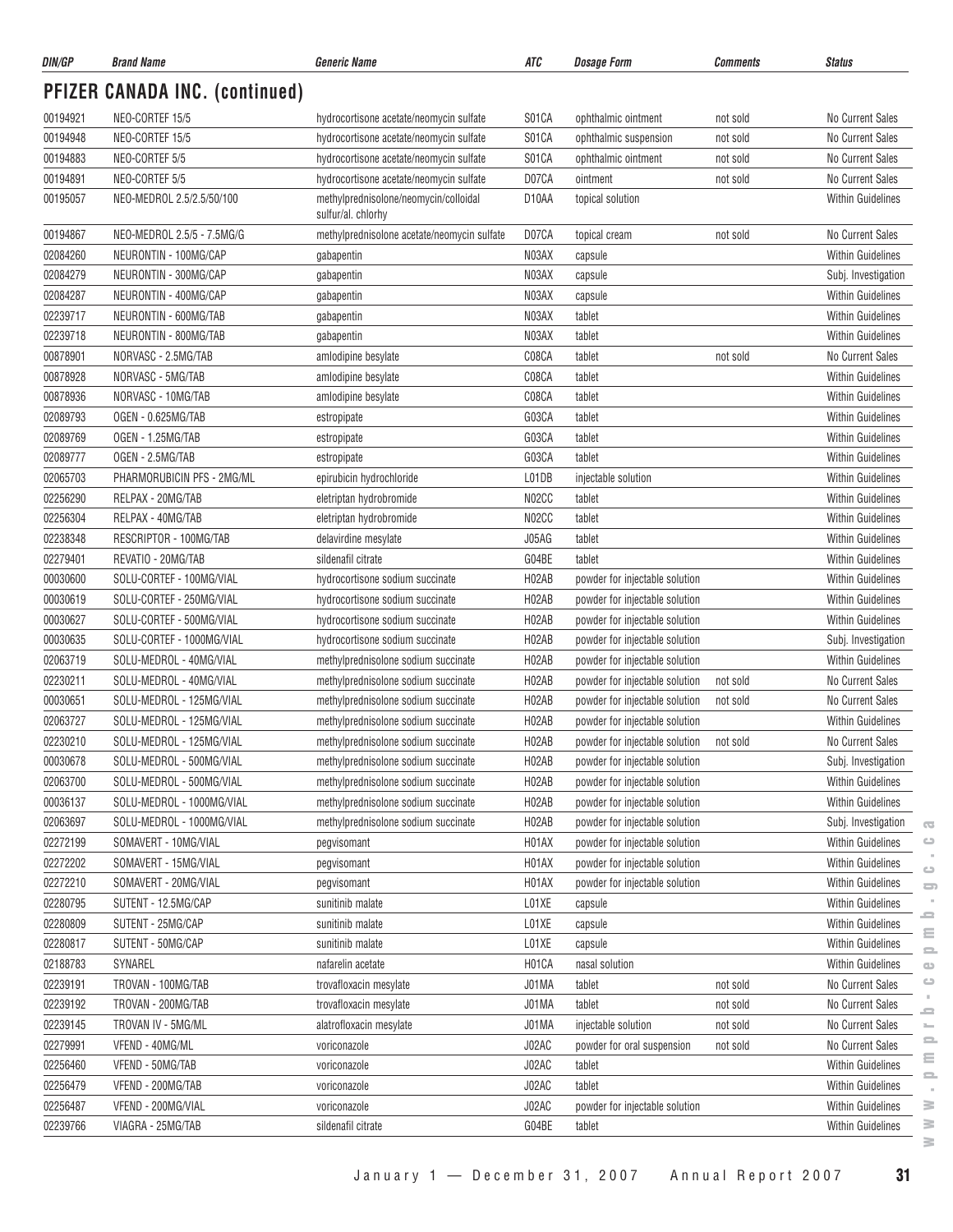| DIN/GP   | <b>Brand Name</b>                                       | <i><b>Generic Name</b></i>           | ATC   | <b>Dosage Form</b>             | Comments   | <b>Status</b>            |
|----------|---------------------------------------------------------|--------------------------------------|-------|--------------------------------|------------|--------------------------|
|          | <b>PFIZER CANADA INC. (continued)</b>                   |                                      |       |                                |            |                          |
| 02239767 | VIAGRA - 50MG/TAB                                       | sildenafil citrate                   | G04BE | tablet                         |            | <b>Within Guidelines</b> |
| 02239768 | VIAGRA - 100MG/TAB                                      | sildenafil citrate                   | G04BE | tablet                         |            | <b>Within Guidelines</b> |
| 02238618 | VIRACEPT - 50MG/G                                       | nelfinavir mesylate                  | J05AE | powder for oral suspension     | not sold   | No Current Sales         |
| 02238617 | VIRACEPT - 250MG/TAB                                    | nelfinavir mesylate                  | J05AE | tablet                         |            | <b>Within Guidelines</b> |
| 02248761 | VIRACEPT - 625MG/TAB                                    | nelfinavir mesylate                  | J05AE | tablet                         |            | <b>Within Guidelines</b> |
| 02240509 | VISTIDE - 75MG/ML                                       | cidofovir                            | J05AB | injectable solution            | not sold   | No Current Sales         |
| 02246619 | XALACOM                                                 | latanoprost/timolol maleate          | S01ED | ophthalmic solution            |            | <b>Within Guidelines</b> |
| 02231493 | XALATAN - 0.05MG/ML                                     | latanoprost                          | S01EE | ophthalmic solution            |            | <b>Within Guidelines</b> |
| 02298597 | ZELDOX - 20MG/CAP                                       | ziprasidone hydrochloride            | N05AE | capsule                        | not sold   | No Current Sales         |
| 02298600 | ZELDOX - 40MG/CAP                                       | ziprasidone hydrochloride            | N05AE | capsule                        | not sold   | <b>No Current Sales</b>  |
| 02298619 | ZELDOX - 60MG/CAP                                       | ziprasidone hydrochloride            | N05AE | capsule                        | not sold   | No Current Sales         |
| 02298627 | ZELDOX - 80MG/CAP                                       | ziprasidone hydrochloride            | N05AE | capsule                        | not sold   | <b>No Current Sales</b>  |
| 02153432 | ZINECARD - 250MG/VIAL                                   | dexrazoxane                          | V03AF | powder for injectable solution |            | <b>Within Guidelines</b> |
| 02153440 | ZINECARD - 500MG/VIAL                                   | dexrazoxane                          | V03AF | powder for injectable solution |            | <b>Within Guidelines</b> |
| 02091291 | ZITHROMAX - 250MG/CAP                                   | azithromycin                         | J01FA | capsule                        | not sold   | No Current Sales         |
| 02223716 | ZITHROMAX - 20MG/ML                                     | azithromycin                         | J01FA | powder for oral suspension     |            | <b>Within Guidelines</b> |
| 02223724 | ZITHROMAX - 40MG/ML                                     | azithromycin                         | J01FA | powder for oral suspension     |            | <b>Within Guidelines</b> |
| 02229971 | ZITHROMAX - 1000MG/POUCH                                | azithromycin                         | J01FA | powder for oral solution       | not sold   | No Current Sales         |
| 02212021 | ZITHROMAX - 250MG/TAB                                   | azithromycin                         | J01FA | tablet                         |            | <b>Within Guidelines</b> |
| 02247748 | ZITHROMAX - 500MG/TAB                                   | azithromycin                         | J01FA | tablet                         | not sold   | No Current Sales         |
| 02231143 | ZITHROMAX - 600MG/TAB                                   | azithromycin                         | J01FA | tablet                         |            | <b>Within Guidelines</b> |
| 02239952 | ZITHROMAX - 500MG/VIAL                                  | azithromycin                         | J01FA | powder for injectable solution |            | <b>Within Guidelines</b> |
| 02132702 | ZOLOFT - 25MG/CAP                                       | sertraline hydrochloride             | N06AB | capsule                        |            | <b>Within Guidelines</b> |
| 01962817 | ZOLOFT - 50MG/CAP                                       | sertraline hydrochloride             | N06AB | capsule                        |            | <b>Within Guidelines</b> |
| 01962779 | ZOLOFT - 100MG/CAP                                      | sertraline hydrochloride             | N06AB | capsule                        |            | <b>Within Guidelines</b> |
| 01962787 | ZOLOFT - 150MG/CAP                                      | sertraline hydrochloride             | N06AB | capsule                        | not sold   | No Current Sales         |
| 01962795 | ZOLOFT - 200MG/CAP                                      | sertraline hydrochloride             | N06AB | capsule                        | not sold   | No Current Sales         |
| 02243685 | ZYVOXAM - 2MG/ML                                        | linezolid                            | J01XX | injectable solution            |            | <b>Within Guidelines</b> |
| 02243686 | ZYVOXAM - 20MG/ML                                       | linezolid                            | J01XX | powder for oral suspension     | not sold   | No Current Sales         |
| 02243683 | ZYVOXAM - 400MG/TAB                                     | linezolid                            | J01XX | tablet                         | not sold   | <b>No Current Sales</b>  |
| 02243684 | ZYVOXAM - 600MG/TAB                                     | linezolid                            | J01XX | tablet                         |            | <b>Within Guidelines</b> |
|          |                                                         |                                      |       |                                |            |                          |
|          | <b>PHARMACEUTICAL PARTNERS OF CANADA INC.</b>           |                                      |       |                                |            |                          |
| 02246597 | PAMIDRONATE DISODIUM - 30MG/VIAL                        | pamidronate disodium                 | M05BA | injectable solution            |            | <b>Within Guidelines</b> |
| 02246598 | PAMIDRONATE DISODIUM - 60MG/VIAL                        | pamidronate disodium                 | M05BA | injectable solution            |            | <b>Within Guidelines</b> |
| 02246599 | PAMIDRONATE DISODIUM - 90MG/VIAL                        | pamidronate disodium                 | M05BA | injectable solution            |            | <b>Within Guidelines</b> |
|          | <b>PHARMASCIENCE INC.</b>                               |                                      |       |                                |            |                          |
|          |                                                         |                                      |       |                                |            |                          |
| 02242473 | ATRIDOX - 44MG/DOSE                                     | doxycycline hyclate                  | A01AB | subgingival gel                |            | Subj. Investigation      |
|          | PREMPHARM INC.                                          |                                      |       |                                |            |                          |
| 02229437 | PHOSLO - 667MG/TAB                                      | calcium acetate                      | V03AE | tablet                         |            | Subj. Investigation      |
|          | <b>PROCTER &amp; GAMBLE PHARMACEUTICALS CANADA INC.</b> |                                      |       |                                |            |                          |
| 02242518 | ACTONEL - 5MG/TAB                                       | risedronate sodium                   | M05BA | tablet                         |            | <b>Within Guidelines</b> |
| 02239146 | ACTONEL - 30MG/TAB                                      | risedronate sodium                   | M05BA | tablet                         |            | <b>Within Guidelines</b> |
| 02246896 | ACTONEL - 35MG/TAB                                      | risedronate sodium                   | M05BA | tablet                         |            | <b>Within Guidelines</b> |
| 02297787 | ACTONEL - 75MG/TAB                                      | risedronate sodium                   | M05BA | tablet                         | introduced | <b>Within Guidelines</b> |
| 02279657 | ACTONEL PLUS CALCIUM                                    | risedronate sodium+calcium carbonate | M05BA | tablet                         |            | <b>Within Guidelines</b> |

 $\overline{\text{C}}$  $\qquad \qquad \qquad \qquad \Box$ 

 $\geq$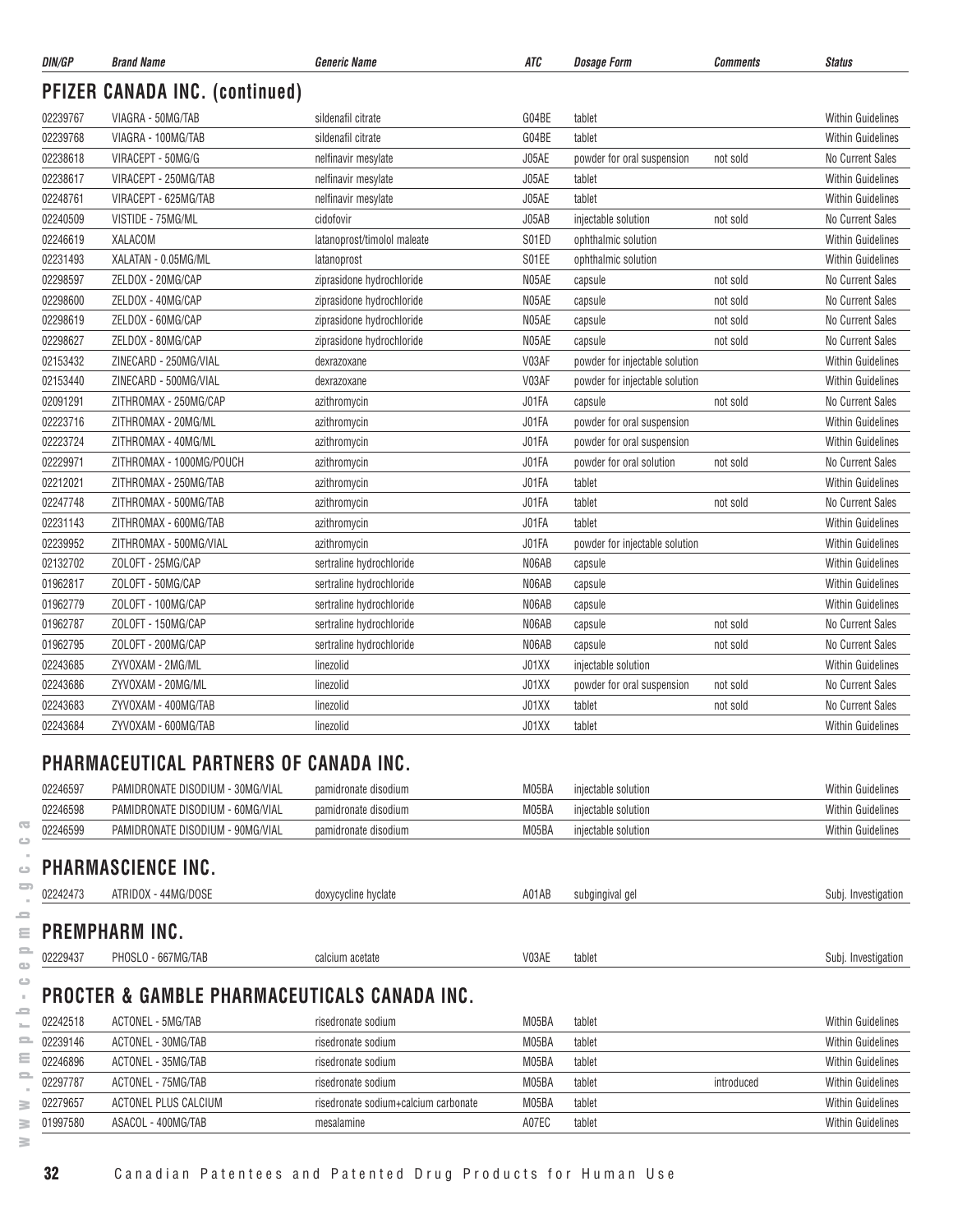| DIN/GP            | <b>Brand Name</b>                     | <b>Generic Name</b>                                                 | ATC   | <b>Dosage Form</b>            | <b>Comments</b>  | <b>Status</b>            |
|-------------------|---------------------------------------|---------------------------------------------------------------------|-------|-------------------------------|------------------|--------------------------|
|                   |                                       | <b>PROCTER &amp; GAMBLE PHARMACEUTICALS CANADA INC. (continued)</b> |       |                               |                  |                          |
| 02267217          | ASACOL 800 - 800MG/TAB                | mesalamine                                                          | A07EC | delayed-release tablet        |                  | <b>Within Guidelines</b> |
| 02231062          | CREST GUM CARE - 4.54MG/G             | stannous fluoride                                                   | A01AA | toothpaste                    | not sold         | No Current Sales         |
| 02176017          | <b>DIDROCAL</b>                       | etidronate disodium and calcium carbonate                           | M05BB | tablet                        |                  | <b>Within Guidelines</b> |
| 02063662          | MACROBID - 100MG/CAP                  | nitrofurantoin                                                      | J01XE | capsule                       |                  | Within Guidelines        |
|                   |                                       |                                                                     |       |                               |                  |                          |
|                   | <b>PURDUE PHARMA</b>                  |                                                                     |       |                               |                  |                          |
| 02163756          | GASTROBID - 20MG/TAB                  | metoclopramide hydrochloride                                        | A03FA | sustained-release tablet      | not sold         | No Current Sales         |
| 02125323          | HYDROMORPH CONTIN - 3MG/CAP           | hydromorphone hydrochloride                                         | N02AA | sustained-release capsule     |                  | <b>Within Guidelines</b> |
| 02125331          | <b>HYDROMORPH CONTIN - 6MG/CAP</b>    | hydromorphone hydrochloride                                         | N02AA | sustained-release capsule     |                  | <b>Within Guidelines</b> |
| 02125358          | HYDROMORPH CONTIN - 10MG/CAP          | hydromorphone hydrochloride                                         | N02AA | sustained-release capsule     | not sold         | No Current Sales         |
| 02125366          | HYDROMORPH CONTIN - 12MG/CAP          | hydromorphone hydrochloride                                         | N02AA | sustained-release capsule     |                  | <b>Within Guidelines</b> |
| 02243562          | HYDROMORPH CONTIN - 18MG/CAP          | hydromorphone hydrochloride                                         | N02AA | sustained-release capsule     |                  | <b>Within Guidelines</b> |
| 02125374          | HYDROMORPH CONTIN - 20MG/CAP          | hydromorphone hydrochloride                                         | N02AA | sustained-release capsule     | not sold         | No Current Sales         |
| 02125382          | HYDROMORPH CONTIN - 24MG/CAP          | hydromorphone hydrochloride                                         | N02AA | sustained-release capsule     |                  | <b>Within Guidelines</b> |
| 02125390          | HYDROMORPH CONTIN - 30MG/CAP          | hydromorphone hydrochloride                                         | N02AA | sustained-release capsule     |                  | Within Guidelines        |
| 02146827          | MS CONTIN - 30MG/SUP                  | morphine sulfate                                                    | N02AA | sustained-release suppository | not sold         | No Current Sales         |
| 02145944          | MS CONTIN - 60MG/SUP                  | morphine sulfate                                                    | N02AA | sustained-release suppository | not sold         | No Current Sales         |
| 02145952          | MS CONTIN - 100MG/SUP                 | morphine sulfate                                                    | N02AA | sustained-release suppository | not sold         | No Current Sales         |
| 02145960          | MS CONTIN - 200MG/SUP                 | morphine sulfate                                                    | N02AA | sustained-release suppository | not sold         | No Current Sales         |
| 02145979          | MS CONTIN - 300MG/SUP                 | morphine sulfate                                                    | N02AA | sustained-release suppository | not sold         | <b>No Current Sales</b>  |
| 02242827          | MS CONTIN XL - 30MG/CAP               | morphine sulfate                                                    | N02AA | sustained-release capsule     | not sold         | No Current Sales         |
| 02242828          | MS CONTIN XL - 60MG/CAP               | morphine sulfate                                                    | N02AA | sustained-release capsule     | not sold         | No Current Sales         |
| 02242829          | MS CONTIN XL - 90MG/CAP               | morphine sulfate                                                    | N02AA | sustained-release capsule     | not sold         | No Current Sales         |
| 02242830          | MS CONTIN XL - 120MG/CAP              | morphine sulfate                                                    | N02AA | sustained-release capsule     | not sold         | No Current Sales         |
| 02242831          | MS CONTIN XL - 150MG/CAP              | morphine sulfate                                                    | N02AA | sustained-release capsule     | not sold         | No Current Sales         |
| 02242832          | MS CONTIN XL - 200MG/CAP              | morphine sulfate                                                    | N02AA | sustained-release capsule     | not sold         | No Current Sales         |
| 02258129          | OXYCONTIN - 5MG/TAB                   | oxycodone hydrochloride                                             | N02AA | controlled-release tablet     |                  | Within Guidelines        |
| 02202441          | OXYCONTIN - 10MG/TAB                  | oxycodone hydrochloride                                             | N02AA | controlled-release tablet     |                  | <b>Within Guidelines</b> |
| 02202468          | OXYCONTIN - 20MG/TAB                  | oxycodone hydrochloride                                             | N02AA | controlled-release tablet     |                  | <b>Within Guidelines</b> |
| 02202476          | OXYCONTIN - 40MG/TAB                  | oxycodone hydrochloride                                             | N02AA | controlled-release tablet     |                  | <b>Within Guidelines</b> |
| 02202484          | OXYCONTIN - 80MG/TAB                  | oxycodone hydrochloride                                             | N02AA | controlled-release tablet     |                  | <b>Within Guidelines</b> |
| 02246902          | OXYCONTIN - 160MG/TAB                 | oxycodone hydrochloride                                             | N02AA | controlled-release tablet     | not sold         | No Current Sales         |
| 02243159          | PALLADONE XL - 12MG/CAP               | hydromorphone hydrochloride                                         | N02AA | controlled-release capsule    | not sold         | No Current Sales         |
| 02243160          | PALLADONE XL - 16MG/CAP               | hydromorphone hydrochloride                                         | N02AA | controlled-release capsule    | not sold         | No Current Sales         |
| 02243161          | PALLADONE XL - 24MG/CAP               | hydromorphone hydrochloride                                         | N02AA | controlled-release capsule    | not sold         | No Current Sales         |
| 02243162          | PALLADONE XL - 32MG/CAP               | hydromorphone hydrochloride                                         | N02AA | controlled-release capsule    | not sold         | No Current Sales         |
| 02286424          | ZYTRAM XL - 150MG/TAB                 | tramadol hydrochloride                                              | N02AX | controlled-release tablet     | introduced (nas) | <b>Under Review</b>      |
| 02286432          | ZYTRAM XL - 200MG/TAB                 | tramadol hydrochloride                                              | N02AX | controlled-release tablet     | introduced (nas) | <b>Under Review</b>      |
| 02286440          | ZYTRAM XL - 300MG/TAB                 | tramadol hydrochloride                                              | N02AX | controlled-release tablet     | introduced (nas) | <b>Under Review</b>      |
| 02286459          | ZYTRAM XL - 400MG/TAB                 | tramadol hydrochloride                                              | N02AX | controlled-release tablet     | introduced (nas) | <b>Under Review</b>      |
|                   |                                       |                                                                     |       |                               |                  |                          |
|                   | <b>RARE DISEASE THERAPEUTICS INC.</b> |                                                                     |       |                               |                  |                          |
|                   | ORFADIN - 2MG/CAP                     | nitisinone                                                          | A16AX | capsule                       |                  | Within Guidelines        |
|                   | ORFADIN - 5MG/CAP                     | nitisinone                                                          | A16AX | capsule                       |                  | Within Guidelines        |
|                   | ORFADIN - 10MG/CAP                    | nitisinone                                                          | A16AX |                               |                  | Within Guidelines        |
|                   |                                       |                                                                     |       | capsule                       |                  |                          |
| <b>RATIOPHARM</b> |                                       |                                                                     |       |                               |                  |                          |
| 02128845          | KENRAL-FLUOXETINE - 10MG/CAP          | fluoxetine hydrochloride                                            | N06AB | capsule                       | expired          | No Current Sales         |
| 02128853          | KENRAL-FLUOXETINE - 20MG/CAP          | fluoxetine hydrochloride                                            | N06AB | capsule                       | expired          | No Current Sales         |
| 00878790          | RATIO-FLUNISOLIDE - 0.25MG/ML         | flunisolide                                                         | R01AD | nasal aerosol                 |                  | Subj. Investigation      |
| 02244914          | RATIO-SALBUTAMOL HFA - 0.1MG/DOSE     | salbutamol sulfate                                                  | R03AC | aerosol for inhalation        |                  | Subj. Investigation      |
|                   |                                       |                                                                     |       |                               |                  |                          |

**www.pmprb-cepmb.gc.ca** $\circ$  $\qquad \qquad \qquad \qquad \qquad$  $\sim$  $\equiv$  $\equiv$  $\equiv$  $\circledcirc$  $\circ$  $\epsilon$  $\equiv$  $\sim$  $\equiv$  $\equiv$  $\equiv$  $\sim$  $\geq$ 

January 1 — December 31, 2007 Annual Report 2007 **33**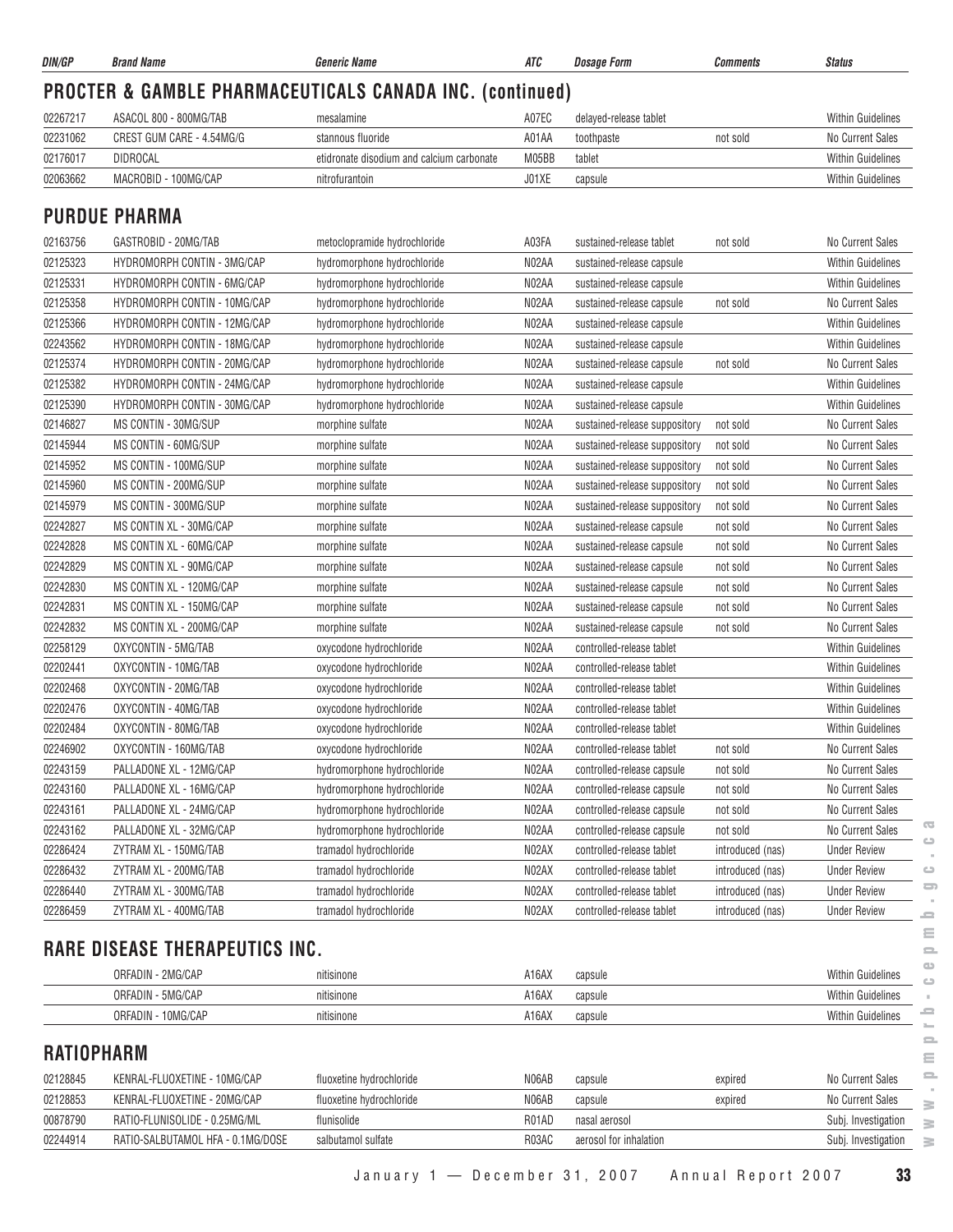| DIN/GP   | <b>Brand Name</b>      | <b>Generic Name</b> | ATC   | <i><b>Dosage Form</b></i> | Comments | <b>Status</b>            |
|----------|------------------------|---------------------|-------|---------------------------|----------|--------------------------|
|          | <b>RGR PHARMA LTD.</b> |                     |       |                           |          |                          |
| 02244533 | MAXILENE 4 - 40MG/G    | lidocaine           | D04AB | topical anesthetic cream  |          | <b>Within Guidelines</b> |
| 02245939 | MAXILENE 5 - 50MG/G    | lidocaine           | D04AB | topical anesthetic cream  |          | <b>Within Guidelines</b> |
|          |                        |                     |       |                           |          |                          |

# **SANOFI PASTEUR LIMITED**

| 02240255 | ADACEL    | DaPT vaccine                           | J07A. | injectable suspension |            | <b>Within Guidelines</b> |
|----------|-----------|----------------------------------------|-------|-----------------------|------------|--------------------------|
| 02247208 | DUKORAL   | vaccine cholera toxin B subunit (rDNA) | J07AE | oral vaccine          |            | Subj. Investigation      |
| 02243167 | PEDIACEL  | DaPT-IPV-Hib vaccine                   | J07CA | injectable suspension | introduced | <b>Within Guidelines</b> |
| 02231343 | PENTACEL  | DaPT-IPV-Hib vaccine                   | J07CA | injectable suspension |            | Notice of Hearing        |
| 02230946 | QUADRACEL | DaPT-IPV vaccine                       | J07CA | injectable suspension |            | Notice of Hearing        |

## **SANOFI-AVENTIS CANADA INC.**

| 02231463 | ALLEGRA - 60MG/CAP                 | fexofenadine hydrochloride                                  | R06AX | capsule                        | not sold | No Current Sales         |
|----------|------------------------------------|-------------------------------------------------------------|-------|--------------------------------|----------|--------------------------|
| 02231462 | ALLEGRA - 60MG/TAB                 | fexofenadine hydrochloride                                  | R06AX | tablet                         |          | <b>Within Guidelines</b> |
| 02242819 | ALLEGRA - 120MG/TAB                | fexofenadine hydrochloride                                  | R06AX | tablet                         |          | <b>Within Guidelines</b> |
| 02239853 | ALLEGRA-D 60/120                   | fexofenadine hydrochloride/pseudoephedrine<br>hydrochloride | R01BA | sustained-release tablet       |          | <b>Within Guidelines</b> |
| 02221829 | ALTACE - 1.25MG/CAP                | ramipril                                                    | C09AA | capsule                        |          | <b>Within Guidelines</b> |
| 02221837 | ALTACE - 2.5MG/CAP                 | ramipril                                                    | C09AA | capsule                        |          | <b>Within Guidelines</b> |
| 02221845 | ALTACE - 5MG/CAP                   | ramipril                                                    | C09AA | capsule                        |          | <b>Within Guidelines</b> |
| 02221853 | ALTACE - 10MG/CAP                  | ramipril                                                    | C09AA | capsule                        |          | <b>Within Guidelines</b> |
| 02281112 | ALTACE - 15MG/CAP                  | ramipril                                                    | C09AA | capsule                        |          | <b>Within Guidelines</b> |
| 02248052 | ALTACE - 1.25MG/TAB                | ramipril                                                    | C09AA | tablet                         | not sold | No Current Sales         |
| 02248053 | ALTACE - 2.5MG/TAB                 | ramipril                                                    | C09AA | tablet                         | not sold | No Current Sales         |
| 02248054 | ALTACE - 5MG/TAB                   | ramipril                                                    | C09AA | tablet                         | not sold | No Current Sales         |
| 02248055 | ALTACE - 10MG/TAB                  | ramipril                                                    | C09AA | tablet                         | not sold | No Current Sales         |
| 02283166 | ALTACE HCT 10/12.5                 | ramipril/hydrochlorothiazide                                | C09BA | tablet                         |          | <b>Within Guidelines</b> |
| 02283182 | ALTACE HCT 10/25                   | ramipril/hydrochlorothiazide                                | C09BA | tablet                         |          | <b>Within Guidelines</b> |
| 02283131 | ALTACE HCT 2.5/12.5                | ramipril/hydrochlorothiazide                                | C09BA | tablet                         |          | <b>Within Guidelines</b> |
| 02283158 | ALTACE HCT 5/12.5                  | ramipril/hydrochlorothiazide                                | C09BA | tablet                         |          | <b>Within Guidelines</b> |
| 02283174 | ALTACE HCT 5/25                    | ramipril/hydrochlorothiazide                                | C09BA | tablet                         |          | <b>Within Guidelines</b> |
| 02240307 | ALTACE PLUS FELODIPINE 2.5/2.      | felodipine/ramipril                                         | C09BB | sustained-release tablet       | not sold | No Current Sales         |
| 02240306 | ALTACE PLUS FELODIPINE 5/5         | felodipine/ramipril                                         | C09BB | sustained-release tablet       | not sold | No Current Sales         |
| 02231380 | ANZEMET - 20MG/ML                  | dolasetron mesylate                                         | A04AA | injectable solution            |          | <b>Within Guidelines</b> |
| 02231378 | ANZEMET - 50MG/TAB                 | dolasetron mesylate                                         | A04AA | tablet                         |          | <b>Within Guidelines</b> |
| 02231379 | ANZEMET - 100MG/TAB                | dolasetron mesylate                                         | A04AA | tablet                         |          | <b>Within Guidelines</b> |
| 02241888 | ARAVA - 10MG/TAB                   | leflunomide                                                 | L04AA | tablet                         |          | <b>Within Guidelines</b> |
| 02241889 | ARAVA - 20MG/TAB                   | leflunomide                                                 | L04AA | tablet                         |          | <b>Within Guidelines</b> |
| 02241890 | ARAVA - 100MG/TAB                  | leflunomide                                                 | L04AA | tablet                         | not sold | No Current Sales         |
| 02225085 | CLAFORAN - 500MG/VIAL              | cefotaxime sodium                                           | J01DA | powder for injectable solution |          | <b>Within Guidelines</b> |
| 02225093 | CLAFORAN - 1000MG/VIAL             | cefotaxime sodium                                           | J01DA | powder for injectable solution |          | <b>Within Guidelines</b> |
| 02225107 | CLAFORAN - 2000MG/VIAL             | cefotaxime sodium                                           | J01DA | powder for injectable solution |          | <b>Within Guidelines</b> |
| 00839248 | CLAFORAN ADD-VANTAGE - 1000MG/VIAL | cefotaxime sodium                                           | J01DA | powder for injectable solution | not sold | No Current Sales         |
| 00839256 | CLAFORAN ADD-VANTAGE - 2000MG/VIAL | cefotaxime sodium                                           | J01DA | powder for injectable solution | not sold | No Current Sales         |
| 02248239 | ELIGARD - 7.5MG/VIAL               | leuprolide acetate                                          | L02AE | injectable solution            |          | <b>Within Guidelines</b> |
| 02248240 | ELIGARD - 22.5MG/VIAL              | leuprolide acetate                                          | L02AE | injectable solution            |          | <b>Within Guidelines</b> |
| 02248999 | ELIGARD - 30MG/VIAL                | leuprolide acetate                                          | L02AE | injectable solution            |          | <b>Within Guidelines</b> |
| 02268892 | ELIGARD - 45MG/VIAL                | leuprolide acetate                                          | L02AE | injectable solution            |          | Subj. Investigation      |
| 02296284 | ELOXATIN - 5MG/ML                  | oxaliplatin                                                 | L01XA | injectable solution            |          | <b>Within Guidelines</b> |
|          | ELOXATIN - 50MG/VIAL               | oxaliplatin                                                 | L01XA | powder for injectable solution | not sold | VCU                      |
|          | ELOXATIN - 100MG/VIAL              | oxaliplatin                                                 | L01XA | powder for injectable solution | not sold | VCU                      |
| 02248416 | FASTURTEC - 1.5MG/VIAL             | rasburicase                                                 | V03AF | powder for injectable solution |          | <b>Within Guidelines</b> |

 $\overline{\text{C}}$  $\circlearrowright$  $\sim$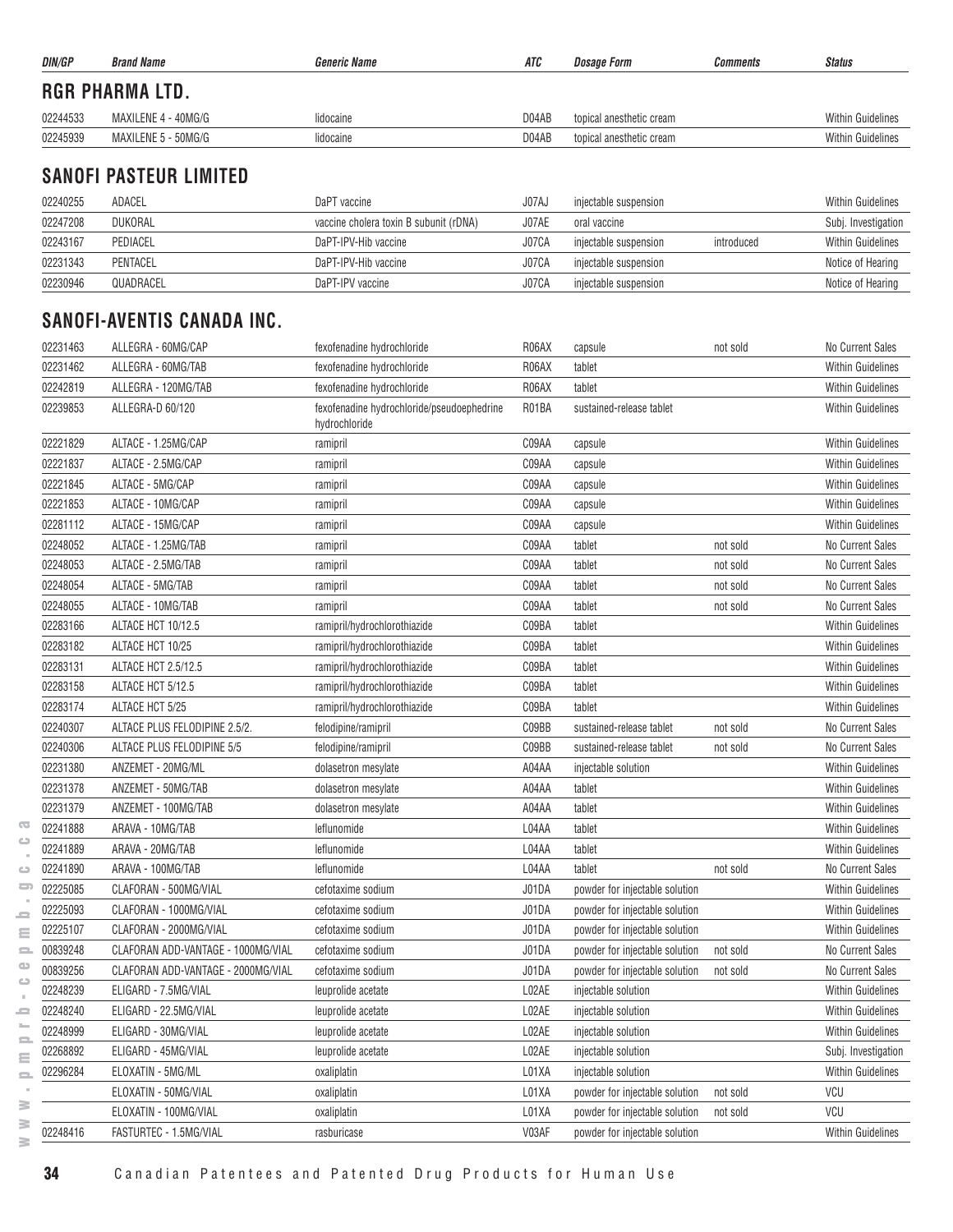| DIN/GP   | <b>Brand Name</b>                             | <b>Generic Name</b>        | ATC   | <b>Dosage Form</b>             | <b>Comments</b> | <b>Status</b>            |
|----------|-----------------------------------------------|----------------------------|-------|--------------------------------|-----------------|--------------------------|
|          | <b>SANOFI-AVENTIS CANADA INC. (continued)</b> |                            |       |                                |                 |                          |
| 02271397 | FASTURTEC - 7.5MG/VIAL                        | rasburicase                | V03AF | powder for injectable solution | not sold        | No Current Sales         |
| 02247520 | KETEK - 400MG/TAB                             | telithromycin              | J01FA | tablet                         |                 | <b>Within Guidelines</b> |
| 02245689 | LANTUS - 100UNIT/ML                           | insulin glargine           | A10AE | injectable solution            |                 | <b>Within Guidelines</b> |
| 02251930 | LANTUS - 100UNIT/ML                           | insulin glargine           | A10AE | injectable solution            |                 | <b>VCU</b>               |
| 02294338 | LANTUS SOLOSTAR - 100UNIT/ML                  | insulin glargine           | A10AE | injectable solution            | not sold        | <b>No Current Sales</b>  |
| 02221802 | LOPROX - 10MG/G                               | ciclopirox olamine         | D01AE | topical cream                  |                 | <b>Within Guidelines</b> |
| 02221810 | LOPROX - 10MG/ML                              | ciclopirox olamine         | D01AE | topical lotion                 |                 | <b>Within Guidelines</b> |
| 02012472 | LOVENOX - 100MG/ML                            | enoxaparin sodium          | B01AB | injectable solution            |                 | <b>Within Guidelines</b> |
| 02236564 | LOVENOX - 100MG/ML                            | enoxaparin sodium          | B01AB | injectable solution            |                 | <b>Within Guidelines</b> |
| 02236883 | LOVENOX - 100MG/ML                            | enoxaparin sodium          | B01AB | injectable solution            |                 | <b>Within Guidelines</b> |
| 02242692 | LOVENOX HP - 150MG/ML                         | enoxaparin sodium          | B01AB | injectable solution            |                 | <b>Within Guidelines</b> |
| 02213834 | NASACORT AQ - 55MCG/DOSE                      | triamcinolone acetonide    | R01AD | nasal spray                    |                 | <b>Within Guidelines</b> |
| 02250535 | PENLAC - 80MG/ML                              | ciclopirox                 | D01AE | topical solution               |                 | Notice of Hearing        |
| 02017709 | PLAQUENIL - 200MG/TAB                         | hydroxychloroquine sulfate | P01BA | tablet                         |                 | <b>Within Guidelines</b> |
| 02221985 | RENEDIL - 2.5MG/TAB                           | felodipine                 | C08CA | sustained-release tablet       |                 | <b>Within Guidelines</b> |
| 02221993 | RENEDIL - 5MG/TAB                             | felodipine                 | C08CA | sustained-release tablet       |                 | <b>Within Guidelines</b> |
| 02222000 | RENEDIL - 10MG/TAB                            | felodipine                 | C08CA | sustained-release tablet       |                 | <b>Within Guidelines</b> |
| 02242763 | RILUTEK - 50MG/TAB                            | riluzole                   | N07XX | tablet                         |                 | <b>Within Guidelines</b> |
| 02068028 | SABRIL - 1000MG/POUCH                         | vigabatrin                 | N03AG | powder for oral solution       | not sold        | <b>No Current Sales</b>  |
| 02068001 | SABRIL - 2000MG/POUCH                         | vigabatrin                 | N03AG | powder for oral solution       | not sold        | No Current Sales         |
| 02067994 | SABRIL - 3000MG/POUCH                         | vigabatrin                 | N03AG | powder for oral solution       | not sold        | <b>No Current Sales</b>  |
| 00590908 | SELDANE - 60MG/TAB                            | terfenadine                | R06AX | tablet                         | not sold        | <b>No Current Sales</b>  |
| 00786624 | SELDANE - 120MG/TAB                           | terfenadine                | R06AX | tablet                         | not sold        | <b>No Current Sales</b>  |
| 02230643 | SKELID - 200MG/TAB                            | tiludronate disodium       | M05BA | tablet                         | not sold        | <b>No Current Sales</b>  |
| 02195976 | SUPRAX - 200MG/TAB                            | cefixime                   | J01DA | tablet                         | not sold        | <b>No Current Sales</b>  |
| 02195984 | SUPRAX - 400MG/TAB                            | cefixime                   | J01DA | tablet                         |                 | Subj. Investigation      |
| 02177099 | TAXOTERE - 20MG/VIAL                          | docetaxel                  | L01CD | injectable solution            |                 | <b>Within Guidelines</b> |
| 02177080 | TAXOTERE - 80MG/VIAL                          | docetaxel                  | L01CD | injectable solution            |                 | <b>Within Guidelines</b> |
| 00870927 | TERFENADINE - 60MG/TAB                        | terfenadine                | R06AX | tablet                         | not sold        | <b>No Current Sales</b>  |
|          | TERFENADINE - 120MG/TAB                       | terfenadine                | R06AX | tablet                         | not sold        | <b>No Current Sales</b>  |
| 02245565 | XATRAL - 10MG/TAB                             | alfuzosin hydrochloride    | G04CA | sustained-release tablet       |                 | <b>Within Guidelines</b> |

#### **SCHEIN PHARMACEUTICAL CANADA INC.**

| 02241598 | 150MG/TAB<br>ור INE<br>n n<br>I RANITI<br>.NPHAR'              | ranitidine hydrochloride | A02BA | tablet | not sold | <b>Current Sales</b> |
|----------|----------------------------------------------------------------|--------------------------|-------|--------|----------|----------------------|
| 02241599 | 300MG/TAB<br><b>1 RANITIDINE</b><br>001<br>.IEINPHARM<br>งบทยเ | ranitidine hydrochloride | A02BA | tablet | not solo | No Current Sales     |
|          |                                                                |                          |       |        |          |                      |

#### **SCHERING-PLOUGH CANADA INC.**

| 02243919 | AERIUS - 5MG/TAB          | desloratadine                      | R06AX | tablet                     |          | ت<br><b>Within Guidelines</b>                            |
|----------|---------------------------|------------------------------------|-------|----------------------------|----------|----------------------------------------------------------|
| 02247192 | AERIUS KIDS - 0.5MG/ML    | desloratadine                      | R06AX | syrup                      | not sold | ᅮ<br>No Current Sales                                    |
| 02247193 | AERIUS KIDS - 0.5MG/ML    | desloratadine                      | R06AX | syrup                      | not sold | No Current Sales<br><b>S</b>                             |
| 02243021 | ASMANEX - 0.2MG/DOSE      | mometasone furoate                 | R01AD | powder for inhalation      | not sold | Ξ<br>No Current Sales                                    |
| 02243022 | ASMANEX - 0.4MG/DOSE      | mometasone furoate                 | R01AD | powder for inhalation      | not sold | $\equiv$<br>No Current Sales                             |
| 02238389 | CAELYX - 2MG/ML           | doxorubicin hydrochloride          | L01DB | injectable solution        |          | മ<br><b>Within Guidelines</b><br>$\triangle$             |
| 02165465 | CEDAX - 200MG/CAP         | ceftibuten                         | J01DA | capsule                    | not sold | No Current Sales                                         |
| 02165473 | CEDAX - 400MG/CAP         | ceftibuten                         | J01DA | capsule                    | not sold | د<br>No Current Sales                                    |
| 02165449 | CEDAX - 18MG/ML           | ceftibuten                         | J01DA | powder for oral suspension | not sold | No Current Sales<br>$\qquad \qquad \blacksquare$         |
| 02165457 | CEDAX - 36MG/ML           | ceftibuten                         | J01DA | powder for oral suspension | not sold | No Current Sales<br>Ξ                                    |
| 01970399 | CHLOR-TRIPOLON N.D. 5/120 | loratadine/pseudoephedrine sulfate | R06AX | sustained-release tablet   | expired  | <b>Within Guidelines</b><br>$\qquad \qquad \blacksquare$ |
| 02019973 | CLARITIN - 1MG/ML         | loratadine                         | R06AX | syrup                      | expired  | No Current Sales<br>$\geq$                               |
| 00782696 | CLARITIN - 10MG/TAB       | loratadine                         | R06AX | tablet                     | expired  | <b>Within Guidelines</b><br>≧                            |

 $\geq$ 

 $\hfill\square$  $\sim$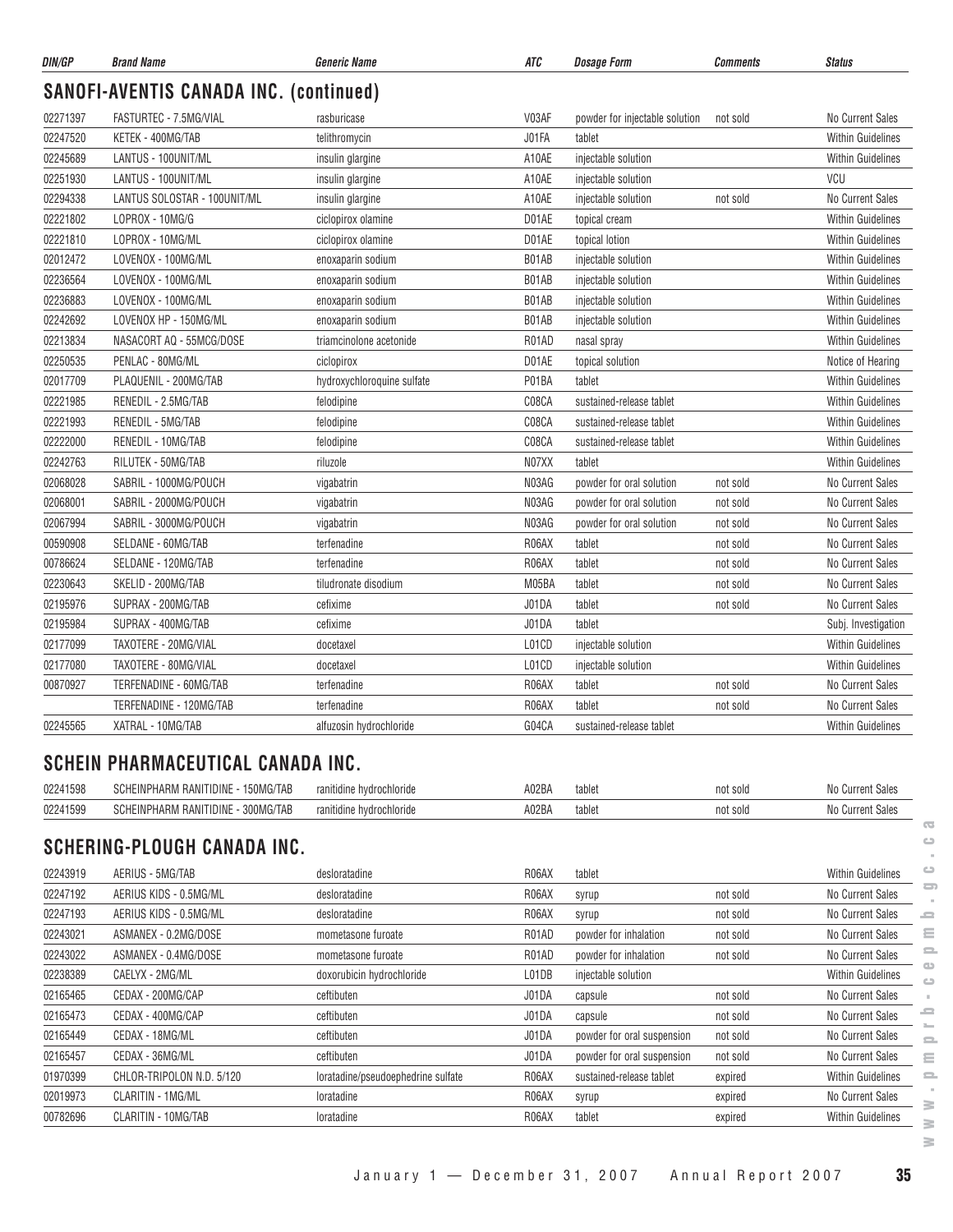| DIN/GP   | <b>Brand Name</b>                                          | <b>Generic Name</b>                | ATC   | <b>Dosage Form</b>               | <i><b>Comments</b></i> | <b>Status</b>            |
|----------|------------------------------------------------------------|------------------------------------|-------|----------------------------------|------------------------|--------------------------|
|          | <b>SCHERING-PLOUGH CANADA INC. (continued)</b>             |                                    |       |                                  |                        |                          |
| 02260557 | CLARITIN ALLERGY & SINUS 10/2 -<br>250MG/CPL               | loratadine/pseudoephedrine sulfate | R01BA | extended-release caplet          |                        | Subj. Investigation      |
| 02237734 | CLARITIN AXELERIS - 10MG/TAB                               | loratadine                         | R06AX | tablet                           | expired                | No Current Sales         |
| 01945157 | CLARITIN EXTRA 5/120                                       | loratadine/pseudoephedrine sulfate | R01BA | sustained-release tablet         | expired                | <b>Within Guidelines</b> |
| 02241523 | CLARITIN KIDS - 1MG/ML                                     | loratadine                         | R06AX | syrup                            | expired                | <b>Within Guidelines</b> |
| 02244941 | <b>CLARITIN LIBERATOR 10/240</b>                           | loratadine/pseudoephedrine sulfate | R01BA | extended-release tablet          | not sold               | No Current Sales         |
| 00851744 | ELOCOM - 1MG/G                                             | mometasone furoate                 | D07XC | cream                            |                        | <b>Within Guidelines</b> |
| 00871095 | ELOCOM - 1MG/ML                                            | mometasone furoate                 | D07XC | lotion                           |                        | <b>Within Guidelines</b> |
| 02240351 | INTEGRILIN - 0.75MG/ML                                     | eptifibatide                       | B01AC | injectable solution              |                        | <b>Within Guidelines</b> |
| 02240352 | INTEGRILIN - 2MG/ML                                        | eptifibatide                       | B01AC | injectable solution              |                        | <b>Within Guidelines</b> |
| 02238674 | INTRON-A HSA FREE - 6000000UNIT/ML                         | interferon alfa-2b                 | L03AB | injectable solution              |                        | <b>Within Guidelines</b> |
| 02238675 | INTRON-A HSA FREE - 10000000UNIT/ML                        | interferon alfa-2b                 | L03AB | injectable solution              |                        | <b>Within Guidelines</b> |
| 02240693 | INTRON-A PEN HSA FREE - 15000000UNIT/ML                    | interferon alfa-2b                 | L03AB | injectable solution              |                        | <b>Within Guidelines</b> |
| 02240694 | INTRON-A PEN HSA FREE - 25000000UNIT/ML interferon alfa-2b |                                    | L03AB | injectable solution              |                        | <b>Within Guidelines</b> |
| 02240695 | INTRON-A PEN HSA FREE - 50000000UNIT/ML                    | interferon alfa-2b                 | L03AB | injectable solution              |                        | <b>Within Guidelines</b> |
| 00713376 | K-DUR 20 - 1500MG/TAB                                      | potassium chloride                 | A12BA | sustained-release tablet         | expired                | Subj. Investigation      |
| 02230921 | LEUCOMAX - 0.15MG/VIAL                                     | molgramostim                       | L03AA | powder for injectable solution   | not sold               | No Current Sales         |
| 02230922 | LEUCOMAX - 0.3MG/VIAL                                      | molgramostim                       | L03AA | powder for injectable solution   | not sold               | No Current Sales         |
| 02230923 | LEUCOMAX - 0.4MG/VIAL                                      | molgramostim                       | L03AA | powder for injectable solution   | not sold               | No Current Sales         |
| 02230924 | LEUCOMAX - 0.7MG/VIAL                                      | molgramostim                       | L03AA | powder for injectable solution   | not sold               | No Current Sales         |
| 02241211 | <b>MELACINE</b>                                            | melanoma theraccine                | L03AX | powder for injectable solution   | not sold               | No Current Sales         |
| 02238465 | NASONEX - 0.05MG/DOSE                                      | mometasone furoate monohydrate     | R01AD | nasal spray                      |                        | <b>Within Guidelines</b> |
| 00503363 | NETROMYCIN - 25MG/ML                                       | netilmicin sulfate                 | J01GB | injectable solution              | expired                | No Current Sales         |
| 00503371 | NETROMYCIN - 50MG/ML                                       | netilmicin sulfate                 | J01GB | injectable solution              | expired                | No Current Sales         |
| 00503398 | NETROMYCIN - 100MG/ML                                      | netilmicin sulfate                 | J01GB | injectable solution              | expired                | No Current Sales         |
| 01911910 | NITRO-DUR 0.2 - 40MG/PATCH                                 | nitroglycerin                      | C01DA | transdermal patch                | expired                | Subj. Investigation      |
| 02213370 | NITRO-DUR 0.3 - 60MG/PATCH                                 | nitroglycerin                      | C01DA | transdermal patch                | expired                | No Current Sales         |
| 01911902 | NITRO-DUR 0.4 - 80MG/PATCH                                 | nitroglycerin                      | C01DA | transdermal patch                | expired                | No Current Sales         |
| 01911929 | NITRO-DUR 0.6 - 120MG/PATCH                                | nitroglycerin                      | C01DA | transdermal patch                | expired                | No Current Sales         |
| 02011271 | NITRO-DUR 0.8 - 160MG/PATCH                                | nitroglycerin                      | C01DA | transdermal patch                | expired                | No Current Sales         |
| 02246028 | PEGETRON 100                                               | peginterferon alfa-2b + ribavirin  | L03AB | injectable solution + capsule    |                        | Within Guidelines        |
| 02246029 | PEGETRON 120                                               | peginterferon alfa-2b + ribavirin  | L03AB | injectable solution + capsule    |                        | Within Guidelines        |
| 02246030 | PEGETRON 150                                               | peginterferon alfa-2b + ribavirin  | L03AB | injectable solution + capsule    |                        | <b>Within Guidelines</b> |
| 02246026 | PEGETRON 50                                                | peginterferon alfa-2b + ribavirin  | L03AB | injectable solution + capsule    |                        | <b>Within Guidelines</b> |
| 02246027 | PEGETRON 80                                                | peginterferon alfa-2b + ribavirin  | L03AB | injectable solution + capsule    |                        | <b>Within Guidelines</b> |
| 02254603 | PEGETRON REDIPEN 100                                       | peginterferon alfa-2b + ribavirin  | L03AB | injectable solution + capsule    |                        | <b>Within Guidelines</b> |
| 02254638 | PEGETRON REDIPEN 120                                       | peginterferon alfa-2b + ribavirin  | L03AB | injectable solution + capsule    |                        | <b>Within Guidelines</b> |
| 02254646 | PEGETRON REDIPEN 150                                       | peginterferon alfa-2b + ribavirin  | L03AB | injectable solution + capsule    |                        | <b>Within Guidelines</b> |
| 02254581 | PEGETRON REDIPEN 80                                        | peginterferon alfa-2b + ribavirin  | L03AB | injectable solution + capsule    |                        | <b>Within Guidelines</b> |
| 02239730 | REBETRON                                                   | interferon alfa-2b + ribavirin     | J05AB | injectable solution + capsule    | not sold               | No Current Sales         |
| 02241159 | REBETRON PEN                                               | interferon alfa-2b + ribavirin     | J05AB | injectable solution + capsule    | not sold               | No Current Sales         |
| 02244016 | REMICADE - 100MG/VIAL                                      | infliximab                         | L04AA | powder for injectable solution   |                        | <b>Within Guidelines</b> |
| 02293404 | SPRIAFIL - 40MG/ML                                         | posaconazole                       | J02AC | oral suspension                  | introduced (nas)       | Within Guidelines        |
| 02241093 | TEMODAL - 5MG/CAP                                          | temozolomide                       | L01AX | capsule                          |                        | Within Guidelines        |
| 02241094 | TEMODAL - 20MG/CAP                                         | temozolomide                       | L01AX | capsule                          |                        | Within Guidelines        |
| 02241095 | TEMODAL - 100MG/CAP                                        | temozolomide                       | L01AX | capsule                          |                        | <b>Within Guidelines</b> |
| 02241096 | TEMODAL - 250MG/CAP                                        | temozolomide                       | L01AX | capsule                          |                        | <b>Within Guidelines</b> |
| 02242968 | UNITRON-PEG 120                                            | peginterferon alfa-2b              | L03AB | powder for injectable suspension |                        | <b>Within Guidelines</b> |
| 02242969 | UNITRON-PEG 150                                            | peginterferon alfa-2b              | L03AB | powder for injectable suspension |                        | <b>Within Guidelines</b> |
| 02242966 | UNITRON-PEG 50                                             | peginterferon alfa-2b              | L03AB | powder for injectable suspension |                        | Within Guidelines        |
| 02242967 | UNITRON-PEG 80                                             | peginterferon alfa-2b              | L03AB | powder for injectable suspension |                        | Within Guidelines        |
|          |                                                            |                                    |       |                                  |                        |                          |

 $\geq$ 

 $\overline{\infty}$  $\circ$  $\sim$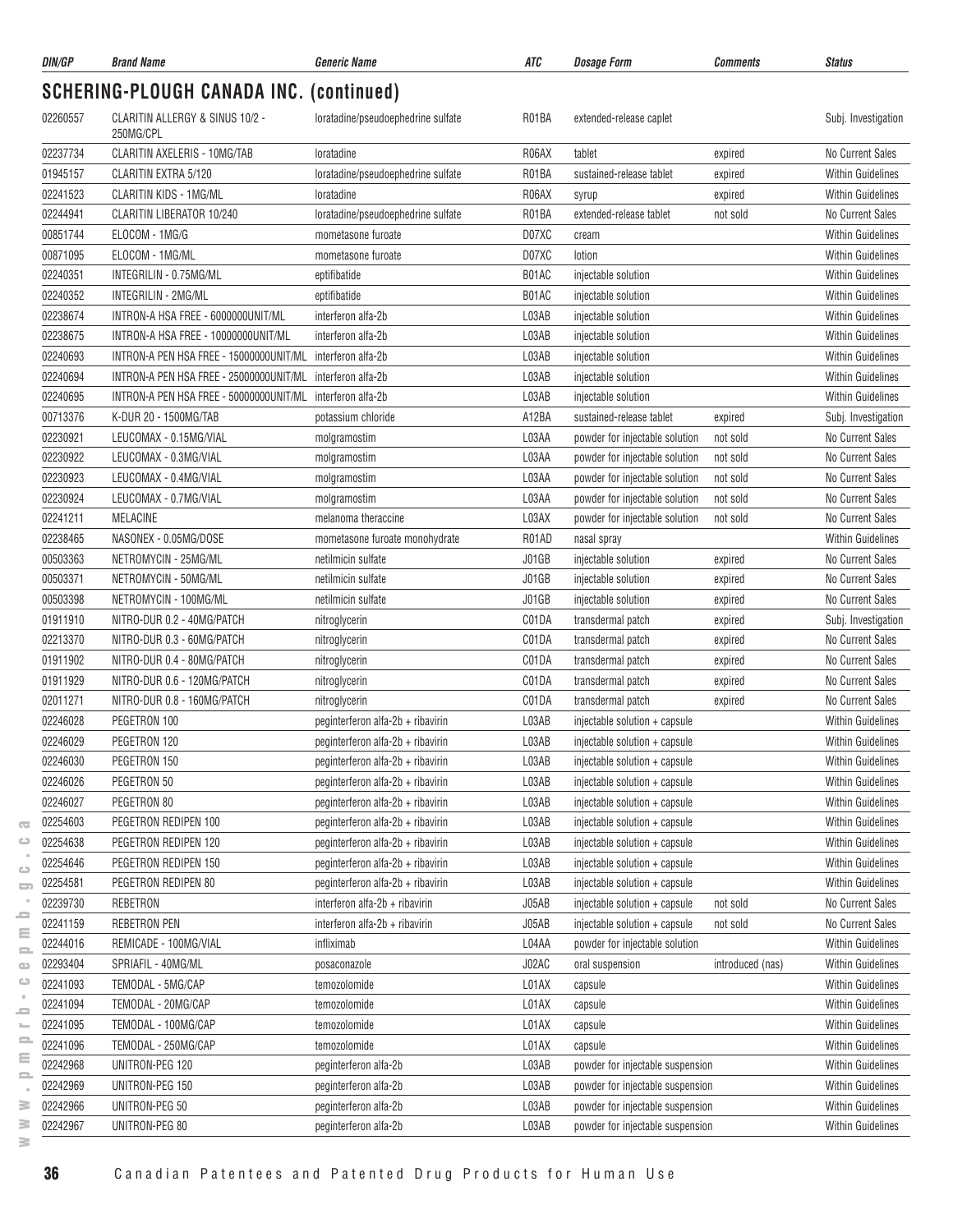| DIN/GP   | <b>Brand Name</b>                              | <b>Generic Name</b>             | ATC   | <b>Dosage Form</b>                        | <b>Comments</b>  | <b>Status</b>            |
|----------|------------------------------------------------|---------------------------------|-------|-------------------------------------------|------------------|--------------------------|
|          | <b>SCHERING-PLOUGH CANADA INC. (continued)</b> |                                 |       |                                           |                  |                          |
| 02248983 | UNITRON-PEG PEN 100                            | peginterferon alfa-2b           | L03AB | powder for injectable suspension not sold |                  | No Current Sales         |
| 02248984 | UNITRON-PEG PEN 120                            | peginterferon alfa-2b           | L03AB | powder for injectable suspension not sold |                  | No Current Sales         |
| 02248985 | UNITRON-PEG PEN 150                            | peginterferon alfa-2b           | L03AB | powder for injectable suspension not sold |                  | No Current Sales         |
| 02248981 | UNITRON-PEG PEN 50                             | peginterferon alfa-2b           | L03AB | powder for injectable suspension not sold |                  | No Current Sales         |
| 02248982 | UNITRON-PEG PEN 80                             | peginterferon alfa-2b           | L03AB | powder for injectable suspension not sold |                  | No Current Sales         |
|          | <b>SERVIER CANADA INC.</b>                     |                                 |       |                                           |                  |                          |
| 02123274 | COVERSYL - 2MG/TAB                             | perindopril erbumine            | C09AA | tablet                                    |                  | <b>Within Guidelines</b> |
| 02270552 | COVERSYL - 2.5MG/TAB                           | perindopril arginine            | C09AA | tablet                                    | not sold         | No Current Sales         |
| 02123282 | COVERSYL - 4MG/TAB                             | perindopril erbumine            | C09AA | tablet                                    |                  | <b>Within Guidelines</b> |
| 02270560 | COVERSYL - 5MG/TAB                             | perindopril arginine            | C09AA | tablet                                    | not sold         | No Current Sales         |
| 02246624 | COVERSYL - 8MG/TAB                             | perindopril erbumine            | C09AA | tablet                                    |                  | <b>Within Guidelines</b> |
| 02270579 | COVERSYL - 10MG/TAB                            | perindopril arginine            | C09AA | tablet                                    | not sold         | No Current Sales         |
| 02246569 | COVERSYL PLUS 4/1.25                           | perindopril erbumine/indapamide | C09BA | tablet                                    |                  | <b>Within Guidelines</b> |
| 02246568 | COVERSYL PLUS LD 2/0.625                       | perindopril erbumine/indapamide | C09BA | tablet                                    |                  | <b>Within Guidelines</b> |
| 02242987 | DIAMICRON MR - 30MG/TAB                        | gliclazide                      | A10BB | sustained-release tablet                  |                  | Subj. Investigation      |
| 02242219 | STARNOC - 5MG/CAP                              | zaleplon                        | N05CF | capsule                                   | expired          | <b>No Current Sales</b>  |
| 02242220 | STARNOC - 10MG/CAP                             | zaleplon                        | N05CF | capsule                                   | expired          | No Current Sales         |
|          | <b>SHIRE CANADA INC.</b>                       |                                 |       |                                           |                  |                          |
|          |                                                |                                 |       |                                           |                  |                          |
| 02248808 | ADDERALL XR - 5MG/CAP                          | mixed salts amphetamine         | N06BA | extended-release capsule                  |                  | Notice of Hearing        |
| 02248809 | ADDERALL XR - 10MG/CAP                         | mixed salts amphetamine         | N06BA | extended-release capsule                  |                  | Notice of Hearing        |
| 02248810 | ADDERALL XR - 15MG/CAP                         | mixed salts amphetamine         | N06BA | extended-release capsule                  |                  | Notice of Hearing        |
| 02248811 | ADDERALL XR - 20MG/CAP                         | mixed salts amphetamine         | N06BA | extended-release capsule                  |                  | Notice of Hearing        |
| 02248812 | ADDERALL XR - 25MG/CAP                         | mixed salts amphetamine         | N06BA | extended-release capsule                  |                  | Notice of Hearing        |
| 02248813 | ADDERALL XR - 30MG/CAP                         | mixed salts amphetamine         | N06BA | extended-release capsule                  |                  | Notice of Hearing        |
| 02239665 | ALERTEC - 100MG/TAB                            | modafinil                       | N06BA | tablet                                    |                  | <b>Within Guidelines</b> |
| 02238162 | DIASTAT - 5MG/ML                               | diazepam                        | N05BA | rectal gel                                |                  | Subj. Investigation      |
| 02287145 | FOSRENOL - 250MG/TAB                           | lanthanum carbonate hydrate     | V03AE | chewable tablet                           | introduced (nas) | <b>Within Guidelines</b> |
| 02287153 | FOSRENOL - 500MG/TAB                           | lanthanum carbonate hydrate     | V03AE | chewable tablet                           | introduced (nas) | <b>Within Guidelines</b> |
| 02287161 | FOSRENOL - 750MG/TAB                           | lanthanum carbonate hydrate     | V03AE | chewable tablet                           | introduced (nas) | <b>Within Guidelines</b> |
| 02287188 | FOSRENOL - 1000MG/TAB                          | lanthanum carbonate hydrate     | V03AE | chewable tablet                           | introduced (nas) | <b>Within Guidelines</b> |
| 02123320 | PERMAX - 0.05MG/TAB                            | pergolide mesylate              | N04BC | tablet                                    |                  | Within Guidelines        |
| 02123339 | PERMAX - 0.25MG/TAB                            | pergolide mesylate              | N04BC | tablet                                    |                  | <b>Within Guidelines</b> |
| 02123347 | PERMAX - 1MG/TAB                               | pergolide mesylate              | N04BC | tablet                                    |                  | <b>Within Guidelines</b> |
| 02245328 | ZANAFLEX - 2MG/TAB                             | tizanidine hydrochloride        | M03BX | tablet                                    | not sold         | No Current Sales         |
| 02239170 | ZANAFLEX - 4MG/TAB                             | tizanidine hydrochloride        | M03BX | tablet                                    |                  | Within Guidelines        |
|          | <b>SHIRE HUMAN GENETIC THERAPIES INC.</b>      |                                 |       |                                           |                  |                          |
| 02249057 | REPLAGAL - 3.5MG/VIAL                          | agalsidase alfa                 | A16AB | injectable solution                       | introduced (nas) | <b>Within Guidelines</b> |
|          | <b>SOLVAY PHARMA INC.</b>                      |                                 |       |                                           |                  |                          |
| 02249499 | ANDROGEL 1% - 1.25GM/DOSE                      |                                 | G03BA |                                           | introduced       |                          |
|          | ANDROGEL 1% - 2.5GM/POUCH                      | testosterone                    | G03BA | topical gel                               |                  | Subj. Investigation      |
| 02245345 |                                                | testosterone                    |       | topical gel                               | introduced       | Subj. Investigation      |
| 02245346 | ANDROGEL 1% - 5GM/POUCH                        | testosterone                    | G03BA | topical gel                               | introduced       | Within Guidelines        |
| 01950592 | DICETEL - 50MG/TAB                             | pinaverium bromide              | A03AX | tablet                                    |                  | <b>Within Guidelines</b> |
| 02230684 | DICETEL - 100MG/TAB                            | pinaverium bromide              | A03AX | tablet                                    |                  | <b>Within Guidelines</b> |
| 02292165 | DUODOPA 20/5                                   | levodopa/carbidopa              | N04BA | injectable intestinal gel                 | not sold         | No Current Sales         |
| 02269562 | INFLUVAC - 15MCG/SYRINGE                       | influenza vaccine, inactivated  | J07BB | injectable suspension                     |                  | <b>Within Guidelines</b> |
| 02240431 | TEVETEN - 300MG/TAB                            | eprosartan mesylate             | C09CA | tablet                                    | not sold         | No Current Sales         |

 $\geq$ 

January 1 — December 31, 2007 Annual Report 2007 **37**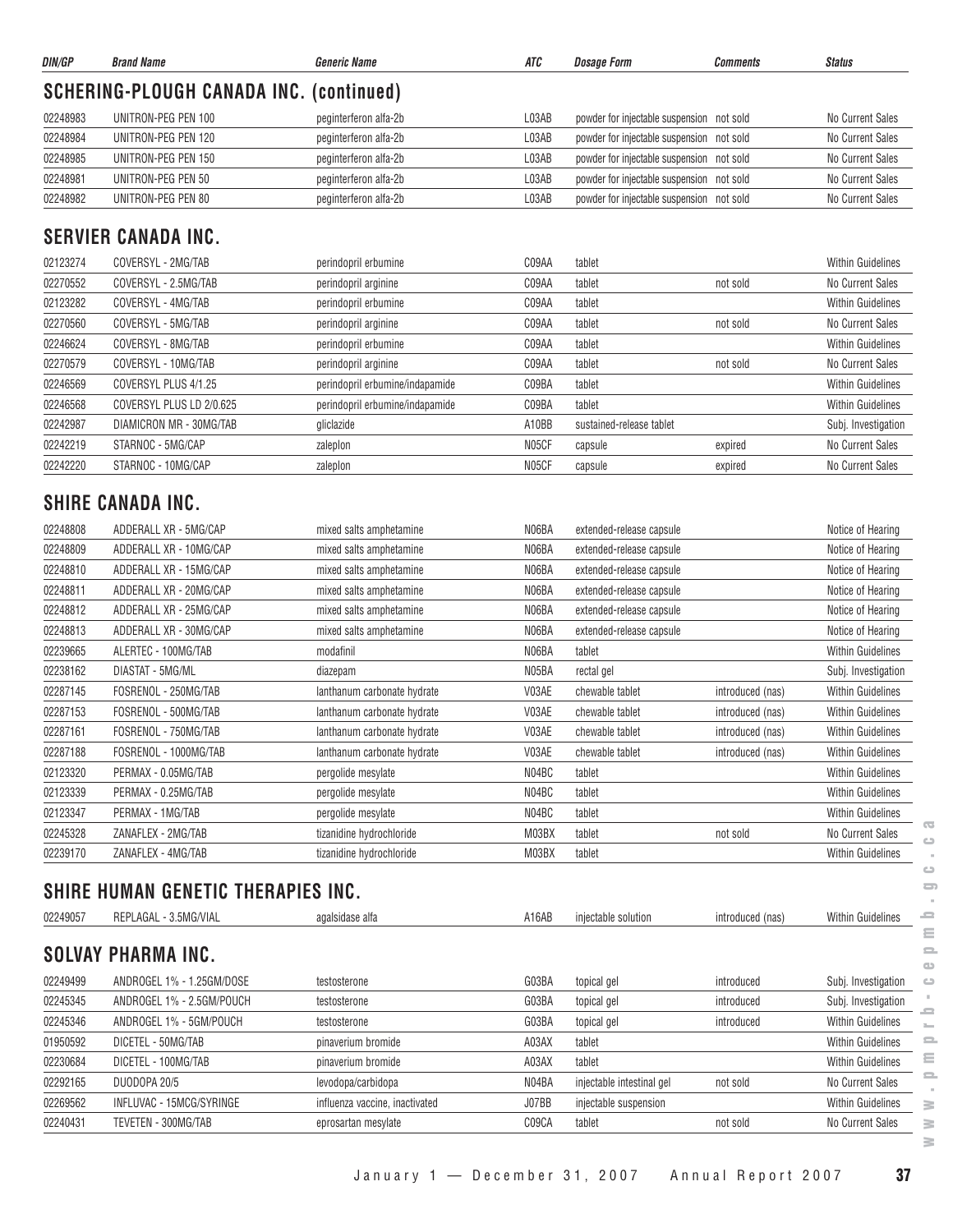| DIN/GP   | <b>Brand Name</b>                               | <b>Generic Name</b>                     | ATC                | <b>Dosage Form</b>             | <b>Comments</b>  | <b>Status</b>            |
|----------|-------------------------------------------------|-----------------------------------------|--------------------|--------------------------------|------------------|--------------------------|
|          | <b>SOLVAY PHARMA INC. (continued)</b>           |                                         |                    |                                |                  |                          |
| 02240432 | TEVETEN - 400MG/TAB                             | eprosartan mesylate                     | C09CA              | tablet                         |                  | <b>Within Guidelines</b> |
| 02243942 | TEVETEN - 600MG/TAB                             | eprosartan mesylate                     | C09CA              | tablet                         |                  | <b>Within Guidelines</b> |
| 02253631 | <b>TEVETEN PLUS</b>                             | eprosartan mesylate/hydrochlorothiazide | C09DA              | tablet                         |                  | <b>Within Guidelines</b> |
|          | SOPHERION THERAPEUTICS INC.                     |                                         |                    |                                |                  |                          |
| 02245015 | <b>MYOCET</b>                                   | doxorubicin hydrochloride, liposomal    | L01DB              | powder for injectable solution |                  | <b>Within Guidelines</b> |
|          | <b>STIEFEL CANADA INC.</b>                      |                                         |                    |                                |                  |                          |
| 02243158 | CLINDOXYL 1/5                                   | clindamycin phosphate/benzoyl peroxide  | D <sub>10</sub> AF | topical gel                    |                  | <b>Under Review</b>      |
| 02242919 | ROSASOL - 10MG/G                                | metronidazole                           | D06BX              | topical cream                  |                  | <b>Within Guidelines</b> |
|          |                                                 |                                         |                    |                                |                  |                          |
|          | TALECRIS BIOTHERAPEUTICS INC.                   |                                         |                    |                                |                  |                          |
| 02204592 | PROLASTIN - 25MG/ML                             | alpha1-proteinase                       | B02AB              | powder for injectable solution | not sold         | No Current Sales         |
| 02204606 | PROLASTIN - 25MG/ML                             | alpha1-proteinase                       | B02AB              | powder for injectable solution |                  | Subj. Investigation      |
|          | TEVA NEUROSCIENCE G.P.-S.E.N.C.                 |                                         |                    |                                |                  |                          |
| 02284642 | AZILECT - 0.5MG/TAB                             | rasagiline mesylate                     | N04BD              | tablet                         |                  | Subj. Investigation      |
| 02284650 | AZILECT - 1MG/TAB                               | rasagiline mesylate                     | N04BD              | tablet                         |                  | Subj. Investigation      |
| 02245619 | COPAXONE - 20MG/SYRINGE                         | glatiramer acetate                      | L03AX              | injectable solution            |                  | Notice of Hearing        |
| 02233014 | COPAXONE - 20MG/VIAL                            | glatiramer acetate                      | L03AX              | powder for injectable solution | not sold         | No Current Sales         |
| 02257084 | FROVA - 2.5MG/TAB                               | frovatriptan succinate                  | N02CC              | tablet                         | not sold         | No Current Sales         |
| 02241323 | THERAMED CORPORATION<br><b>SYNERCID 150/350</b> | quinupristin/dalfopristin               | J01FG              | powder for injectable solution | expired          | No Current Sales         |
|          | THREE RIVERS PHARMACEUTICALS                    |                                         |                    |                                |                  |                          |
| 02241750 | AMPHOTEC - 50MG/VIAL                            | amphotericin B lipid complex            | J02AA              | powder for injectable solution | not sold         | <b>Under Review</b>      |
| 02241749 | AMPHOTEC - 100MG/VIAL                           | amphotericin B lipid complex            | J02AA              | powder for injectable solution | not sold         | <b>Under Review</b>      |
|          | TYCO HEALTHCARE GROUP CANADA INC.               |                                         |                    |                                |                  |                          |
| 02242986 | OPTIMARK - 330.9MG/ML                           | gadoversetamide                         | V08CA              | injectable solution            |                  | <b>Within Guidelines</b> |
|          |                                                 |                                         |                    |                                |                  |                          |
|          | UNITHER BIOTECH INC.                            |                                         |                    |                                |                  |                          |
| 02246552 | REMODULIN - 1MG/ML                              | treprostinil sodium                     | B01AC              | injectable solution            |                  | <b>Within Guidelines</b> |
| 02246553 | REMODULIN - 2.5MG/ML                            | treprostinil sodium                     | B01AC              | injectable solution            |                  | <b>Within Guidelines</b> |
| 02246554 | REMODULIN - 5MG/ML                              | treprostinil sodium                     | B01AC              | injectable solution            |                  | <b>Within Guidelines</b> |
| 02246555 | REMODULIN - 10MG/ML                             | treprostinil sodium                     | B01AC              | injectable solution            |                  | Within Guidelines        |
|          | VALEANT CANADA LTD.                             |                                         |                    |                                |                  |                          |
| 02239832 | INFERGEN - 0.03MG/ML                            | interferon alfacon-1                    | L03AB              | injectable solution            |                  | <b>Within Guidelines</b> |
| 02268272 | XYREM - 500MG/ML                                | sodium oxybate                          | N07XX              | oral solution                  | introduced (nas) | Subj. Investigation      |
|          | WYETH PHARMACEUTICALS                           |                                         |                    |                                |                  |                          |
| 02231018 | BENEFIX - 250UNIT/VIAL                          | coagulation factor IX (recombinant)     | B02BD              | powder for injectable solution | not sold         | No Current Sales         |
| 02293765 | BENEFIX - 250UNIT/VIAL                          | coagulation factor IX (recombinant)     | B02BD              | powder for injectable solution | not sold         | No Current Sales         |
| 02231019 | BENEFIX - 500UNIT/VIAL                          | coagulation factor IX (recombinant)     | B02BD              | powder for injectable solution |                  | <b>Within Guidelines</b> |
| 02293773 | BENEFIX - 500UNIT/VIAL                          | coagulation factor IX (recombinant)     | B02BD              | powder for injectable solution | not sold         | No Current Sales         |
| 02231020 | BENEFIX - 1000UNIT/VIAL                         | coagulation factor IX (recombinant)     | B02BD              | powder for injectable solution |                  | <b>Within Guidelines</b> |
| 02293781 | BENEFIX - 1000UNIT/VIAL                         | coagulation factor IX (recombinant)     | B02BD              | powder for injectable solution | introduced       | <b>Within Guidelines</b> |
|          |                                                 |                                         |                    |                                |                  |                          |

 $\sim$  $\geq$  $\geq$  $\geq$